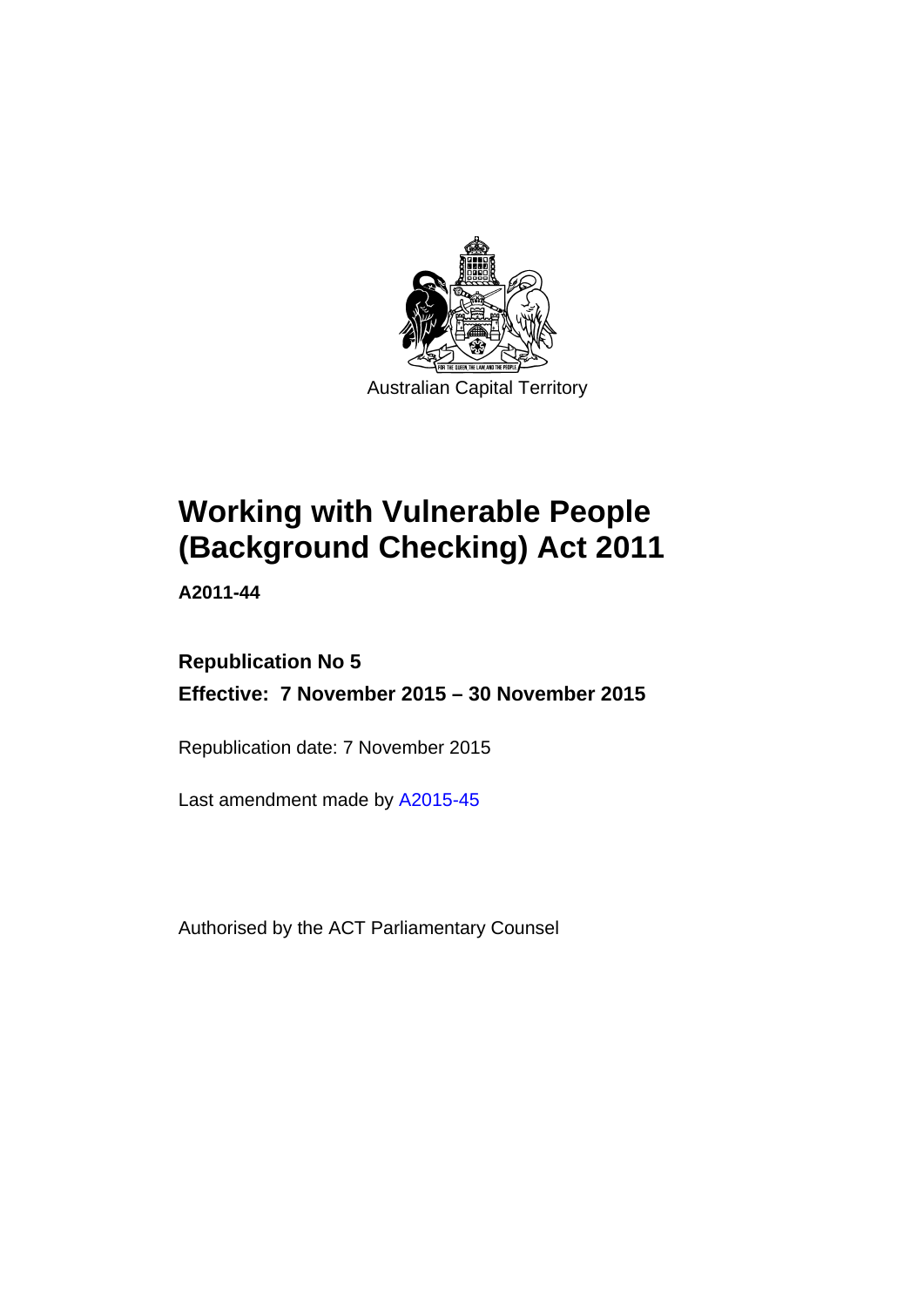## **About this republication**

#### **The republished law**

This is a republication of the *Working with Vulnerable People (Background Checking) Act 2011* (including any amendment made under the *[Legislation Act 2001](http://www.legislation.act.gov.au/a/2001-14)*, part 11.3 (Editorial changes)) as in force on 7 November 2015*.* It also includes any commencement, amendment, repeal or expiry affecting this republished law to 7 November 2015.

The legislation history and amendment history of the republished law are set out in endnotes 3 and 4.

#### **Kinds of republications**

The Parliamentary Counsel's Office prepares 2 kinds of republications of ACT laws (see the ACT legislation register at [www.legislation.act.gov.au](http://www.legislation.act.gov.au/)):

- authorised republications to which the *[Legislation Act 2001](http://www.legislation.act.gov.au/a/2001-14)* applies
- unauthorised republications.

The status of this republication appears on the bottom of each page.

#### **Editorial changes**

The *[Legislation Act 2001](http://www.legislation.act.gov.au/a/2001-14)*, part 11.3 authorises the Parliamentary Counsel to make editorial amendments and other changes of a formal nature when preparing a law for republication. Editorial changes do not change the effect of the law, but have effect as if they had been made by an Act commencing on the republication date (see *[Legislation Act 2001](http://www.legislation.act.gov.au/a/2001-14)*, s 115 and s 117). The changes are made if the Parliamentary Counsel considers they are desirable to bring the law into line, or more closely into line, with current legislative drafting practice.

This republication does not include amendments made under part 11.3 (see endnote 1).

#### **Uncommenced provisions and amendments**

If a provision of the republished law has not commenced, the symbol  $\mathbf{U}$  appears immediately before the provision heading. Any uncommenced amendments that affect this republished law are accessible on the ACT legislation register [\(www.legislation.act.gov.au\)](http://www.legislation.act.gov.au/). For more information, see the home page for this law on the register.

#### **Modifications**

If a provision of the republished law is affected by a current modification, the symbol  $\mathbf{M}$ appears immediately before the provision heading. The text of the modifying provision appears in the endnotes. For the legal status of modifications, see the *[Legislation Act 2001](http://www.legislation.act.gov.au/a/2001-14)*, section 95.

#### **Penalties**

At the republication date, the value of a penalty unit for an offence against this law is \$150 for an individual and \$750 for a corporation (see *[Legislation Act 2001](http://www.legislation.act.gov.au/a/2001-14)*, s 133).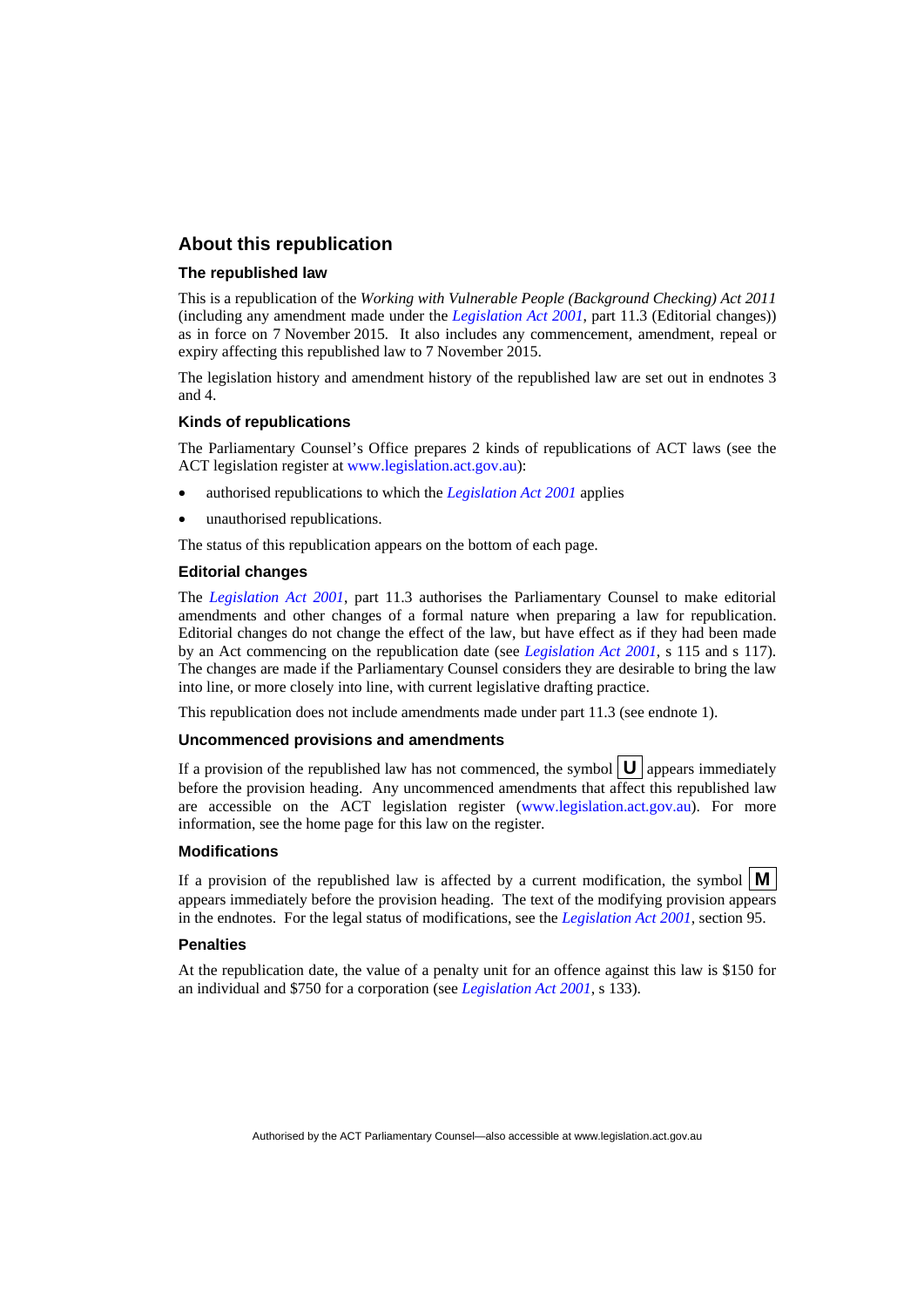

# **Working with Vulnerable People (Background Checking) Act 2011**

## **Contents**

| Part 1 | <b>Preliminary</b>                                    |   |
|--------|-------------------------------------------------------|---|
| 1      | Name of Act                                           | 2 |
| 3      | When does Act apply to a regulated activity?          | 2 |
| 4      | Dictionary                                            | 3 |
| 5      | <b>Notes</b>                                          | 3 |
| 6      | Offences against Act-application of Criminal Code etc | 4 |
|        |                                                       |   |
| Part 2 | <b>Important concepts</b>                             |   |
| 7      | Who is a <i>vulnerable person</i> ?                   | 5 |
| 8      | What is a regulated activity?                         | 5 |
| 9      | When is a person engaged in a regulated activity?     | 6 |
| 10     | What is <i>contact</i> with a vulnerable person?      |   |

Page

| <b>R5</b>            | Working with Vulnerable People (Background Checking) | contents 1 |
|----------------------|------------------------------------------------------|------------|
| 07/11/15<br>Act 2011 |                                                      |            |
|                      | Effective: 07/11/15-30/11/15                         |            |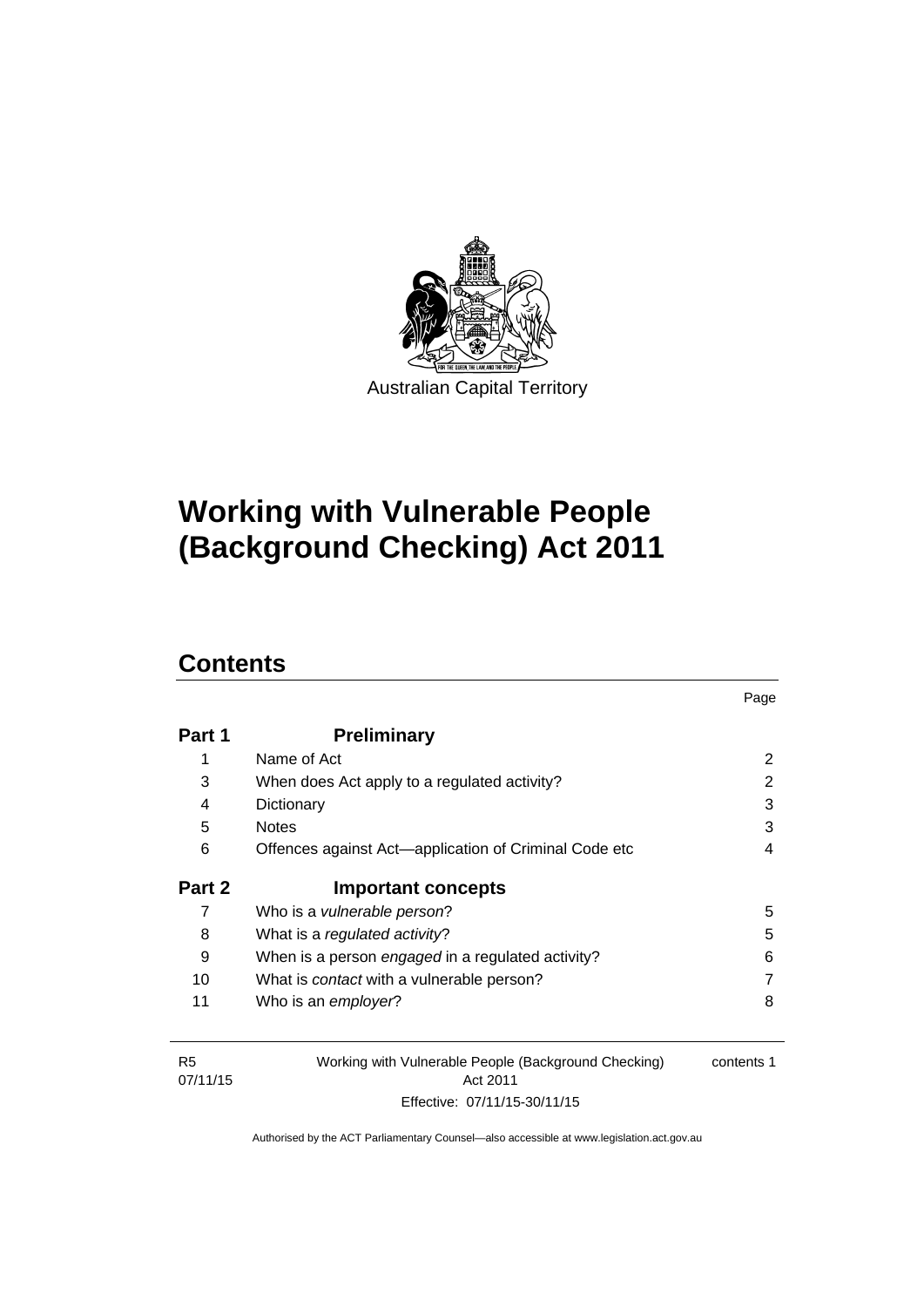| Part 3              | <b>Requirement for registration</b>                                                                |    |
|---------------------|----------------------------------------------------------------------------------------------------|----|
| 12                  | When is a person required to be registered?                                                        | 9  |
| 13                  | Offences-person engage in regulated activity for which person not<br>registered                    | 13 |
| 14                  | Offences-employer engage person in regulated activity for which<br>person not registered           | 15 |
| 15                  | When unregistered person may be engaged in regulated activity-<br>supervised employment            | 16 |
| 16                  | When unregistered person may be engaged in regulated activity-<br>kinship carer                    | 17 |
| Part 4              | <b>Applying for registration</b>                                                                   |    |
| 17                  | Application for registration                                                                       | 19 |
| 18                  | Application for registration-contents                                                              | 19 |
| 19                  | Application for registration—additional information                                                | 21 |
| 20                  | Application for registration-withdrawal                                                            | 22 |
| 21                  | Offences-applicant fail to disclose charge, conviction or finding of<br>guilt for relevant offence | 22 |
| 22                  | Restriction on reapplying for registration                                                         | 23 |
| Part 5              | <b>Risk assessments</b>                                                                            |    |
| Division 5.1        | <b>Important concepts</b>                                                                          |    |
| 23                  | Meaning of risk assessment                                                                         | 25 |
| 24                  | Meaning of criminal history                                                                        | 25 |
| 25                  | Meaning of non-conviction information                                                              | 26 |
| 26                  | Meaning of relevant offence                                                                        | 26 |
| <b>Division 5.2</b> | <b>Risk assessment guidelines</b>                                                                  |    |
| 27                  | Risk assessment guidelines                                                                         | 27 |
| 28                  | Risk assessment guidelines-content                                                                 | 28 |
| 29                  | Risk assessment guidelines-criminal history                                                        | 29 |
| 30                  | Risk assessment guidelines-non-conviction information                                              | 30 |
| 31                  | Risk assessment guidelines-other information                                                       | 31 |
| Division 5.3        | <b>Conducting risk assessments</b>                                                                 |    |
| 32                  | Risk assessments                                                                                   | 32 |

| contents 2 | Working with Vulnerable People (Background Checking) | R5       |
|------------|------------------------------------------------------|----------|
|            | Act 2011                                             | 07/11/15 |
|            | Effective: 07/11/15-30/11/15                         |          |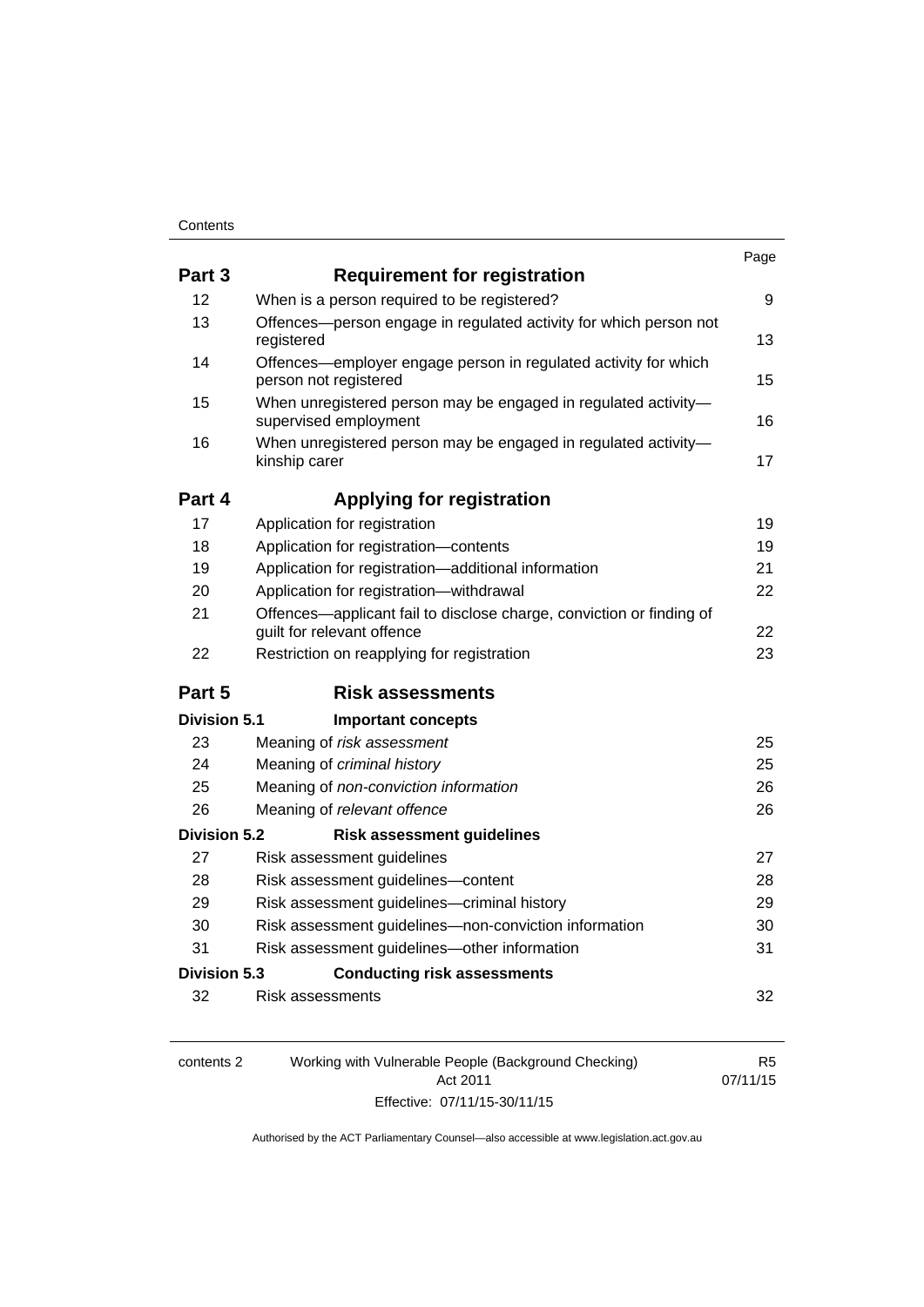|                            |                                                                                                            | Page       |
|----------------------------|------------------------------------------------------------------------------------------------------------|------------|
| 33                         | Commissioner may seek information from entities to conduct risk<br>assessments                             | 32         |
| 34                         | Independent advisors-appointment                                                                           | 33         |
| 35                         | Independent advisors-advice                                                                                | 34         |
| 36                         | Independent advisors—ending appointment                                                                    | 34         |
| <b>Division 5.4</b>        | <b>Negative risk assessments</b>                                                                           |            |
| 37                         | Proposed negative notices                                                                                  | 35         |
| 38                         | Reconsideration of negative risk assessments                                                               | 36         |
| 39                         | Extensions of period for reconsideration of negative risk assessment                                       | 37         |
| 40                         | Negative notices                                                                                           | 37         |
| Part 6                     | <b>Registration</b>                                                                                        |            |
| <b>Division 6.1</b>        | <b>Registration</b>                                                                                        |            |
| 41                         | Registration                                                                                               | 40         |
| 42                         | Conditional registration                                                                                   | 41         |
| 43                         | Proposed conditional registration                                                                          | 42         |
| 44                         | Reconsideration of proposed conditional registration                                                       | 42         |
| 45                         | Extensions of period for reconsideration of proposed conditional<br>registration                           | 43         |
| 46                         | Notice of conditional registration                                                                         | 44         |
| 47                         | Conditional registration-amendment                                                                         | 45         |
| 48                         | Offences—registered person contravene condition of registration                                            | 46         |
| Division 6.2               | <b>Registration cards</b>                                                                                  |            |
| 49                         | <b>Registration cards</b>                                                                                  | 47         |
| 50                         | Offence-fail to produce registration card                                                                  | 48         |
| 51                         | Lost, stolen or damaged registration cards                                                                 | 48         |
| 52                         | Offence-fail to return registration card                                                                   | 49         |
| Division 6.3               | <b>Monitoring registered people</b>                                                                        |            |
| 53                         | Commissioner may seek information from entities about registered                                           |            |
|                            | people                                                                                                     | 50         |
| 54                         | Additional risk assessments                                                                                | 50         |
| 55                         | Offences—registered person fail to disclose charge, conviction or<br>finding of guilt for relevant offence | 51         |
| 56                         | Offence-fail to notify change of name or address                                                           | 52         |
| R <sub>5</sub><br>07/11/15 | Working with Vulnerable People (Background Checking)<br>Act 2011                                           | contents 3 |

Effective: 07/11/15-30/11/15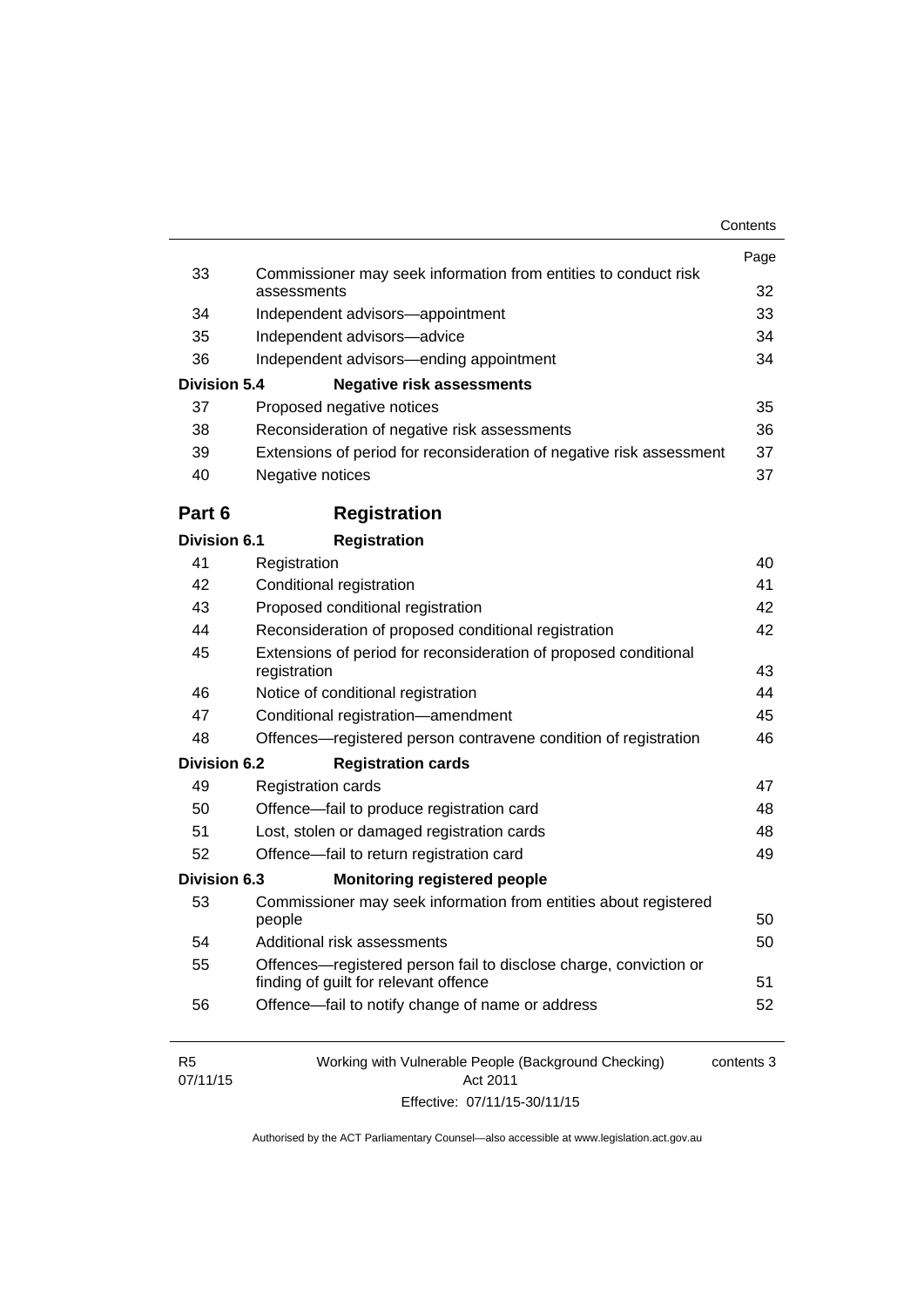## **Contents**

| Division 6.4        |                                                               | Page           |
|---------------------|---------------------------------------------------------------|----------------|
|                     | <b>Suspending or cancelling registration</b>                  |                |
| 57                  | Grounds for suspension or cancellation of registration        | 53             |
| 58                  | Notice of proposed suspension or cancellation of registration | 53             |
| 59                  | Suspension or cancellation of registration                    | 54             |
| <b>Division 6.5</b> | <b>Surrendering registration</b>                              |                |
| 60                  | Surrendering registration                                     | 55             |
| Part 7              | <b>Notification and review of decisions</b>                   |                |
| 61                  | Meaning of reviewable decision-pt 7                           | 57             |
| 62                  | Reviewable decision notices                                   | 57             |
| 63                  | Applications for review                                       | 57             |
| Part 8              | <b>Miscellaneous</b>                                          |                |
| 64                  | Protection from liability                                     | 58             |
| 65                  | Offences—use or divulge protected information                 | 58             |
| 66                  | Evidentiary certificates                                      | 61             |
| 67                  | <b>Disqualification orders</b>                                | 61             |
| 68                  | Determination of fees                                         | 61             |
| 69                  | Approved forms                                                | 62             |
| 70                  | <b>Review of Act</b>                                          | 62             |
| 71                  | Regulation-making power                                       | 62             |
| <b>Schedule 1</b>   | <b>Regulated activities</b>                                   | 64             |
| <b>Part 1.1</b>     | <b>Activities or services for children</b>                    | 64             |
| 1.1                 | Child protection services                                     | 64             |
| 1.2                 | Justice facilities for children                               | 65             |
| 1.3                 | Childcare service                                             | 66             |
| 1.4                 | Child education services                                      | 66             |
| 1.5                 | Child accommodation services                                  | 67             |
| 1.6                 | Counselling and support services for children                 | 67             |
| 1.7                 | Commercial services for children                              | 68             |
| <b>Part 1.2</b>     | Activities or services for vulnerable people                  | 69             |
| 1.8                 | Mental health                                                 | 69             |
| contents 4          | Working with Vulnerable People (Background Checking)          | R <sub>5</sub> |
|                     | Act 2011                                                      | 07/11/15       |

Effective: 07/11/15-30/11/15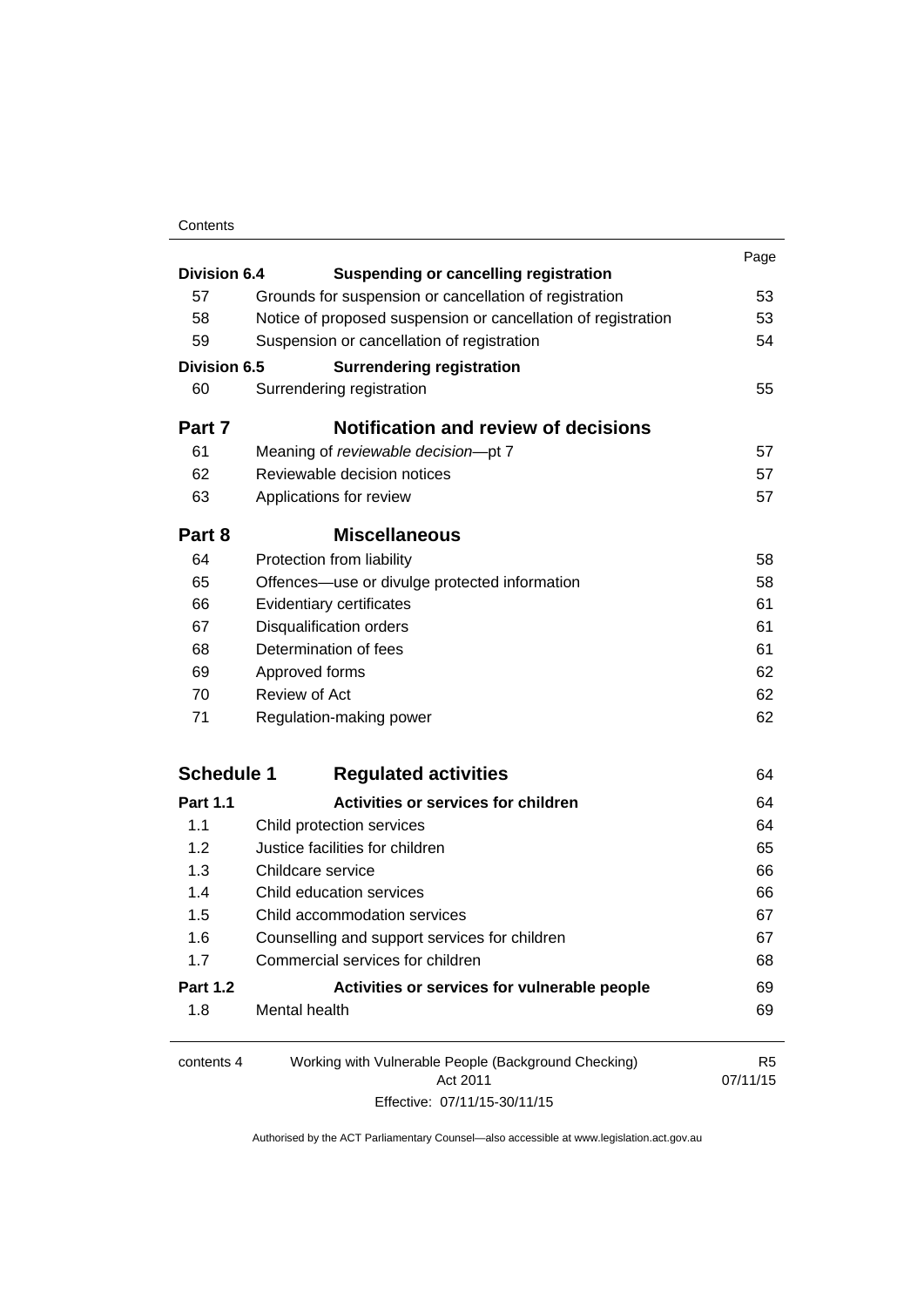| 1.9               | Migrants, refugees and asylum seekers              | Page<br>69 |
|-------------------|----------------------------------------------------|------------|
| 1.10              | Homeless people                                    | 70         |
| 1.11              | Housing and accommodation                          | 70         |
| 1.12              | Justice facilities                                 | 71         |
| 1.13              | Prevention of crime                                | 72         |
| 1.14              | Victims of crime                                   | 72         |
| 1.15              | Services for addictions                            | 72         |
| 1.16              | Community services                                 | 73         |
| 1.17              | <b>Disability services</b>                         | 74         |
| 1.18              | Respite care services                              | 75         |
| 1.19              | Emergency services personnel                       | 75         |
| <b>Part 1.3</b>   | Other activities or services for vulnerable people | 76         |
| 1.20              | Transport                                          | 76         |
| 1.21              | Coaching and tuition                               | 77         |
| 1.22              | Vocational and educational training                | 77         |
| 1.23              | Religious organisations                            | 77         |
| 1.24              | Clubs, associations and movements                  | 78         |
| <b>Schedule 2</b> | <b>Reviewable decisions</b>                        | 79         |
| <b>Dictionary</b> |                                                    | 80         |
| <b>Endnotes</b>   |                                                    |            |
| 1                 | About the endnotes                                 | 83         |
| 2                 | Abbreviation key                                   | 83         |
| 3                 | Legislation history                                | 84         |

|   | Legislation history    | 84 |
|---|------------------------|----|
|   | Amendment history      | 86 |
| 5 | Earlier republications |    |

contents 5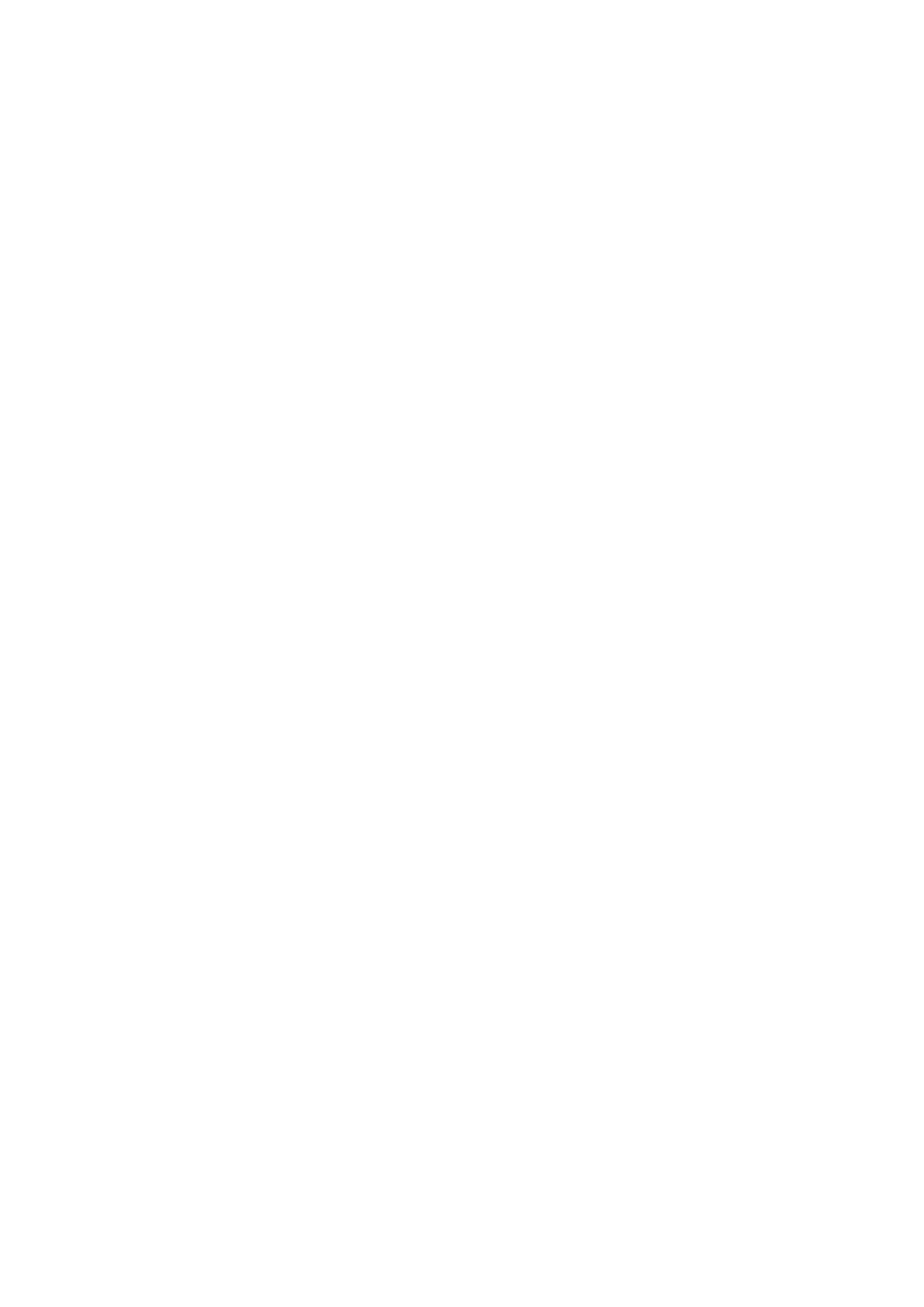

# **Working with Vulnerable People (Background Checking) Act 2011**

An Act to provide for background checking and registration of people who work with vulnerable people, and for other purposes

R5 07/11/15

l

Working with Vulnerable People (Background Checking) Act 2011 Effective: 07/11/15-30/11/15

page 1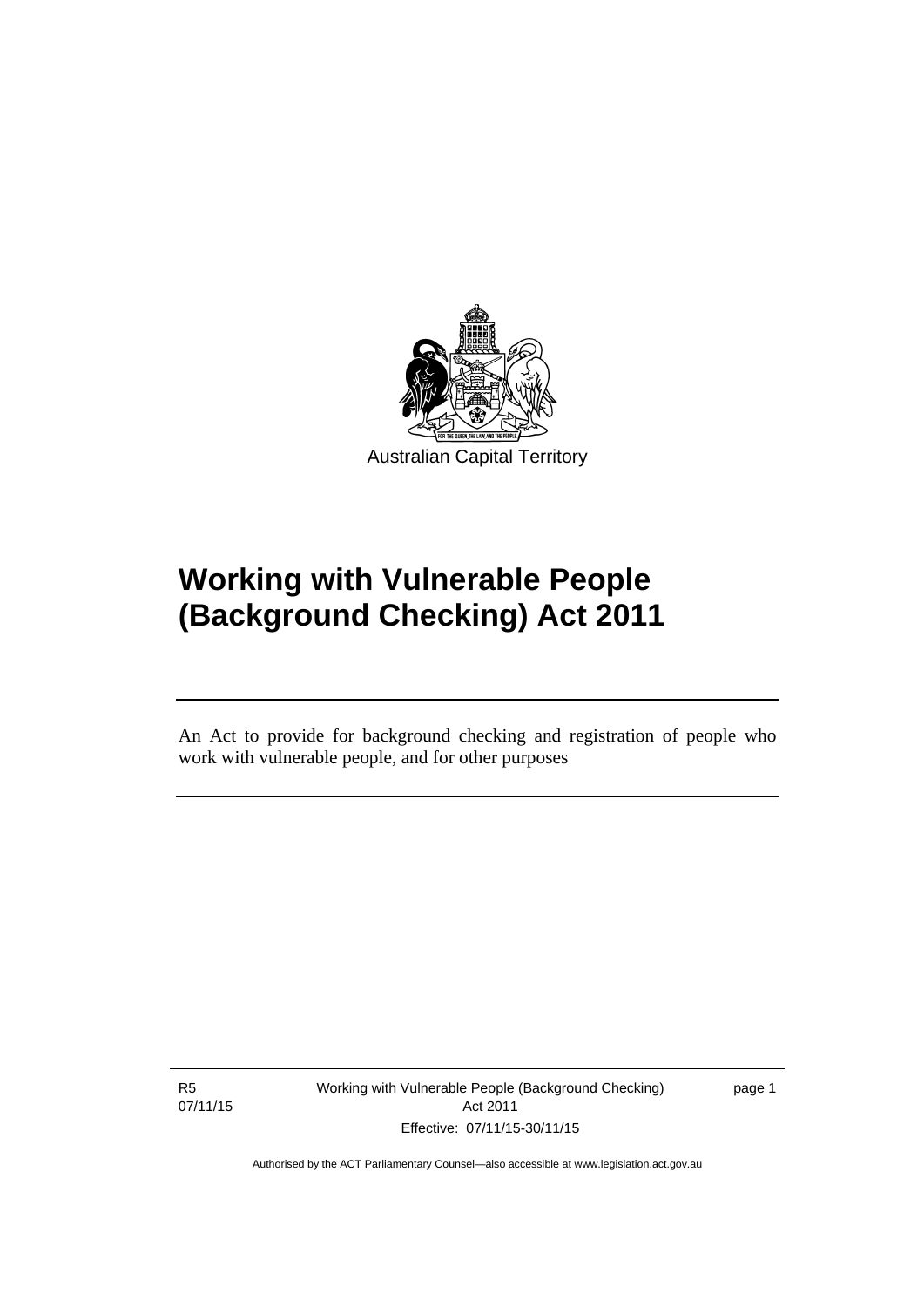### Part 1 **Preliminary**

Section 1

## <span id="page-9-0"></span>**Part 1** Preliminary

## <span id="page-9-1"></span>**1 Name of Act**

This Act is the *Working with Vulnerable People (Background Checking) Act 2011*.

## <span id="page-9-2"></span>**3 When does Act apply to a regulated activity?**

(1) This Act applies to a regulated activity mentioned in an item in table 3, column 2 on and after the date mentioned in column 3 in relation to the item.

| rapie s  | Application of Act to regulated activities                                                                                                                                                                                                                           |                                           |  |  |
|----------|----------------------------------------------------------------------------------------------------------------------------------------------------------------------------------------------------------------------------------------------------------------------|-------------------------------------------|--|--|
| column 1 | column 2                                                                                                                                                                                                                                                             | column 3                                  |  |  |
| item     | regulated activity                                                                                                                                                                                                                                                   | date of application                       |  |  |
| 1        | activities or services for children (see sch 1,<br>pt $1.1$ )                                                                                                                                                                                                        | 1 year after the day part 2<br>commences  |  |  |
| 2        | homeless people (see sch 1, s 1.10)<br>victims of crime (see sch 1, s $1.14$ )<br>community services (see sch 1, s 1.16)<br>disability services (see sch 1, $s$ 1.17)<br>respite care services (see sch 1, s 1.18)<br>religious organisations (see sch 1,<br>s 1.23) | 2 years after the day part 2<br>commences |  |  |
| 3        | migrants, refugees and asylum seekers<br>(see sch 1, $s$ 1.9)<br>coaching and tuition (see sch 1, s 1.21)<br>vocational and educational training (see<br>sch 1, s 1.22)<br>clubs, associations and movements (see<br>sch 1, s 1.24)                                  | 3 years after the day part 2<br>commences |  |  |

## **Table 3 Application of Act to regulated activities**

page 2 Working with Vulnerable People (Background Checking) Act 2011 Effective: 07/11/15-30/11/15

R5 07/11/15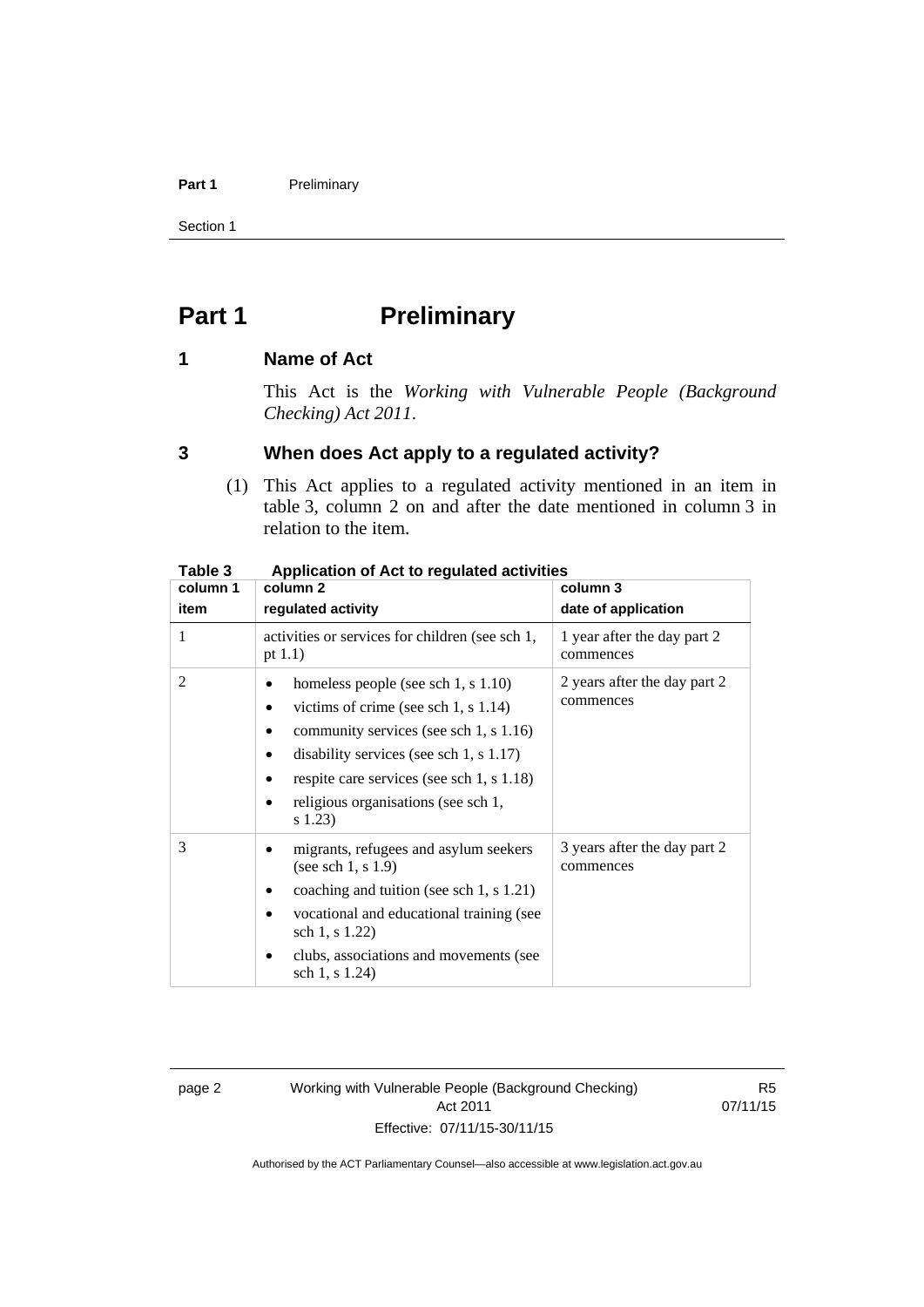| column 1<br>item | column 2<br>requlated activity                              | column 3<br>date of application           |
|------------------|-------------------------------------------------------------|-------------------------------------------|
| 4                | housing and accommodation (see sch 1,<br>s(1.11)            | 5 years after the day part 2<br>commences |
|                  | prevention of crime (see sch 1, $\vert$ 1.13)<br>$\bullet$  |                                           |
|                  | emergency services personnel (see<br>sch 1, s 1.19)         |                                           |
|                  | transport (see sch 1, s $1.20$ )<br>٠                       |                                           |
|                  | mental health (see sch 1, s $1.8$ )                         | 6 years after the day part 2<br>commences |
|                  | justice facilities (see sch 1, s 1.12)<br>$\bullet$         |                                           |
|                  | services for addictions (see sch 1,<br>$\bullet$<br>s(1.15) |                                           |

(2) This section expires 6 years after the day part 2 commences.

## <span id="page-10-0"></span>**4 Dictionary**

The dictionary at the end of this Act is part of this Act.

*Note 1* The dictionary at the end of this Act defines certain terms used in this Act, and includes references (*signpost definitions*) to other terms defined elsewhere in this Act.

> For example, the signpost definition '*spent*, for a conviction—see the *[Spent Convictions Act 2000](http://www.legislation.act.gov.au/a/2000-48)*, section 7.<sup>7</sup> means that the term 'spent' is defined in that section and the definition applies to this Act.

*Note 2* A definition in the dictionary (including a signpost definition) applies to the entire Act unless the definition, or another provision of the Act, provides otherwise or the contrary intention otherwise appears (see [Legislation Act,](http://www.legislation.act.gov.au/a/2001-14)  $s$  155 and  $s$  156 (1)).

## <span id="page-10-1"></span>**5 Notes**

A note included in this Act is explanatory and is not part of this Act.

*Note* See the [Legislation Act,](http://www.legislation.act.gov.au/a/2001-14) s 127 (1), (4) and (5) for the legal status of notes.

R5 07/11/15 page 3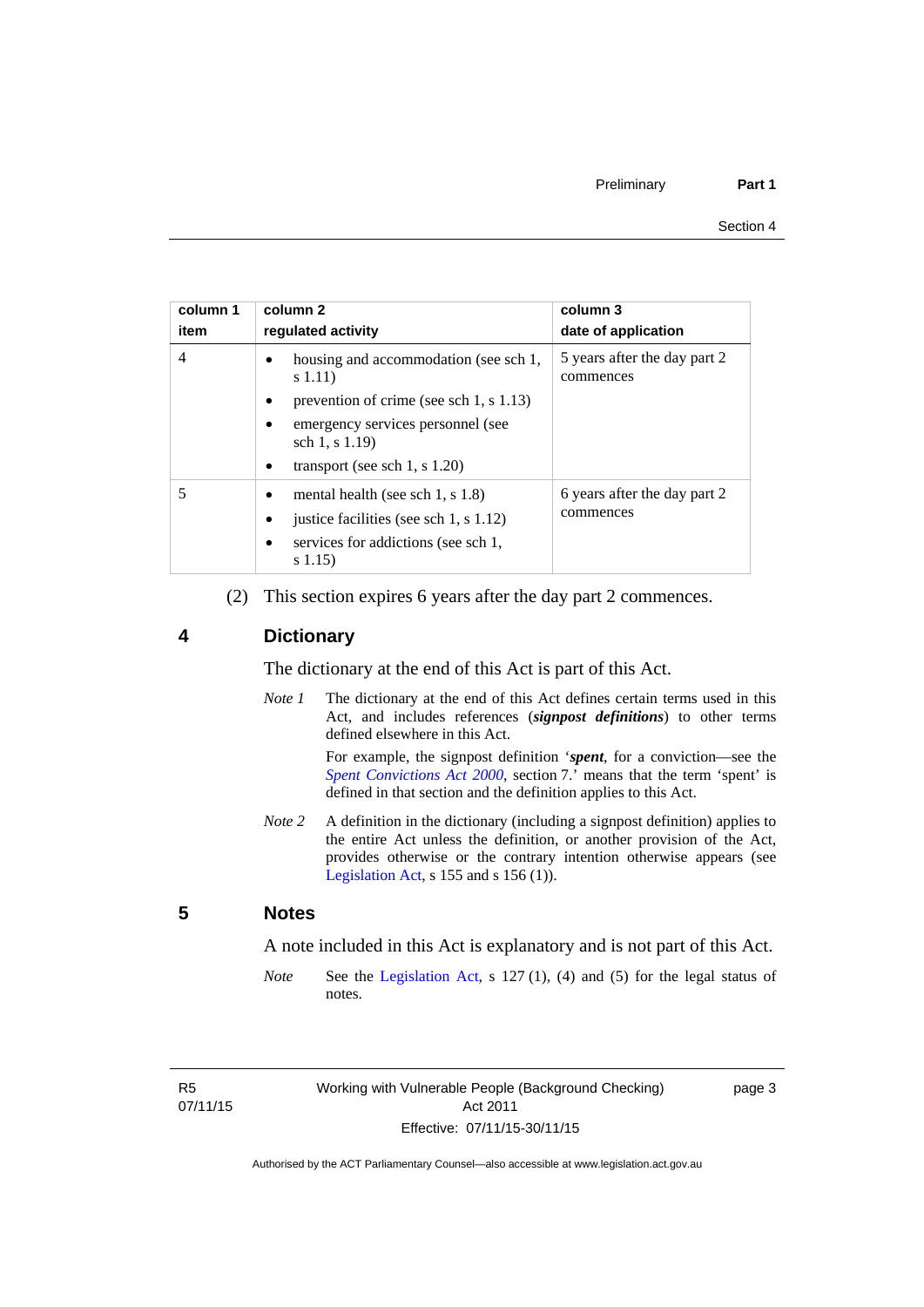## <span id="page-11-0"></span>**6 Offences against Act—application of Criminal Code etc**

Other legislation applies in relation to offences against this Act.

#### *Note 1 Criminal Code*

The [Criminal Code](http://www.legislation.act.gov.au/a/2002-51/default.asp), ch 2 applies to all offences against this Act (see Code, pt 2.1).

The chapter sets out the general principles of criminal responsibility (including burdens of proof and general defences), and defines terms used for offences to which the Code applies (eg *conduct*, *intention*, *recklessness* and *strict liability*).

#### *Note 2 Penalty units*

The [Legislation Act](http://www.legislation.act.gov.au/a/2001-14), s 133 deals with the meaning of offence penalties that are expressed in penalty units.

page 4 Working with Vulnerable People (Background Checking) Act 2011 Effective: 07/11/15-30/11/15

R5 07/11/15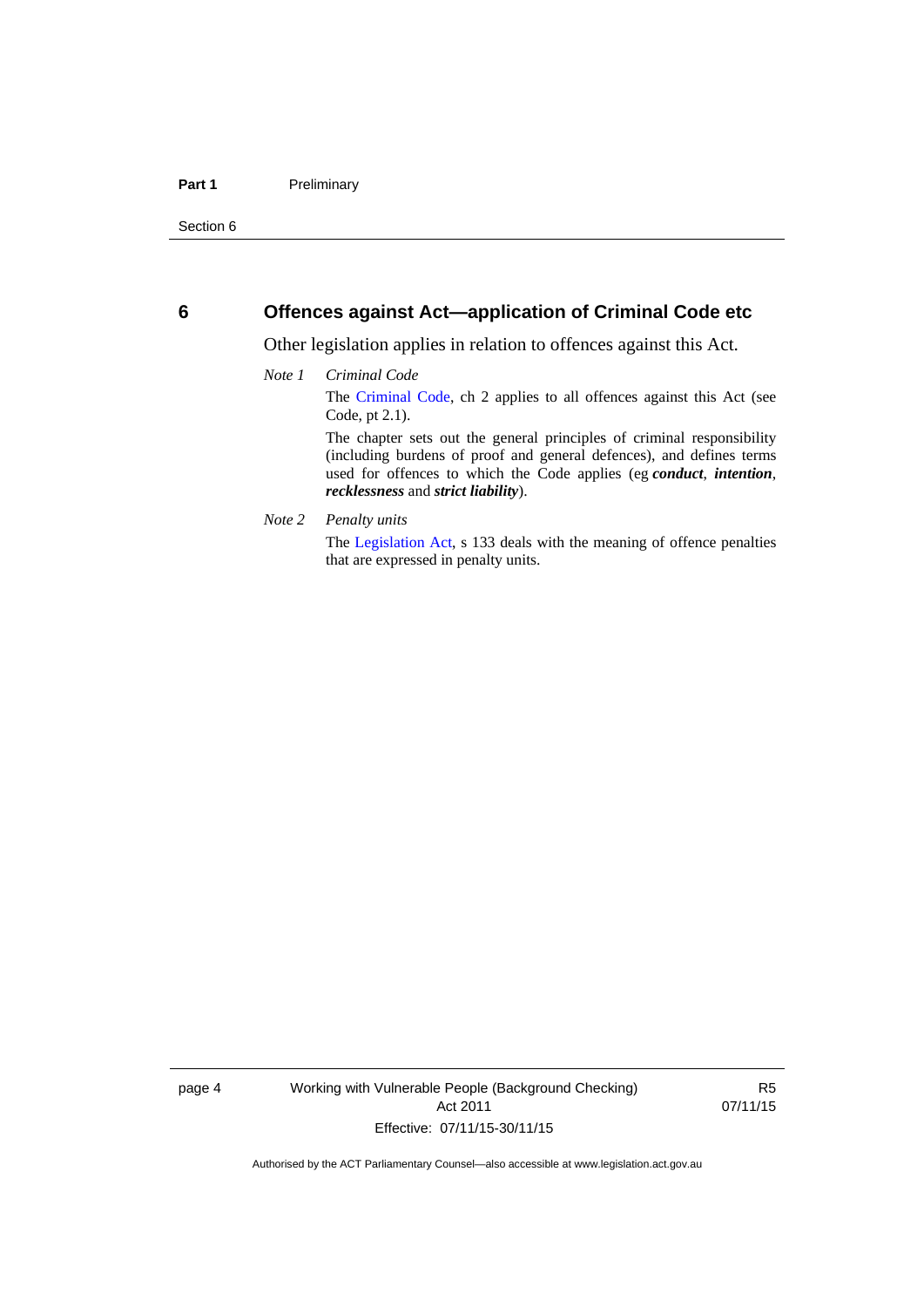## <span id="page-12-0"></span>**Part 2 Important concepts**

## <span id="page-12-1"></span>**7 Who is a** *vulnerable person***?**

In this Act:

*vulnerable person* means—

- (a) a child; or
- (b) an adult who is—
	- (i) disadvantaged; and
	- (ii) accessing a regulated activity in relation to the disadvantage.

#### **Examples—disadvantaged**

- 1 an adult with a physical or mental disability
- 2 an adult who suffers social or financial hardship
- 3 an adult who cannot communicate, or who has difficulty communicating, in English
- *Note* An example is part of the regulation, is not exhaustive and may extend, but does not limit, the meaning of the provision in which it appears (see [Legislation Act,](http://www.legislation.act.gov.au/a/2001-14) s 126 and s 132).

## <span id="page-12-2"></span>**8 What is a** *regulated activity***?**

(1) In this Act:

### *regulated activity*—

- (a) means—
	- (i) an activity or service mentioned in schedule 1; or
	- (ii) an activity or service prescribed by regulation; but
- (b) does not include an activity or service declared by the Minister under subsection (2).

page 5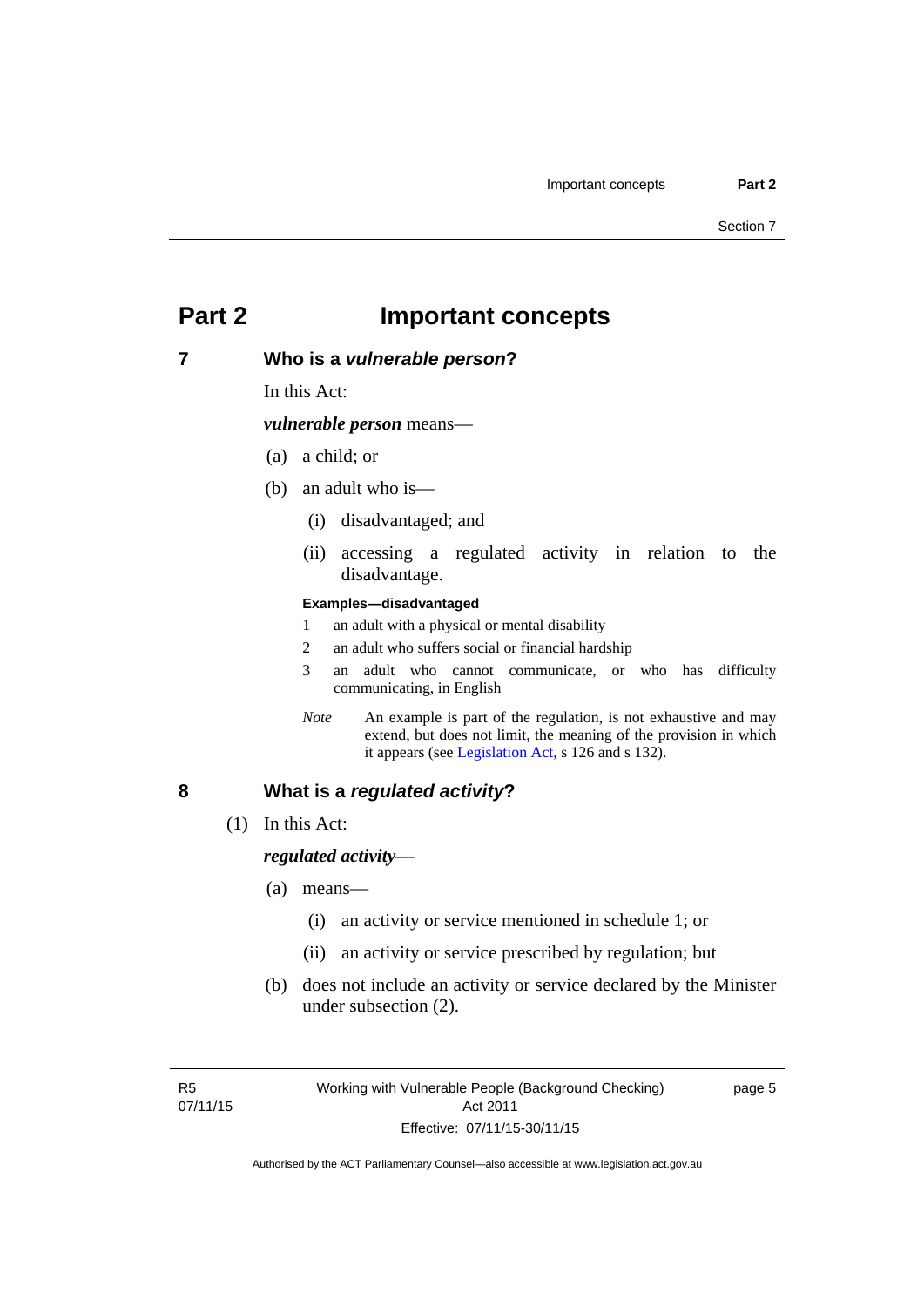- (2) The Minister may declare that a stated activity or service is not a regulated activity.
- (3) A declaration is a disallowable instrument.
	- *Note* A disallowable instrument must be notified, and presented to the Legislative Assembly, under the [Legislation Act.](http://www.legislation.act.gov.au/a/2001-14)

## **9 When is a person** *engaged* **in a regulated activity?**

A person is *engaged* in a regulated activity if the person—

- (a) has contact with a vulnerable person as part of engaging in the activity; and
	- *Note Contact*, between a person and a vulnerable person as part of engaging in a regulated activity—see s 10.
- (b) is engaged in the activity in any capacity and whether—
	- (i) for reward or otherwise; or
	- (ii) under an arrangement with someone else or otherwise.

#### **Examples—capacity in which engaged in activity**

- 1 employee
- 2 contractor or subcontractor
- 3 consultant
- 4 self-employed person
- 5 apprentice
- 6 volunteer
- 7 agent
- 8 supervisor
- 9 person on a work experience placement for an educational or vocational course
- 10 person carrying out work for a sentence, including a community service order

R5 07/11/15

<span id="page-13-0"></span>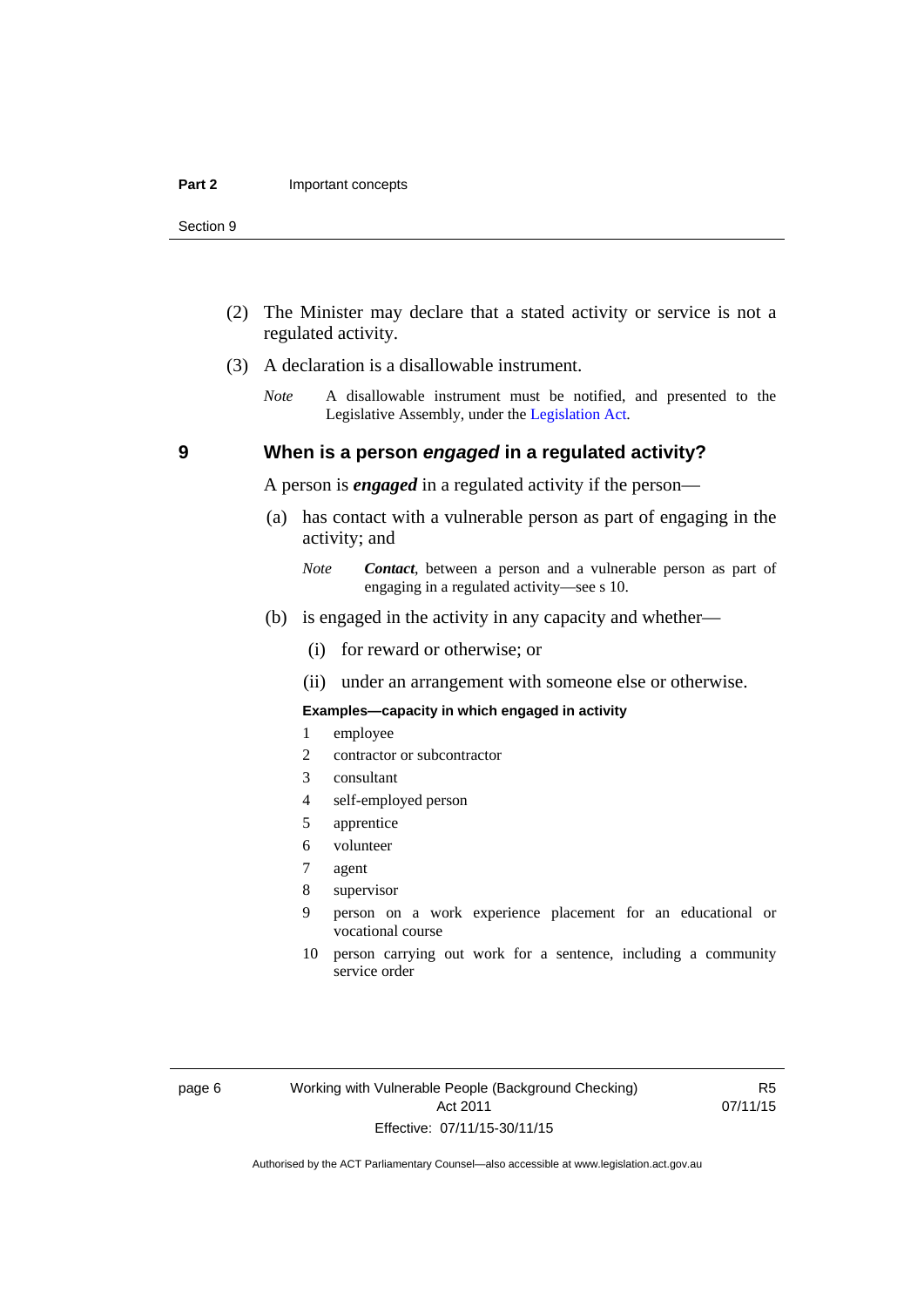- 11 member of a management committee of an unincorporated body or association
- 12 minister of religion for a religious organisation
- *Note* An example is part of the Act, is not exhaustive and may extend, but does not limit, the meaning of the provision in which it appears (see [Legislation Act,](http://www.legislation.act.gov.au/a/2001-14) s 126 and s 132).

## <span id="page-14-0"></span>**10 What is** *contact* **with a vulnerable person?**

In this Act:

*contact*, between a person and a vulnerable person as part of engaging in a regulated activity, means contact that—

- (a) would reasonably be expected as a normal part of engaging in the activity; and
- (b) is not incidental to engaging in the activity; and
- (c) is 1 or more of the following:
	- (i) physical contact, including engaging in the activity at the same place as the vulnerable person;

#### **Examples—same place**

- 1 an office
- 2 anywhere on a school campus
- *Note* An example is part of the Act, is not exhaustive and may extend, but does not limit, the meaning of the provision in which it appears (see [Legislation Act,](http://www.legislation.act.gov.au/a/2001-14) s 126 and s 132).
- (ii) oral communication, whether face-to-face or by telephone;
- (iii) written communication, including—
	- (A) electronic communication; or
	- (B) dealing with a record relating to the vulnerable person;

R5 07/11/15 page 7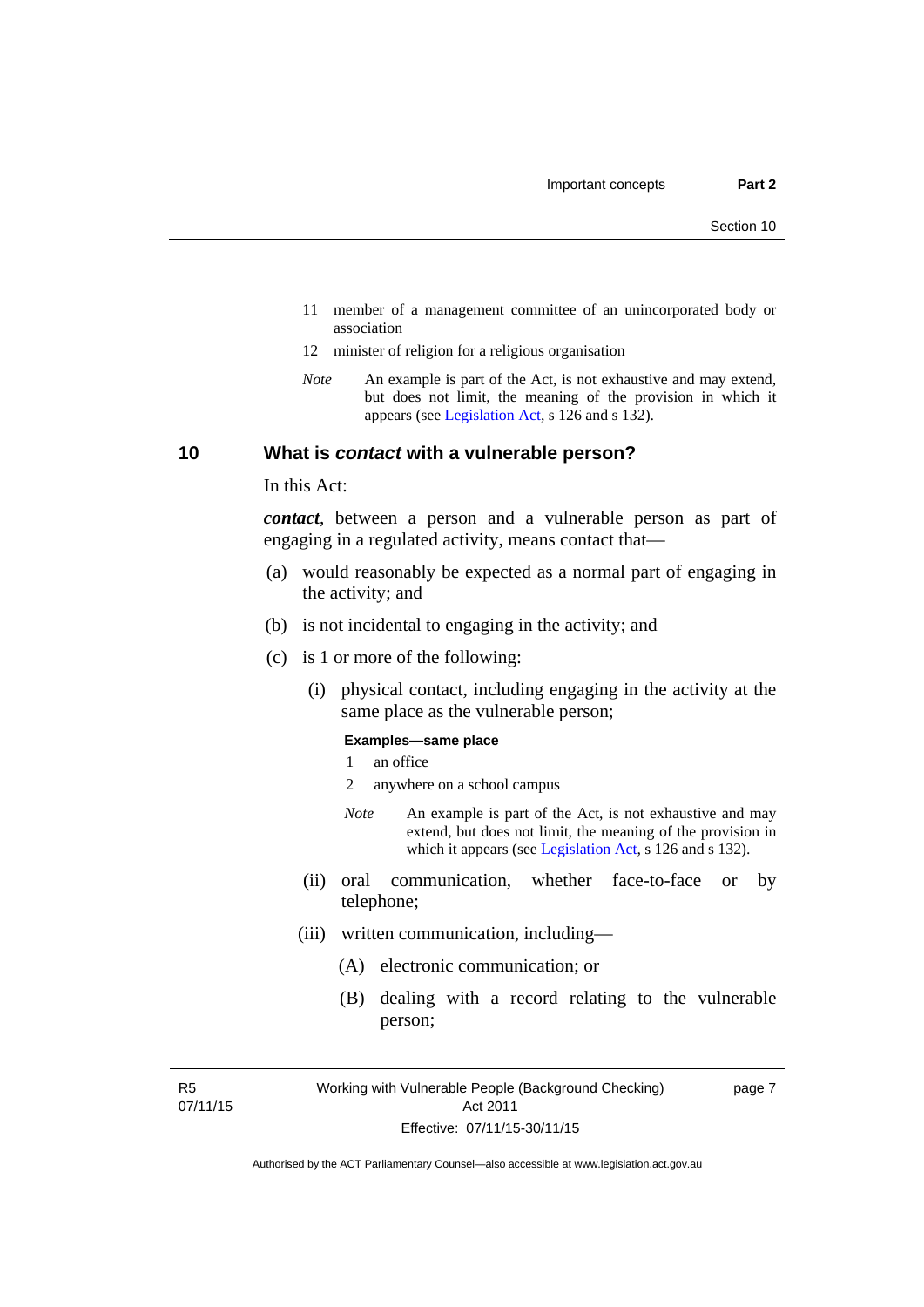#### **Part 2 Important concepts**

Section 11

(iv) making a decision that affects the vulnerable person.

#### **Examples—contact**

- 1 A water main bursts at a school during school hours. A plumber is called to the school to fix the problem. Despite working near children, the plumber's contact with the children is not contact for this Act for either of the following reasons:
	- (a) it would not reasonably be expected as a normal part of plumbing;
	- (b) it is incidental to the plumber's activity.
- 2 A school janitor routinely carries out minor repairs at a school during school hours. The janitor's contact with the children is contact for this Act as the contact—
	- (a) would reasonably be expected as a normal part of the janitor's activities; and
	- (b) is not incidental to the janitor's activities; and
	- (c) is physical contact, as the janitor is carrying out the activities in the same place as children.

## <span id="page-15-0"></span>**11 Who is an** *employer***?**

In this Act:

*employer*, in relation to a regulated activity, means an entity for whom a person engages in the activity.

#### **Examples—employer**

- 1 principal contractor is an employer of a subcontractor
- 2 charitable organisation is an employer of a volunteer
- 3 religious organisation is an employer of a minister of religion
- *Note 1 Entity* includes an unincorporated body and a person (including a person occupying a position) (see [Legislation Act,](http://www.legislation.act.gov.au/a/2001-14) dict, pt 1).
- *Note* 2 An example is part of the Act, is not exhaustive and may extend, but does not limit, the meaning of the provision in which it appears (see [Legislation Act,](http://www.legislation.act.gov.au/a/2001-14) s 126 and s 132).

R5 07/11/15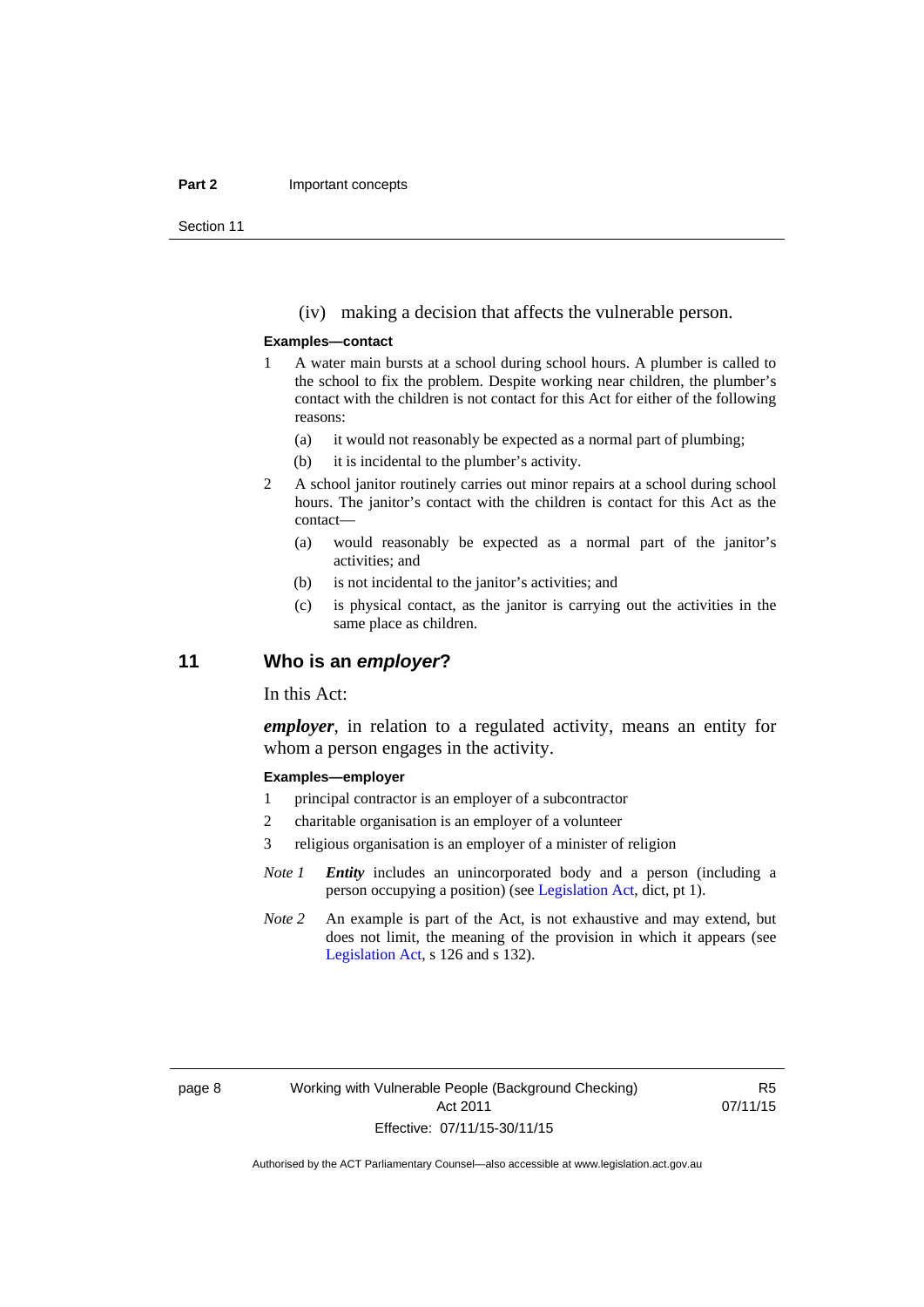## <span id="page-16-0"></span>**Part 3 Requirement for registration**

## <span id="page-16-1"></span>**12 When is a person required to be registered?**

- (1) A person is required to be registered to engage in a regulated activity.
- (2) However, a person is not required to be registered to engage in a regulated activity if the person is—
	- (a) under 16 years old; or
	- (b) engaged in the activity (other than an overnight camp for children) for not more than—
		- (i) 3 days in any 4-week period; and
		- (ii) 7 days in any 12-month period; or
	- (c) registered under a corresponding law and—
		- (i) the activity is substantially similar to a regulated activity the person is allowed to engage in under the corresponding law; and
		- (ii) the person is engaged in the activity for not more than 28 days in any 12-month period; or
		- *Note Corresponding law*—see the dictionary.
	- (d) a close relative of each vulnerable person taking part in the activity with whom the person has contact; or
	- (e) engaged in the activity as a volunteer and—
		- (i) is a close relative of a vulnerable person taking part, or who normally takes part, in the activity; and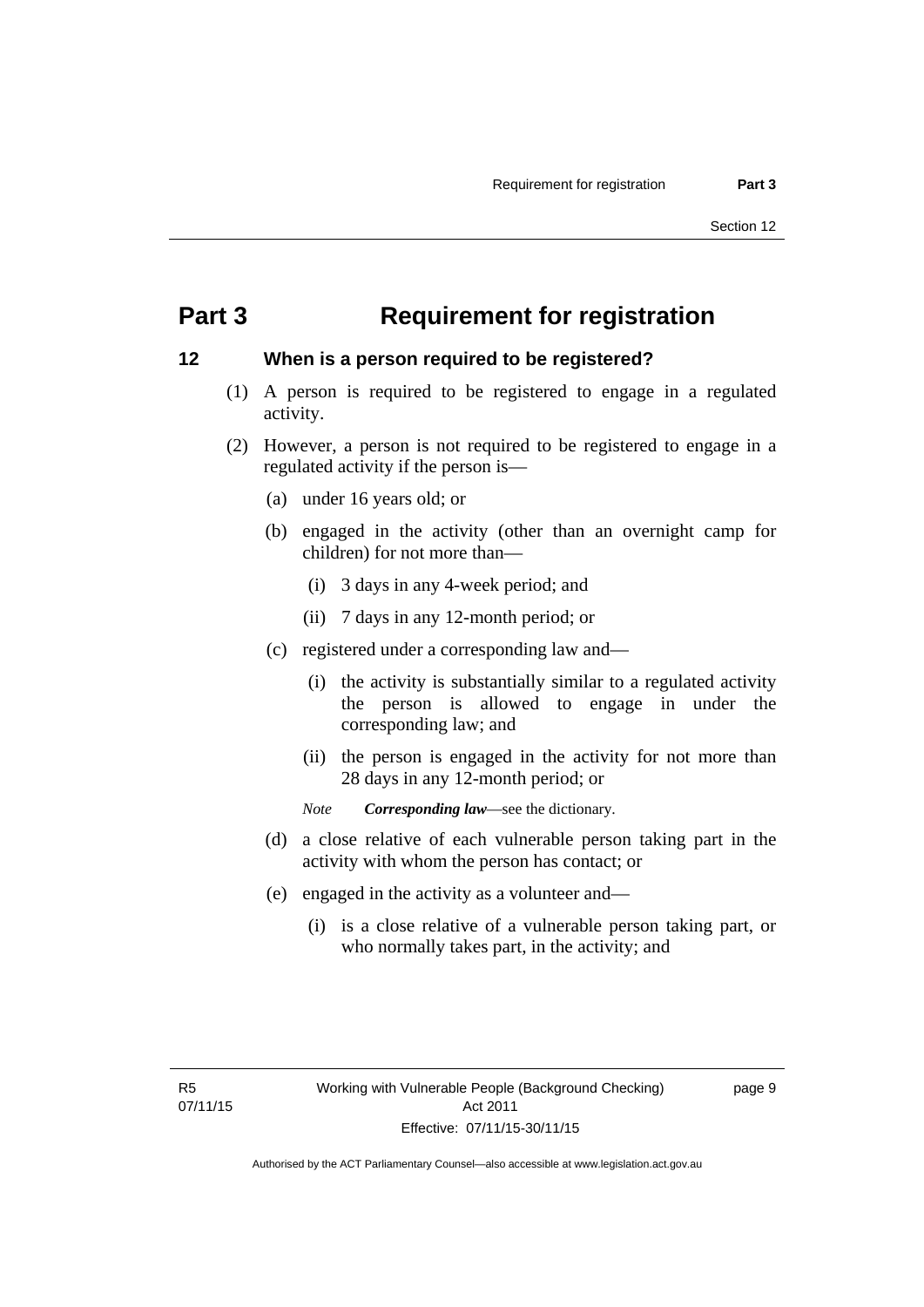Section 12

(ii) a close relative of each vulnerable person taking part in the activity is engaged, or expected to be engaged, in the activity; or

#### **Examples**

#### 1 playgroup

- 2 a club sporting event for children at which a parent of each child is expected to be present
- 3 a pottery class for children in which a parent of each child also takes part
- *Note* An example is part of the Act, is not exhaustive and may extend, but does not limit, the meaning of the provision in which it appears (see [Legislation Act,](http://www.legislation.act.gov.au/a/2001-14) s 126 and s 132).
- (f) engaged in the activity in the same capacity as a vulnerable person; or

#### **Examples**

- 1 players in a sporting team
- 2 work colleagues
- (g) engaged in the activity as a school student on a work experience placement or doing practical training; or
- (h) an employer or supervisor of a vulnerable person, unless the vulnerable person is engaged in a regulated activity; or

#### **Examples**

- 1 A person supervising a school student on a work experience placement at a childcare centre is required to be registered.
- 2 A person supervising a school student on a work experience placement at an accounting firm is not required to be registered.
- (i) engaged in the activity as—
	- (i) a police officer, including a police officer (however described) of another jurisdiction; or
	- (ii) an AFP appointee within the meaning of the *[Australian](http://www.comlaw.gov.au/Series/C2004A02068)  [Federal Police Act 1979](http://www.comlaw.gov.au/Series/C2004A02068)* (Cwlth); or

page 10 Working with Vulnerable People (Background Checking) Act 2011 Effective: 07/11/15-30/11/15

R5 07/11/15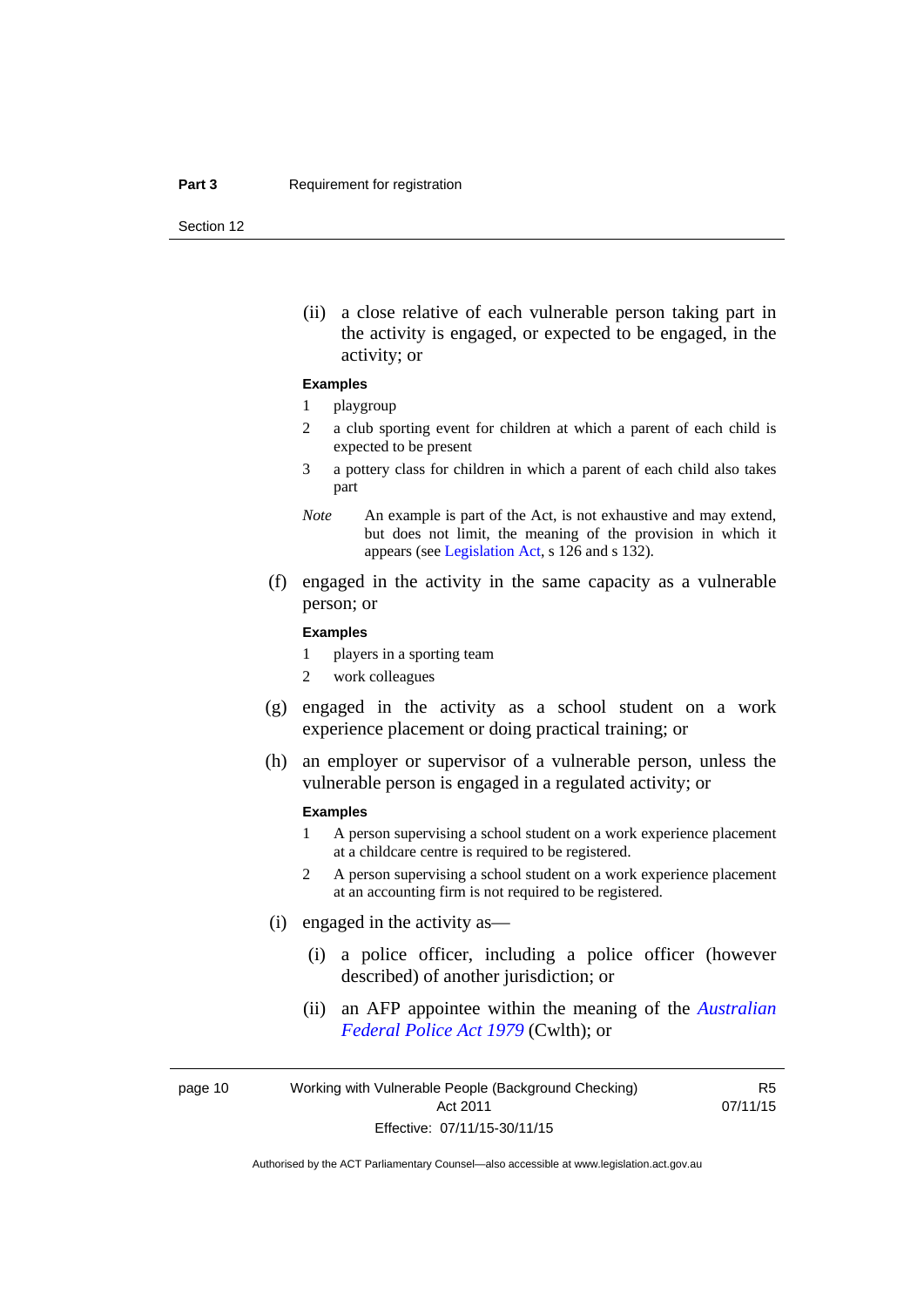- (iii) a registered health professional under the *[Health](http://www.legislation.act.gov.au/a/2004-38)  [Professionals Act 2004](http://www.legislation.act.gov.au/a/2004-38)* or a health practitioner; or
- (iv) a lawyer; or
- (v) a staff member of, or volunteer for, an approved provider under the *[Aged Care Act 1997](http://www.comlaw.gov.au/Series/C2004A05206)* (Cwlth); or
- (vi) a financial services licensee under the Corporations Act; or
- (j) engaged in the activity for a Commonwealth or Territory government agency and the only contact the person has with a vulnerable person is providing a service to the vulnerable person at a public counter or shopfront, or by telephone; or

### **Example**

an administrative worker employed by Centrelink or Medicare

 (k) engaged in the activity and the only contact the person has with a vulnerable person is providing information to, or receiving information from, the vulnerable person by telephone; or

#### **Example**

an employee or volunteer working on a helpline or at a call centre

- (l) engaged in the activity and the only contact the person has with a vulnerable person is working with a record of the vulnerable person; or
- (m) engaged in the activity for a declared state of emergency; or
	- *Note* A state of emergency may be declared under the *[Emergencies](http://www.legislation.act.gov.au/a/2004-28)  [Act 2004](http://www.legislation.act.gov.au/a/2004-28)*, s 156.

page 11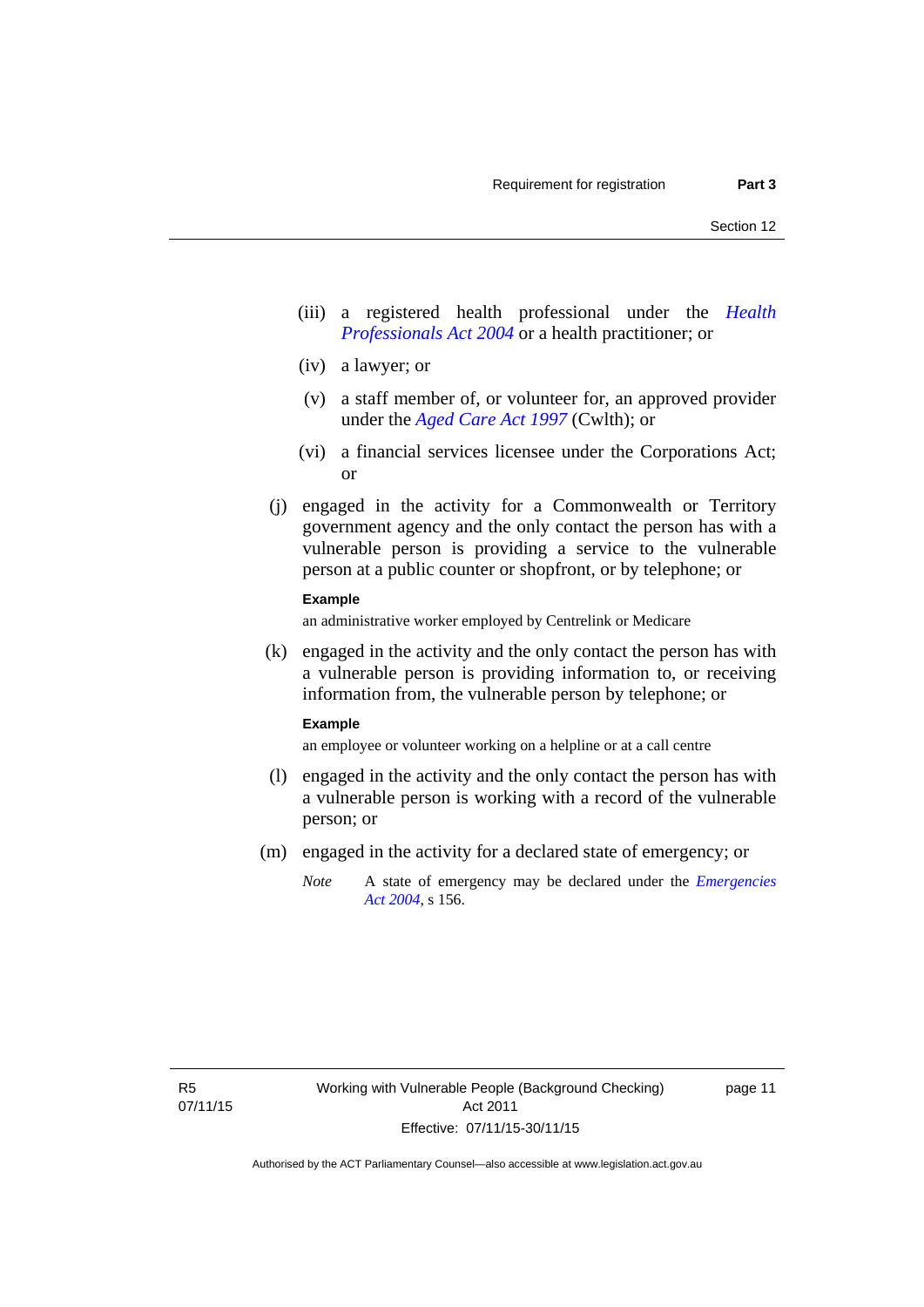#### **Part 3 Requirement for registration**

Section 12

 (n) engaged in the activity for a Territory or national event and the commissioner declares that the person is not required to be registered for the activity; or

#### **Examples—Territory or national event**

- 1 Paralympics
- 2 World Youth Day
- *Note Commissioner* means the commissioner for fair trading (see the dictionary).
- (o) a person prescribed by regulation.
- (3) A declaration is a disallowable instrument.
	- *Note* A disallowable instrument must be notified, and presented to the Legislative Assembly, under the [Legislation Act.](http://www.legislation.act.gov.au/a/2001-14)
- (4) In this section:

*close relative*, of a vulnerable person—

- (a) means the vulnerable person's—
	- (i) domestic partner; or

*Note Domestic partner—*see the [Legislation Act](http://www.legislation.act.gov.au/a/2001-14), s 169.

- (ii) father, mother, grandfather, grandmother, stepfather, stepmother, father-in-law or mother-in-law; or
- (iii) son, daughter, grandson, granddaughter, stepson, stepdaughter, son-in-law or daughter-in-law; or
- (iv) brother, sister, half-brother, half-sister, stepbrother, stepsister, brother-in-law or sister-in-law; or
- (v) uncle, aunt, uncle-in-law or aunt-in-law; or
- (vi) nephew, niece or cousin; but

R5 07/11/15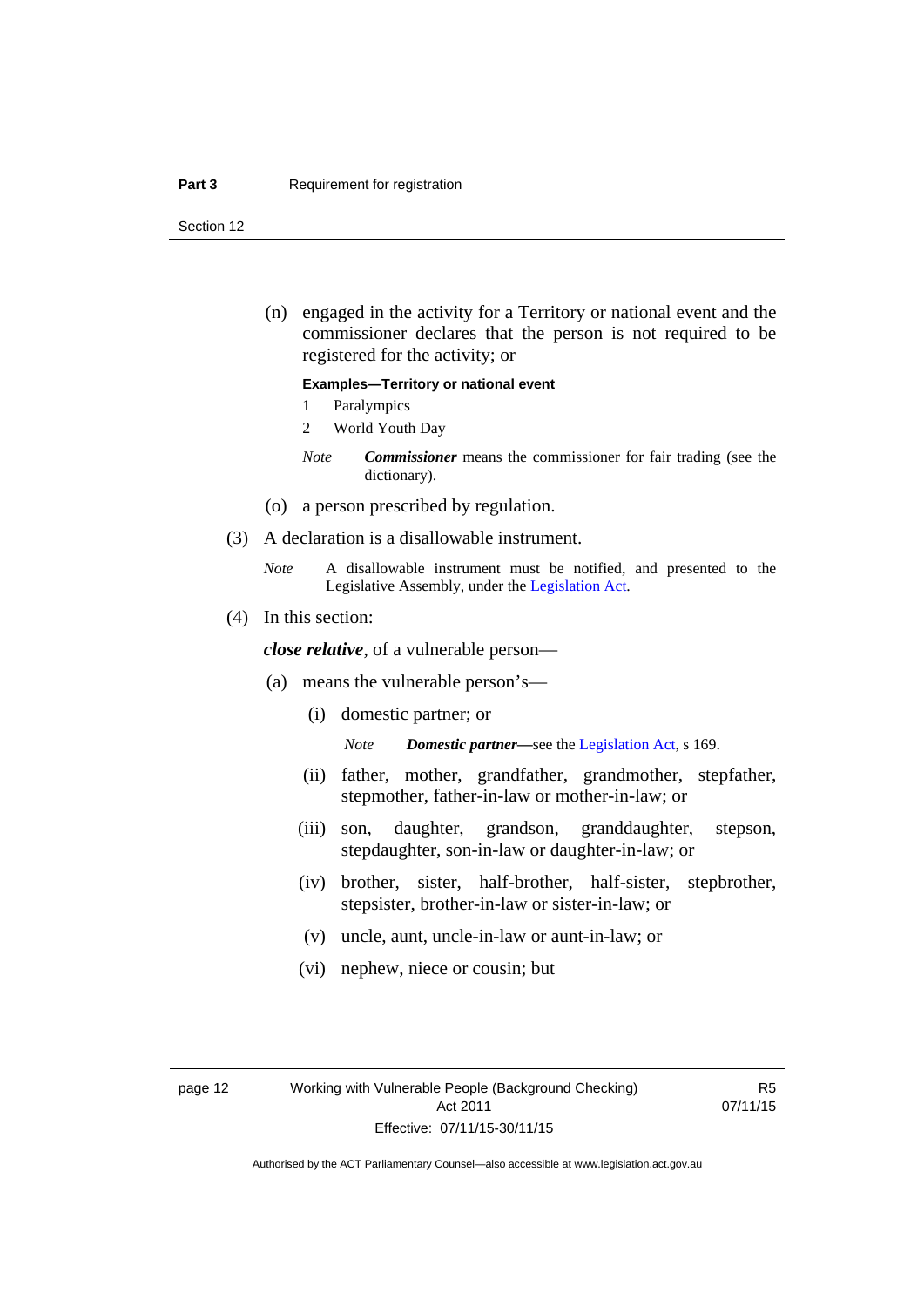- (b) does not include a kinship carer under the *[Children and Young](http://www.legislation.act.gov.au/a/2008-19)  [People Act 2008](http://www.legislation.act.gov.au/a/2008-19)*.
	- *Note* An activity conducted or a service provided by a kinship carer under the *[Children and Young People Act 2008](http://www.legislation.act.gov.au/a/2008-19)* is a regulated activity—see sch 1, s 1.1.

*day* includes part of a day.

*school* means a high school or secondary college.

## <span id="page-20-0"></span>**13 Offences—person engage in regulated activity for which person not registered**

- (1) A person commits an offence if the person—
	- (a) engages in a regulated activity; and
	- (b) is required to be registered to engage in the activity; and
	- (c) does not have a registration allowing the person to engage in the activity.

Maximum penalty: 50 penalty units.

- *Note 1* A person with conditional registration may not be allowed to engage in all regulated activities (see s 42).
- *Note* 2 A person whose registration is suspended does not have a registration allowing the person to engage in a regulated activity (see s 59 (5)).
- *Note 3* The employer for the regulated activity also commits an offence (see s 14).
- (2) An offence against subsection (1) is a strict liability offence.

page 13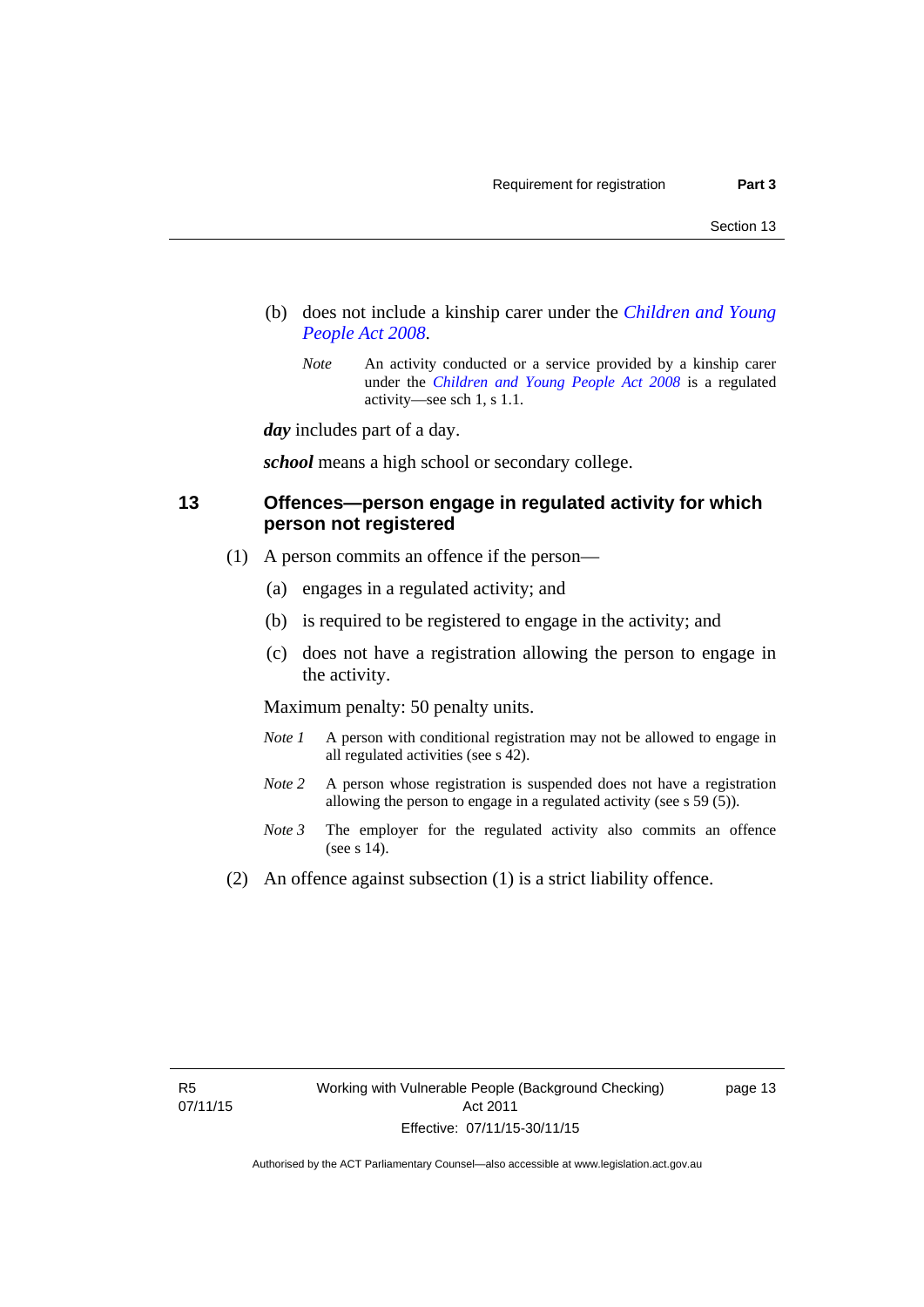Section 13

- (3) A person commits an offence if the person—
	- (a) engages in a regulated activity; and
	- (b) is required to be registered to engage in the activity; and
	- (c) does not have a registration allowing the person to engage in the activity; and
	- (d) knows, or is reckless about whether, the person—
		- (i) is engaging in a regulated activity; and
		- (ii) is required to be registered to engage in the activity.

Maximum penalty: 200 penalty units, imprisonment for 2 years or both.

- (4) Strict liability applies to subsection (3) (c).
- (5) This section does not apply to a person if—
	- (a) the person is not registered; but
	- (b) the person engages in a regulated activity under section 15 or section 16.
	- *Note 1* An unregistered person who has applied for registration may engage in a regulated activity for which the person is required to be registered in certain circumstances (see s 15 and s 16).
	- *Note* 2 The defendant has an evidential burden in relation to the matters mentioned in s (4) (see [Criminal Code](http://www.legislation.act.gov.au/a/2002-51/default.asp), s 58).

page 14 Working with Vulnerable People (Background Checking) Act 2011 Effective: 07/11/15-30/11/15

R5 07/11/15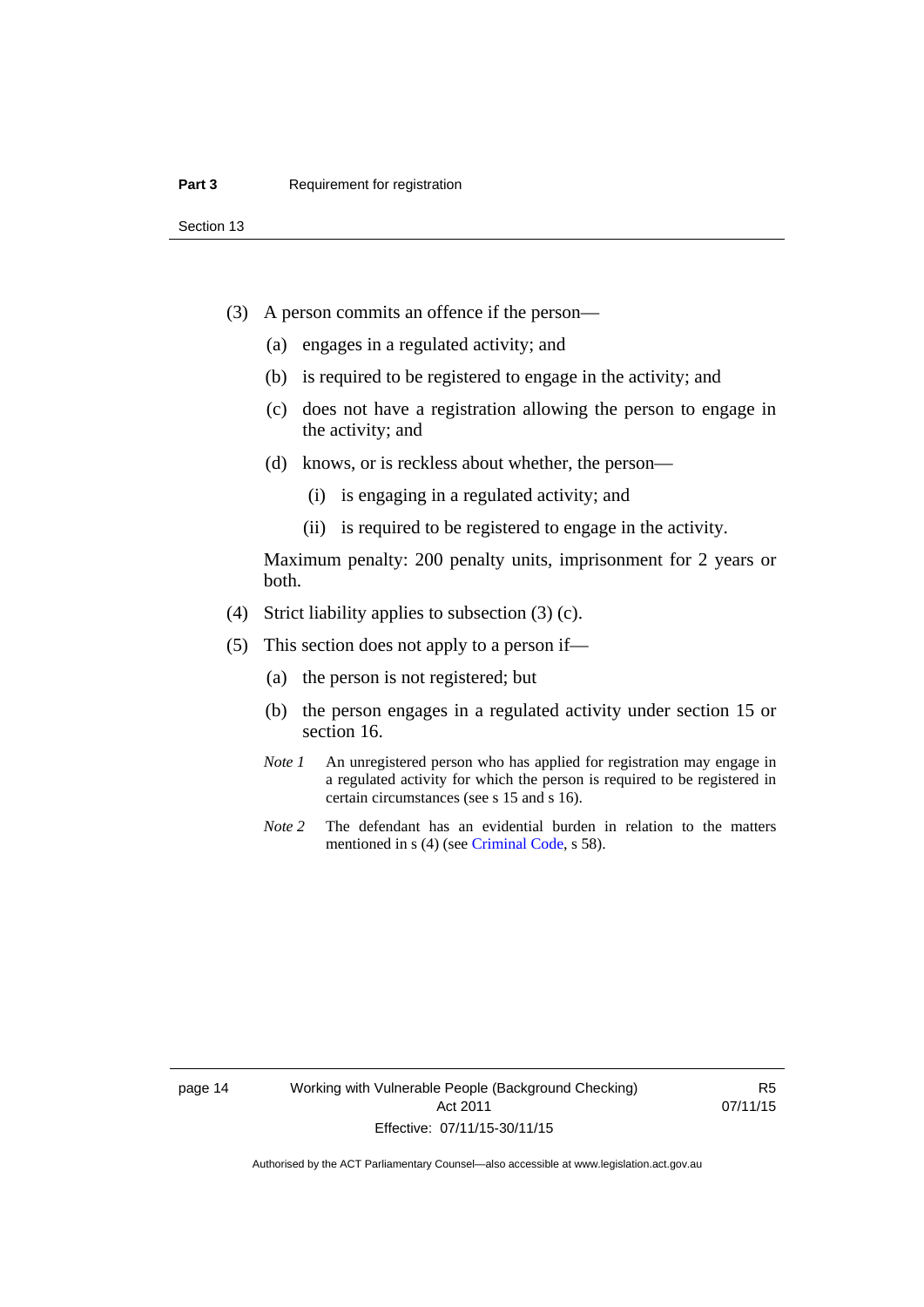page 15

## <span id="page-22-0"></span>**14 Offences—employer engage person in regulated activity for which person not registered**

- (1) An employer commits an offence if—
	- (a) the employer engages a person in a regulated activity; and
	- (b) the person is required to be registered to engage in the activity; and
	- (c) the person does not have a registration allowing the person to engage in the activity.

Maximum penalty: 50 penalty units.

- *Note 1* A person with conditional registration may not be allowed to engage in all regulated activities (see s 42).
- *Note 2* A person whose registration is suspended does not have a registration allowing the person to engage in a regulated activity (see s 59 (5)).
- (2) An offence against subsection (1) is a strict liability offence.
- (3) An employer commits an offence if—
	- (a) the employer engages a person in a regulated activity; and
	- (b) the person is required to be registered to engage in the activity; and
	- (c) the person does not have a registration allowing the person to engage in the activity; and
	- (d) the employer knows, or is reckless about whether—
		- (i) the employer is engaging the person in a regulated activity; and
		- (ii) the person is required to be registered to engage in the activity.

Maximum penalty: 200 penalty units, imprisonment for 2 years or both.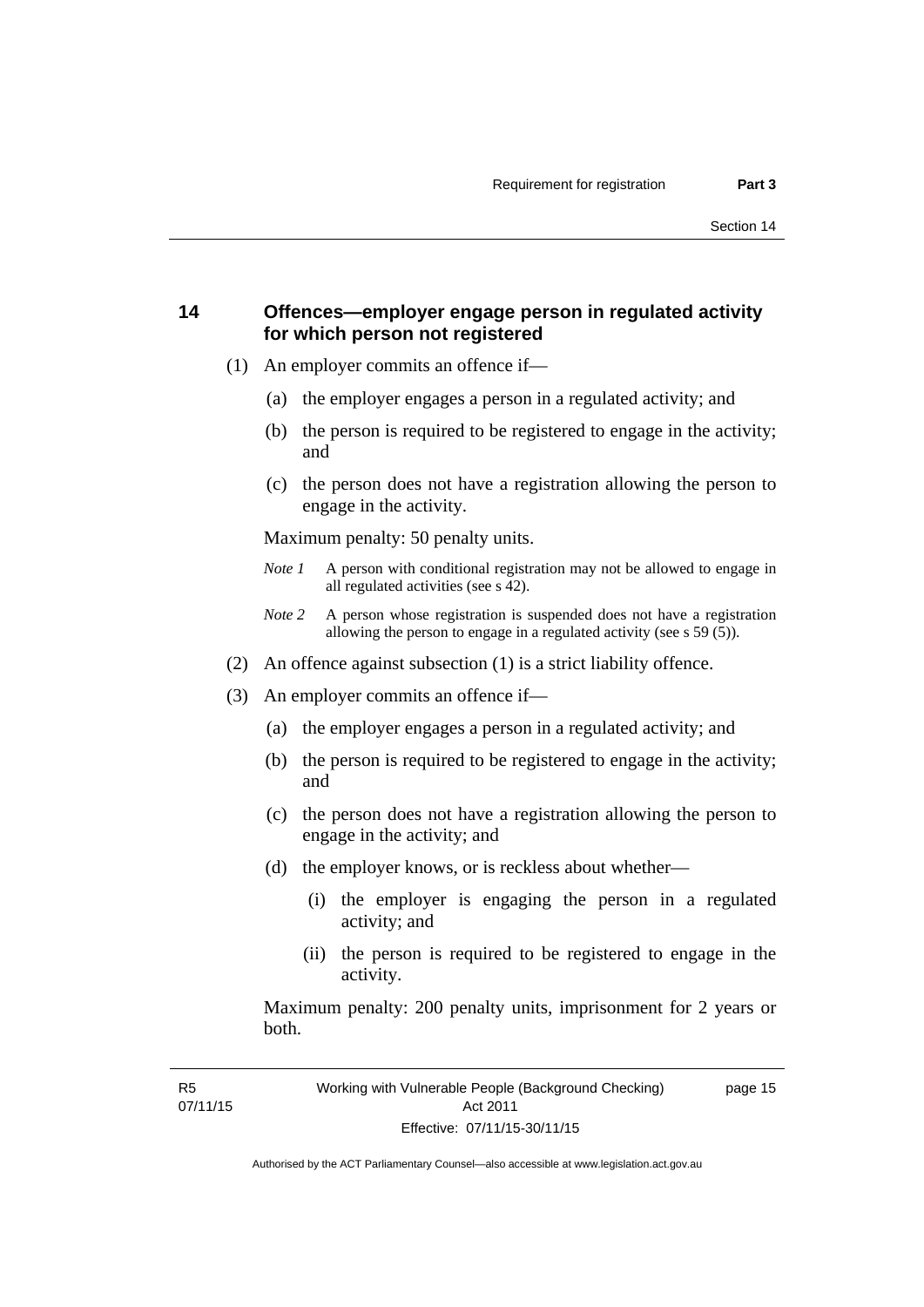Section 15

- (4) Strict liability applies to subsection (3) (c).
- (5) This section does not apply to an employer if an unregistered person engages in a regulated activity for the employer under section 15 or section 16.
	- *Note 1* An unregistered person who has applied for registration may engage in a regulated activity for which the person is required to be registered in certain circumstances (see s 15 and s 16).
	- *Note* 2 The defendant has an evidential burden in relation to the matters mentioned in s (2) (see [Criminal Code](http://www.legislation.act.gov.au/a/2002-51/default.asp), s 58).

## <span id="page-23-0"></span>**15 When unregistered person may be engaged in regulated activity—supervised employment**

- (1) This section applies to an unregistered person if—
	- (a) the person has applied for registration under section 17; and
	- (b) the commissioner has not—
		- (i) registered the person under section 41; or
		- (ii) given the person a negative notice under section 40; and
	- (c) the person has not withdrawn the application.
- (2) The person may engage in a regulated activity for which the person is required to be registered if—
	- (a) the person is eligible; and
	- (b) the person included a named employer for the activity on the person's application for registration; and
		- *Note Named employer*—see s 18 (1) (d) (i).
	- (c) the named employer has agreed to engage the person in the activity; and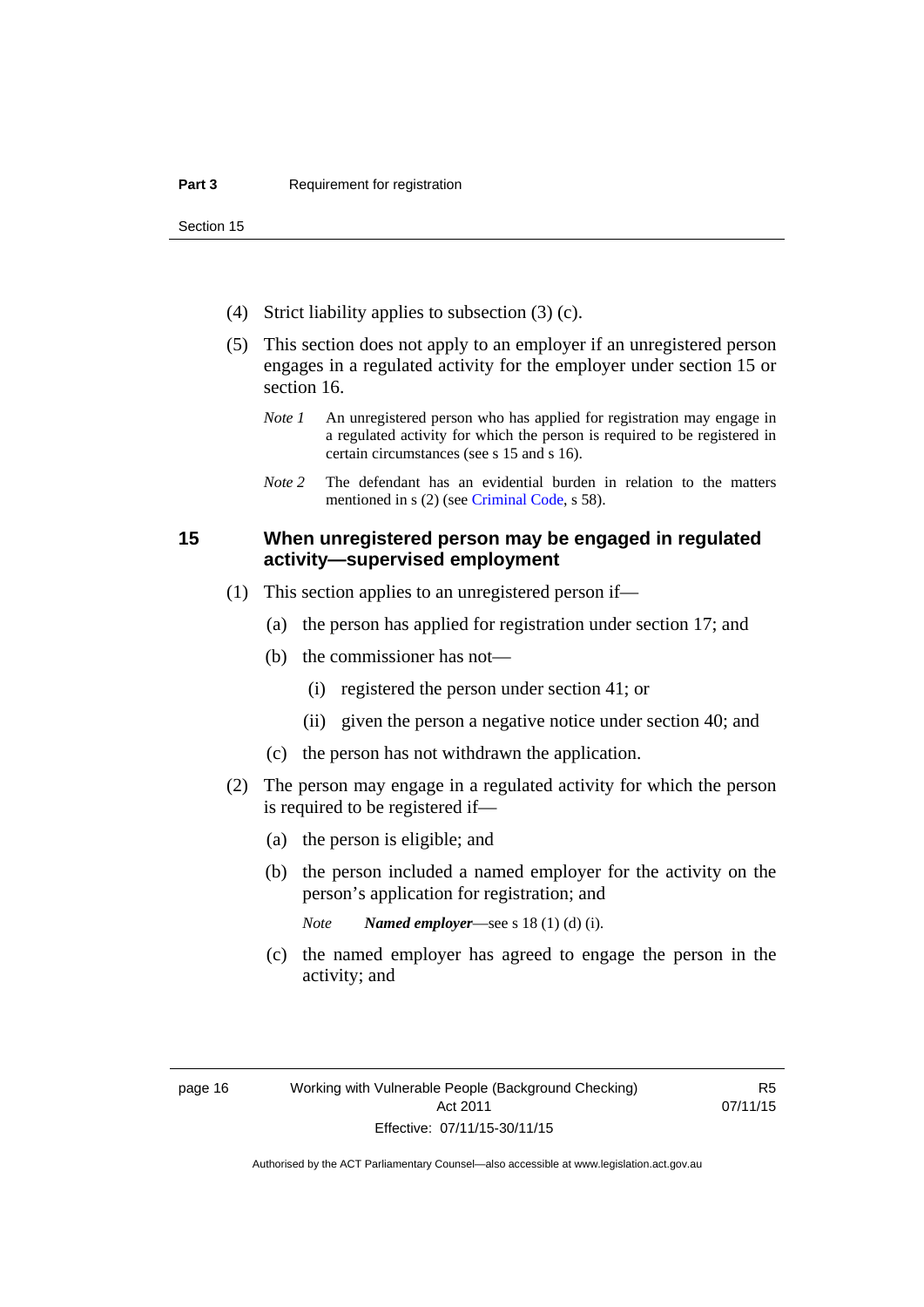- (d) a registered person is present at all times while the unregistered person is engaged in the activity.
- *Note* An unregistered person who is engaging in a regulated activity under this section commits an offence under s 13 if the person continues to engage in the activity after—
	- (a) the person's application for registration is withdrawn (see s 20); or
	- (b) the person is given a negative notice (see s 40).
- (3) To remove any doubt, nothing in this section prevents an employer refusing to engage an unregistered person in a regulated activity.
- (4) In this section:

*eligible*—a person is *eligible* if—

- (a) the person has not previously been given a negative notice under this Act or a corresponding law; and
- (b) the person has not had a previous registration suspended or cancelled; and
- (c) the person's most recent registration (if any) was not conditional.

## <span id="page-24-0"></span>**16 When unregistered person may be engaged in regulated activity—kinship carer**

- (1) This section applies to an unregistered person if—
	- (a) the person is engaged in a regulated activity under the *[Children](http://www.legislation.act.gov.au/a/2008-19)  [and Young People Act 2008](http://www.legislation.act.gov.au/a/2008-19)*, part 15.4 (Out-of-home carers) as a kinship carer; and
	- (b) the person is required to be registered to engage in the activity.

page 17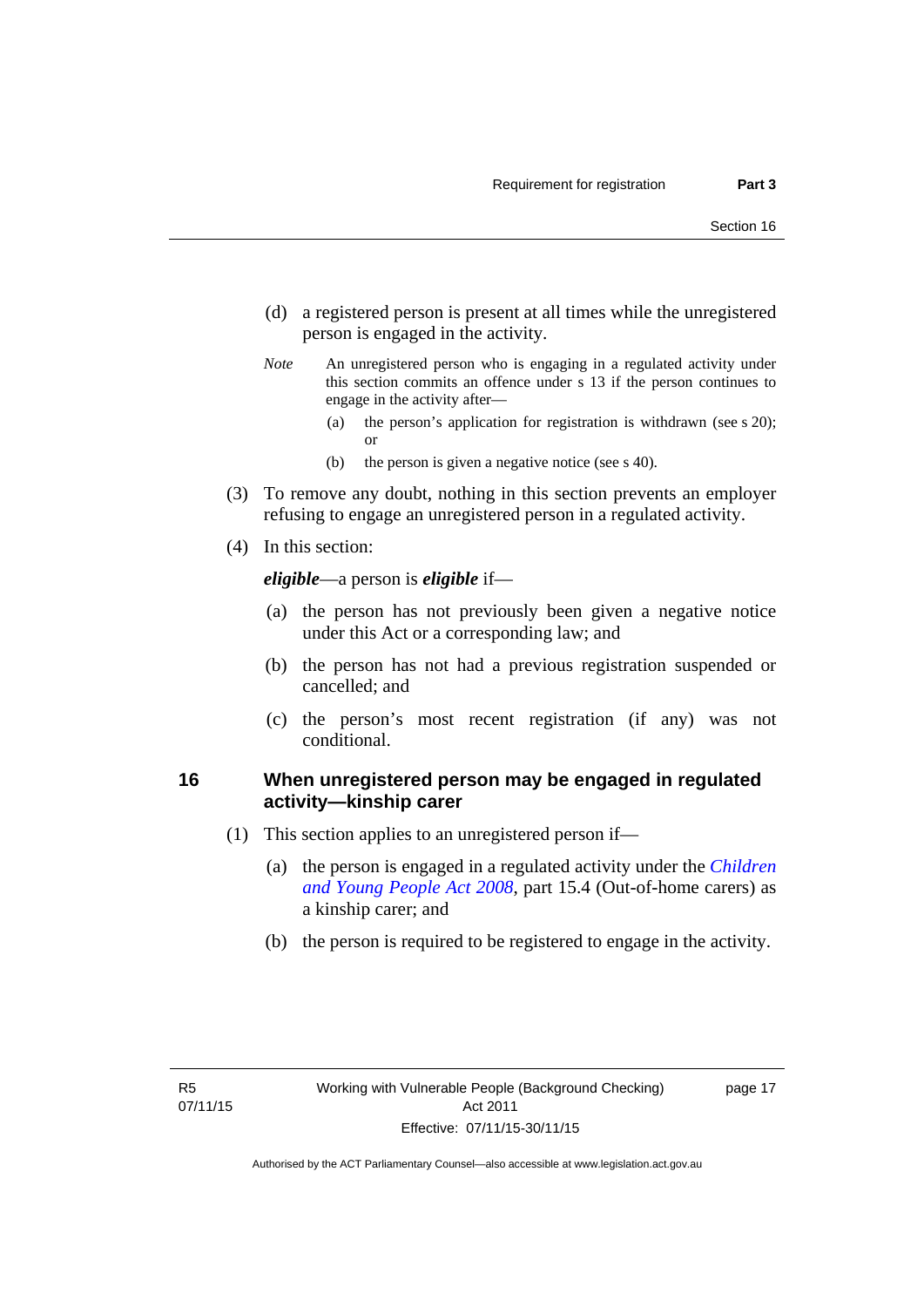Section 16

- (2) The person may engage in the regulated activity if—
	- (a) the person has applied for registration under section 17; and
	- (b) the commissioner has not given the person a negative notice under section 40; and
	- (c) the person has not withdrawn the application; and
	- (d) the person is eligible.
- (3) In this section:

*eligible*—see section 15 (4).

*kinship carer*—see the *[Children and Young People Act 2008](http://www.legislation.act.gov.au/a/2008-19)*, section 509.

page 18 Working with Vulnerable People (Background Checking) Act 2011 Effective: 07/11/15-30/11/15

R5 07/11/15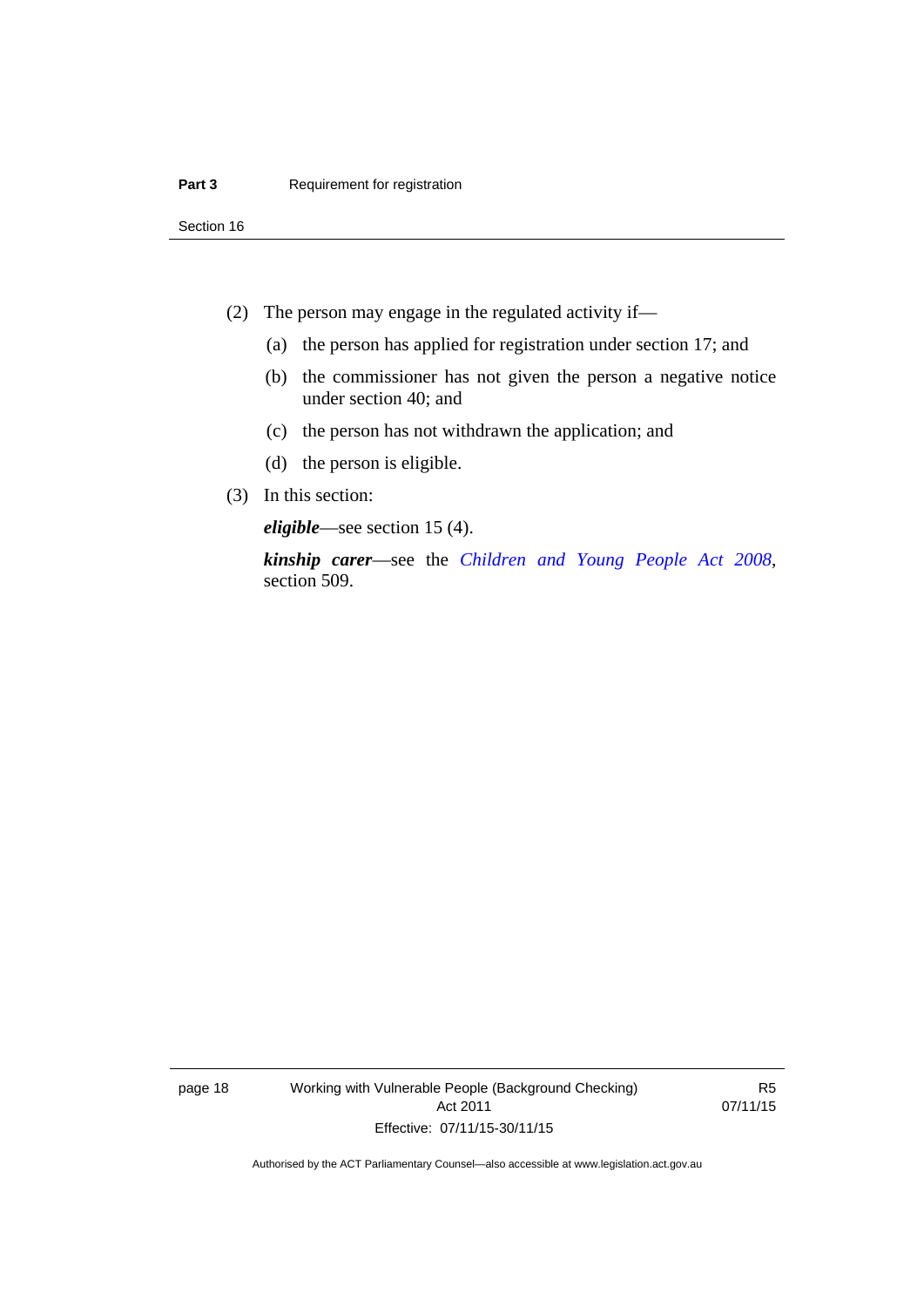## <span id="page-26-0"></span>**Part 4 Applying for registration**

## <span id="page-26-1"></span>**17 Application for registration**

- (1) A person may apply to the commissioner for registration under this Act.
	- *Note 1 Commissioner* means the commissioner for fair trading (see the dictionary).
	- *Note* 2 If a form is approved under s 69 for this provision, the form must be used.
	- *Note 3* A fee may be determined under s 68 for this provision.
- (2) This section is subject to section 22.
	- *Note* Under s 22, a person who is given a negative notice or whose registration is cancelled must not reapply for registration for 3 years, unless relevant information about the person has changed.

### <span id="page-26-2"></span>**18 Application for registration—contents**

- (1) An application for registration must include—
	- (a) the applicant's name and any previous name; and
	- (b) the applicant's current home address, and any previous home address in the 5 years before applying; and
	- (c) evidence of the applicant's identity; and

#### **Example**

100 points of identification

- *Note* An example is part of the Act, is not exhaustive and may extend, but does not limit, the meaning of the provision in which it appears (see [Legislation Act,](http://www.legislation.act.gov.au/a/2001-14) s 126 and s 132).
- (d) if the applicant engages, or intends to engage, in a regulated activity for a particular employer—
	- (i) the employer (the *named employer*) for the activity; and

R5 07/11/15 page 19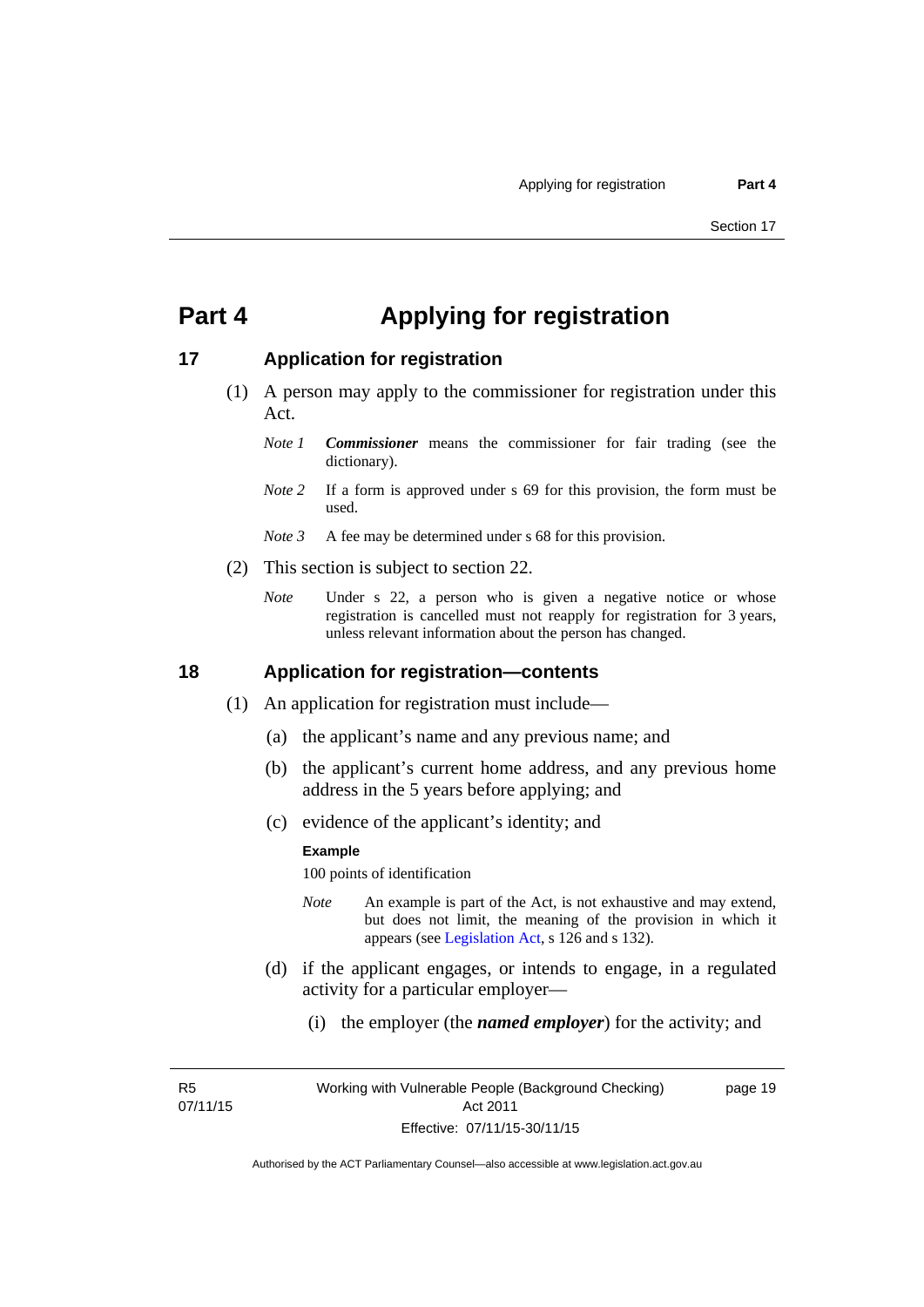Section 18

- (ii) the named employer's address and contact details; and
- (iii) the capacity in which the applicant engages, or intends to engage, in the activity for the named employer; and
- (e) anything else prescribed by regulation.
- (2) The application must be accompanied by—
	- (a) a consent by the applicant for the commissioner to—
		- (i) check the applicant's criminal history, non-conviction information and any other information about the applicant that may be relevant in deciding the application; and

*Note 1 Criminal history*, about a person*—*see s 24.

- *Note 2 Non-conviction information*, about a person—see s 25.
- (ii) seek information or advice from any entity in relation to the applicant's—
	- (A) application under section 33; or
	- (B) registration under section 53; and
- (iii) contact the named employer (if any) in relation to the status of the applicant's application or registration; and
	- *Note* For example, the commissioner must tell a person's employer if the person withdraws an application (see s 20 (2) (a)), if the commissioner registers the person (see s 41 (2) (c)), if the commissioner refuses to register the person (see s  $40$  (2) (b)), if there is a change in an applicant's registration status as a result of an additional risk assessment (see s 54), or if a person's registration is suspended or cancelled (see s 59 (2) (b)) or surrendered (see s 60 (4)).
- (b) a written statement by the applicant stating—
	- (i) whether the applicant has been convicted or found guilty of a relevant offence outside Australia; and

page 20 Working with Vulnerable People (Background Checking) Act 2011 Effective: 07/11/15-30/11/15

R5 07/11/15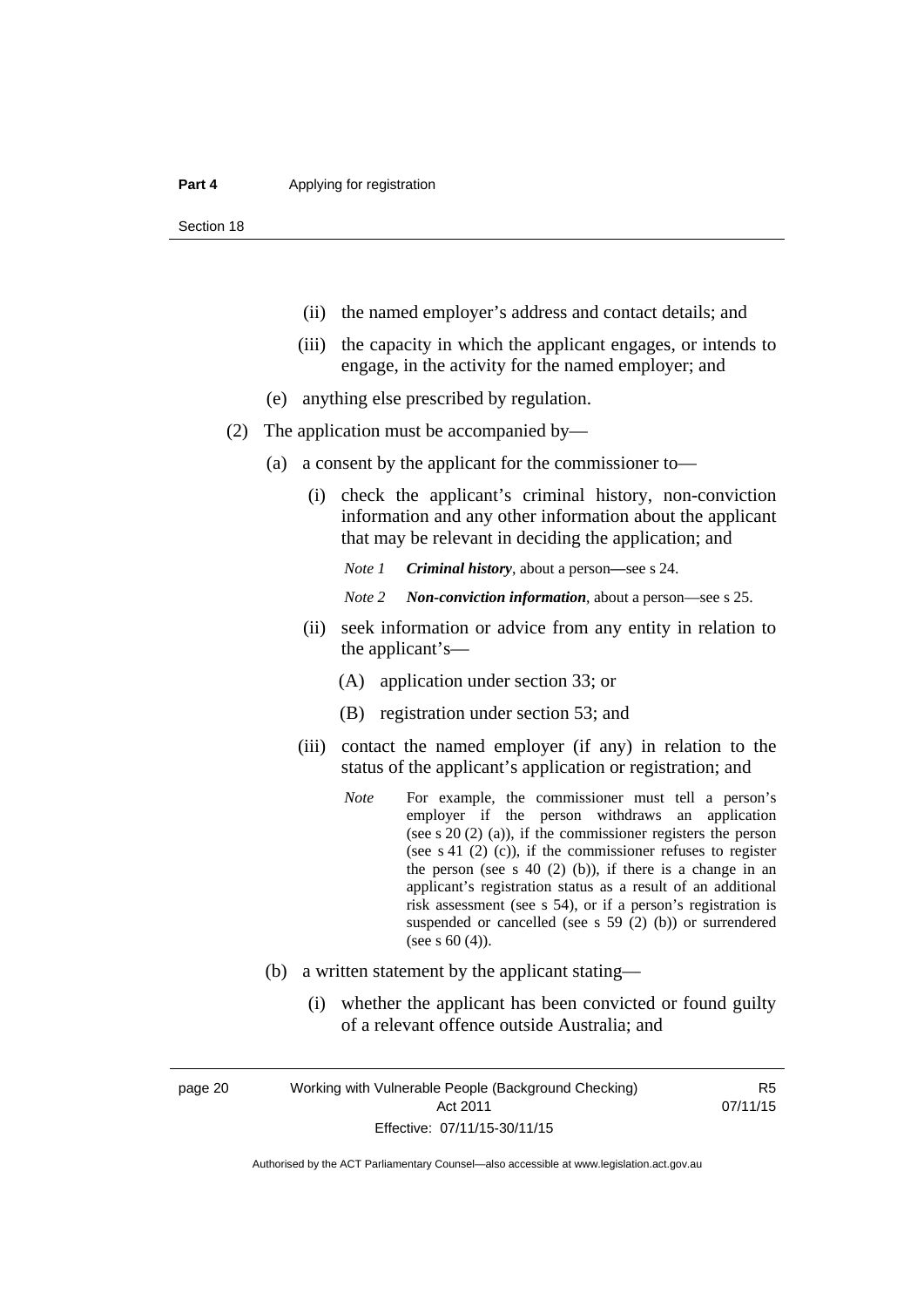- (ii) if the applicant has been convicted or found guilty of a relevant offence outside Australia—details of the offence; and
- (c) anything else prescribed by regulation.
- *Note* It is an offence to make a false or misleading statement, give false or misleading information or produce a false or misleading document (see [Criminal Code,](http://www.legislation.act.gov.au/a/2002-51/default.asp) pt 3.4).
- (3) The commissioner must tell the applicant in writing about the following:
	- (a) the rights and obligations of the applicant under this Act;
	- (b) information the applicant may supply to support the application;
	- (c) the risk assessment guidelines mentioned in division 5.2 and where to find a copy.
	- *Note* The commissioner may tell the applicant about the matters in s (3) in any way the commissioner considers appropriate, including on a form approved for s 17 or in guidelines made for this Act.

## <span id="page-28-0"></span>**19 Application for registration—additional information**

- (1) The commissioner may, in writing, require an applicant to give the commissioner additional information in writing or documents that the commissioner reasonably needs to decide the application.
- (2) If the applicant does not comply with a requirement under subsection (1), the commissioner may refuse to consider the application further.
	- *Note* It is an offence to make a false or misleading statement, give false or misleading information or produce a false or misleading document (see [Criminal Code](http://www.legislation.act.gov.au/a/2002-51/default.asp), pt 3.4).

page 21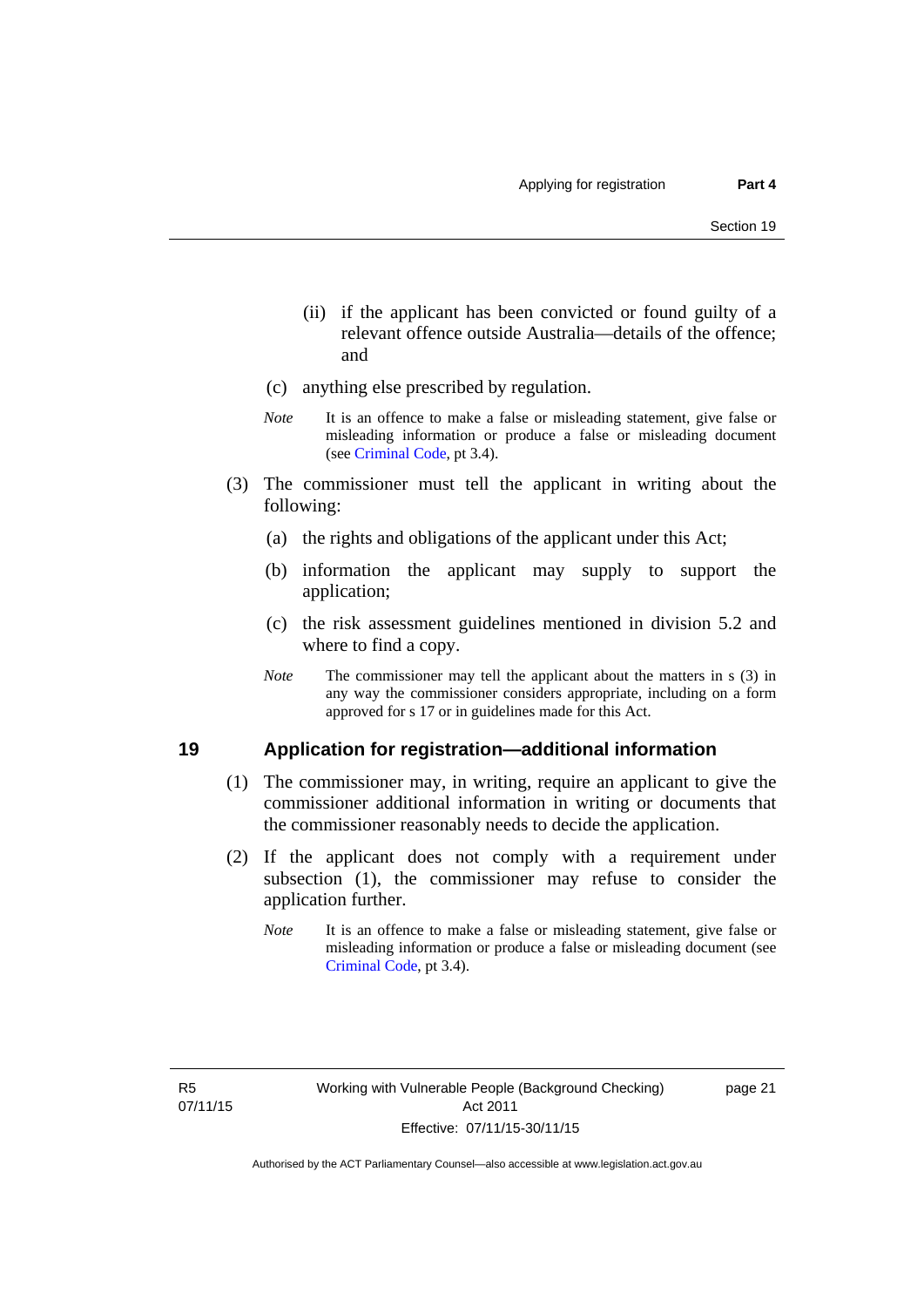Section 20

## <span id="page-29-0"></span>**20 Application for registration—withdrawal**

- (1) An applicant may withdraw an application at any time by written notice to the commissioner.
	- *Note* If a form is approved under s 69 for this provision, the form must be used.
- (2) If an application is withdrawn the commissioner—
	- (a) must tell the named employer (if any) that the application has been withdrawn; and
	- (b) need take no further action on the application.
	- *Note* If an unregistered person engaging in a regulated activity under s 15 withdraws the person's application for registration, the person commits an offence under s 13 if the person continues to engage in the activity.

## <span id="page-29-1"></span>**21 Offences—applicant fail to disclose charge, conviction or finding of guilt for relevant offence**

- (1) A person commits an offence if—
	- (a) the person has applied for registration; and
	- (b) the commissioner has not—
		- (i) told the person that the person has been registered; or
		- (ii) given the person a negative notice; and
	- (c) the person is charged with a relevant offence; and
	- (d) the person does not tell the commissioner about the charge in writing within 10 working days after the day the person is charged.

Maximum penalty: 50 penalty units.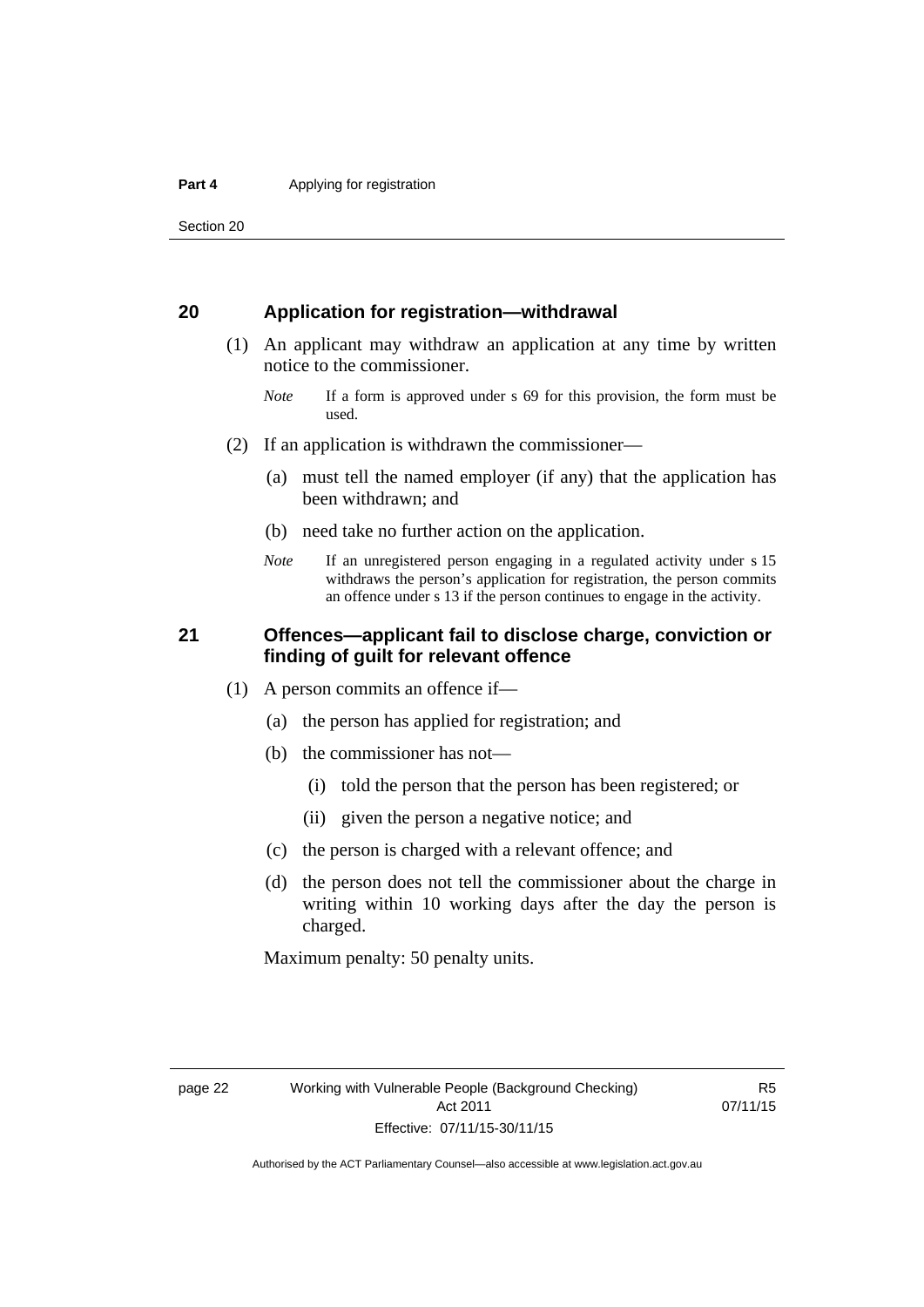- (2) A person commits an offence if—
	- (a) the person has applied for registration; and
	- (b) the commissioner has not—
		- (i) told the person that the person has been registered; or
		- (ii) given the person a negative notice; and
	- (c) the person is convicted or found guilty of a relevant offence; and
	- (d) the person does not tell the commissioner about the conviction or finding of guilt in writing within 10 working days after the day the person is convicted or found guilty.

Maximum penalty: 50 penalty units.

(3) An offence against this section is a strict liability offence.

## <span id="page-30-0"></span>**22 Restriction on reapplying for registration**

- (1) This section applies to a person if—
	- (a) the person is given a negative notice; or
		- *Note Negative notice*—see s 40 (2).
	- (b) the person's registration is cancelled.
- (2) The person may apply for registration under section 17 only if—
	- (a) it is at least 3 years after the day—
		- (i) the person was given the negative notice; or
		- (ii) the cancellation took effect; or

page 23

*Note* For when a cancellation takes effect, see s 59 (4).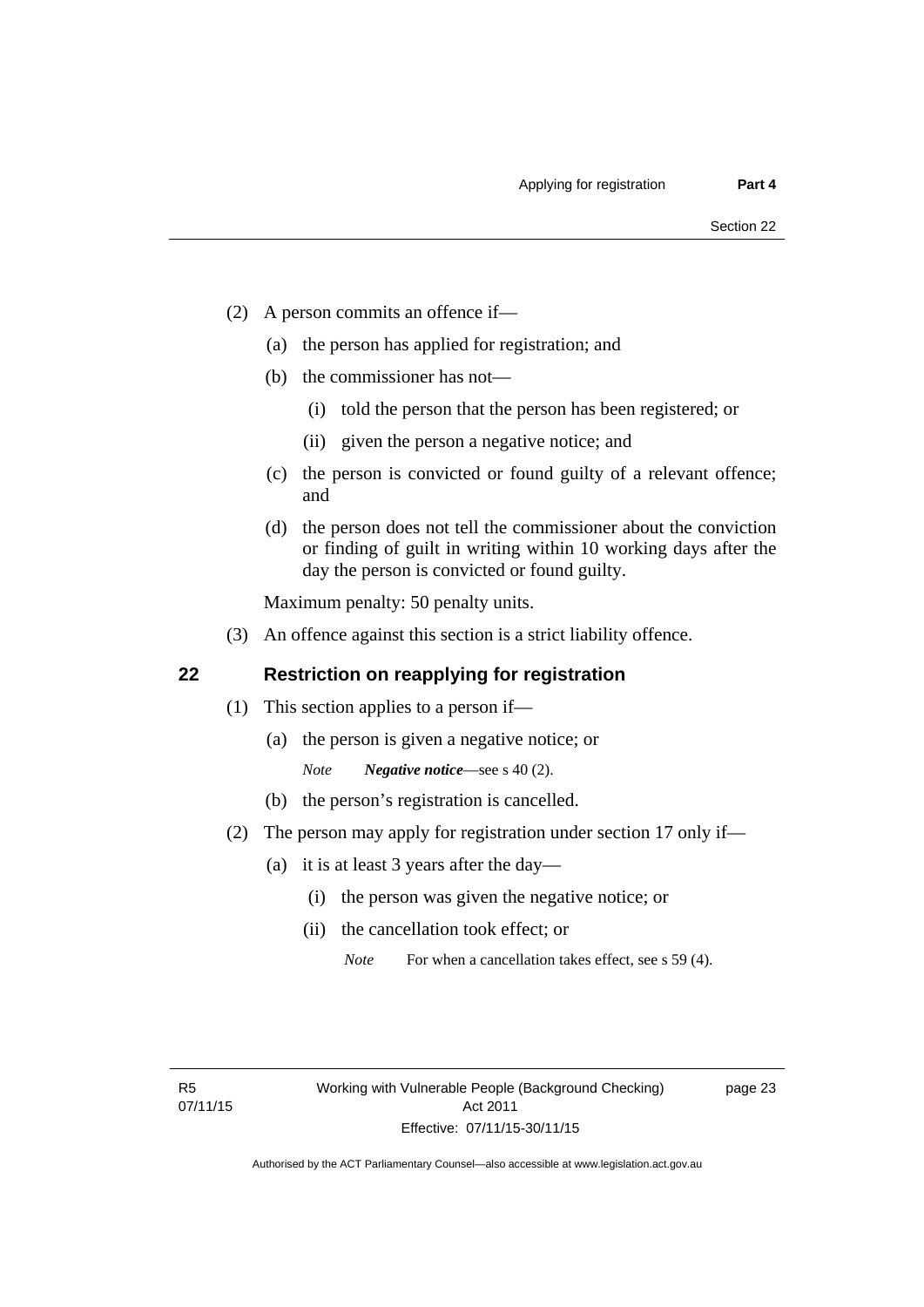#### **Part 4 Applying for registration**

Section 22

- (b) there has been a change in relevant information about the person since—
	- (i) the person was given the negative notice; or
	- (ii) the cancellation took effect

#### **Examples—change in relevant information**

- 1 a person has been acquitted of a previously pending charge for a relevant offence
- 2 a person's conviction for a relevant offence has been quashed
- *Note* An example is part of the Act, is not exhaustive and may extend, but does not limit, the meaning of the provision in which it appears (see [Legislation Act,](http://www.legislation.act.gov.au/a/2001-14) s 126 and s 132).
- (3) The risk assessment guidelines may provide for what constitutes a change in relevant information about the person.

page 24 Working with Vulnerable People (Background Checking) Act 2011 Effective: 07/11/15-30/11/15

R5 07/11/15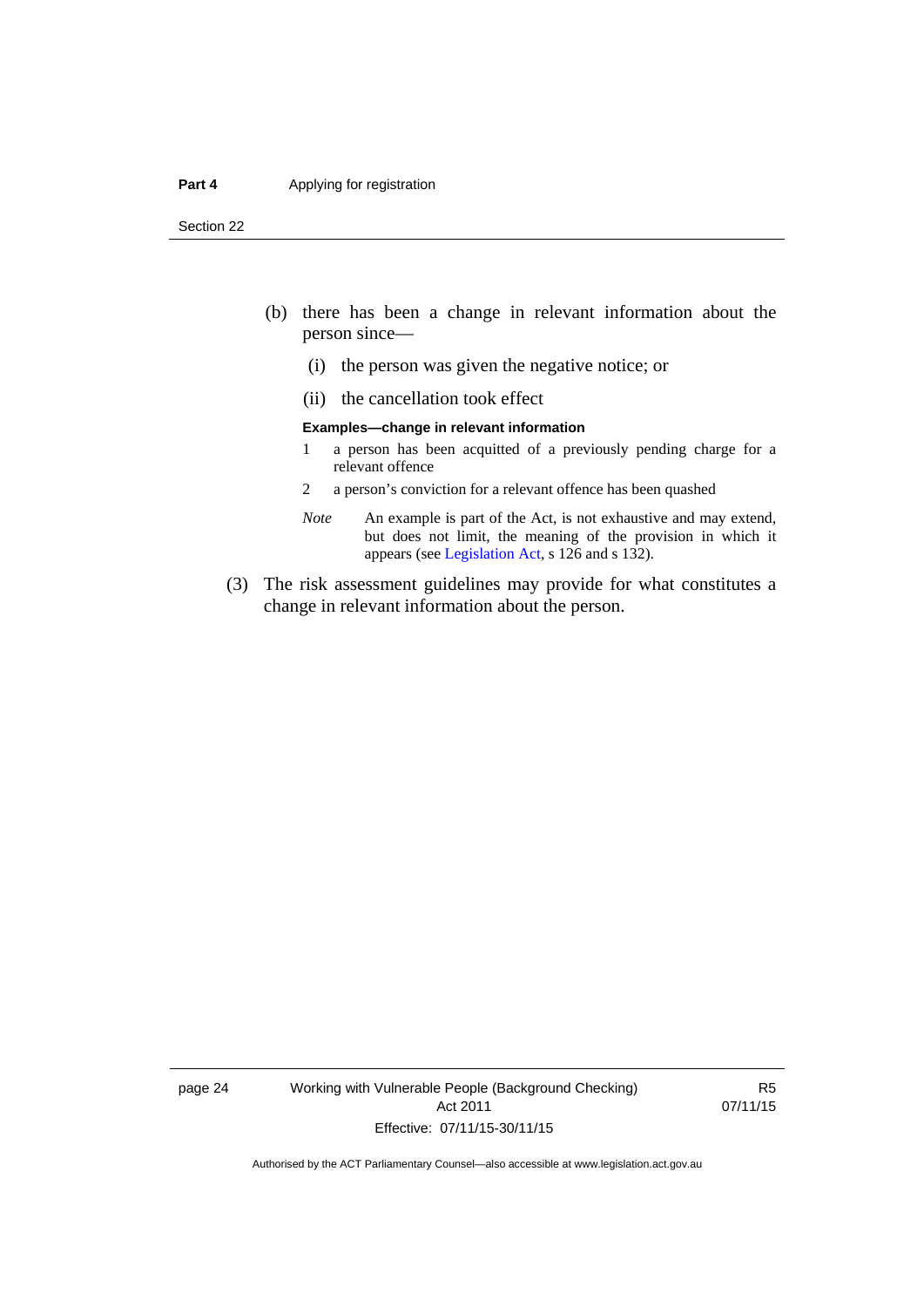## <span id="page-32-0"></span>**Part 5 Risk assessments**

## <span id="page-32-1"></span>**Division 5.1 Important concepts**

## <span id="page-32-2"></span>**23 Meaning of** *risk assessment*

(1) In this Act:

*risk assessment*, for a person, means an assessment by the commissioner of whether the person poses an unacceptable risk of harm to a vulnerable person.

### **Examples—harm**

- 1 sexual
- 2 physical
- 3 emotional
- 4 financial
- *Note* An example is part of the Act, is not exhaustive and may extend, but does not limit, the meaning of the provision in which it appears (see [Legislation Act,](http://www.legislation.act.gov.au/a/2001-14) s 126 and s 132).
- (2) It does not matter whether the risk of harm arises from neglect, abuse or other conduct by the person.

## <span id="page-32-3"></span>**24 Meaning of** *criminal history*

In this Act:

*criminal history*, about a person, means any conviction of, or finding of guilt against, the person for a relevant offence.

*Note* A conviction does not include a spent conviction or an extinguished conviction (see *[Spent Convictions Act 2000](http://www.legislation.act.gov.au/a/2000-48)*, s 16 (c) (i) and s 19H (1) (c) (i)).

page 25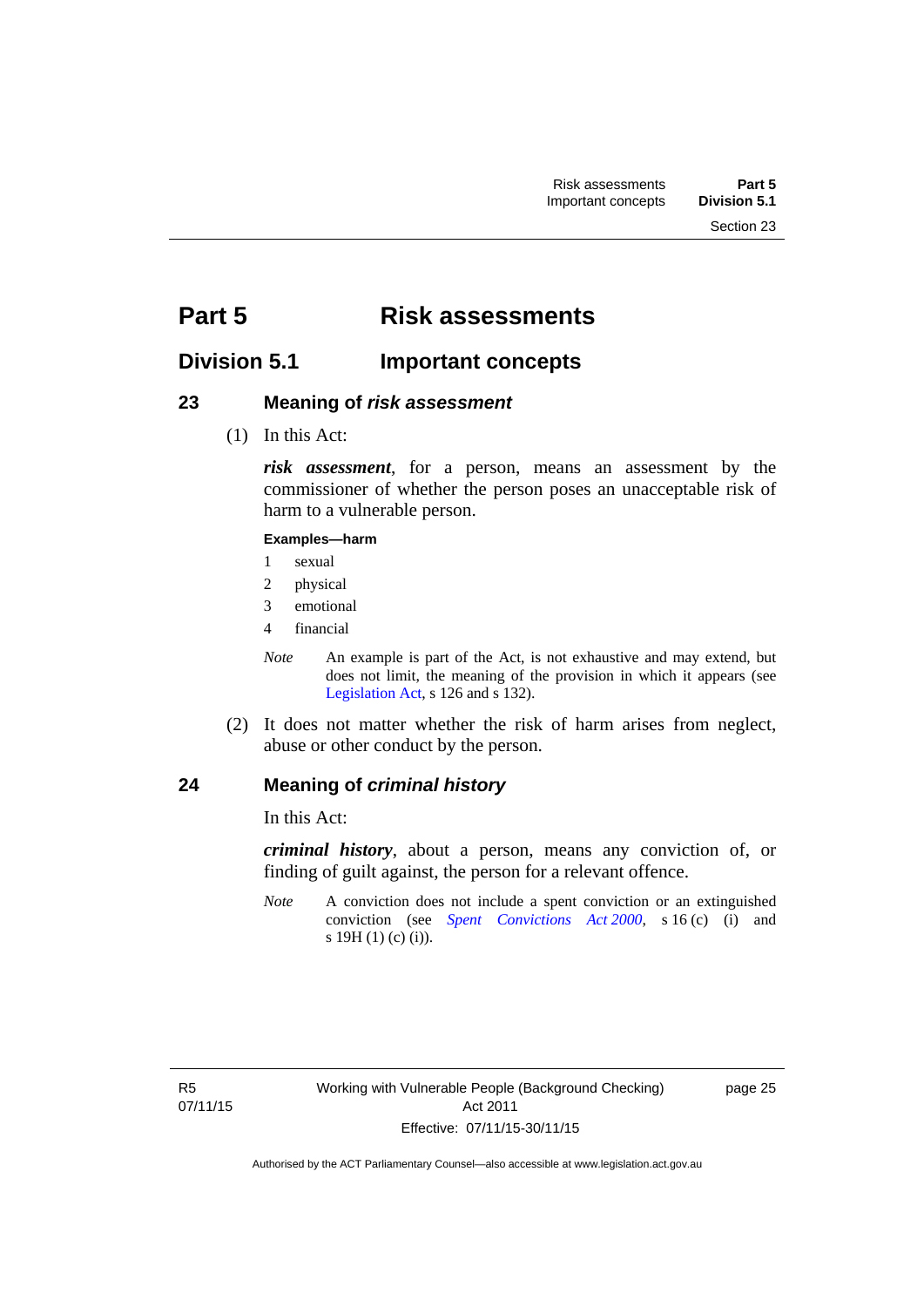## <span id="page-33-0"></span>**25 Meaning of** *non-conviction information*

In this Act:

*non-conviction information*, about a person, means any of the following information about a relevant offence (or an alleged relevant offence):

- (a) the person has been charged with the offence but—
	- (i) a proceeding for the alleged offence is not finalised; or
	- (ii) the charge has lapsed, been withdrawn or discharged, or struck out;
- (b) the person has been acquitted of the alleged offence;
- (c) the person has had a conviction for the alleged offence quashed or set aside;
- (d) the person has been served with an infringement notice for the alleged offence;
- (e) the person has a spent conviction for the offence.
	- *Note* The *[Spent Convictions Act 2000](http://www.legislation.act.gov.au/a/2000-48)* sets out which convictions can be spent (see that Act, s 11) and when a conviction is spent (see that Act s 12).

## <span id="page-33-1"></span>**26 Meaning of** *relevant offence*

In this Act:

*relevant offence* means any of the following offences (whether committed in the ACT or elsewhere):

- (a) a sexual offence;
- (b) an offence against the person;
- (c) an offence involving violence;
- (d) an offence involving dishonesty or fraud;

page 26 Working with Vulnerable People (Background Checking) Act 2011 Effective: 07/11/15-30/11/15

R5 07/11/15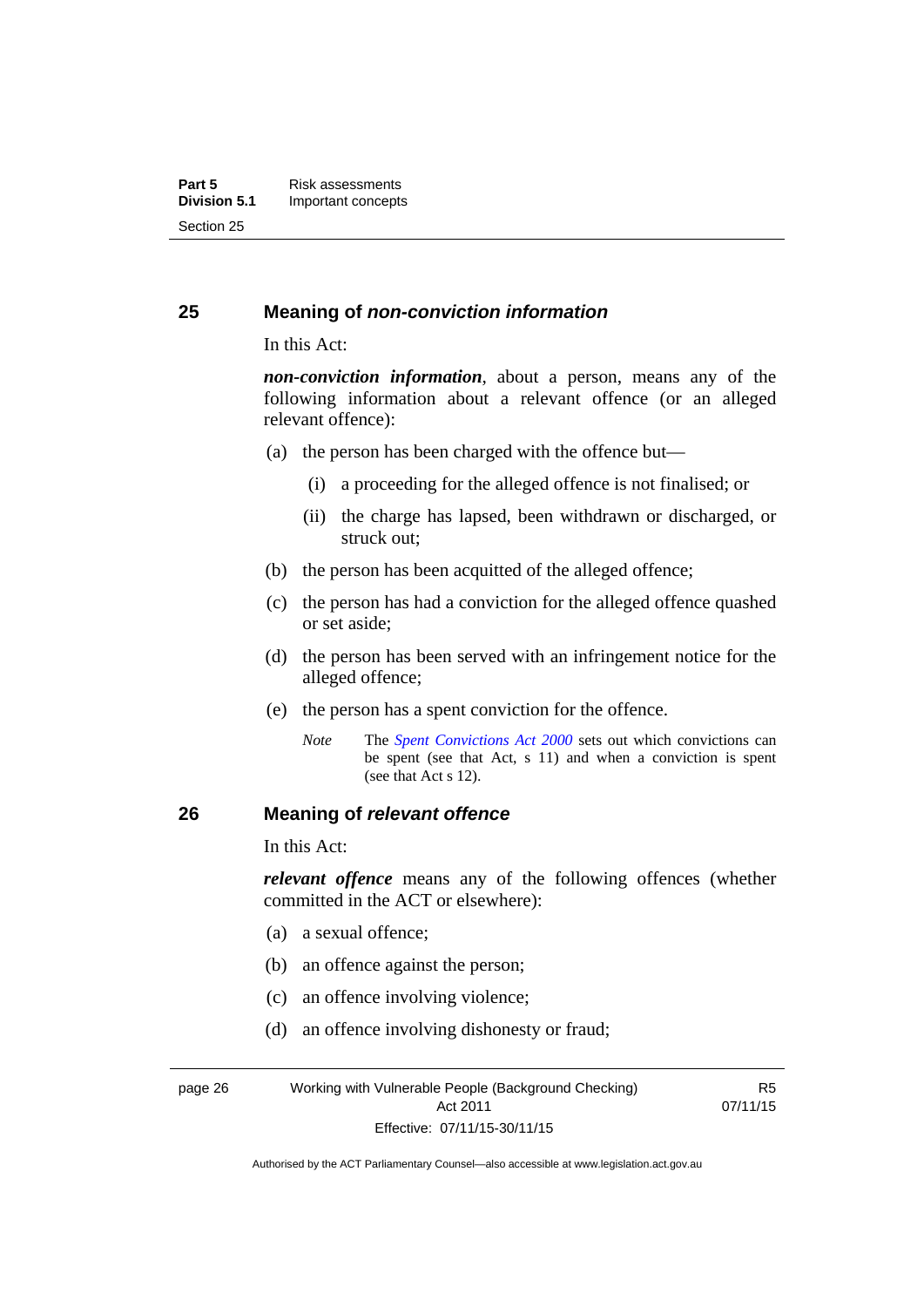- (e) an offence relating to property;
- (f) an offence involving possession of, or trafficking in, a drug of dependence or controlled drug;
- (g) an offence against an animal;
- (h) a driving offence.
- *Note* A reference to an offence includes a reference to a related ancillary offence, eg attempt (see [Legislation Act,](http://www.legislation.act.gov.au/a/2001-14) s 189).

## <span id="page-34-0"></span>**Division 5.2 Risk assessment guidelines**

### <span id="page-34-1"></span>**27 Risk assessment guidelines**

- (1) The commissioner must make guidelines (*risk assessment guidelines*) about how risk assessments are to be conducted under this Act.
- (2) A guideline may apply, adopt or incorporate an instrument, as in force from time to time.
	- *Note 1* The text of an applied, adopted or incorporated instrument, whether applied as in force from time to time or as at a particular time, is taken to be a notifiable instrument if the operation of the [Legislation Act,](http://www.legislation.act.gov.au/a/2001-14) s 47 (5) or (6) is not disapplied (see s 47 (7)).
	- *Note 2* A reference to an instrument includes a reference to a provision of an instrument (see [Legislation Act,](http://www.legislation.act.gov.au/a/2001-14) s 14 (2)).
- (3) A risk assessment guideline is a disallowable instrument.
	- *Note* A disallowable instrument must be notified, and presented to the Legislative Assembly, under the [Legislation Act.](http://www.legislation.act.gov.au/a/2001-14)

page 27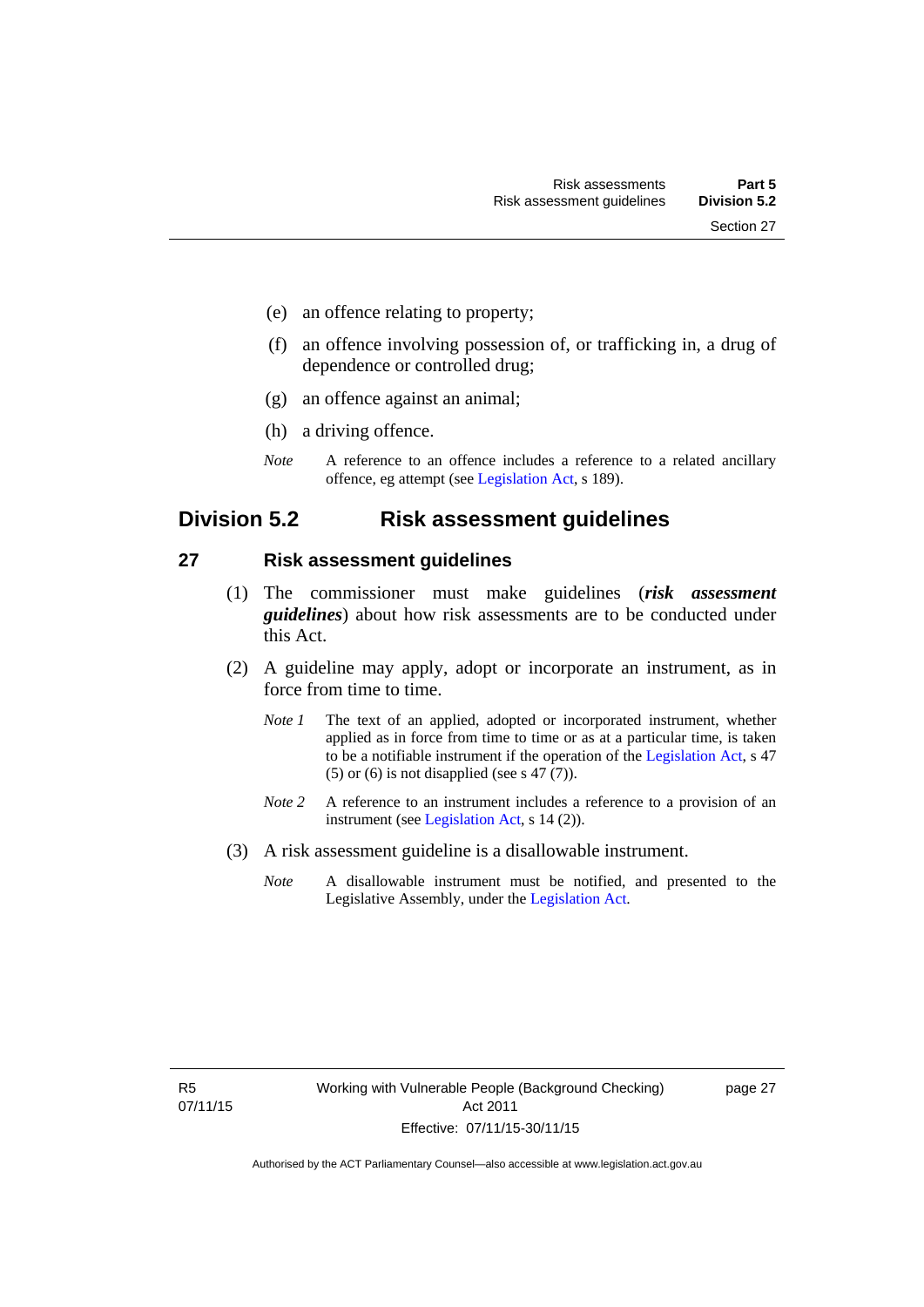### <span id="page-35-0"></span>**28 Risk assessment guidelines—content**

- (1) The risk assessment guidelines must provide for—
	- (a) matters the commissioner must or may take into account in conducting a risk assessment; and
	- (b) how those matters must or may be taken into account.
- (2) The risk assessment guidelines must provide for the following to be taken into account in conducting a risk assessment for a person in relation to a regulated activity:
	- (a) the person's criminal history;
		- *Note* The risk assessment guidelines must provide for certain matters to be taken into account in relation to relevant offences included in the person's criminal history—see s 29.
	- (b) non-conviction information about the person;
		- *Note* The risk assessment guidelines must provide for certain matters to be taken into account in relation to relevant offences, or alleged relevant offences, included in the non-conviction information about the person—see s 30.
	- (c) whether the person was previously given a negative notice under this Act or a corresponding law;
	- (d) whether the person was previously registered under this Act or a corresponding law (including whether the registration was suspended or cancelled);

R5 07/11/15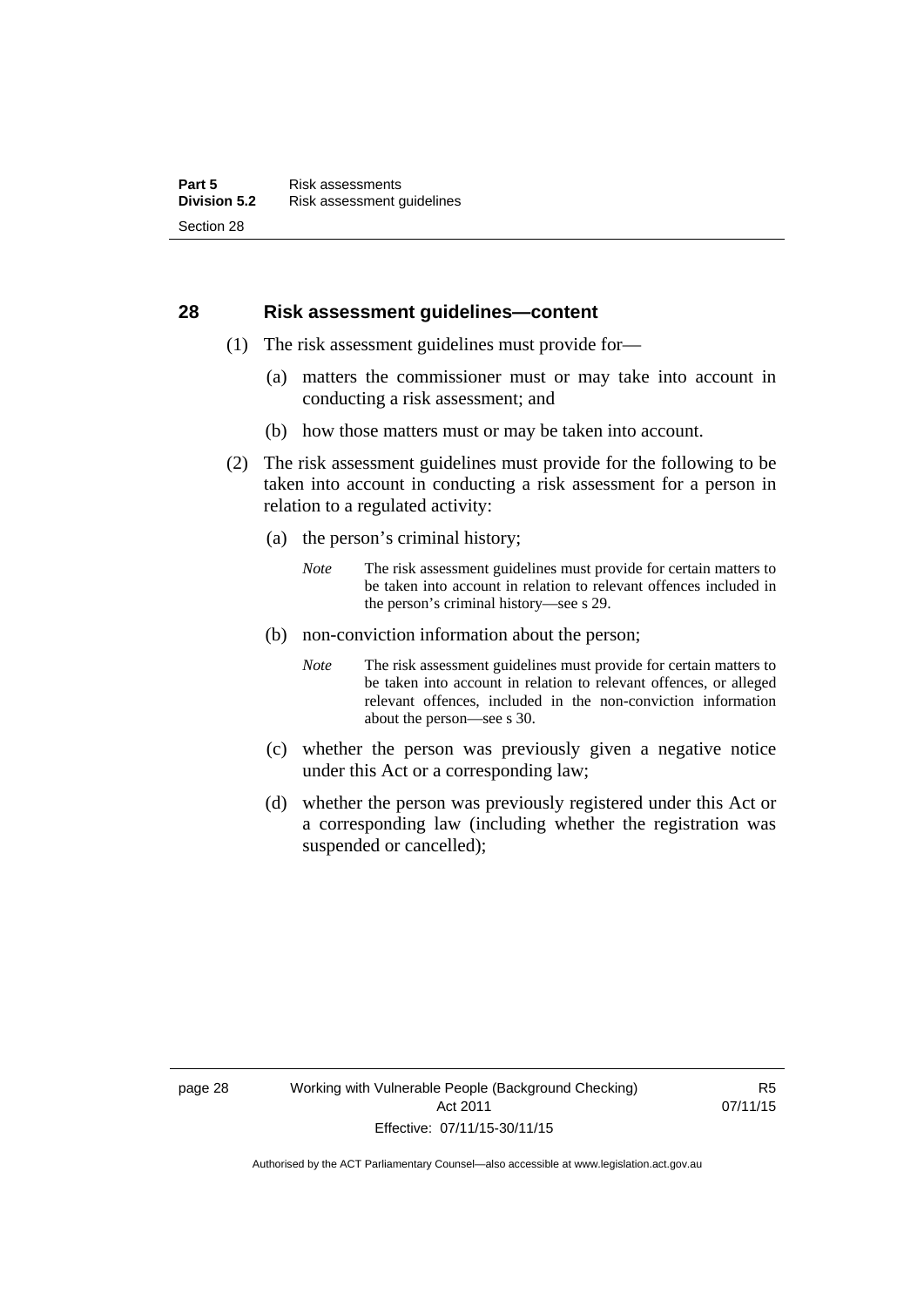Section 29

 (e) any other information the commissioner believes on reasonable grounds is or may be relevant in deciding whether, in engaging in the activity, the applicant poses a risk of harm to a

#### **Examples—par (e)**

vulnerable person.

- 1 an order made against the person made under the *[Domestic Violence](http://www.legislation.act.gov.au/a/2008-46)  [and Protection Orders Act 2008](http://www.legislation.act.gov.au/a/2008-46)*
- 2 a care and protection order under the *[Children and Young People](http://www.legislation.act.gov.au/a/2008-19)  [Act 2008](http://www.legislation.act.gov.au/a/2008-19)* for a child for whom the person has or had parental responsibility under that Act
- 3 a professional disciplinary proceeding against the person
- *Note 1* The risk assessment guidelines must provide for certain matters to be taken into account in relation to other information—see s 31.
- *Note 2* An example is part of the Act, is not exhaustive and may extend, but does not limit, the meaning of the provision in which it appears (see [Legislation Act,](http://www.legislation.act.gov.au/a/2001-14) s 126 and s 132).
- (3) The risk assessment guidelines must provide that—
	- (a) the applicant may make submissions to the commissioner in relation to any matter the commissioner must or may take into account in conducting a risk assessment; and
	- (b) the commissioner must not take into account any information about an applicant unless satisfied on reasonable grounds that the information is accurate.

#### **29 Risk assessment guidelines—criminal history**

The risk assessment guidelines must provide for the following to be taken into account in relation to any relevant offence included in the person's criminal history:

- (a) the nature, gravity and circumstances of the offence;
- (b) the relevance of the offence;
- (c) how long ago the offence was committed;

R5 07/11/15 page 29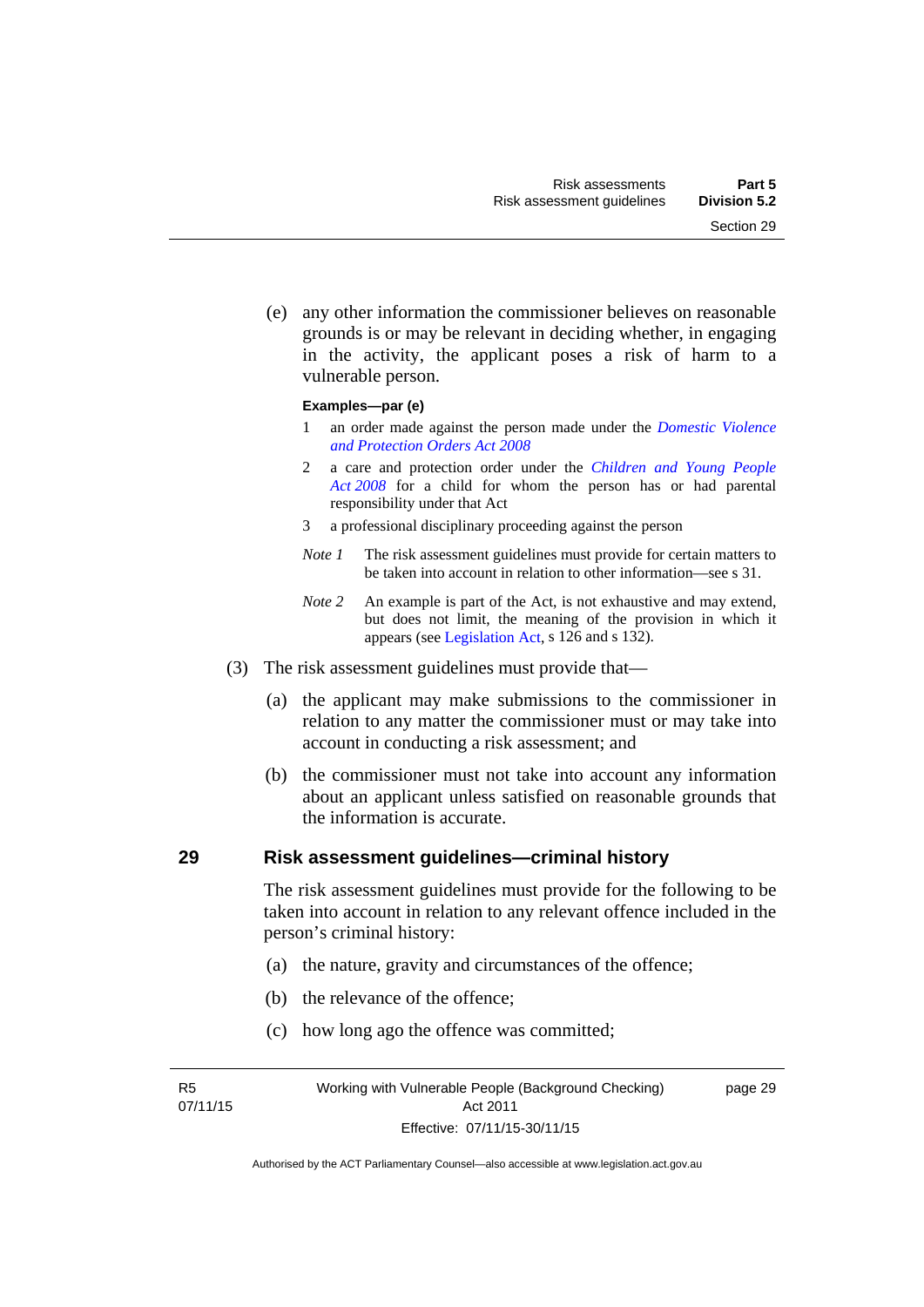- (d) the age of the person and the victim at the time of the offence;
- (e) whether the person's circumstances have changed since the offence was committed;
- (f) the person's attitude to the offence;
- (g) if the person has undergone a program of treatment or intervention for the offence—any assessment of the person following the program;
- (h) if the offence was committed outside Australia—whether the offence is an offence in Australia;
- (i) whether the person has committed any other relevant offence;
- (j) any submission made by the person to the commissioner in relation to the matters mentioned in paragraphs (a) to (i).

## **30 Risk assessment guidelines—non-conviction information**

The risk assessment guidelines must provide for the following to be taken into account in relation to any relevant offence, or any alleged relevant offence, included in the non-conviction information about the person:

- (a) the nature, gravity and circumstances of the offence or alleged offence;
- (b) the relevance of the offence or alleged offence;
- (c) how long ago the offence or alleged offence was committed;
- (d) the age of the person and the victim at the time of the offence or alleged offence;
- (e) the truthfulness, completeness and reliability of any information or evidence provided by the person who made the allegation or provided the initial information;

R5 07/11/15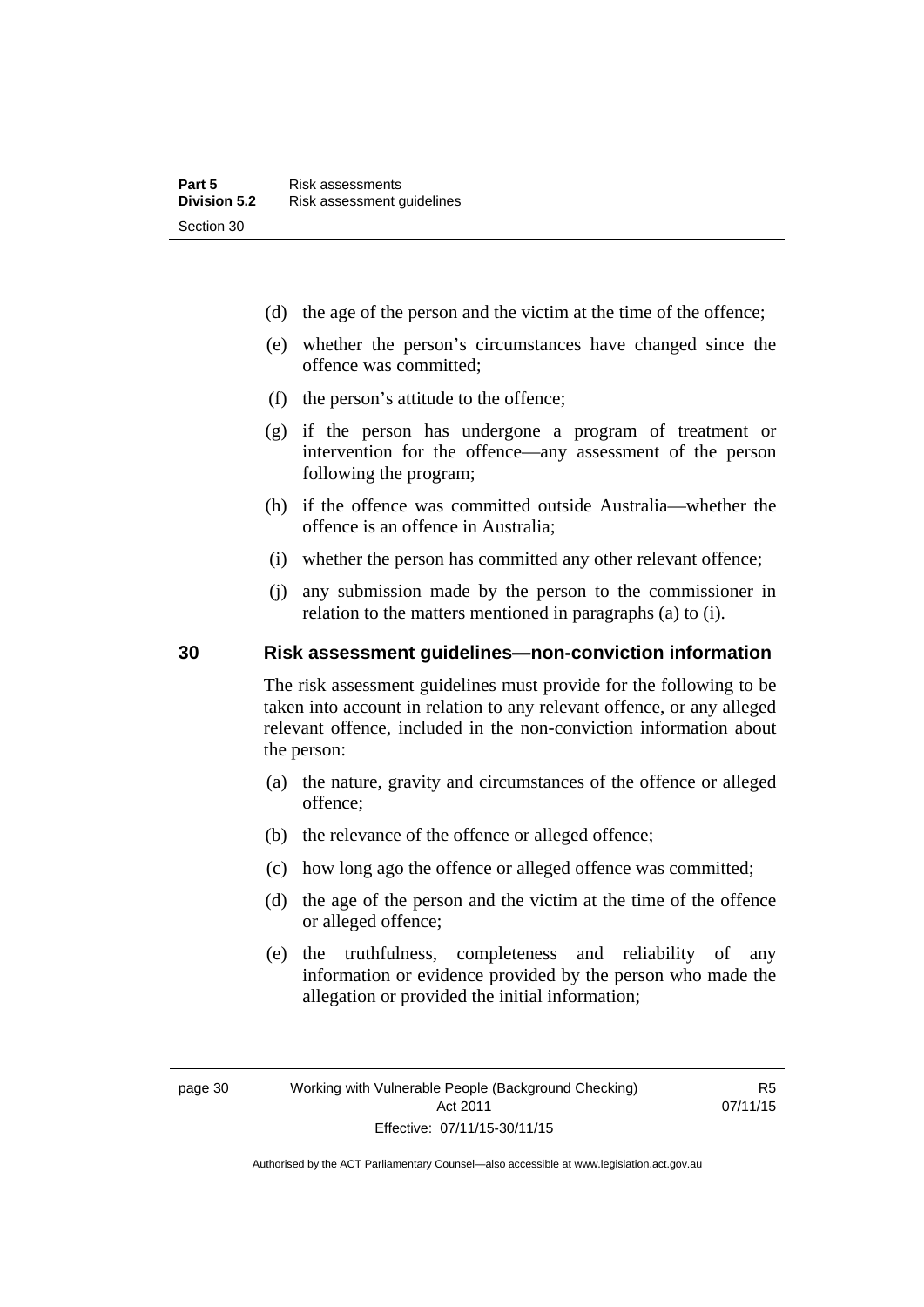- (f) the nature, extent and outcome of any investigation into the offence or alleged offence;
- (g) any formal statement made by the person to a police officer, including any answer given in a recorded interview, in relation to the offence or alleged offence;
- (h) any evidence given by the person in a court proceeding for the offence or alleged offence;
- (i) whether this was the person's first offence or alleged offence;
- (j) any submission made by the person to the commissioner in relation to the matters mentioned in paragraphs (a) to (i).

#### **31 Risk assessment guidelines—other information**

The risk assessment guidelines must provide for the following to be taken into account in relation to any other information the commissioner believes on reasonable grounds is or may be relevant in deciding whether, in engaging in a regulated activity, the applicant poses a risk of harm to a vulnerable person:

(a) how the information was obtained;

#### **Examples**

- 1 tip off from a member of the public
- 2 a media report
- *Note* An example is part of the Act, is not exhaustive and may extend, but does not limit, the meaning of the provision in which it appears (see [Legislation Act,](http://www.legislation.act.gov.au/a/2001-14) s 126 and s 132).
- (b) the relevance of the information;
- (c) the truthfulness, completeness and reliability of the information;
- (d) any submission made by the person to the commissioner in relation to the matters mentioned in paragraphs (a) to (c).

page 31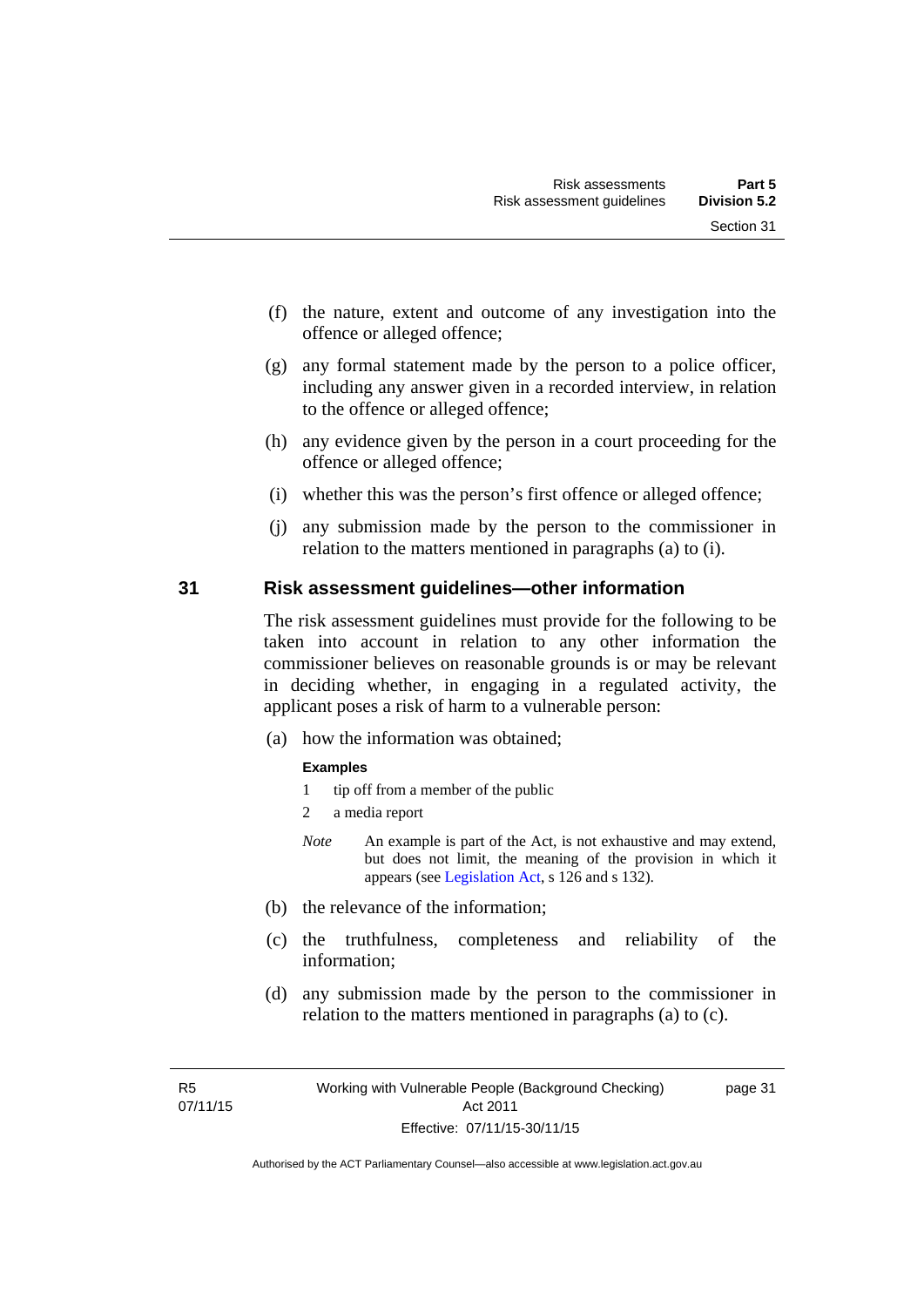# **Division 5.3 Conducting risk assessments**

## **32 Risk assessments**

 (1) On application by a person for registration, the commissioner must conduct a risk assessment for the person.

 (2) The risk assessment must be conducted in accordance with the risk assessment guidelines.

## **33 Commissioner may seek information from entities to conduct risk assessments**

The commissioner may seek information or advice from any entity the commissioner considers may be able to give information or advice that will assist the commissioner in conducting a risk assessment for a person.

#### **Examples—entity**

- 1 the chief police officer
- 2 a government department
- 3 an employer for a regulated activity
- *Note* An example is part of the Act, is not exhaustive and may extend, but does not limit, the meaning of the provision in which it appears (see [Legislation Act,](http://www.legislation.act.gov.au/a/2001-14) s 126 and s 132).

*Note* The commissioner need not conduct a risk assessment if the application has been withdrawn (see s 20 (2) (b)).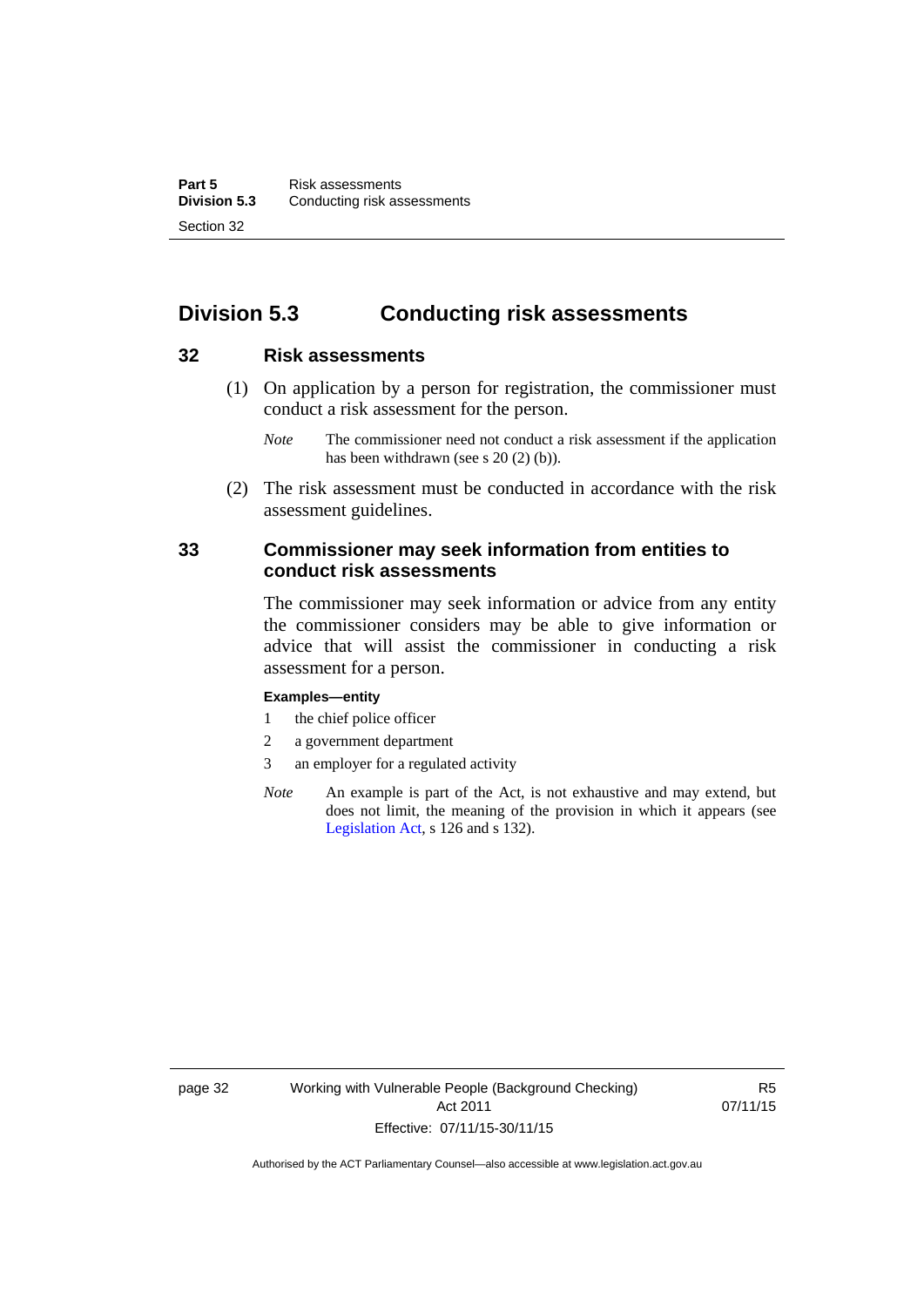#### **34 Independent advisors—appointment**

- (1) The commissioner must appoint 7 or more people as independent advisors the commissioner may ask for advice about—
	- (a) whether to give a person a role-based registration; or
	- (b) any other aspect of a risk assessment for a person.
	- *Note 1 Role-based registration*—see s 42 (2).
	- *Note 2* For the making of appointments (including acting appointments), see the [Legislation Act,](http://www.legislation.act.gov.au/a/2001-14) pt 19.3.
	- *Note 3* In particular, an appointment may be made by naming a person or nominating the occupant of a position (see [Legislation Act](http://www.legislation.act.gov.au/a/2001-14), s 207).
- (2) The people appointed—
	- (a) must include the following:
		- (i) at least 1 Aboriginal or Torres Strait Islander person;
		- (ii) at least 1 person with experience or expertise in relation to refugees and migrants;
		- (iii) at least 1 person who is a psychologist with experience or expertise in forensic or clinical psychology;
		- (iv) at least 1 person with experience or expertise in relation to children and young people;
		- (v) at least 1 person with experience or expertise in relation to people with a disability;
		- (vi) at least 1 person with experience or expertise in relation to people with mental illness;
		- (vii) at least 1 person with experience or expertise in relation to people with drug or alcohol dependency; and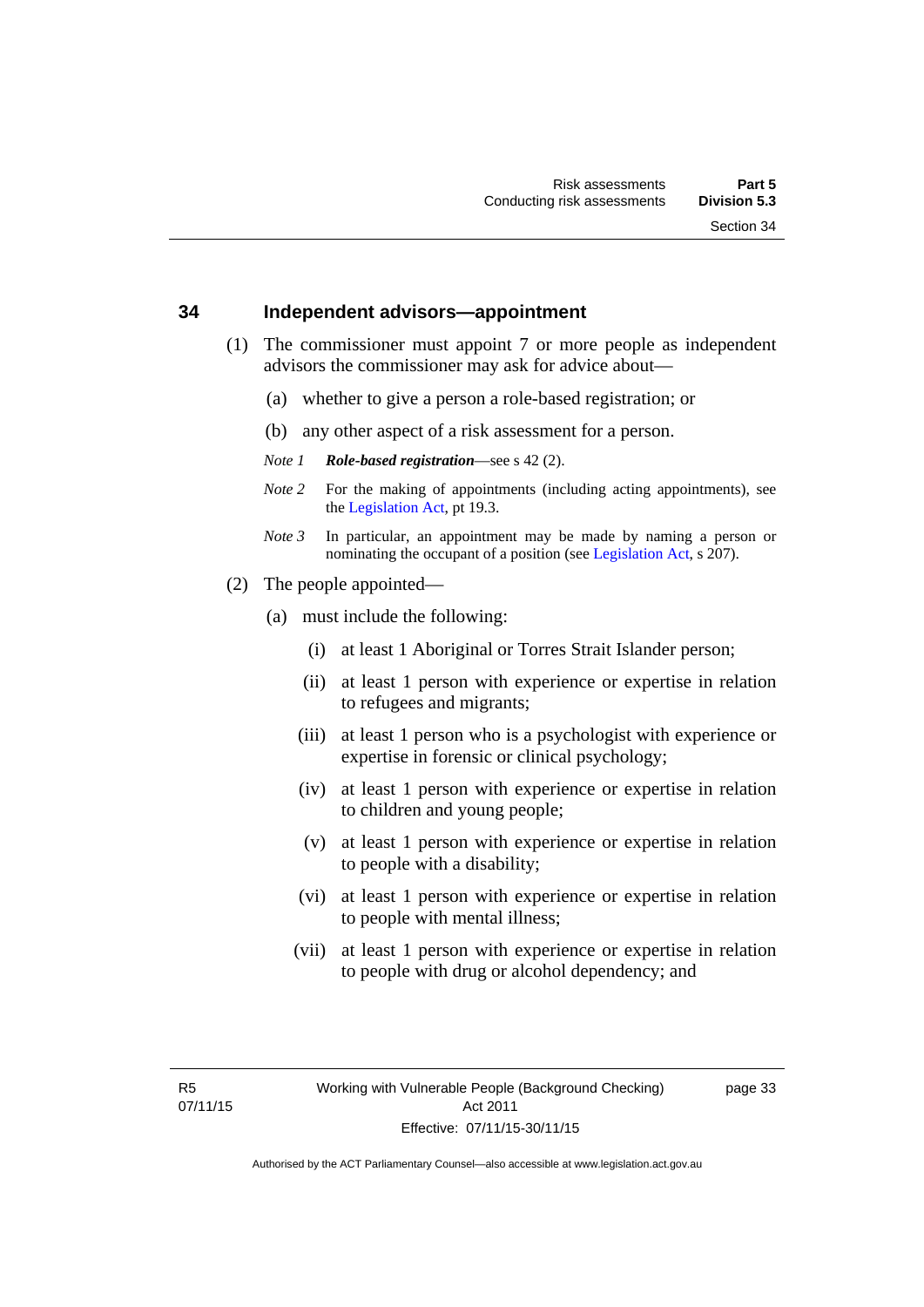- (b) may include 1 or more people with experience or expertise in any other field the commissioner considers relevant to a matter mentioned in subsection (1) (a) or (b).
- (3) An appointment as an independent advisor must be for not longer than 3 years.
	- *Note* A person may be reappointed to a position if the person is eligible to be appointed to the position (see [Legislation Act](http://www.legislation.act.gov.au/a/2001-14), s 208 (1) (c)).
- (4) An appointment is a notifiable instrument.
	- *Note* A notifiable instrument must be notified under the [Legislation Act](http://www.legislation.act.gov.au/a/2001-14).
- (5) The conditions of an independent advisor's appointment are the conditions agreed between the commissioner and the person, subject to any determination under the *[Remuneration Tribunal Act 1995](http://www.legislation.act.gov.au/a/1995-55)*.

#### **35 Independent advisors—advice**

- (1) This section applies if the commissioner wishes to ask an independent advisor for advice about a matter mentioned in section 34 (1) (a) or (b).
- (2) The commissioner must ask a least 3 independent advisors for the advice.
- (3) The request for advice must be made, and the advice must be given, in accordance with the risk assessment guidelines.

#### **36 Independent advisors—ending appointment**

The commissioner may end a person's appointment as an independent advisor—

- (a) if the person does not provide advice within a reasonable time when asked by the commissioner; or
- (b) for misbehaviour; or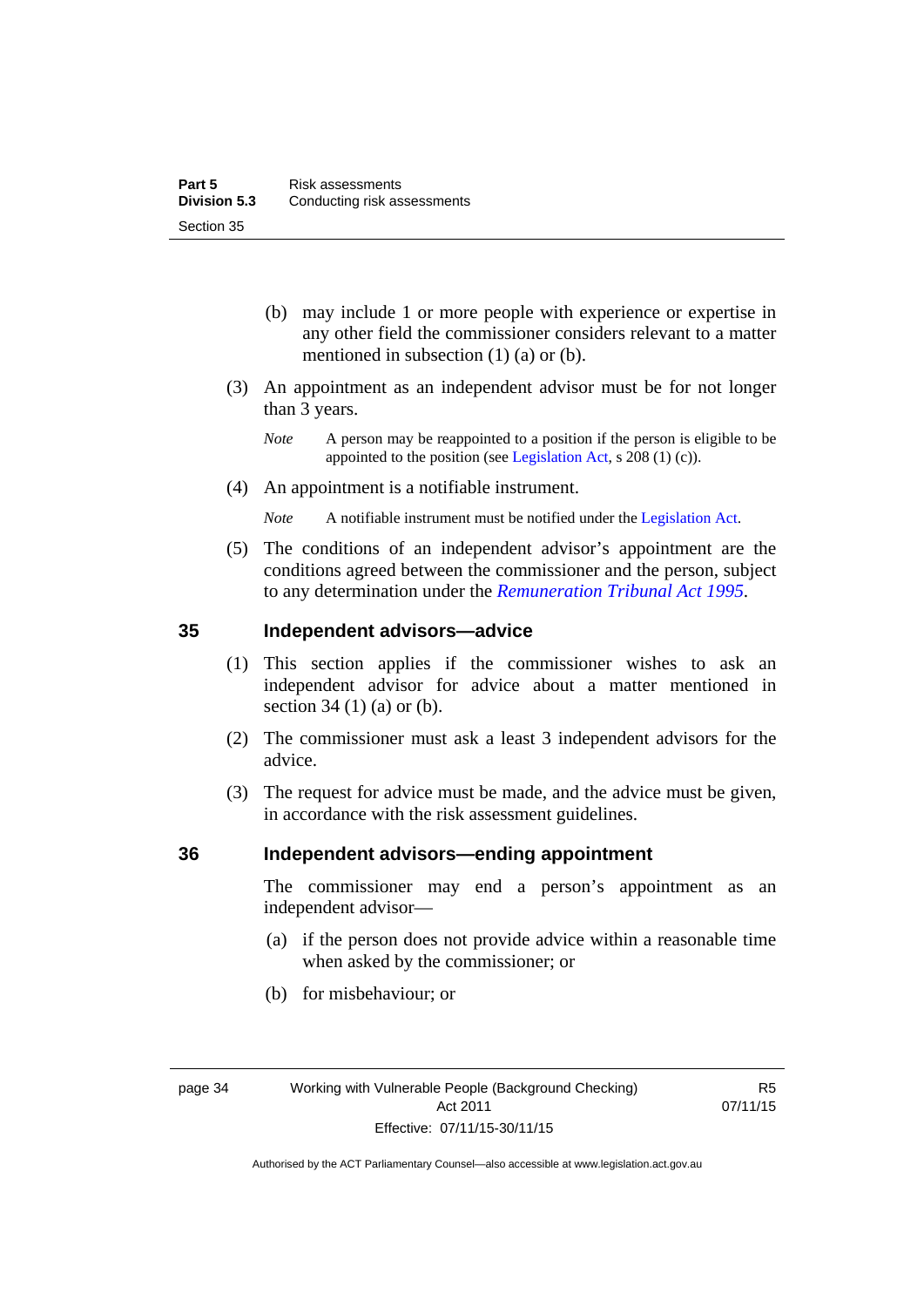- (c) for physical and mental incapacity, if the incapacity substantially affects the exercise of the person's ability to give advice to the commissioner; or
- (d) if the commissioner becomes aware that the person has at any time been convicted in Australia of an offence punishable by imprisonment for 1 year or longer; or
- (e) if the commissioner becomes aware that the person has at any time been convicted outside Australia of an offence that, if it had been committed in the ACT, would be punishable by imprisonment for 1 year or longer.
- *Note* A person's appointment also ends if the person resigns (see Legislation [Act](http://www.legislation.act.gov.au/a/2001-14), s 210).

# **Division 5.4 Negative risk assessments**

## **37 Proposed negative notices**

- (1) This section applies if—
	- (a) the commissioner conducts a risk assessment for a person; and
	- (b) the commissioner is satisfied that the person poses an unacceptable risk of harm to a vulnerable person (a *negative risk assessment*).
- (2) The commissioner must tell the person in writing (a *proposed negative notice*) that the commissioner intends to refuse to register the person.
- (3) A proposed negative notice must state—
	- (a) the reasons for the negative risk assessment; and
	- (b) that, if the person would like the commissioner to reconsider the decision, the person may take the steps mentioned in section 38 (1); and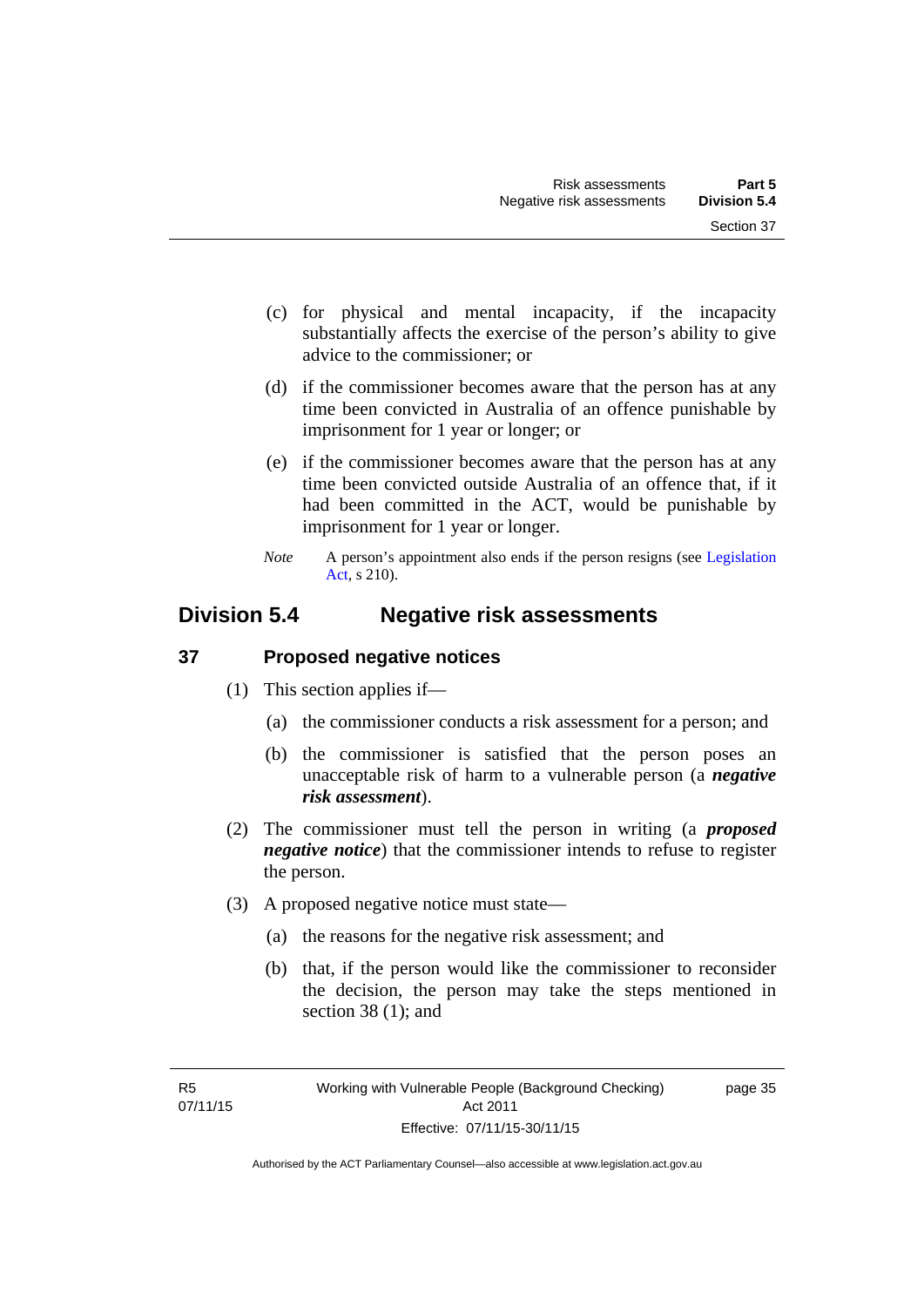- (c) that, if the person does not take the steps mentioned in section 38 (1), the commissioner must give the person a negative notice.
- (4) The commissioner must not tell a named employer—
	- (a) that a proposed negative notice has been given to a person; or
	- (b) the reasons for giving the person the notice.

#### **38 Reconsideration of negative risk assessments**

- (1) If the commissioner gives a person a proposed negative notice, the person may—
	- (a) within 10 working days after the commissioner gives the person the proposed negative notice, tell the commissioner in writing that the person intends to ask the commissioner to reconsider the decision; and
	- (b) within 20 working days after the commissioner gives the person the notice, ask the commissioner in writing to reconsider the decision.
	- *Note* If a form is approved under s 69 for this provision, the form must be used.
- (2) If the person asks the commissioner to reconsider the decision, the commissioner must, as soon as practicable, conduct a risk assessment (a *revised risk assessment*) for the person.
	- *Note* A revised risk assessment may result in registration (see s 41), which may be conditional (see s 42), or a negative notice (see s 40).
- (3) The person may give the commissioner, and the commissioner must consider in conducting the revised risk assessment, any new or corrected information the person believes is relevant.

R5 07/11/15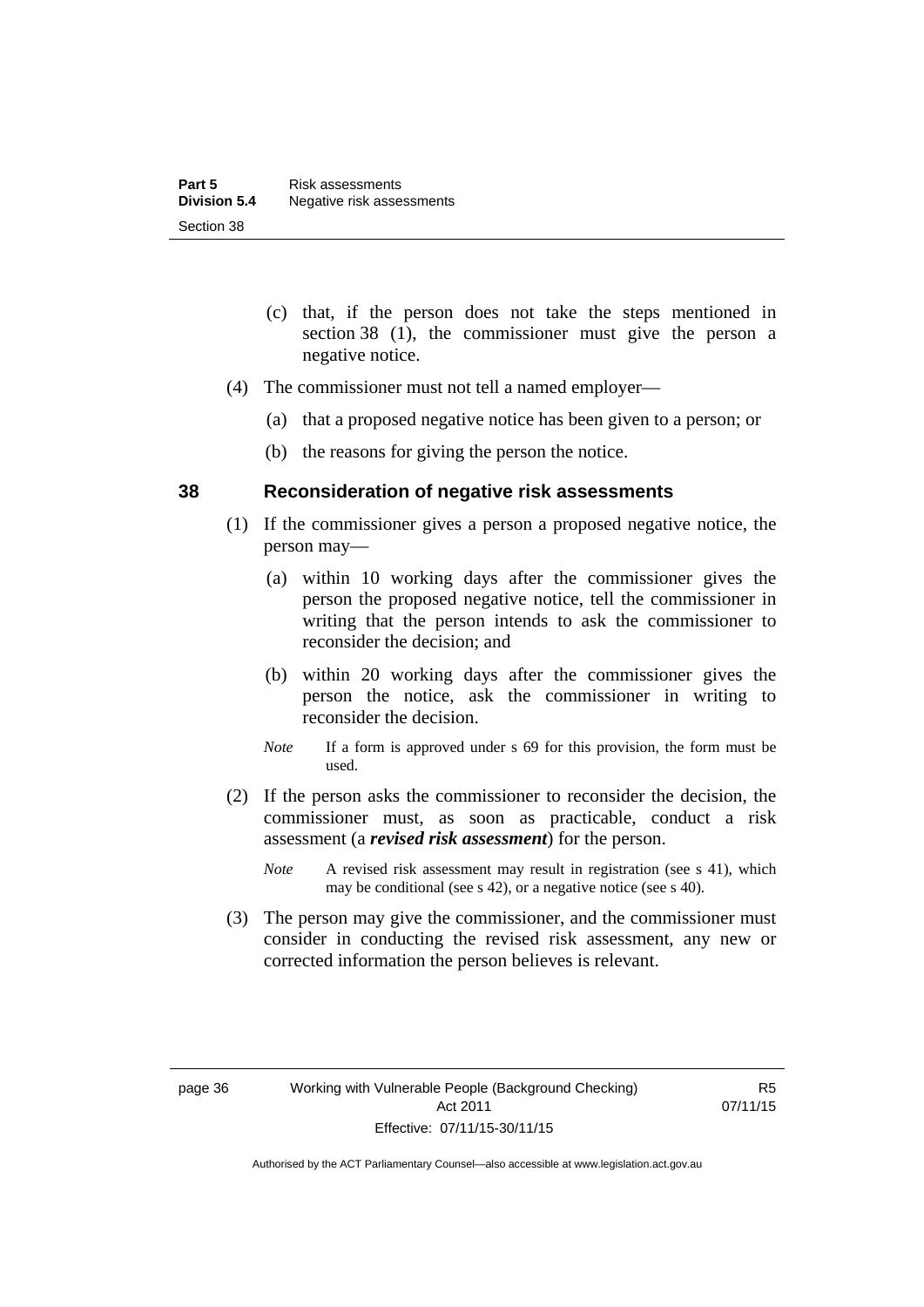## **39 Extensions of period for reconsideration of negative risk assessment**

- (1) On written application by a person, the commissioner may extend the period mentioned in section  $38(1)(a)$  or (b).
	- *Note* The commissioner may extend the period even if it has ended (see [Legislation Act,](http://www.legislation.act.gov.au/a/2001-14) s 151C).
- (2) The commissioner may extend the period only if the commissioner is satisfied on reasonable grounds that it is appropriate to extend the period given the person's circumstances.

#### **Examples—when period may be extended**

- 1 a person did not receive a proposed negative notice because the person was unexpectedly hospitalised
- 2 a person needs more than 20 working days to obtain relevant information because the information is from a foreign country
- *Note* An example is part of the Act, is not exhaustive and may extend, but does not limit, the meaning of the provision in which it appears (see [Legislation Act,](http://www.legislation.act.gov.au/a/2001-14) s 126 and s 132).
- (3) The commissioner must tell the person in writing of a decision under subsection (1) and—
	- (a) if the commissioner extends the period—state the extended period; or
	- (b) if the commissioner refuses to extend the period—the reasons for the decision.
	- *Note* The commissioner must also give the person a reviewable decision notice in relation to a decision to—
		- (a) extend the period for a stated period; or
		- (b) refuse to extend the period (see s 62).

#### **40 Negative notices**

- (1) The commissioner must refuse to register a person—
	- $(a)$  if—

R5 07/11/15 Working with Vulnerable People (Background Checking) Act 2011 Effective: 07/11/15-30/11/15

page 37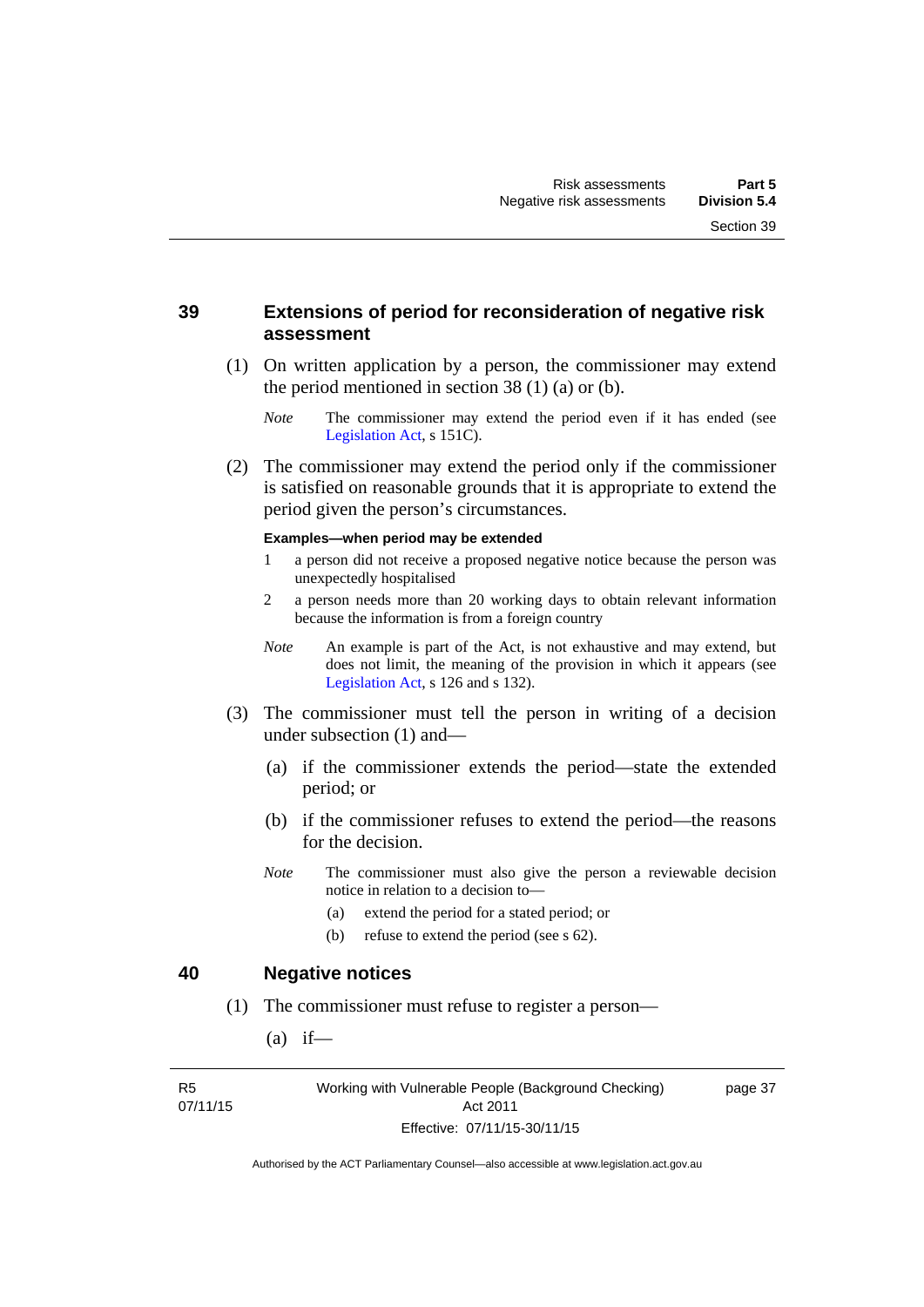- (i) the commissioner conducts a revised risk assessment for a person; and
- (ii) the commissioner is satisfied that the person poses an unacceptable risk of harm to a vulnerable person; or
- (b) if the commissioner gives the person a proposed negative notice and—
	- (i) the person does not tell the commissioner that the person intends to ask the commissioner to reconsider the decision under section 38 $(1)$  $(a)$ ; or
	- (ii) the person—
		- (A) tells the commissioner that the person intends to ask the commissioner to reconsider the decision under section 38 $(1)$  $(a)$ ; but
		- (B) does not ask the commissioner to reconsider the decision under section 38 (1) (b).
- (2) If the commissioner refuses to register a person, the commissioner must—
	- (a) tell the person in writing (a *negative notice*) that the commissioner refuses to register the person and the reasons for the refusal; and
		- *Note 1* The commissioner must also give the person a reviewable decision notice in relation to the decision (see s 62).
		- *Note* 2 For how documents may be given, see the [Legislation Act,](http://www.legislation.act.gov.au/a/2001-14) pt 19.5.
	- (b) tell the named employer (if any) in writing that a negative notice has been given to the person.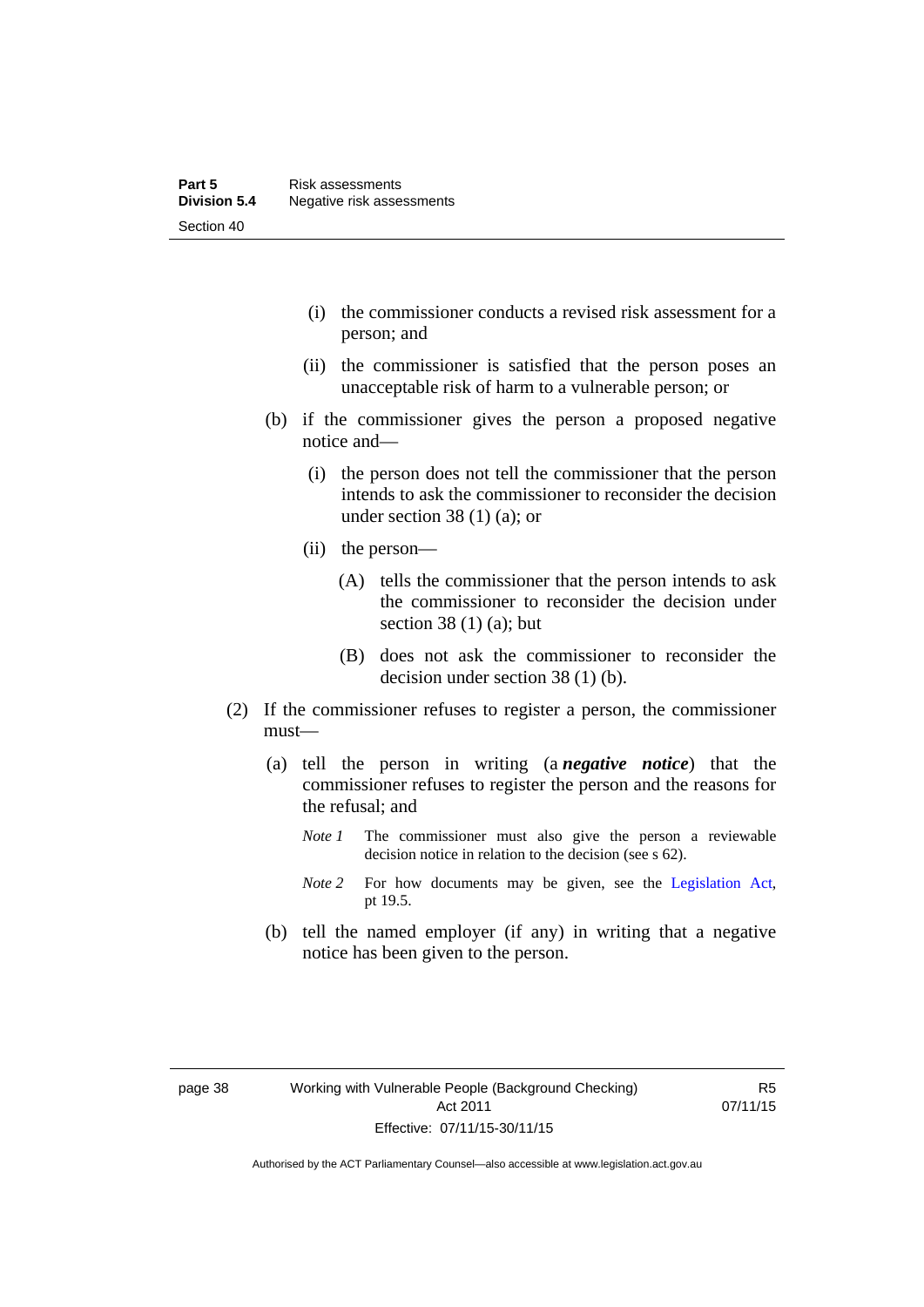- (3) For subsection (2) (b), the commissioner must not tell a named employer the reasons for giving the person the negative notice.
	- *Note* If an unregistered person engaging in a regulated activity under s 15 is given a negative notice, the person commits an offence under s 13 if the person continues to engage in the activity.

R5 07/11/15 Working with Vulnerable People (Background Checking) Act 2011 Effective: 07/11/15-30/11/15

page 39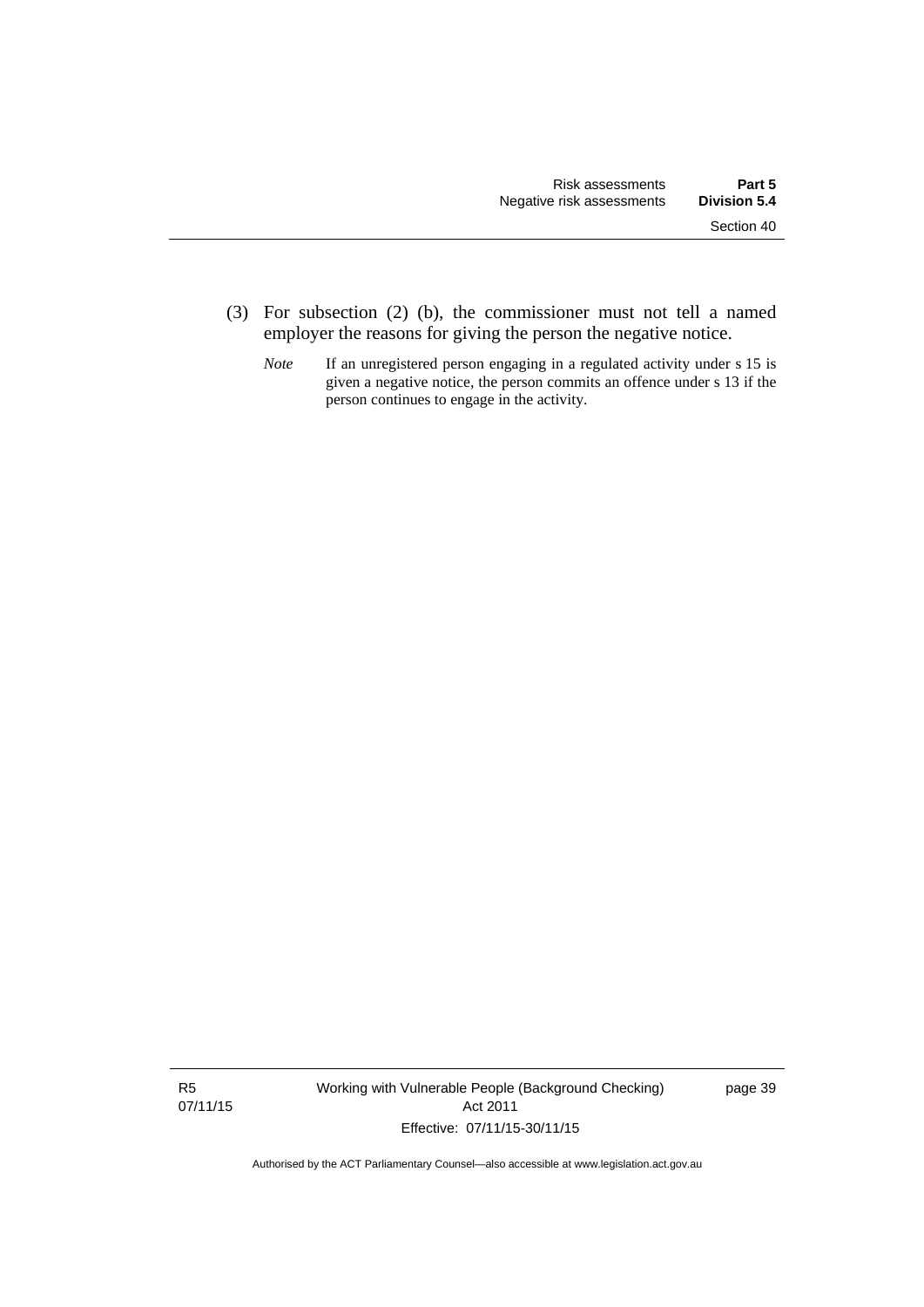**Part 6** Registration<br>**Division 6.1** Registration **Division 6.1** Registration Section 41

# **Part 6 Registration**

# **Division 6.1 Registration**

## **41 Registration**

- (1) This section applies if the commissioner—
	- (a) conducts a risk assessment or a revised risk assessment for a person; and
	- (b) is satisfied that the person poses no risk or an acceptable risk of harm to a vulnerable person (a *positive risk assessment*).
- (2) The commissioner must—
	- (a) register the person; and
	- (b) tell the person in writing of the positive risk assessment and that the person has been registered; and
	- (c) tell the named employer (if any) in writing that the person has been registered.
- (3) Registration must be for not longer than 3 years.

page 40 Working with Vulnerable People (Background Checking) Act 2011 Effective: 07/11/15-30/11/15

R5 07/11/15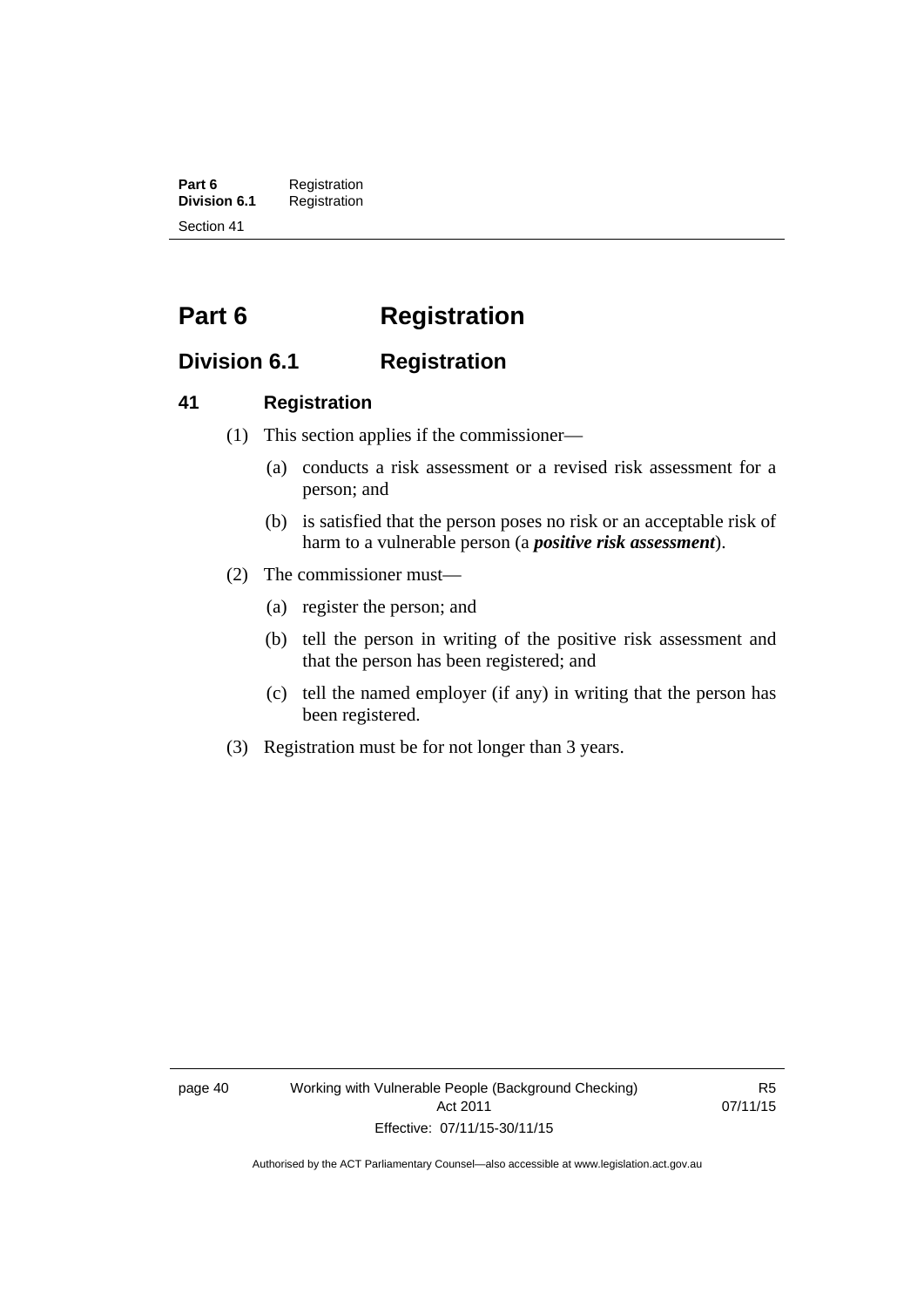## **42 Conditional registration**

(1) A registration may be subject to conditions.

#### **Examples—conditions**

- 1 a registered person must not drive a motor vehicle if a vulnerable person is a passenger
- 2 a registered person must not have unsupervised contact with a vulnerable person
- 3 a registered person must not supervise another registered person
- 4 a registered person may be engaged by any employer but only in a stated regulated activity
- *Note* An example is part of the Act, is not exhaustive and may extend, but does not limit, the meaning of the provision in which it appears (see [Legislation Act,](http://www.legislation.act.gov.au/a/2001-14) s 126 and s 132).
- (2) Without limiting subsection (1), the commissioner may register a person (a *role-based registration*) subject to the conditions that the person may engage only in stated regulated activities for a stated employer.

#### **Example—role-based registration**

a person with a criminal record is registered but may only work as a counsellor in a particular correctional centre

- (3) Before giving a person a role-based registration, the commissioner may—
	- (a) consult, in accordance with the risk assessment guidelines, with 3 or more independent advisors; and
	- (b) consider any relevant advice given.
- (4) A regulation may prescribe information that a person or an employer must give the commissioner before the commissioner may give the person a role-based registration.

page 41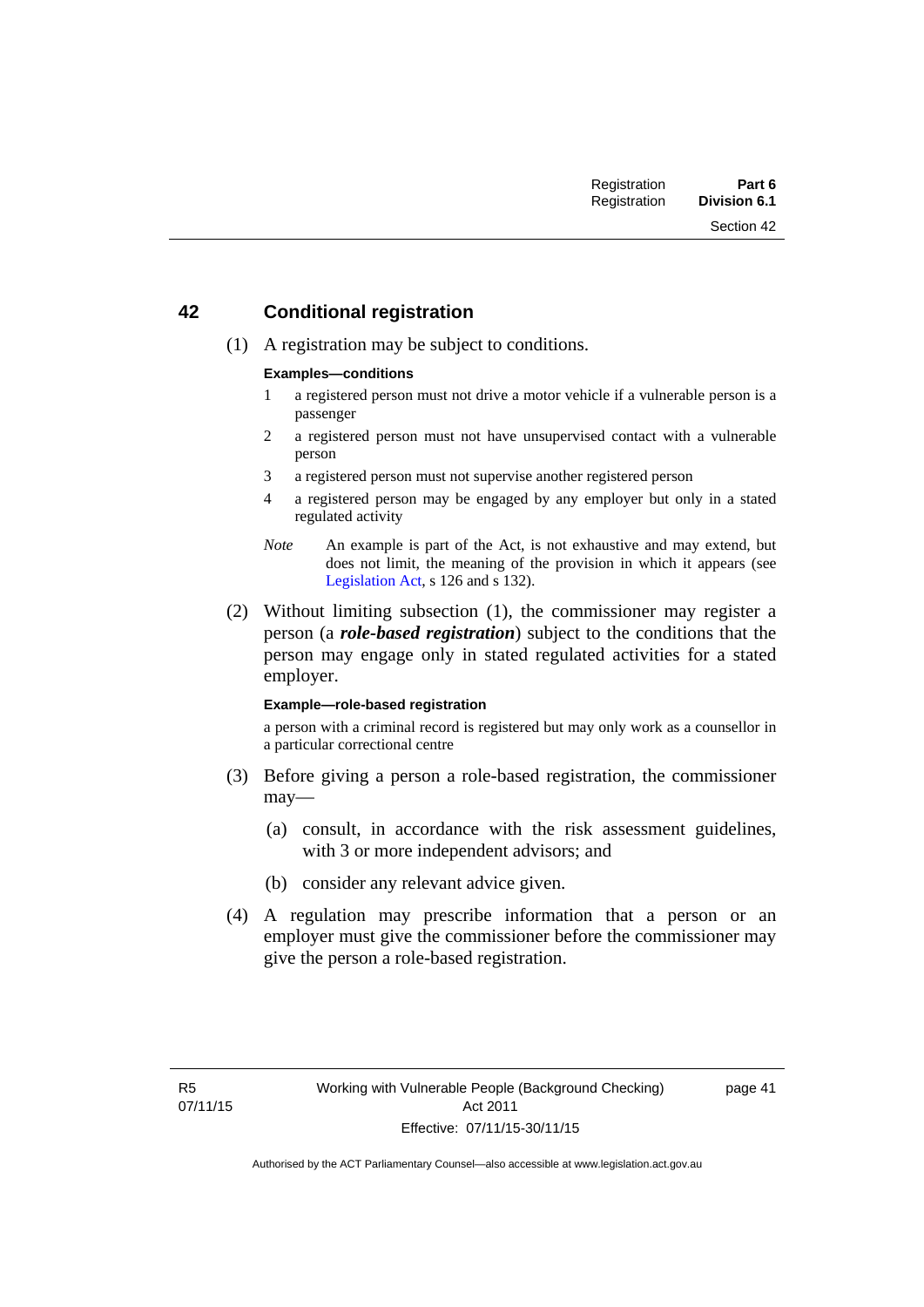## **43 Proposed conditional registration**

 (1) If the commissioner intends to register a person conditionally, the commissioner must tell the person in writing (a *proposed conditional registration notice*).

*Note* For how documents may be given, see the [Legislation Act,](http://www.legislation.act.gov.au/a/2001-14) pt 19.5.

- (2) A proposed conditional registration notice must state—
	- (a) what the condition is and the reasons for proposing to register the person conditionally; and
	- (b) that, if the person would like the commissioner to reconsider the decision, the person may take the steps mentioned in section  $44$  (1); and
	- (c) that if the person does not take the steps mentioned in section 44 (1), the commissioner must register the person conditionally.
- (3) The commissioner must not tell a named employer—
	- (a) that a proposed conditional registration notice has been given to a person; or
	- (b) the reasons for giving the person the proposed conditional registration notice.

## **44 Reconsideration of proposed conditional registration**

- (1) If the commissioner gives a person a proposed conditional registration notice, the person may—
	- (a) within 10 working days after the commissioner gives the person the proposed conditional registration notice, tell the commissioner in writing that the person intends to ask the commissioner to reconsider the decision; and

Authorised by the ACT Parliamentary Counsel—also accessible at www.legislation.act.gov.au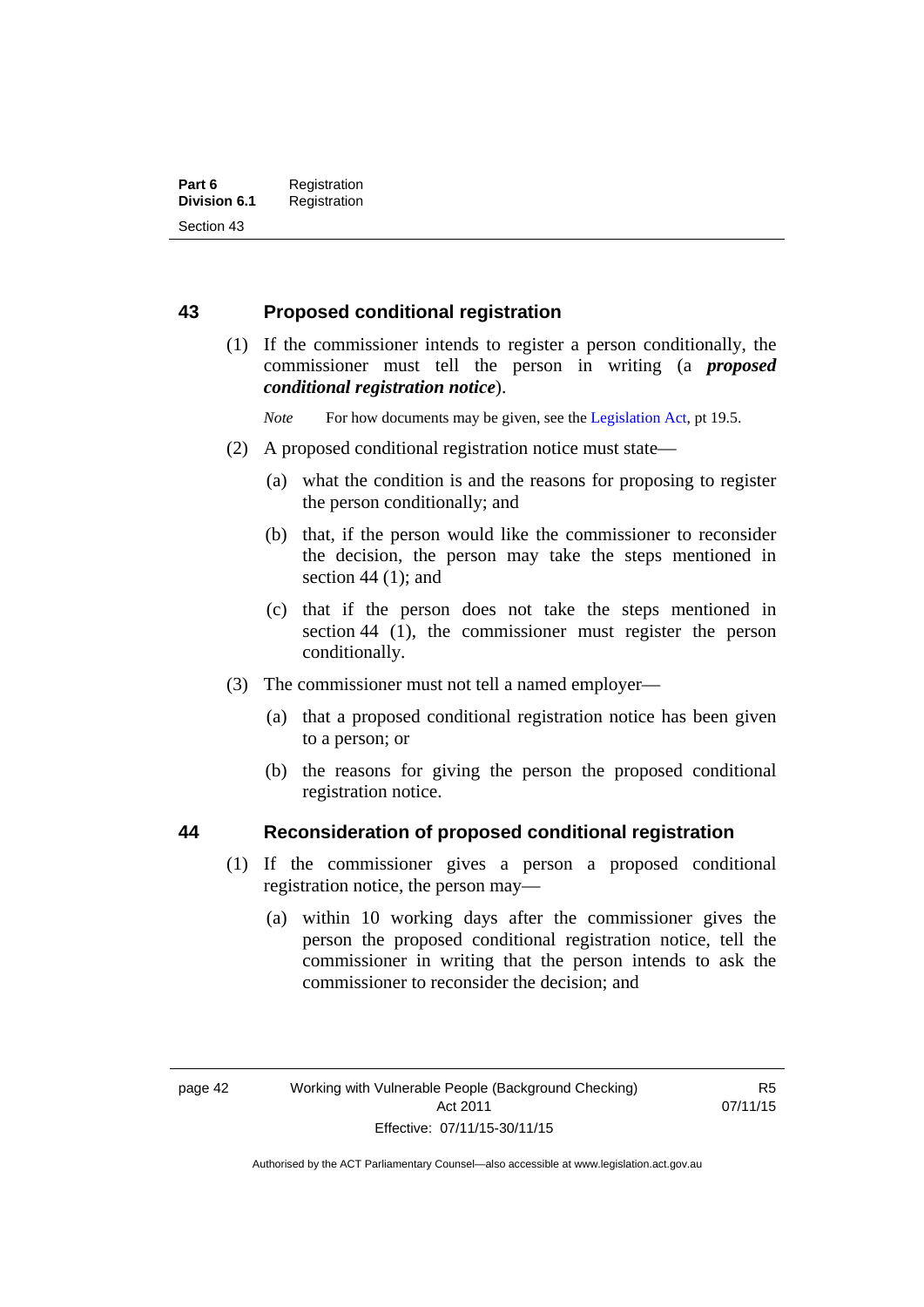| Registration | Part 6              |
|--------------|---------------------|
| Registration | <b>Division 6.1</b> |

Section 45

- (b) within 20 working days after the commissioner gives the person the notice, ask the commissioner in writing to reconsider the decision.
- *Note* If a form is approved under s 69 for this provision, the form must be used.
- (2) If the person asks the commissioner to reconsider the decision, the commissioner must, as soon as practicable—
	- (a) if the commissioner is satisfied that the condition is unnecessary—register the person unconditionally; or
	- (b) if the commissioner is satisfied that the condition is necessary—register the person subject to the condition.

 (3) The person may give the commissioner, and the commissioner must consider in reconsidering the decision, any new or corrected information the person believes is relevant.

## **45 Extensions of period for reconsideration of proposed conditional registration**

- (1) On written application by a person, the commissioner may extend the period mentioned in section  $44$  (1) (a) or (b).
	- *Note* The commissioner may extend the period even if it has ended (see [Legislation Act,](http://www.legislation.act.gov.au/a/2001-14) s 151C).

page 43

*Note* The commissioner's decision to register a person subject to a condition is reviewable (see s 61).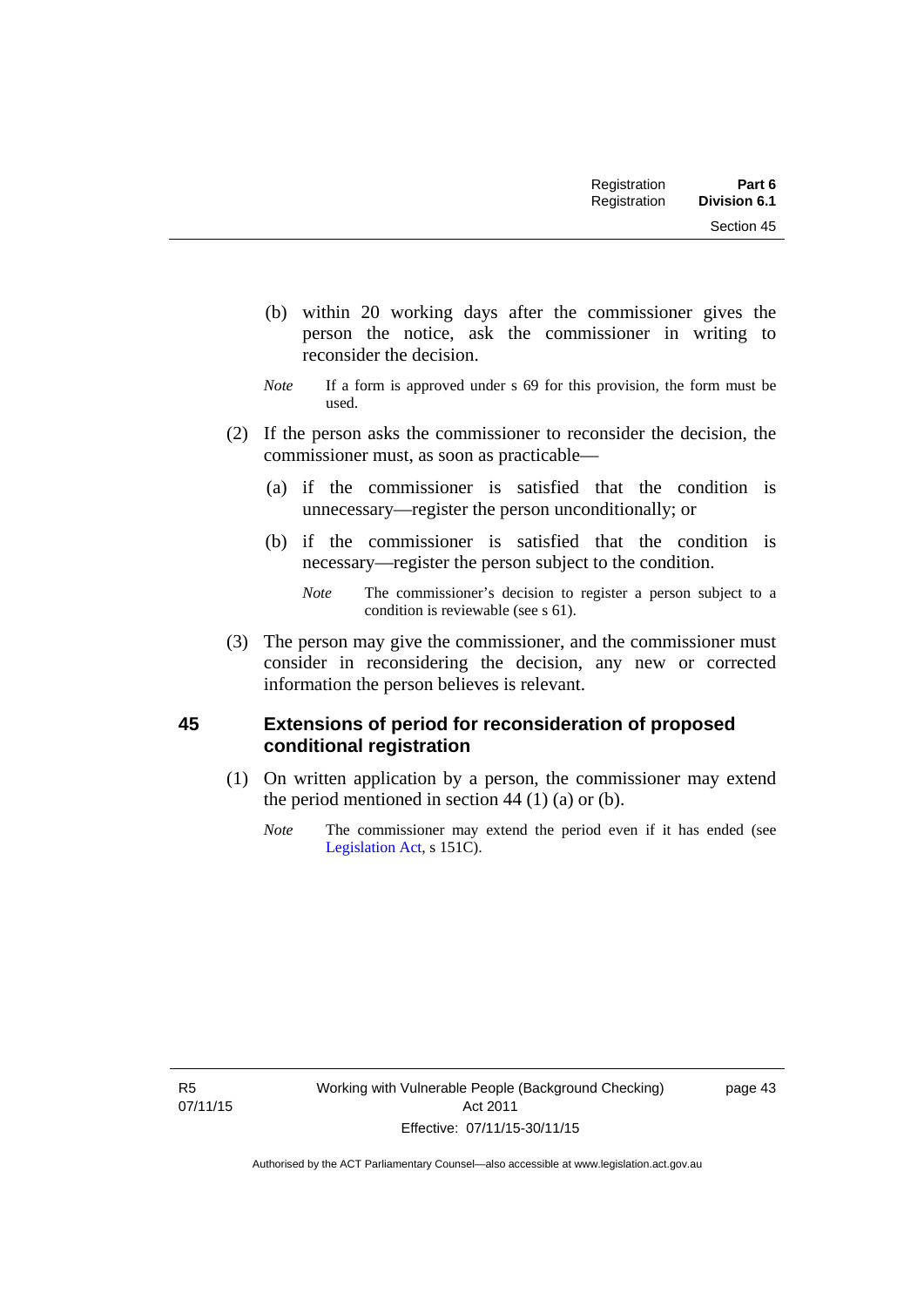(2) The commissioner may extend the period only if the commissioner is satisfied on reasonable grounds that it is appropriate to extend the period given the person's circumstances.

#### **Examples—when period may be extended**

- 1 a person did not receive a proposed conditional registration notice because the person was unexpectedly hospitalised
- 2 a person needs more than 20 working days to obtain relevant information because the information is from a foreign country
- *Note* An example is part of the Act, is not exhaustive and may extend, but does not limit, the meaning of the provision in which it appears (see [Legislation Act,](http://www.legislation.act.gov.au/a/2001-14) s 126 and s 132).
- (3) The commissioner must tell the person in writing of a decision under subsection (1) and—
	- (a) if the commissioner extends the period—state the extended period; or
	- (b) if the commissioner refuses to extend the period—the reasons for the decision.
	- *Note* The commissioner must also give the person a reviewable decision notice in relation to a decision to—
		- (a) extend the period for a stated period; or
		- (b) refuse to extend the period (see s 62).

## **46 Notice of conditional registration**

- (1) The commissioner must register a person subject to a condition if the commissioner gives the person a proposed conditional registration notice and—
	- (a) the person does not tell the commissioner that the person intends to ask the commissioner to reconsider the decision under section 44  $(1)$   $(a)$ ; or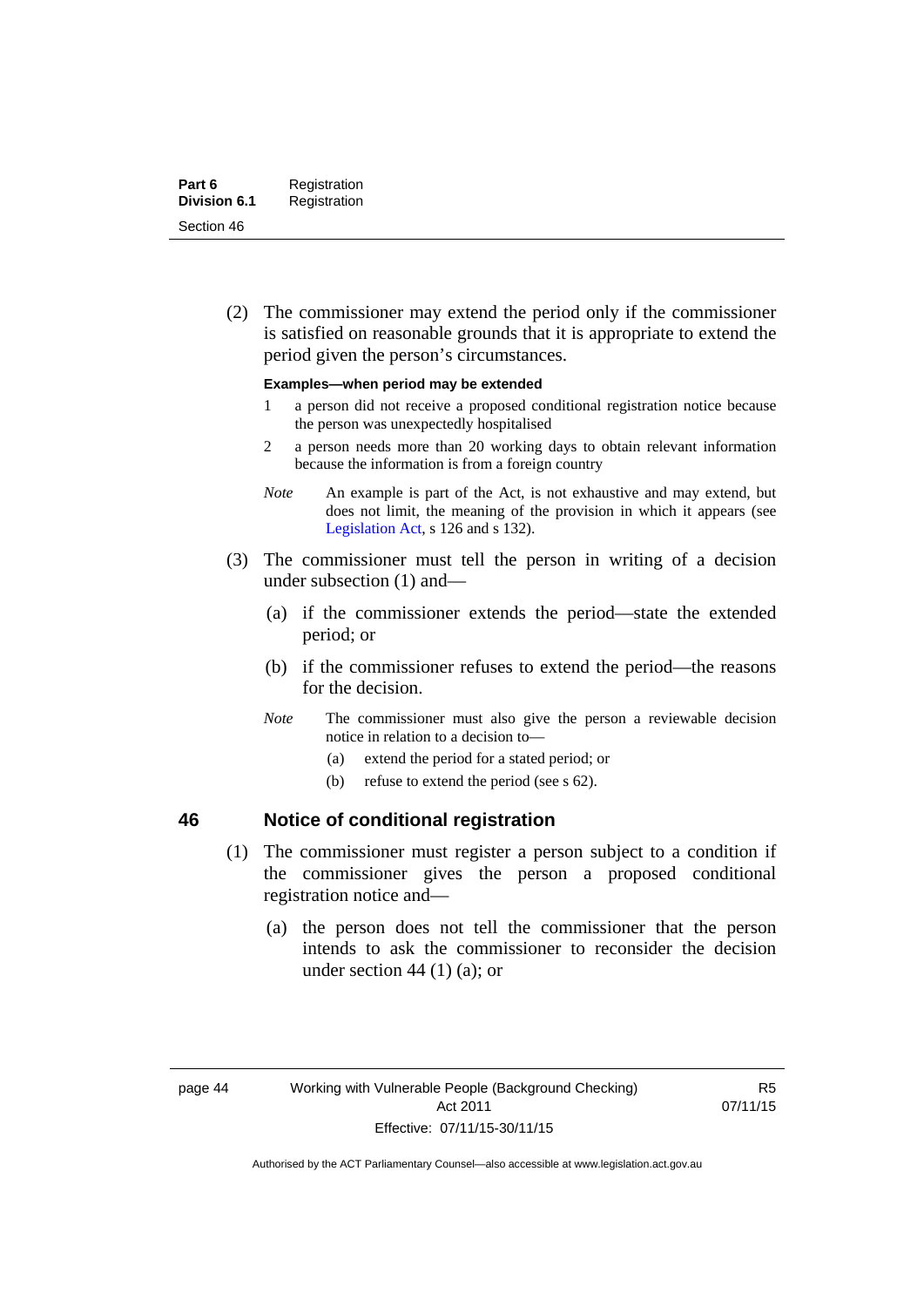Section 47

- (b) the person—
	- (i) tells the commissioner that the person intends to ask the commissioner to reconsider the decision under section 44 $(1)$  $(a)$ ; but
	- (ii) does not ask the commissioner to reconsider the decision under section 44 (1) (b).
- *Note* The commissioner must also register a person subject to a condition if the commissioner has reconsidered the decision and is satisfied that the condition is necessary (see s 44 (2) (b)).
- (2) If a registration is subject to a condition, the commissioner must—
	- (a) tell the person in writing what the condition is and the reasons for the condition; and
		- *Note* The commissioner must also give the person a reviewable decision notice in relation to the decision to register the person subject to a condition (see s 62).
	- (b) tell the named employer (if any) in writing—
		- (i) that the person's registration is subject to a condition; and
		- (ii) what the condition is.

## **47 Conditional registration—amendment**

- (1) A person with conditional registration may apply to the commissioner to amend the person's registration (including by removing or amending a condition of the registration).
	- *Note* If a form is approved under s 69 for this provision, the form must be used.
- (2) The commissioner may, in writing, require the applicant to give the commissioner the additional information in writing or documents the commissioner reasonably needs to decide the application.

page 45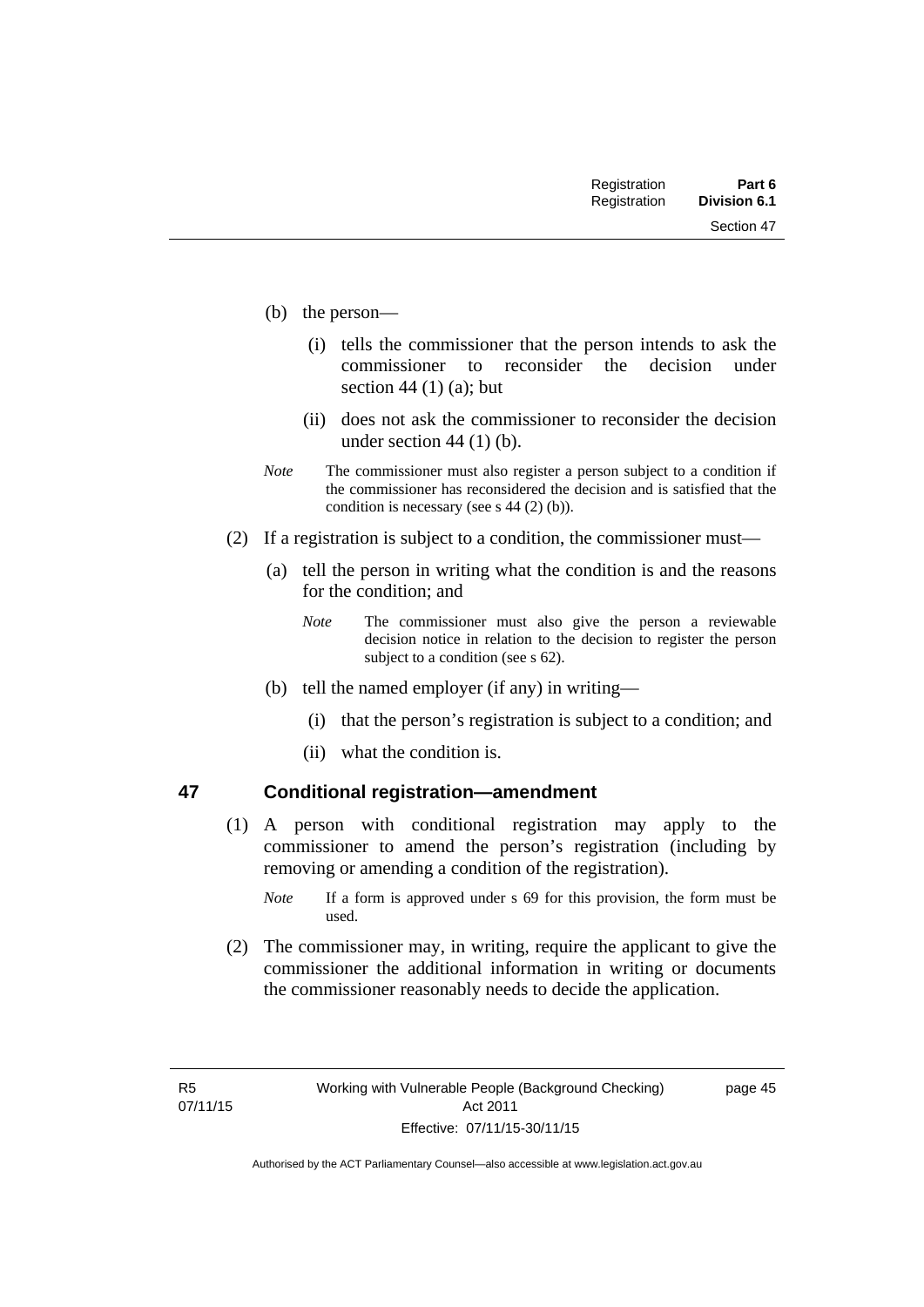- (3) If the applicant does not comply with a requirement under subsection (2), the commissioner may refuse to consider the application further.
	- *Note* It is an offence to make a false or misleading statement, give false or misleading information or produce a false or misleading document (see [Criminal Code,](http://www.legislation.act.gov.au/a/2002-51/default.asp) pt 3.4).
- (4) On application by a person to amend a conditional registration, the commissioner must—
	- (a) amend the registration; or
	- (b) refuse to amend the registration.
- (5) The commissioner must—
	- (a) tell the applicant in writing of a decision under subsection (4) and—
		- (i) if the commissioner amends the registration—state the details of the amendment; and
		- (ii) if the commissioner refuses to amend the registration the reasons for the decision; and
		- *Note* The commissioner must also give the applicant a reviewable decision notice in relation to a decision to refuse to amend the applicant's registration (see s 62).
	- (b) if the commissioner amends the registration—tell the named employer (if any) in writing—
		- (i) that the applicant's registration has been amended; and
		- (ii) the details of the amendment.

#### **48 Offences—registered person contravene condition of registration**

- (1) A person commits an offence if—
	- (a) the person's registration is subject to a condition; and

page 46 Working with Vulnerable People (Background Checking) Act 2011 Effective: 07/11/15-30/11/15

R5 07/11/15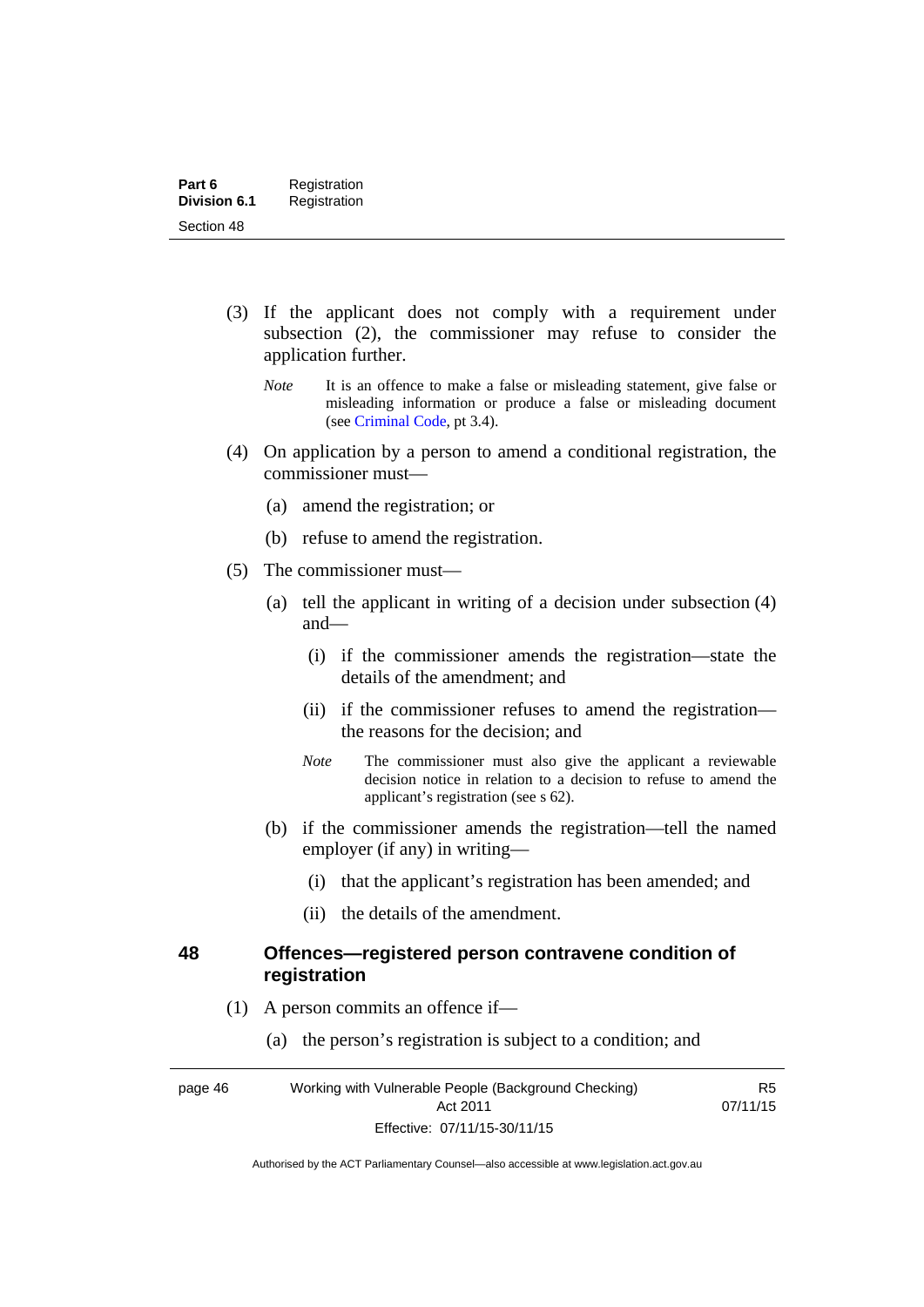(b) the person contravenes a requirement of the condition.

Maximum penalty: 50 penalty units.

- (2) An offence against subsection (1) is a strict liability offence.
- (3) A person commits an offence if—
	- (a) the person's registration is subject to a condition; and
	- (b) the person contravenes a requirement of the condition; and
	- (c) the person knows, or is reckless about whether, the person is contravening the requirement.

Maximum penalty: 200 penalty units, imprisonment for 2 years or both.

- (4) Strict liability applies to subsection (3) (a).
	- *Note* The commissioner may suspend or cancel a person's registration if the person's registration is subject to a condition and the person contravenes a requirement of the condition (see s 57 (1)).

# **Division 6.2 Registration cards**

## **49 Registration cards**

- (1) If the commissioner registers a person, the commissioner must give the person a working with vulnerable people registration card (a *registration card*).
- (2) A registration card must contain—
	- (a) a unique identifying number; and
	- (b) the date the registration ends; and
	- (c) anything else prescribed by regulation.

page 47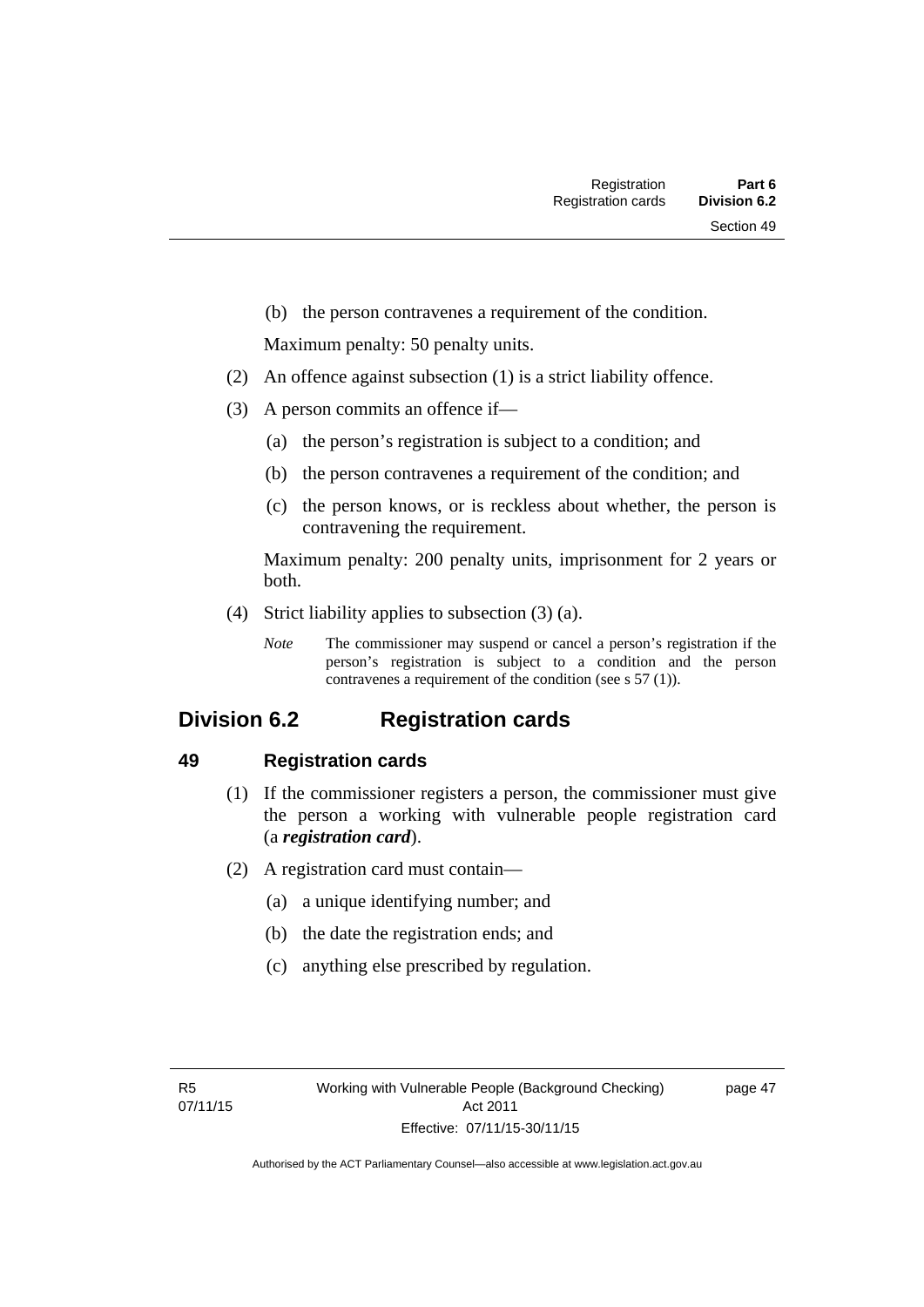## **50 Offence—fail to produce registration card**

- (1) A registered person commits an offence if the person—
	- (a) engages in a regulated activity; and
	- (b) is required to be registered to engage in the activity; and
	- (c) is asked to produce the person's registration card by—
		- (i) a police officer; or
		- (ii) a person authorised by the commissioner; and
	- (d) does not produce the person's registration card.

Maximum penalty: 10 penalty units.

(2) An offence against this section is a strict liability offence.

## **51 Lost, stolen or damaged registration cards**

- (1) This section applies if a registration card given to a person is lost, stolen or damaged.
- (2) The person may apply to the commissioner for a replacement card.
	- *Note 1* If a form is approved under s 69 for this provision, the form must be used.
	- *Note* 2 A fee may be determined under s 68 for this provision.
- (3) The application must be accompanied by a written statement by the applicant setting out the circumstances in which the card was lost, stolen or damaged.
- (4) If a person applies for a replacement card, the commissioner must—
	- (a) replace the card; or
	- (b) refuse to replace the card.
		- *Note* The commissioner must give the person a reviewable decision notice in relation to the decision to refuse to replace the card (see s 62).

page 48 Working with Vulnerable People (Background Checking) Act 2011 Effective: 07/11/15-30/11/15

R5 07/11/15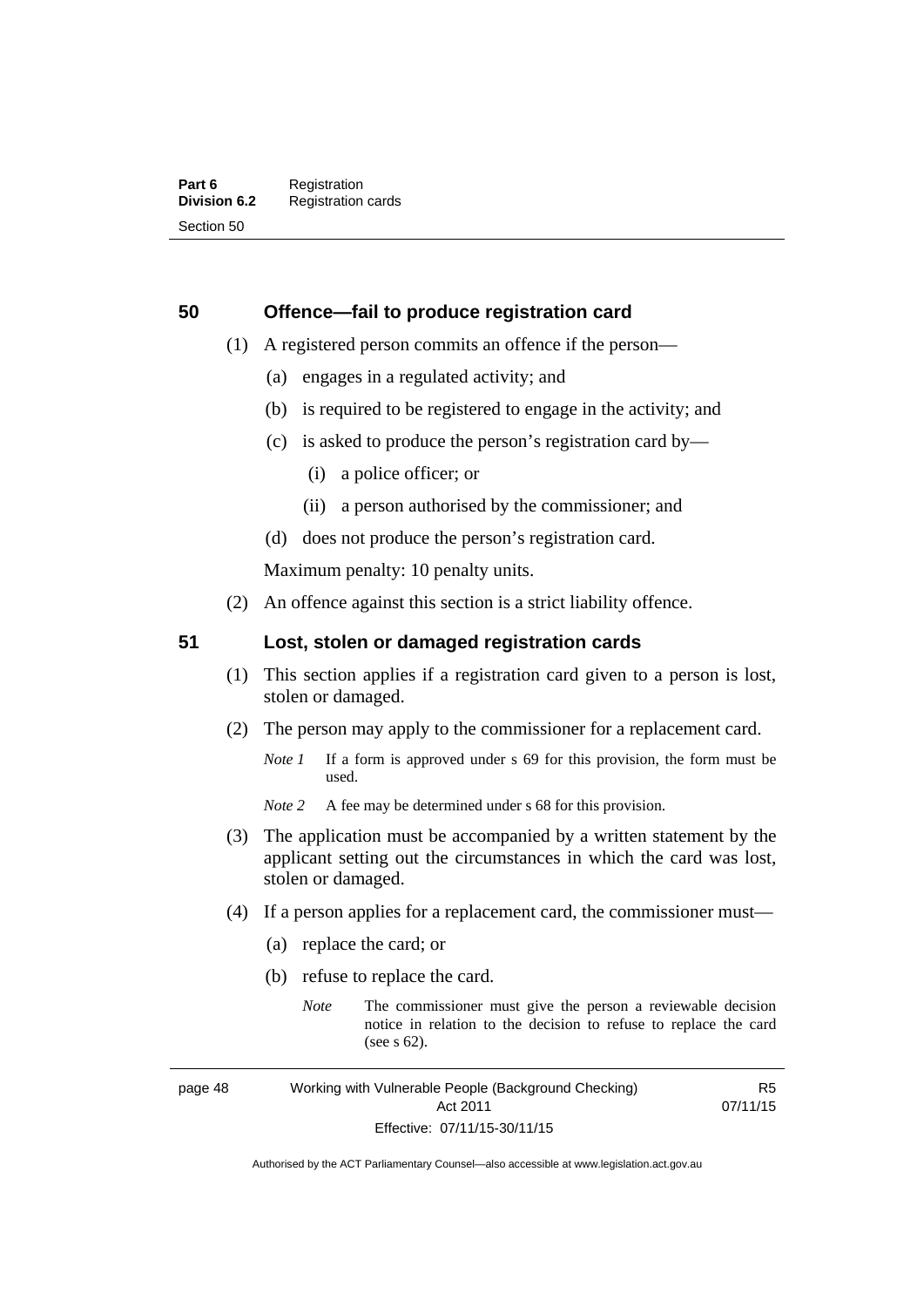- (5) The commissioner must replace the card if satisfied that—
	- (a) the person held a registration card; and
	- (b) the card is lost, stolen or damaged.

## **52 Offence—fail to return registration card**

- (1) A person commits an offence if—
	- (a) the person's registration is—
		- (i) suspended or cancelled under section 59; or
		- (ii) surrendered under section 60; and
	- (b) the person does not return the person's registration card to the commissioner as soon as practicable, but within 10 working days, after the day the suspension or cancellation takes effect.

Maximum penalty: 50 penalty units.

*Note* For when a suspension or cancellation takes effect, see s 59 (4).

- (2) Subsection (1) does not apply to a person if the person's card has been—
	- (a) lost or stolen; or
	- (b) destroyed by someone else.
	- *Note* The defendant has an evidential burden in relation to the matters mentioned in s (2) (see [Criminal Code](http://www.legislation.act.gov.au/a/2002-51/default.asp), s 58).
- (3) An offence against this section is a strict liability offence.

page 49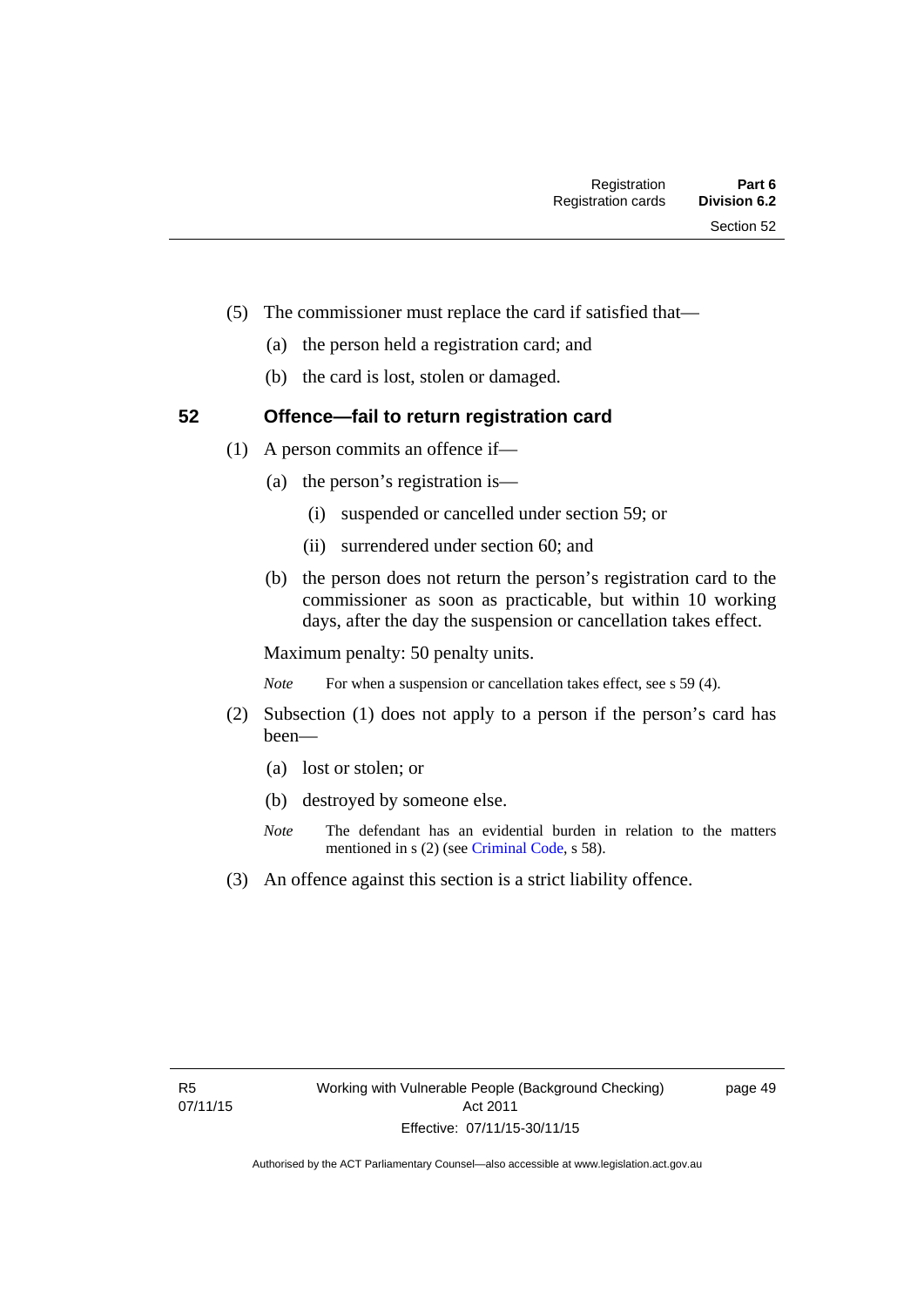# **Division 6.3 Monitoring registered people**

## **53 Commissioner may seek information from entities about registered people**

 (1) The commissioner may seek information or advice from any entity the commissioner considers may be able to give information or advice that is relevant to whether a registered person continues to pose no risk or an acceptable risk of harm to a vulnerable person.

#### **Example**

an updated criminal history report from the chief police officer

- *Note* An example is part of the Act, is not exhaustive and may extend, but does not limit, the meaning of the provision in which it appears (see [Legislation Act,](http://www.legislation.act.gov.au/a/2001-14) s 126 and s 132).
- (2) An entity may give information or advice in response to a request under this section and, in doing so, does not contravene any duty of confidentiality the entity has under any law or agreement, despite anything to the contrary in the law or agreement.

## **54 Additional risk assessments**

(1) This section applies if the commissioner believes on reasonable grounds that there is new relevant information about a registered person.

#### **Examples—new relevant information**

- 1 a registered person is suspected of having committed a relevant offence
- 2 a registered person has been charged with a relevant offence
- 3 a registered person has been convicted or found guilty of a relevant offence
- *Note* An example is part of the Act, is not exhaustive and may extend, but does not limit, the meaning of the provision in which it appears (see [Legislation Act,](http://www.legislation.act.gov.au/a/2001-14) s 126 and s 132).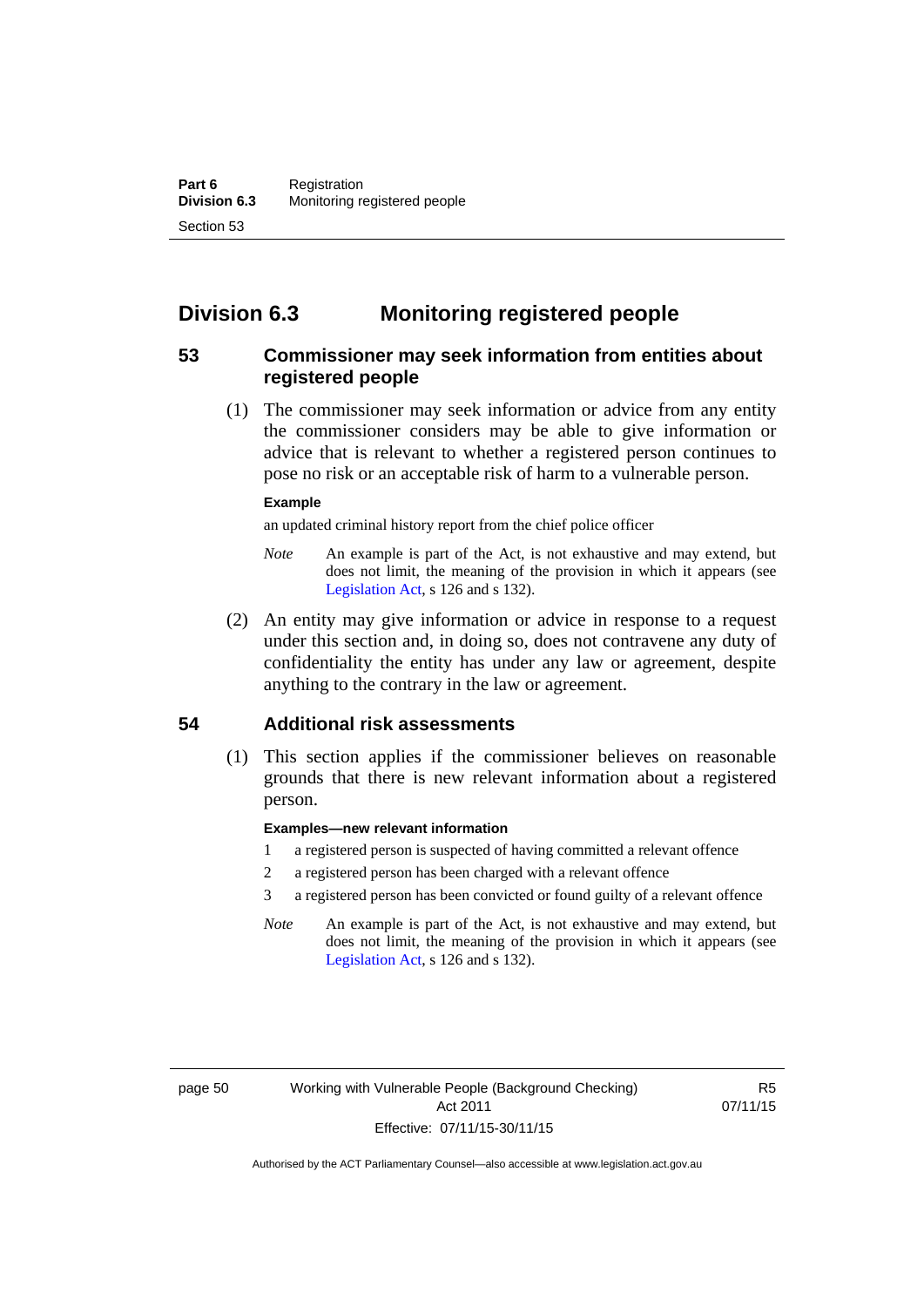- (2) The commissioner must—
	- (a) conduct a risk assessment (an *additional risk assessment*) for the person taking into account the new relevant information; and
	- (b) tell the person in writing that the additional risk assessment is being conducted.
	- *Note* If the commissioner decides to conduct an additional risk assessment for a person, the commissioner may suspend the person's registration while the assessment is conducted (see s  $57(2)$ ).
- (3) If the commissioner conducts an additional risk assessment for the person and is satisfied that the person poses no risk or an acceptable risk of harm to a vulnerable person, the commissioner may—
	- (a) leave the person's registration unchanged; or
	- (b) add a condition to, or amend a condition of, the person's registration.
	- (c) remove a condition from the person's registration.
	- *Note 1* Section 43 sets out the commissioner's obligations if the commissioner intends to register a person conditionally.
	- *Note 2* The commissioner must cancel a person's registration if the commissioner has conducted an additional risk assessment for the person and is satisfied that that the person poses an unacceptable risk of harm to a vulnerable person (see s 57 (3)).
- (4) The risk assessment guidelines may provide for what constitutes new relevant information about a registered person.

**55 Offences—registered person fail to disclose charge, conviction or finding of guilt for relevant offence** 

- (1) A person commits an offence if the person—
	- (a) is registered; and
	- (b) is charged with a relevant offence; and

R5 07/11/15 page 51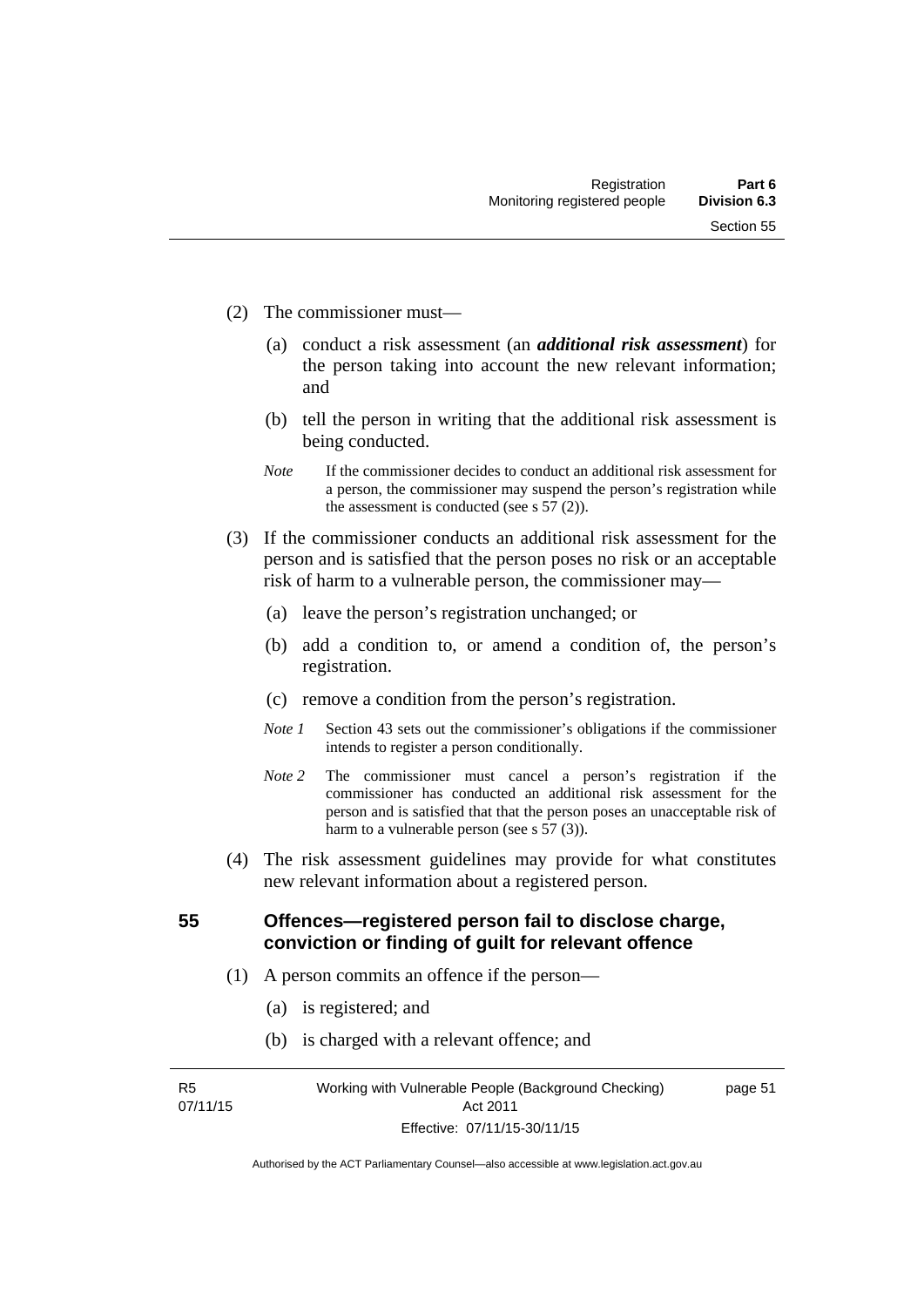(c) does not tell the commissioner about the charge in writing within 10 working days after the day the person is charged.

Maximum penalty: 50 penalty units.

- (2) A person commits an offence if the person—
	- (a) is registered; and
	- (b) is convicted or found guilty of a relevant offence; and
	- (c) does not tell the commissioner about the conviction or finding of guilt in writing within 10 working days after the day the person is convicted or found guilty.

Maximum penalty: 50 penalty units.

(3) An offence against this section is a strict liability offence.

## **56 Offence—fail to notify change of name or address**

- (1) A person commits an offence if—
	- (a) the person is registered; and
	- (b) the person's name or address changes; and
	- (c) the person does not tell the commissioner in writing of the change within 10 working days after the day the change happens.

Maximum penalty: 10 penalty units.

- *Note* If a form is approved under s 69 for this provision, the form must be used.
- (2) An offence against this section is a strict liability offence.

R5 07/11/15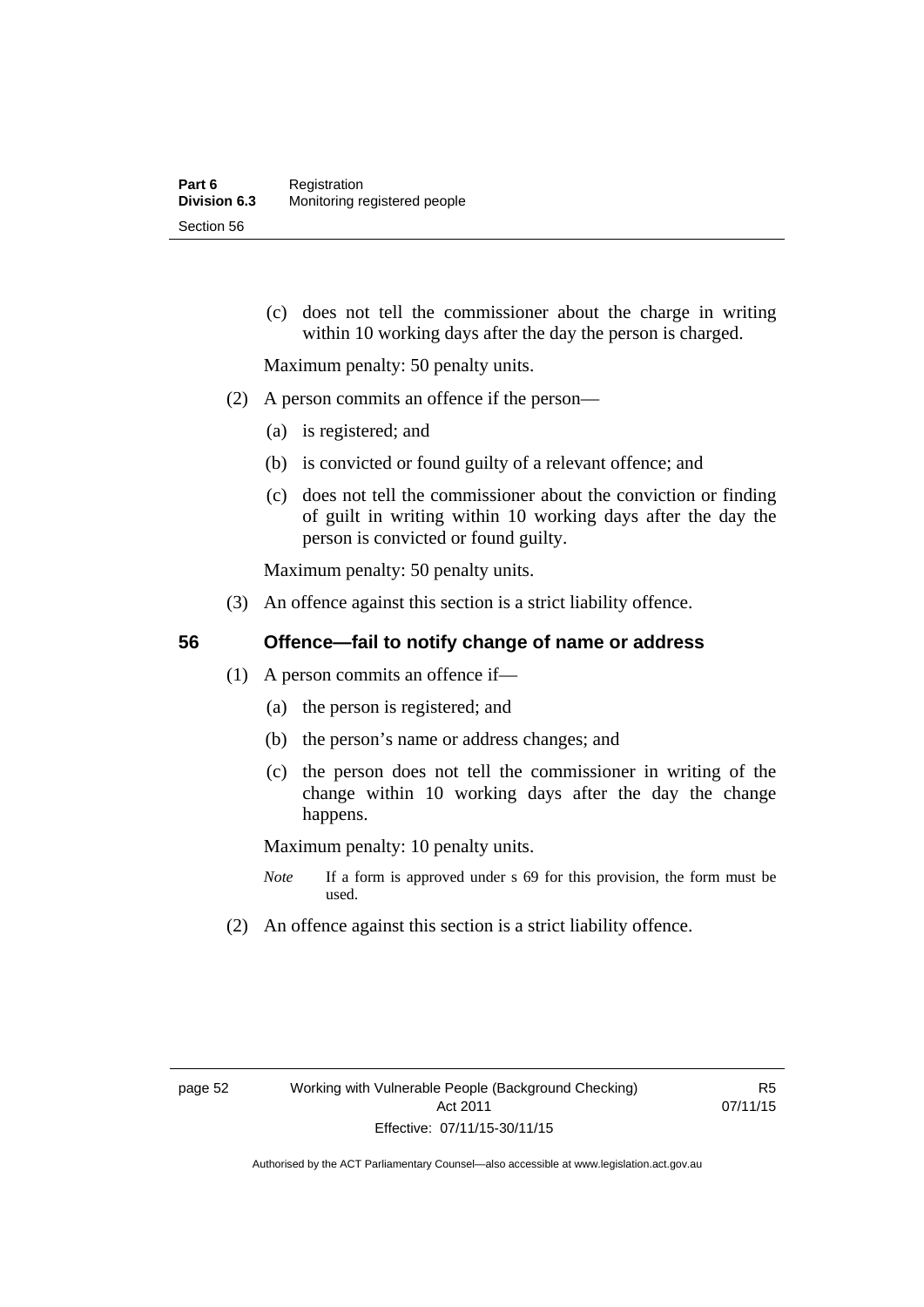# **Division 6.4 Suspending or cancelling registration**

## **57 Grounds for suspension or cancellation of registration**

- (1) The commissioner may suspend or cancel a person's registration if—
	- (a) the person's registration is subject to a condition; and
	- (b) the person contravenes a requirement of the condition; and
	- (c) the commissioner believes on reasonable grounds that suspension or cancellation is necessary for this Act.
	- *Note* A person commits an offence if the person contravenes a requirement of a condition—see s 48.
- (2) If the commissioner decides to conduct an additional risk assessment for a person, the commissioner may suspend the person's registration while the assessment is conducted.
	- *Note* The commissioner must conduct an additional risk assessment for a person under s 54 if the commissioner believes on reasonable grounds that there is new relevant information about the person.
- (3) The commissioner must cancel a person's registration if the commissioner—
	- (a) has conducted an additional risk assessment for the person; and
	- (b) is satisfied that the person poses an unacceptable risk of harm to a vulnerable person.

## **58 Notice of proposed suspension or cancellation of registration**

 (1) The commissioner must give written notice of an intention to suspend or cancel a person's registration to the person.

*Note* For how documents may be given, see the [Legislation Act,](http://www.legislation.act.gov.au/a/2001-14) pt 19.5.

page 53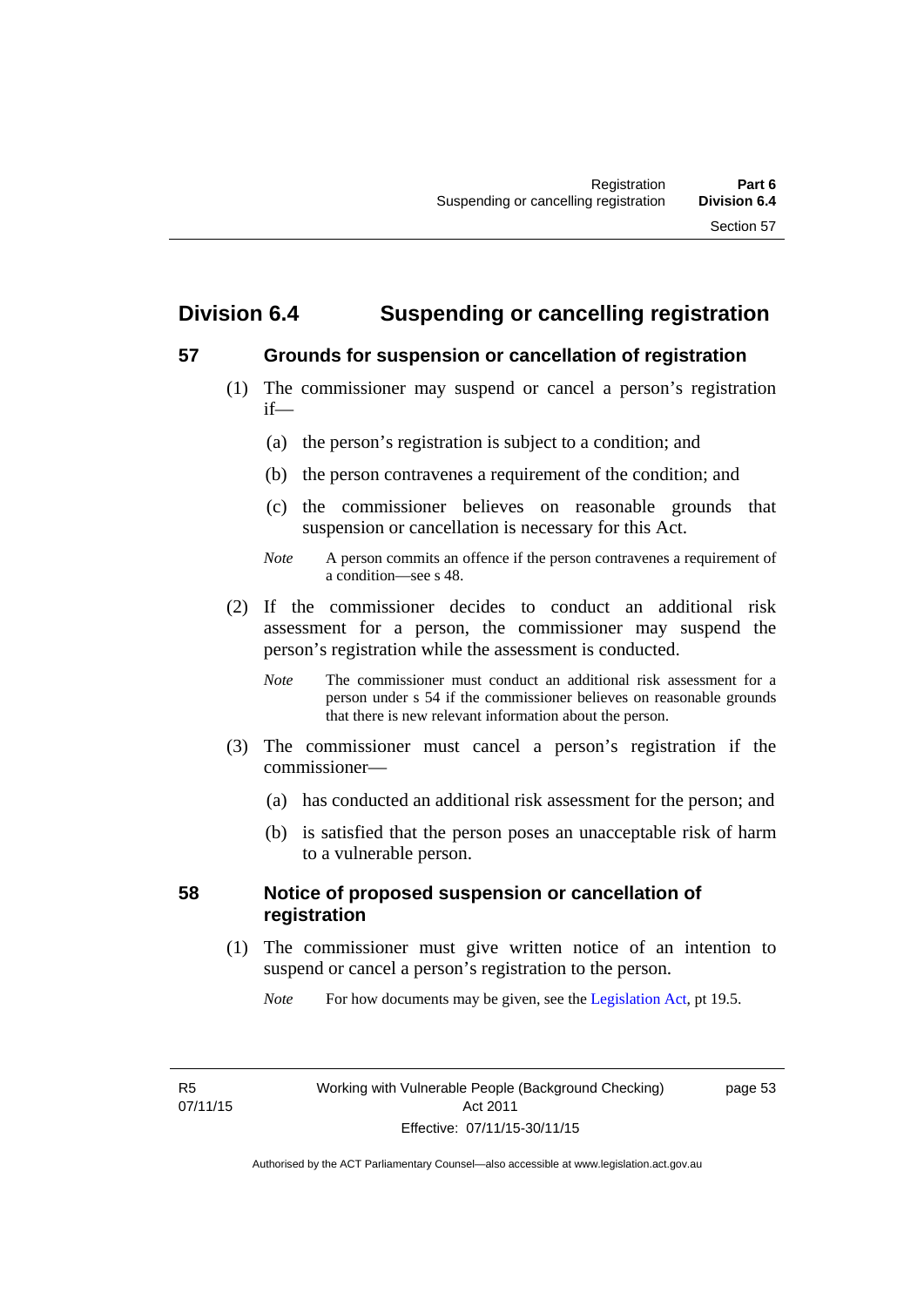- (2) A notice of intention to suspend or cancel a person's registration must—
	- (a) set out the ground for suspension or cancellation; and
	- (b) state that the person may, within 10 working days after the day the commissioner gives the person the notice, give reasons why the person considers that the registration should not be suspended or cancelled.

#### **59 Suspension or cancellation of registration**

- (1) The commissioner must suspend or cancel a person's registration if the commissioner—
	- (a) has given written notice to the person of an intention to suspend or cancel the registration; and
	- (b) has considered any reasons given by the person in accordance with the notice; and
	- (c) is satisfied that the ground for suspension or cancellation under section 57 exists.
	- *Note* The commissioner's decision to suspend or cancel a person's registration is reviewable (see s 61).
- (2) The commissioner must—
	- (a) tell the person in writing—
		- (i) that the person's registration is suspended or cancelled; and
		- (ii) the ground for suspension or cancellation; and
		- *Note* The commissioner must also give the person a reviewable decision notice in relation to the decision to suspend or cancel the person's registration (see s 62).
	- (b) tell the person's employer (if any) in writing that the person's registration has been suspended or cancelled.

page 54 Working with Vulnerable People (Background Checking) Act 2011 Effective: 07/11/15-30/11/15

R5 07/11/15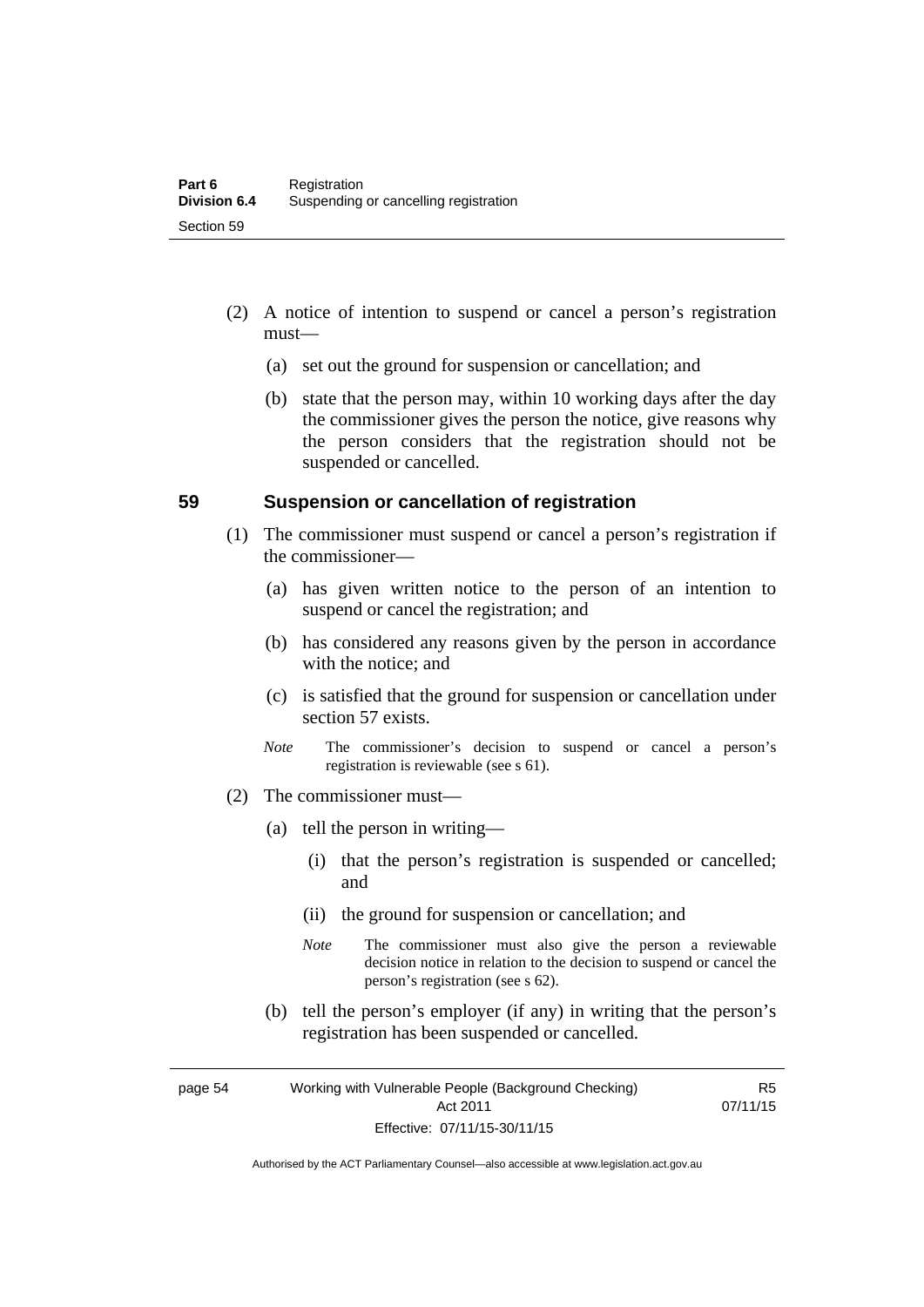- (3) For subsection (2) (b), the commissioner must not tell the person's employer the ground for suspension or cancellation.
- (4) The suspension or cancellation takes effect—
	- (a) on the day after the day the commissioner tells the person in writing that the person's registration is suspended or cancelled; or
	- (b) if a later date is stated in the notice of suspension or cancellation—on the later date.
- (5) To remove any doubt, a person whose registration is suspended does not have a registration allowing the person to engage in a regulated activity.
	- *Note* A person engaging in a regulated activity for which the person is required to be registered commits an offence under s 13 if the person's registration is suspended or cancelled and the person continues to engage in the activity.

# **Division 6.5 Surrendering registration**

## **60 Surrendering registration**

- (1) A registered person may surrender the person's registration by giving written notice of the surrender (a *surrender notice*) to the commissioner.
	- *Note* If a form is approved under s 69 for this provision, the form must be used.
- (2) The surrender notice must be accompanied by—
	- (a) the person's registration card; or
	- (b) if the card has been lost, stolen or destroyed—a written statement by the person stating that the card has been lost, stolen or destroyed.

page 55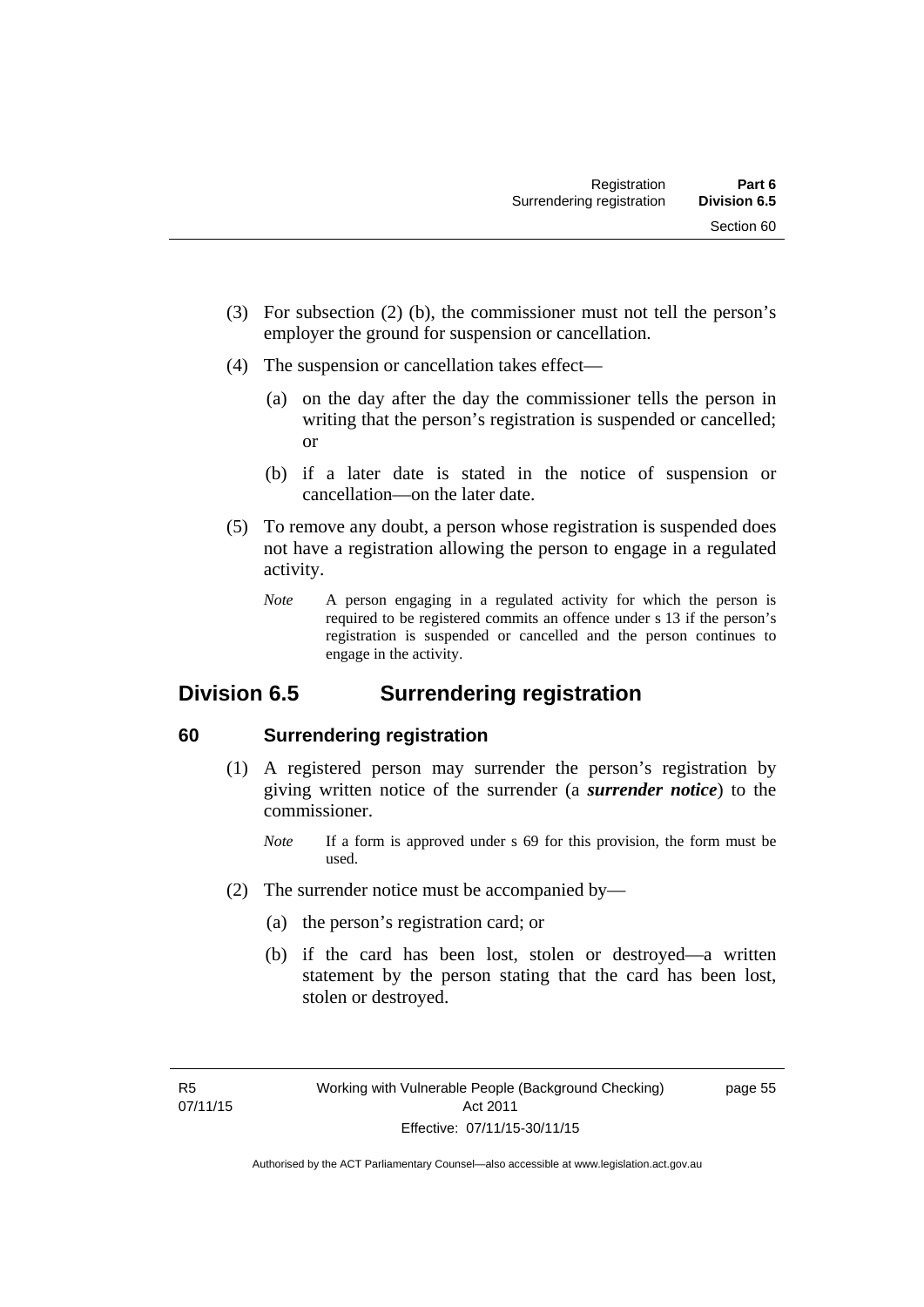- (3) The surrender of the registration takes effect—
	- (a) on the day the surrender notice is given to the commissioner; or
	- (b) if a later date is stated in the surrender notice—on the later date.
- (4) The commissioner must tell the person's employer (if any) in writing that the person's registration has been surrendered.

page 56 Working with Vulnerable People (Background Checking) Act 2011 Effective: 07/11/15-30/11/15

R5 07/11/15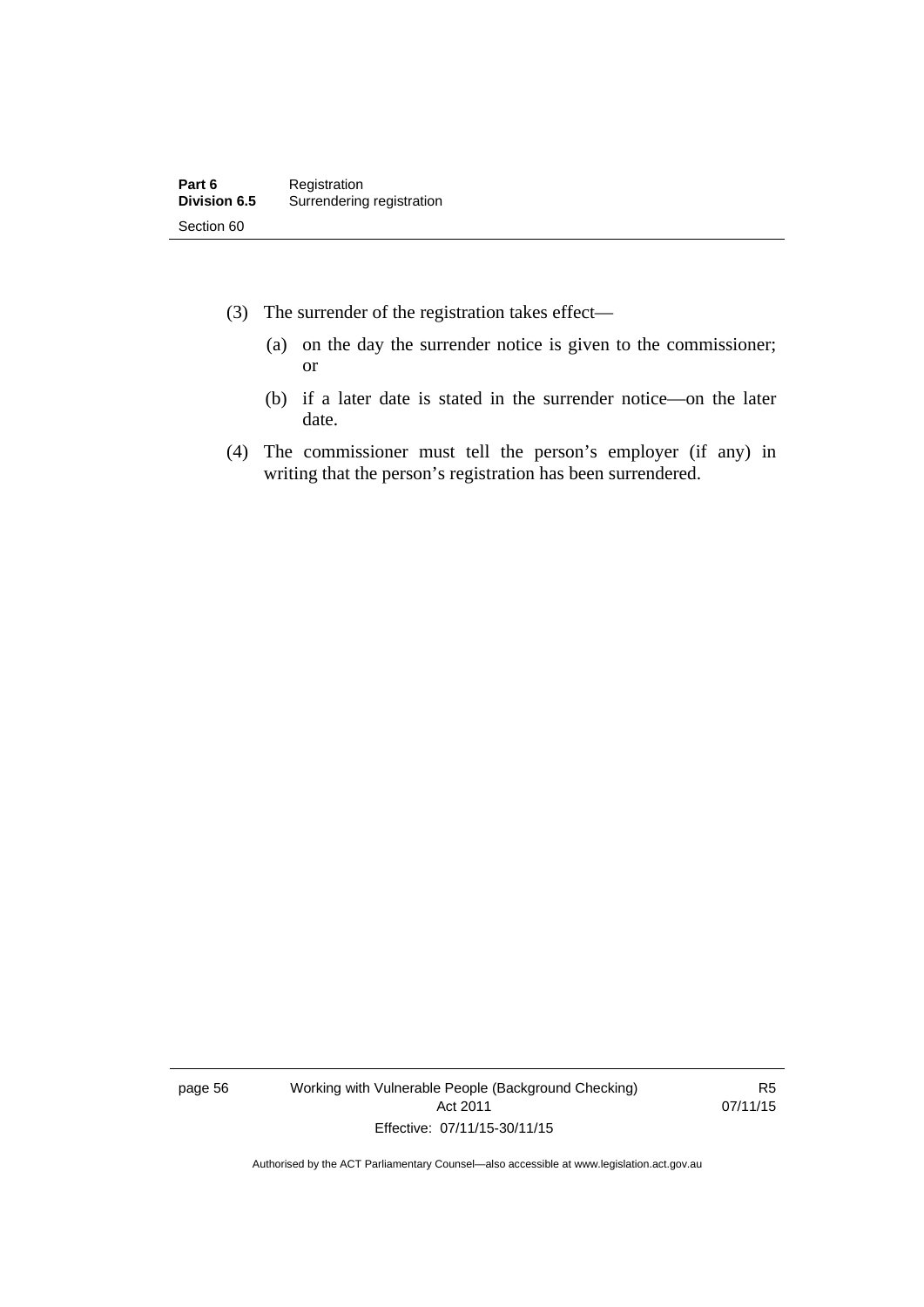# **Part 7 Notification and review of decisions**

#### **61 Meaning of** *reviewable decision***—pt 7**

In this part:

*reviewable decision* means a decision mentioned in schedule 2, column 3 under a provision of this Act mentioned in column 2 in relation to the decision.

#### **62 Reviewable decision notices**

If the commissioner makes a reviewable decision, the commissioner must give a reviewable decision notice only to each entity mentioned in schedule 2, column 4 in relation to the decision.

*Note* The requirements for a reviewable decision notice are prescribed under the *[ACT Civil and Administrative Tribunal Act 2008](http://www.legislation.act.gov.au/a/2008-35)*.

#### **63 Applications for review**

An entity mentioned in schedule 2, column 4 in relation to a reviewable decision may apply to the ACAT for review of the decision.

*Note* If a form is approved under the *[ACT Civil and Administrative Tribunal](http://www.legislation.act.gov.au/a/2008-35)  [Act 2008](http://www.legislation.act.gov.au/a/2008-35)* for the application, the form must be used.

R5 07/11/15 page 57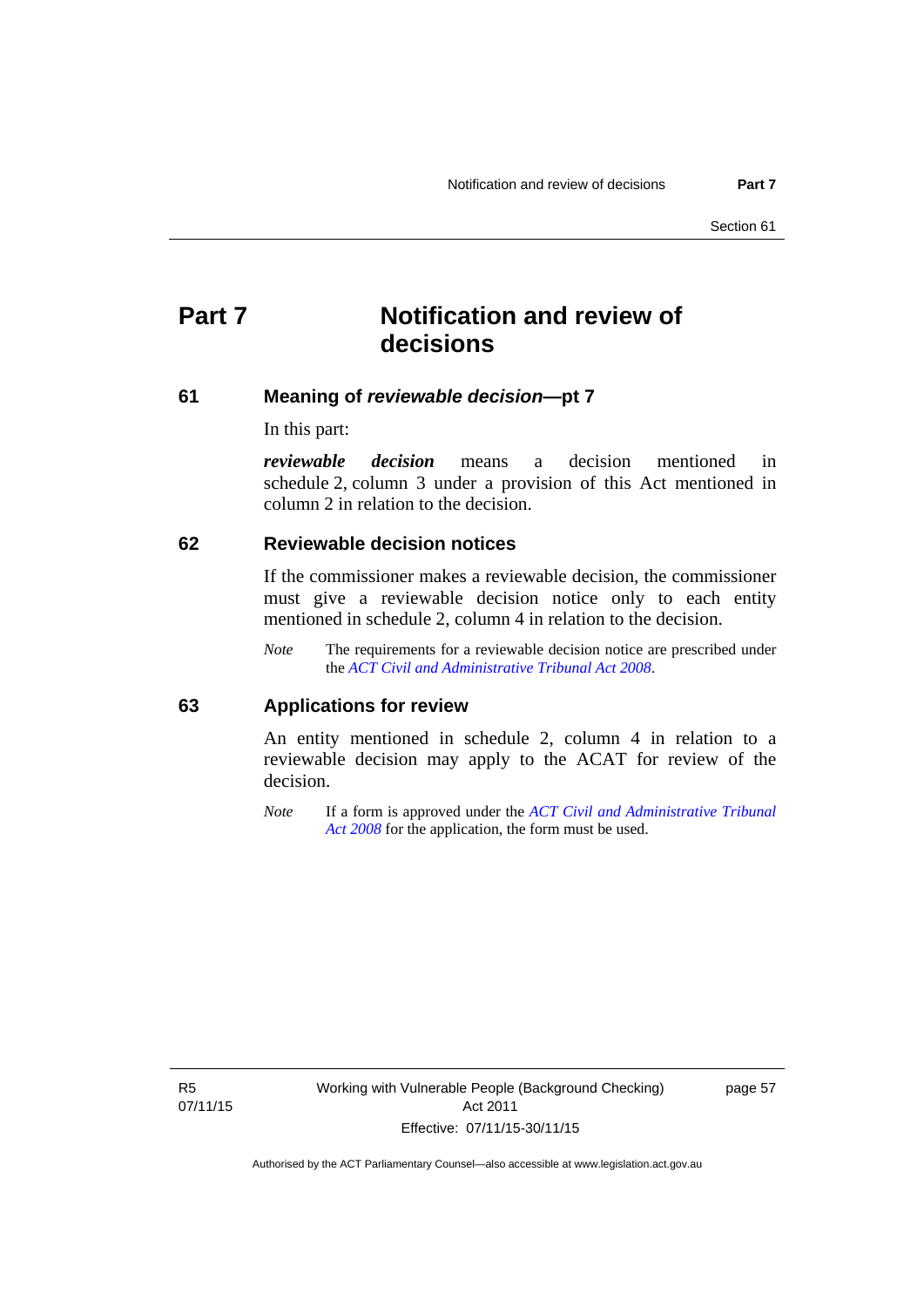#### **Part 8** Miscellaneous

Section 64

# **Part 8 Miscellaneous**

#### **64 Protection from liability**

- (1) An official is not civilly liable for anything done or omitted to be done honestly and without recklessness—
	- (a) in the exercise of a function under this Act; or
	- (b) in the reasonable belief that the act or omission was in the exercise of a function under this Act.
- (2) Any civil liability that would, apart from subsection (1), attach to an official attaches instead to the Territory.
- (3) In this section:

*official* means—

- (a) the commissioner; or
- (b) an independent advisor; or
- (c) a person authorised under this Act by the commissioner to do or not to do a thing.
- *Note* A reference to an Act includes a reference to the statutory instruments made or in force under the Act, including any regulation (see [Legislation Act,](http://www.legislation.act.gov.au/a/2001-14) s 104).

## **65 Offences—use or divulge protected information**

- (1) A person to whom this section applies commits an offence if—
	- (a) the person uses information; and
	- (b) the information is protected information about someone else; and

R5 07/11/15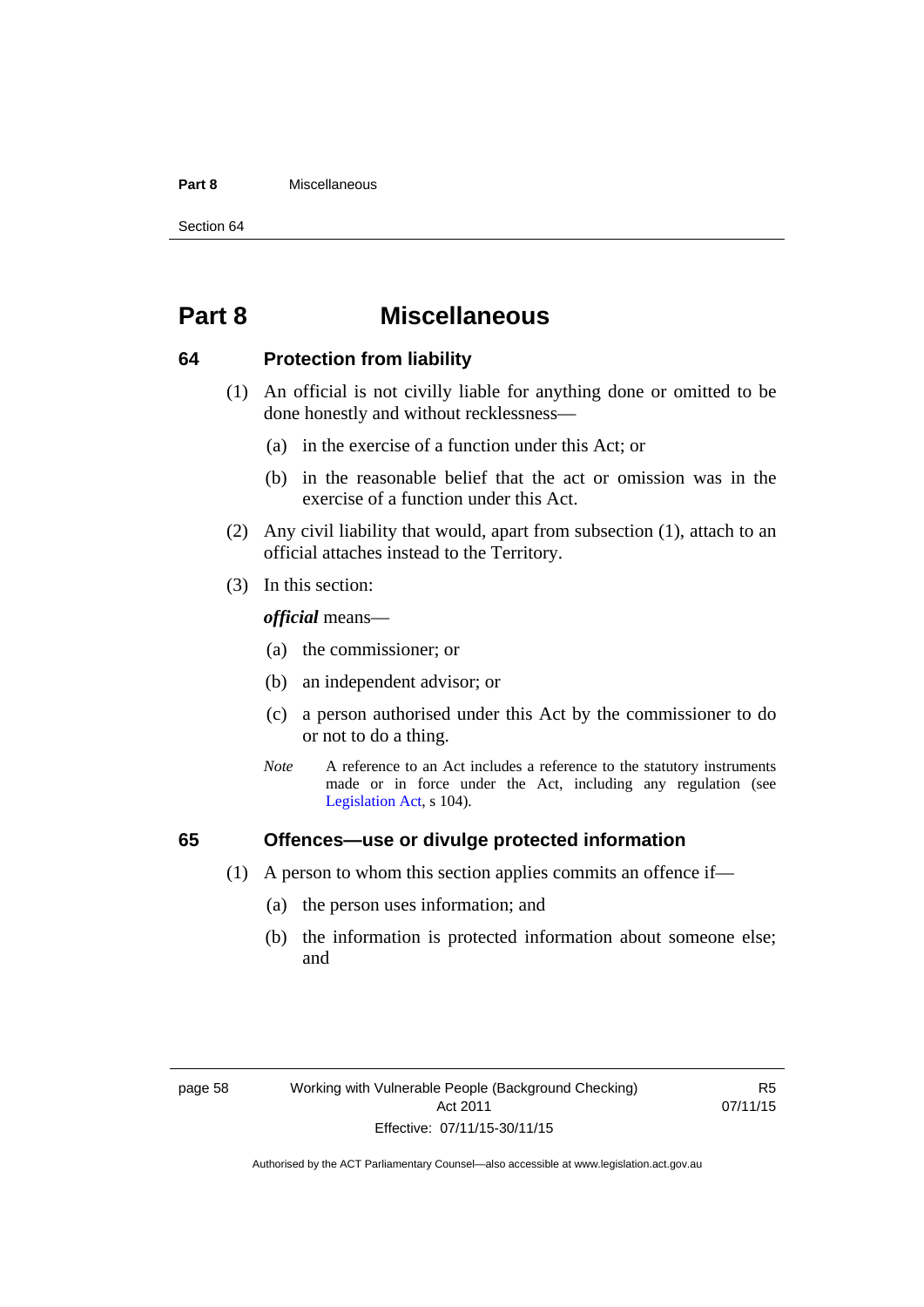(c) the person is reckless about whether the information is protected information about someone else.

Maximum penalty: 50 penalty units, imprisonment for 6 months or both.

- (2) A person to whom this section applies commits an offence if—
	- (a) the person does something that divulges information; and
	- (b) the information is protected information about someone else; and
	- (c) the person is reckless about whether—
		- (i) the information is protected information about someone else; and
		- (ii) doing the thing would result in the information being divulged to someone else.

Maximum penalty: 50 penalty units, imprisonment for 6 months or both.

- (3) Subsections (1) and (2) do not apply if the information is used or divulged—
	- (a) under this Act or another territory law; or
	- (b) in relation to the exercise of a function, as a person to whom this section applies, under this Act or another territory law; or
	- (c) in a court proceeding.
- (4) Subsections (1) and (2) do not apply to the using or divulging of protected information about a person with the person's consent.
	- *Note* The defendant has an evidential burden in relation to the matters mentioned in ss (3) and (4) (see [Criminal Code](http://www.legislation.act.gov.au/a/2002-51/default.asp), s 58).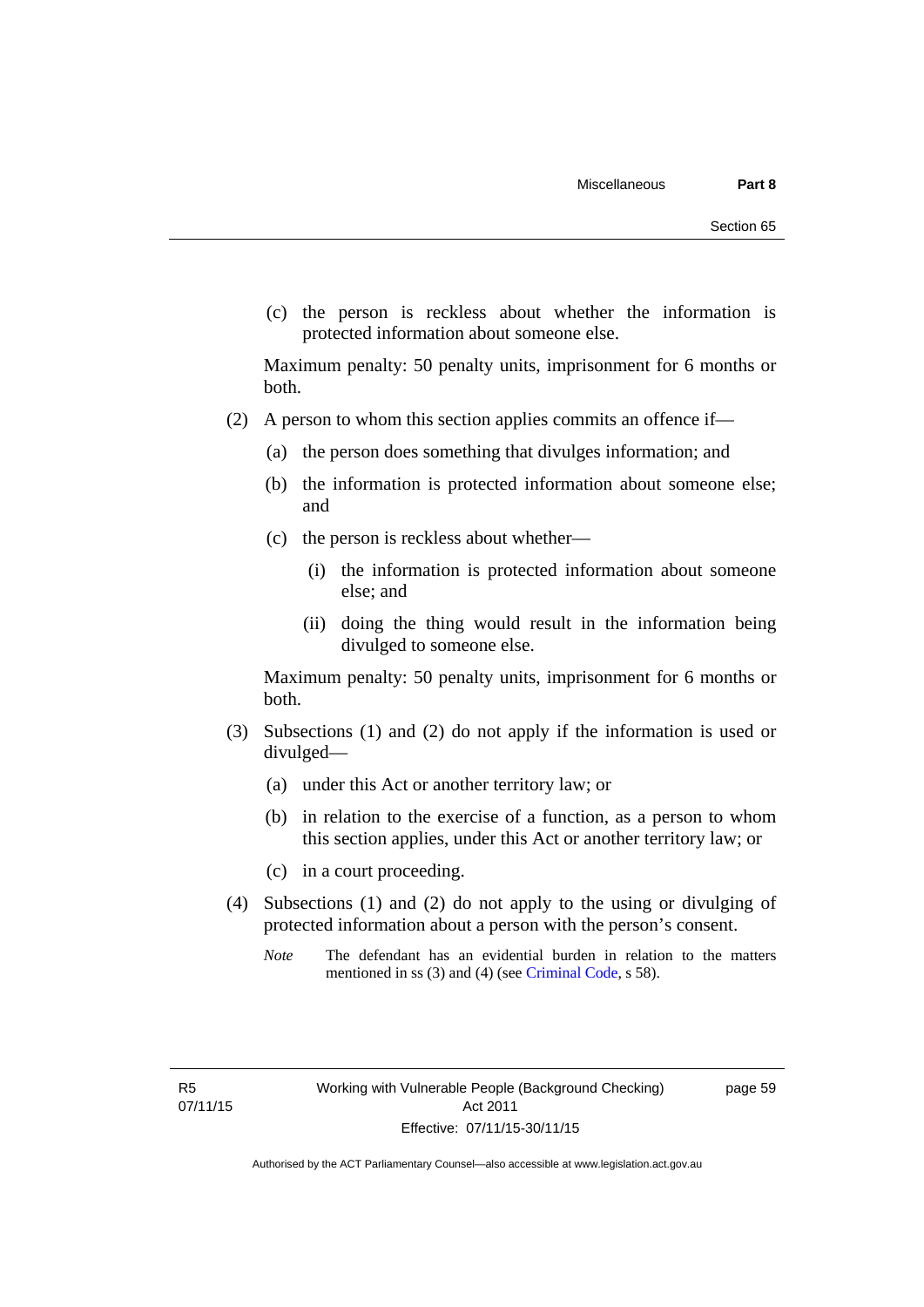#### **Part 8** Miscellaneous

Section 65

- (5) A person to whom this section applies need not divulge protected information to a court, or produce a document containing protected information to a court, unless it is necessary to do so for this Act or another law applying in the territory.
- (6) In this section:

*court* includes a tribunal, authority or person having power to require the production of documents or the answering of questions.

*divulge* includes—

- (a) communicate; or
- (b) publish

*person to whom this section applies* means—

- (a) a person who is or has been—
	- (i) the commissioner; or
	- (ii) an independent advisor; or
- (b) anyone else who has exercised a function under this Act.

*produce* includes allow access to.

*protected information* means information about a person that is disclosed to, or obtained by, a person to whom this section applies because of the exercise of a function under this Act by the person or someone else.

#### **Examples—protected information**

- 1 information obtained by the commissioner in conducting a risk assessment for a person
- 2 information disclosed by the commissioner in seeking information or advice from an entity about a registered person
- *Note* An example is part of the Act, is not exhaustive and may extend, but does not limit, the meaning of the provision in which it appears (see [Legislation Act,](http://www.legislation.act.gov.au/a/2001-14) s 126 and s 132).

page 60 Working with Vulnerable People (Background Checking) Act 2011 Effective: 07/11/15-30/11/15

R5 07/11/15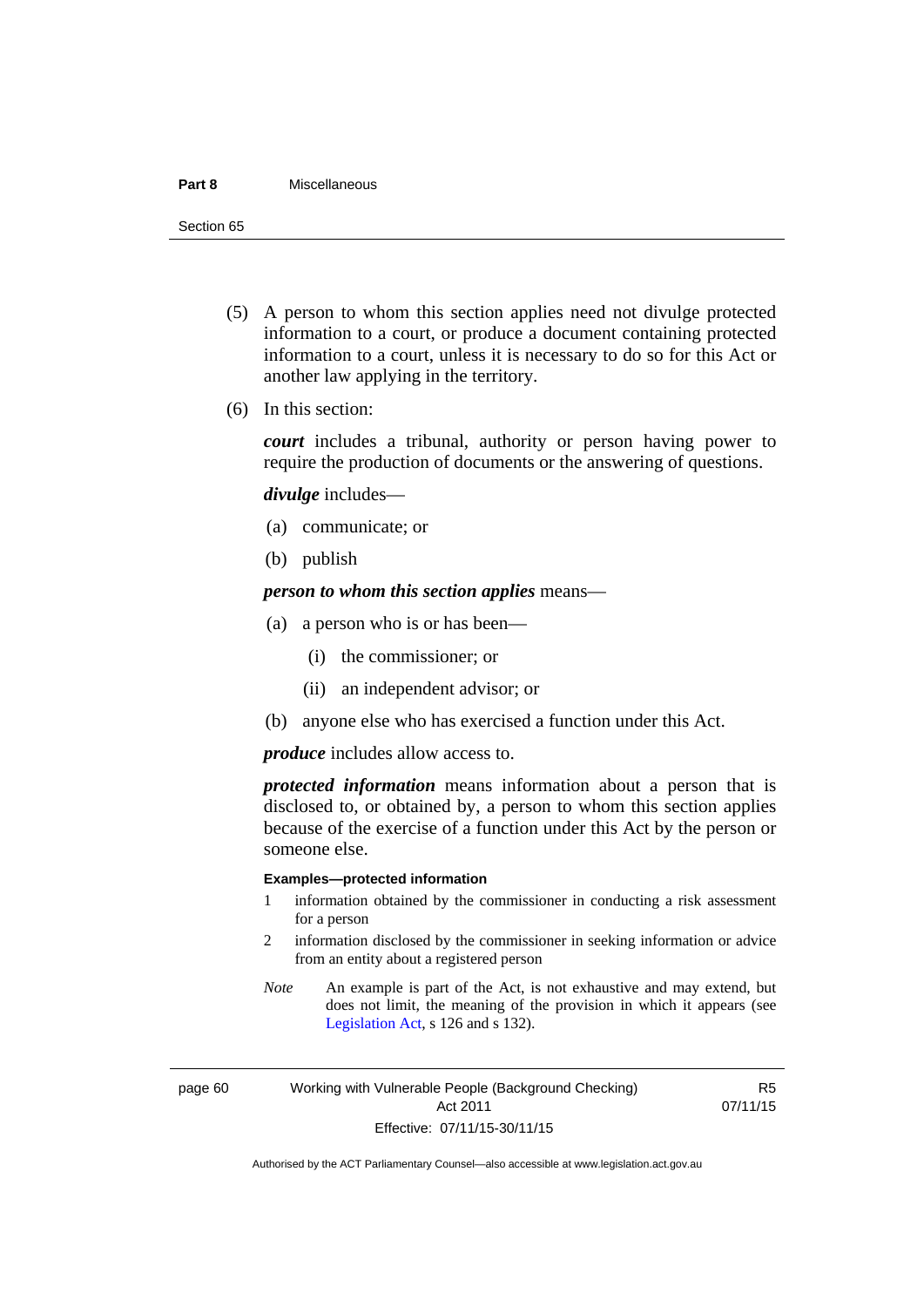*use information* includes make a record of the information.

#### **66 Evidentiary certificates**

- (1) The commissioner may give a signed certificate—
	- (a) stating that on a stated date or during a stated period a named person was or was not registered; and
	- (b) if the person was registered—including details of the person's registration.
- (2) A certificate under this section is evidence of the matters stated in it.
- (3) Unless the contrary is proved, a document that purports to be a certificate under this section is taken to be a certificate.

#### **67 Disqualification orders**

- (1) If a court finds a person guilty of an offence against this Act, the court may make an order disqualifying the person from applying for registration for a stated period or until a stated thing happens.
- (2) In this section:

*offence against this Act* includes an offence against the [Criminal](http://www.legislation.act.gov.au/a/2002-51)  [Code](http://www.legislation.act.gov.au/a/2002-51) in relation to anything done, or not done, under or in relation to this Act.

## **68 Determination of fees**

- (1) The Minister may determine fees for this Act.
	- *Note* The [Legislation Act](http://www.legislation.act.gov.au/a/2001-14) contains provisions about the making of determinations and regulations relating to fees (see pt 6.3)
- (2) A determination is a disallowable instrument.
	- *Note* A disallowable instrument must be notified, and presented to the Legislative Assembly, under the [Legislation Act.](http://www.legislation.act.gov.au/a/2001-14)

R5 07/11/15 page 61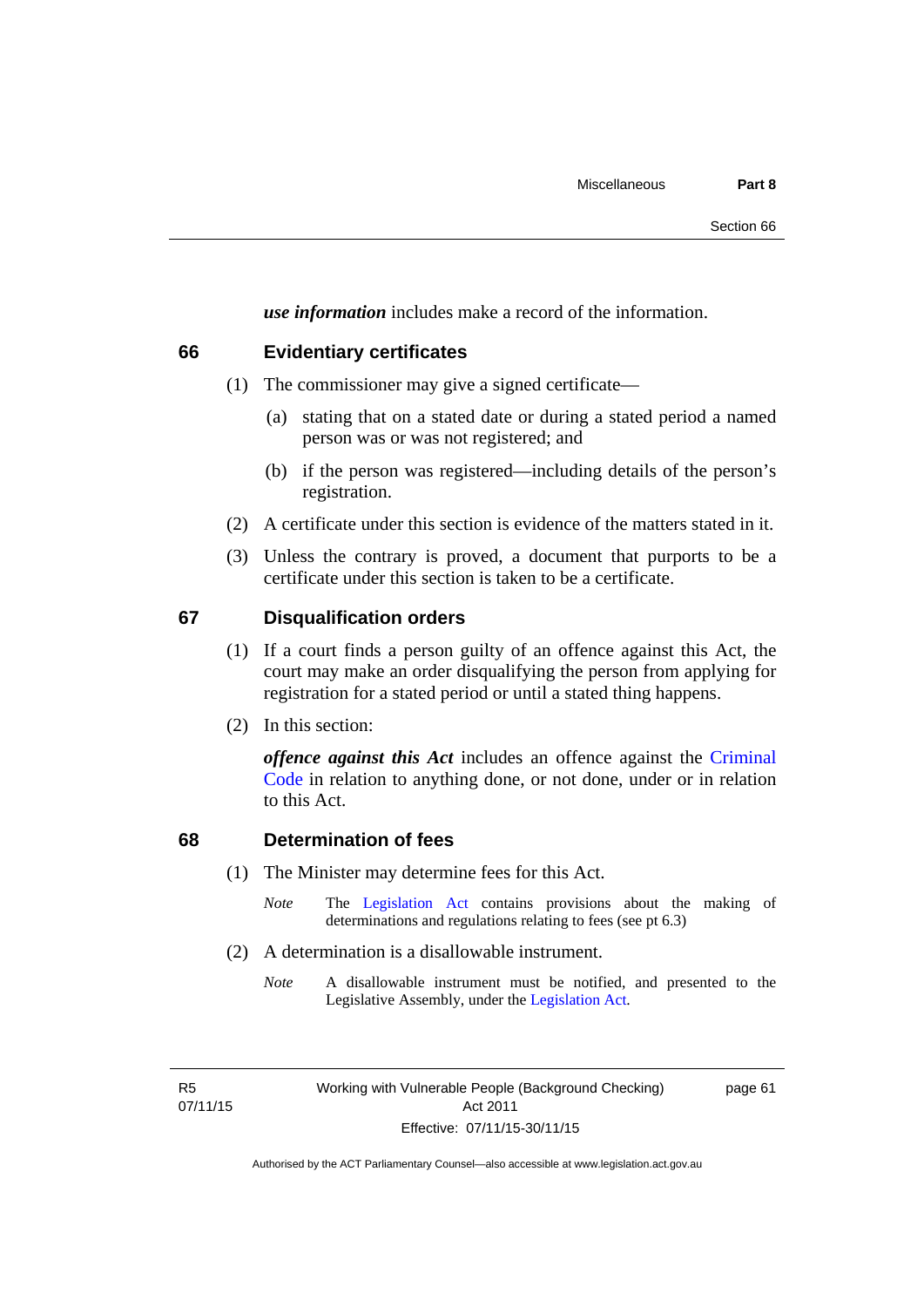#### **Part 8** Miscellaneous

## **69 Approved forms**

- (1) The commissioner may approve forms for this Act.
- (2) If the commissioner approves a form for a particular purpose, the approved form must be used for the purpose.

*Note* For other provisions about forms, see the [Legislation Act,](http://www.legislation.act.gov.au/a/2001-14) s 255.

(3) An approved form is a notifiable instrument.

*Note* A notifiable instrument must be notified under the [Legislation Act](http://www.legislation.act.gov.au/a/2001-14).

#### **70 Review of Act**

- (1) The Minister must, as soon as practicable after the end of this Act's 3rd year and 7th year of operation—
	- (a) review the operation of the Act; and
	- (b) present a report of the review to the Legislative Assembly.
	- *Note* A reference to an Act includes a reference to the statutory instruments made or in force under the Act, including any regulation (see [Legislation Act,](http://www.legislation.act.gov.au/a/2001-14) s 104).
- (2) This section expires 8 years after the day it commences.

#### **71 Regulation-making power**

- (1) The Executive may make regulations for this Act.
	- *Note* A regulation must be notified, and presented to the Legislative Assembly, under the [Legislation Act](http://www.legislation.act.gov.au/a/2001-14).
- (2) A regulation may make provision for—
	- (a) the obligations of employers before engaging people in regulated activities; and
	- (b) the obligations of employers in relation to people they engage in regulated activities.

page 62 Working with Vulnerable People (Background Checking) Act 2011 Effective: 07/11/15-30/11/15

R5 07/11/15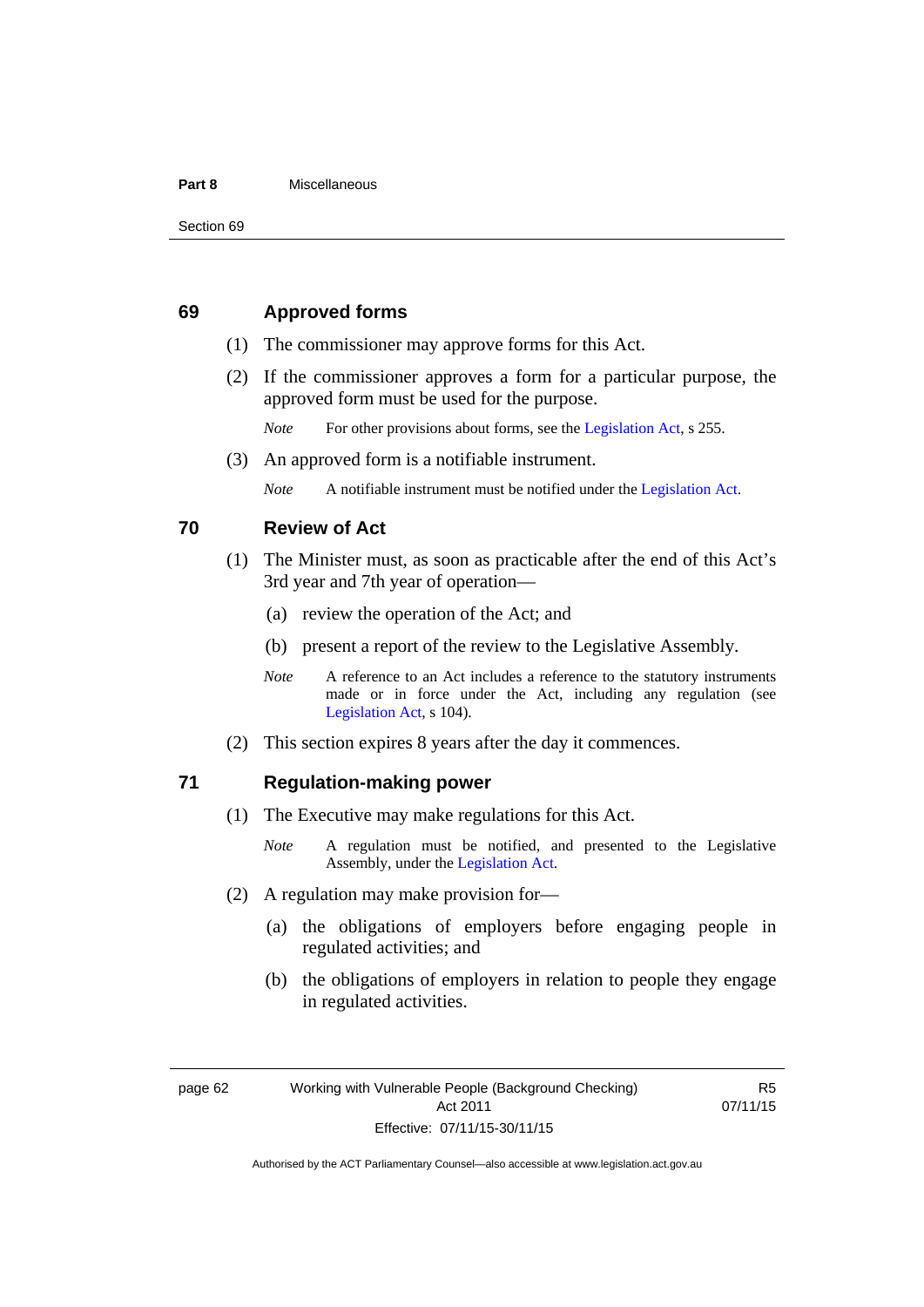(3) A regulation may create offences and fix maximum penalties of not more than 20 penalty units for the offences.

R5 07/11/15 Working with Vulnerable People (Background Checking) Act 2011 Effective: 07/11/15-30/11/15

page 63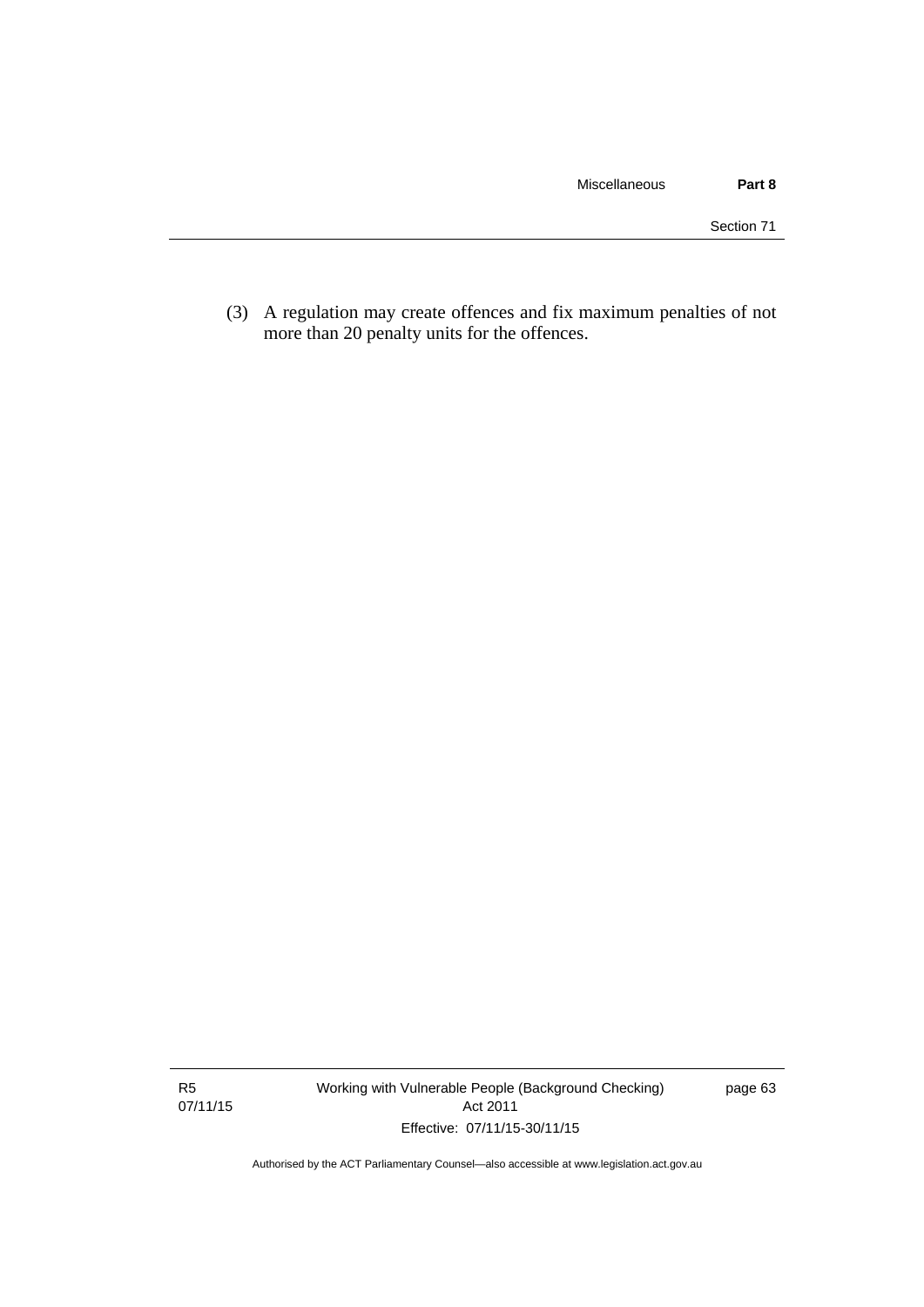# **Schedule 1 Regulated activities**

(see s 8)

# **Part 1.1 Activities or services for children**

## **1.1 Child protection services**

- (1) An activity or service is a regulated activity if the activity is conducted, or the service is provided, under the *[Children and Young](http://www.legislation.act.gov.au/a/2008-19)  [People Act 2008](http://www.legislation.act.gov.au/a/2008-19)* for a child or young person.
- (2) Without limiting subsection (1), a regulated activity includes an activity conducted or a service provided under the *[Children and](http://www.legislation.act.gov.au/a/2008-19)  [Young People Act 2008](http://www.legislation.act.gov.au/a/2008-19)*—
	- $(a)$  by—
		- (i) a member of the Children and Youth Services Council; or
		- (ii) a family group conference facilitator; or
		- (iii) a kinship carer; or
		- (iv) a foster carer; or
		- (v) a residential care service; or
		- (vi) a researcher for a research project; or
		- (vii) an authorised assessor; or
		- (viii) another person administering, or exercising a function under, the Act; or

R5 07/11/15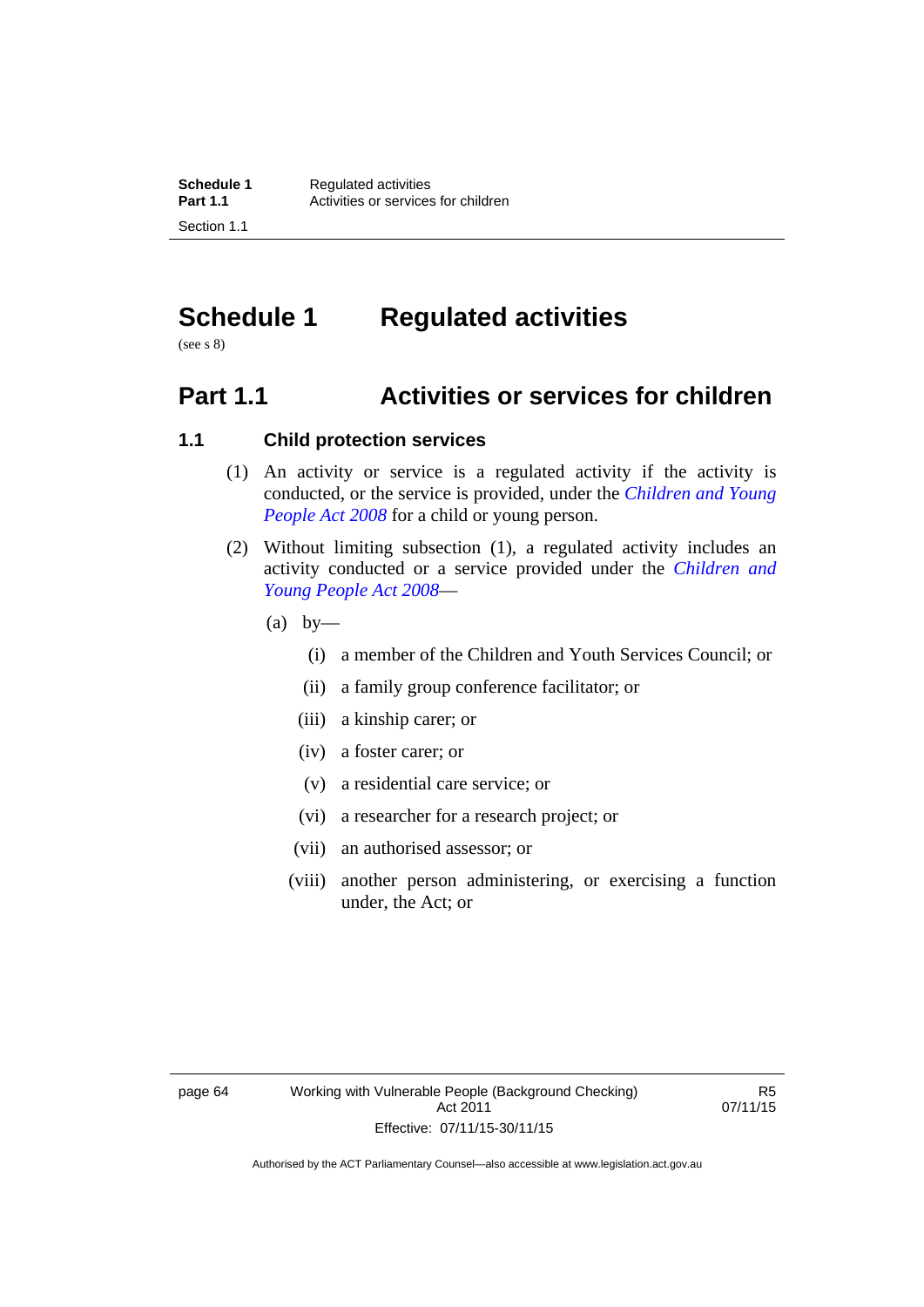- (b) under a therapeutic protection order.
- *Note* See the *[Children and Young People Act 2008](http://www.legislation.act.gov.au/a/2008-19)*, particularly:
	- pt 2.2 (Children and Youth Services Council);
	- pt 3.2 (Family group conferences—facilitators);
	- s 438 (Care and protection assessment—authorisation of assessors);
	- s 509 (Who is a *kinship carer*?);
	- s 510 (Meaning of *approved foster care organisation*, *foster care service* and *foster carer*);
	- s 511 (Meaning of *approved residential care organisation* and *residential care service*);
	- pt 16.2 (Therapeutic protection orders);
	- ch 22 (Research involving children and young people).

## **1.2 Justice facilities for children**

- (1) An activity or service is a regulated activity if—
	- (a) any of the usual functions of the activity or service are carried out in relation to a child at a justice facility; or
	- (b) the activity is conducted, or the service is provided, in relation to a child because of a sentence, detention, probation, parole or other order, that could be made or imposed by a court.
- (2) In this section:

*justice facility* means—

- (a) a detention place; or
- (b) a place outside a detention place if a detainee is, or has been, directed to work or take part in an activity at the place; or
- (c) any other place a child may be held in custody.

page 65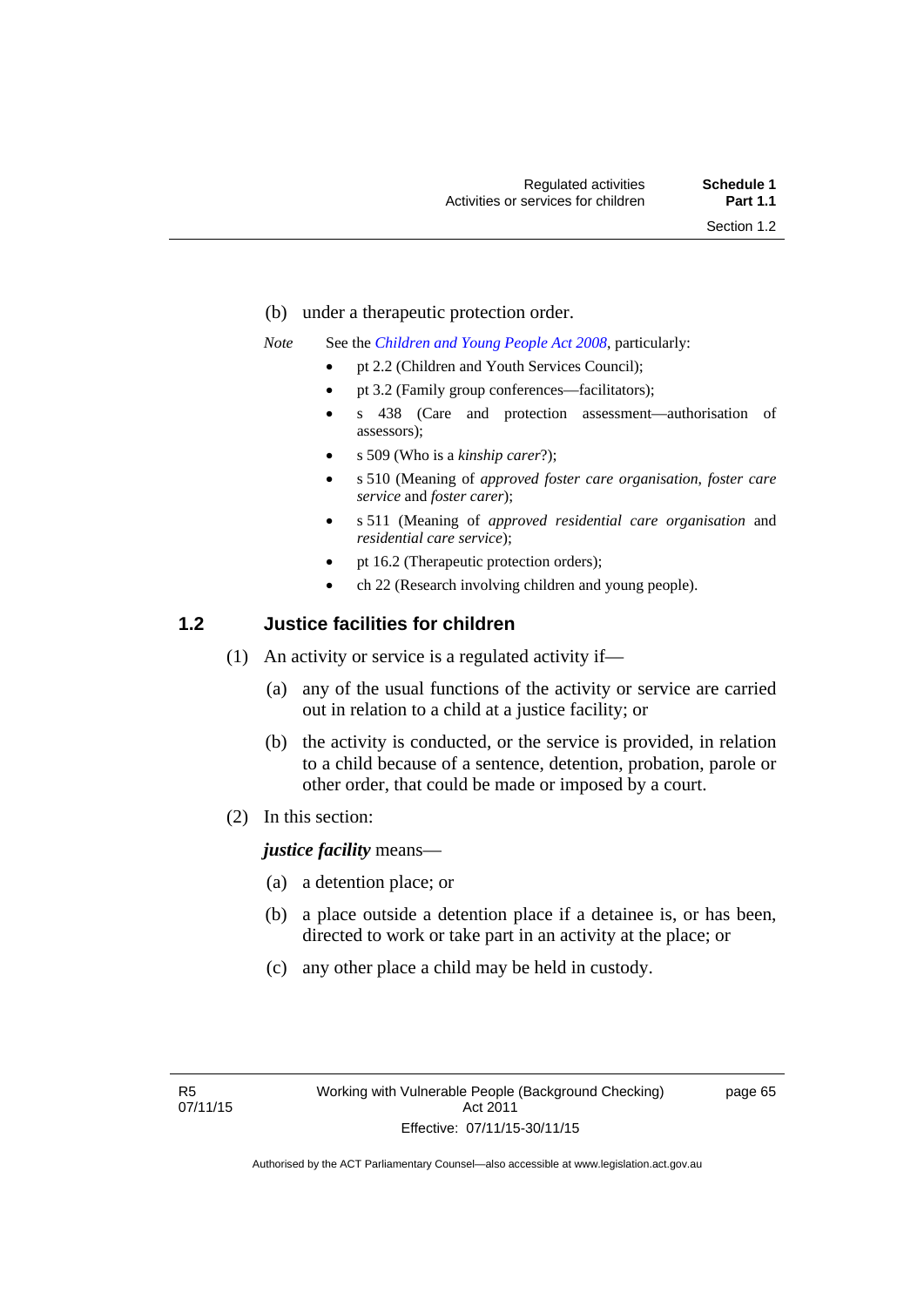## **1.3 Childcare service**

- (1) An activity or service is a regulated activity if the activity is conducted, or the service is provided, by—
	- (a) a childcare service; or
	- (b) another commercial service that provides child care.

#### **Examples—par (b)**

- 1 babysitting service
- 2 nanny service
- 3 a service conducted by a hotel or resort to provide childcare to children who are short term guests
- *Note* An example is part of the Act, is not exhaustive and may extend, but does not limit, the meaning of the provision in which it appears (see [Legislation Act,](http://www.legislation.act.gov.au/a/2001-14) s 126 and s 132).
- (2) In this section:

*childcare service*—see the *[Children and Young People Act 2008](http://www.legislation.act.gov.au/a/2008-19)*, section 732.

- *Note Childcare service* means—
	- (a) a childcare centre; or
	- (b) a family day care scheme.

## **1.4 Child education services**

- (1) An activity or service is a regulated activity if the activity is conducted, or the service is provided, as part of a child education service.
- (2) In this section:

## *child education service*—

 (a) means a service for which the main purpose is to provide education and care for children; and

R5 07/11/15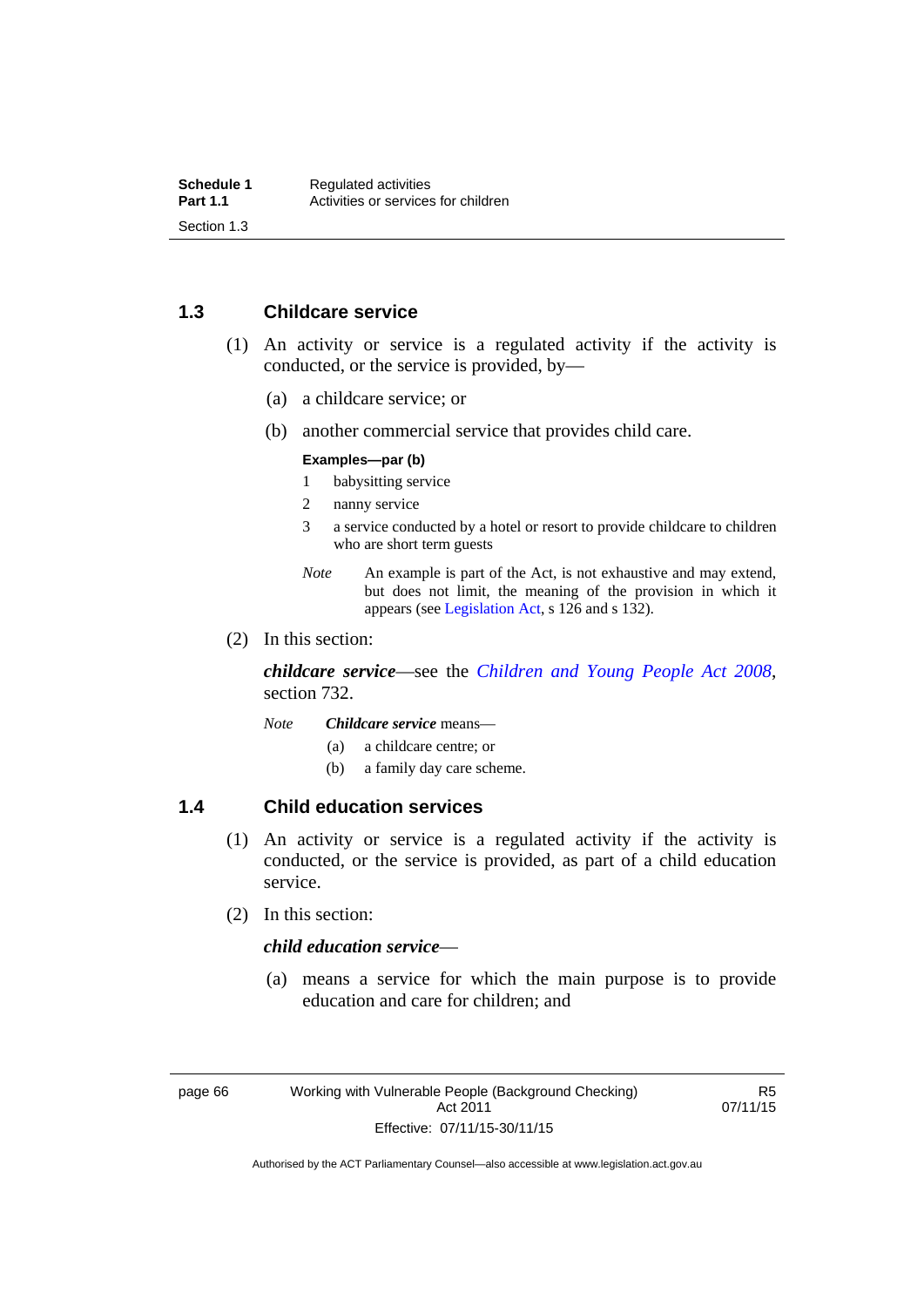page 67

- (b) includes—
	- (i) a school or other educational institution, whether or not operated by or on behalf of the Territory; and
	- (ii) a school-crossing service.

*school* means a preschool, primary school, high school or secondary college.

## **1.5 Child accommodation services**

- (1) An activity or service is a regulated activity if the activity is conducted, or the service is provided, as part of a child accommodation service.
- (2) In this section:

## *child accommodation service*—

- (a) means a service for which the main purpose is to provide residential accommodation for children; and
- (b) includes an overnight camp for children, irrespective of the kind of accommodation or of how many children are involved.

#### **Examples—child accommodation service**

- 1 school group accommodation
- 2 a home stay, including as part of a student exchange
- 3 a school boarding facility
- *Note* An example is part of the Act, is not exhaustive and may extend, but does not limit, the meaning of the provision in which it appears (see [Legislation Act,](http://www.legislation.act.gov.au/a/2001-14) s 126 and s 132).

## **1.6 Counselling and support services for children**

An activity or service is a regulated activity if the activity is conducted, or the service is provided, as part of—

(a) a counselling service for children; or

R5 07/11/15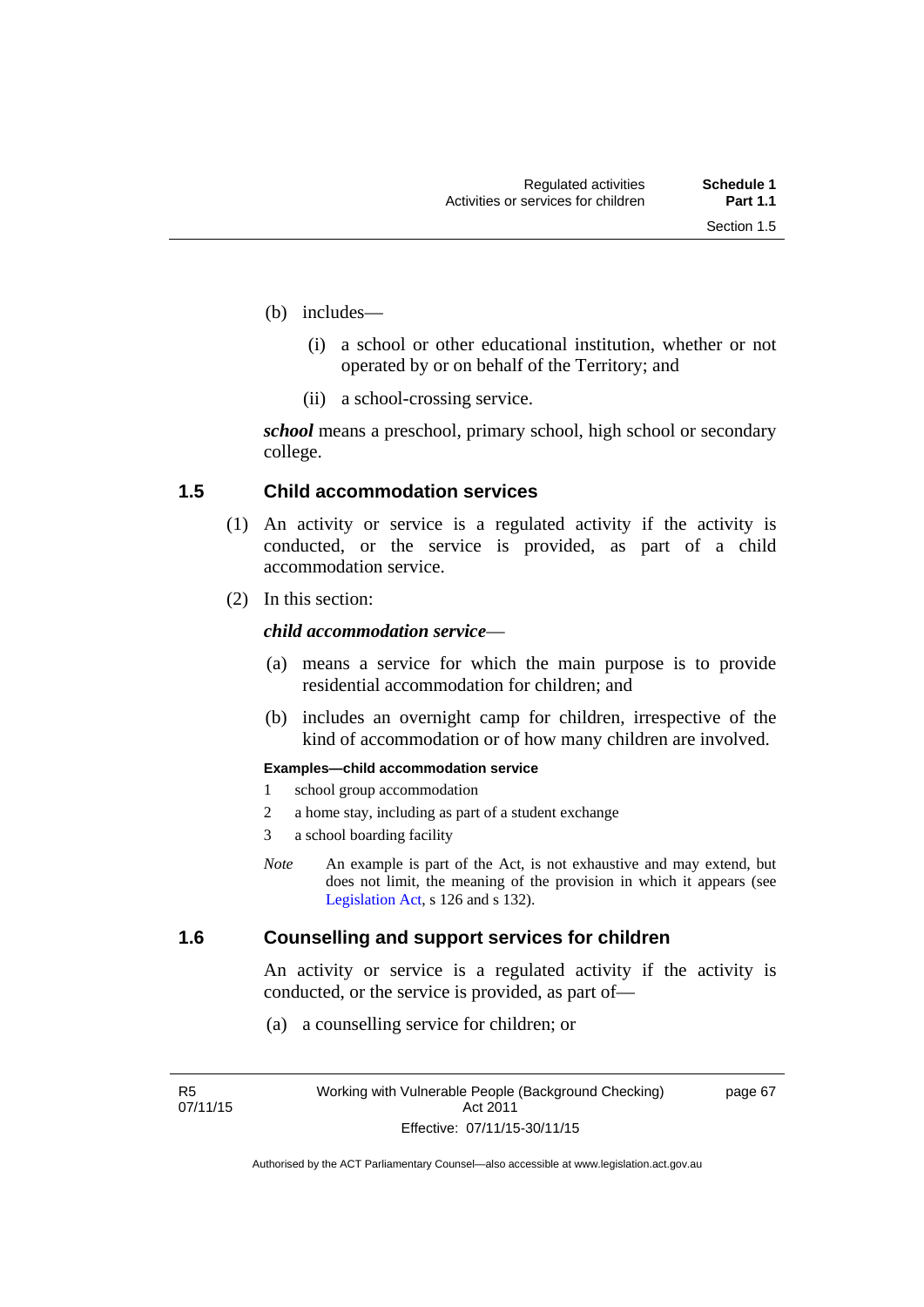(b) a support service for children.

## **1.7 Commercial services for children**

An activity or service is a regulated activity if—

- (a) the activity is conducted, or the service is provided specifically for children by a commercial entity; and
- (b) the activity or service is one of the following:
	- (i) an entertainment or party service;
	- (ii) a gym or play facility;
	- (iii) a photography service;
	- (iv) a talent or beauty competition.

page 68 Working with Vulnerable People (Background Checking) Act 2011 Effective: 07/11/15-30/11/15

R5 07/11/15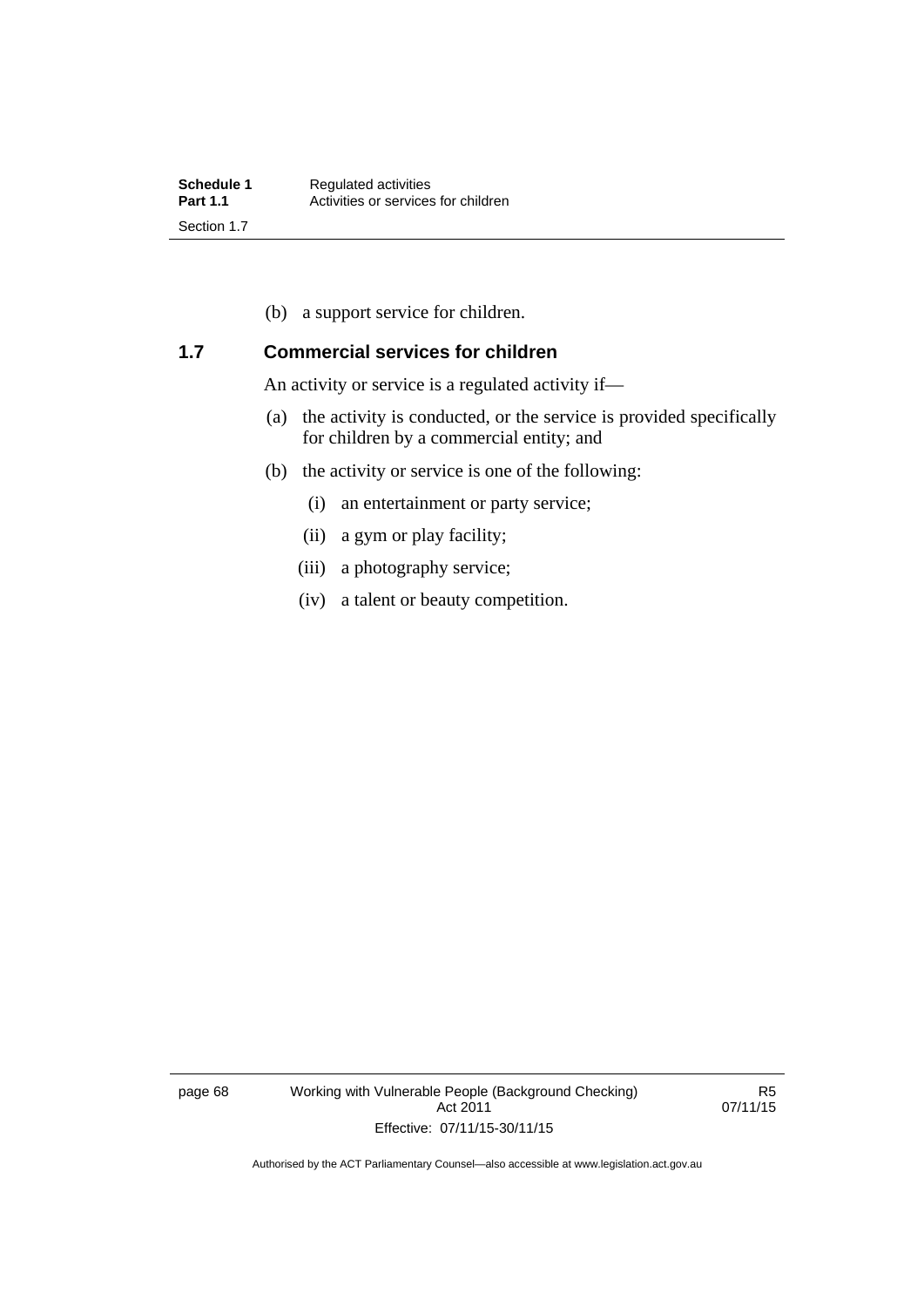# **Part 1.2 Activities or services for vulnerable people**

## **1.8 Mental health**

An activity or service is a regulated activity if any of the usual functions of the activity or service include providing treatment, care, rehabilitation or protection to people who are mentally impaired, mentally dysfunctional or mentally ill.

### **Examples**

- 1 an activity or service that provides personal care, assessment or referral of support needs, education, training and skill development, information services, recreation, counselling, community access, accommodation support, rehabilitation, or employment services, specifically for people who are mentally impaired, mentally dysfunctional or mentally ill
- 2 an activity or service provided in association with the use of premises for the care, treatment or accommodation of people who are mentally impaired, mentally dysfunctional or mentally ill
- *Note* An example is part of the Act, is not exhaustive and may extend, but does not limit, the meaning of the provision in which it appears (see [Legislation Act,](http://www.legislation.act.gov.au/a/2001-14) s 126 and s 132).

## **1.9 Migrants, refugees and asylum seekers**

An activity or service is a regulated activity if the activity is conducted, or the service is provided, to support—

- (a) migrants, or
- (b) refugees or asylum seekers; or

page 69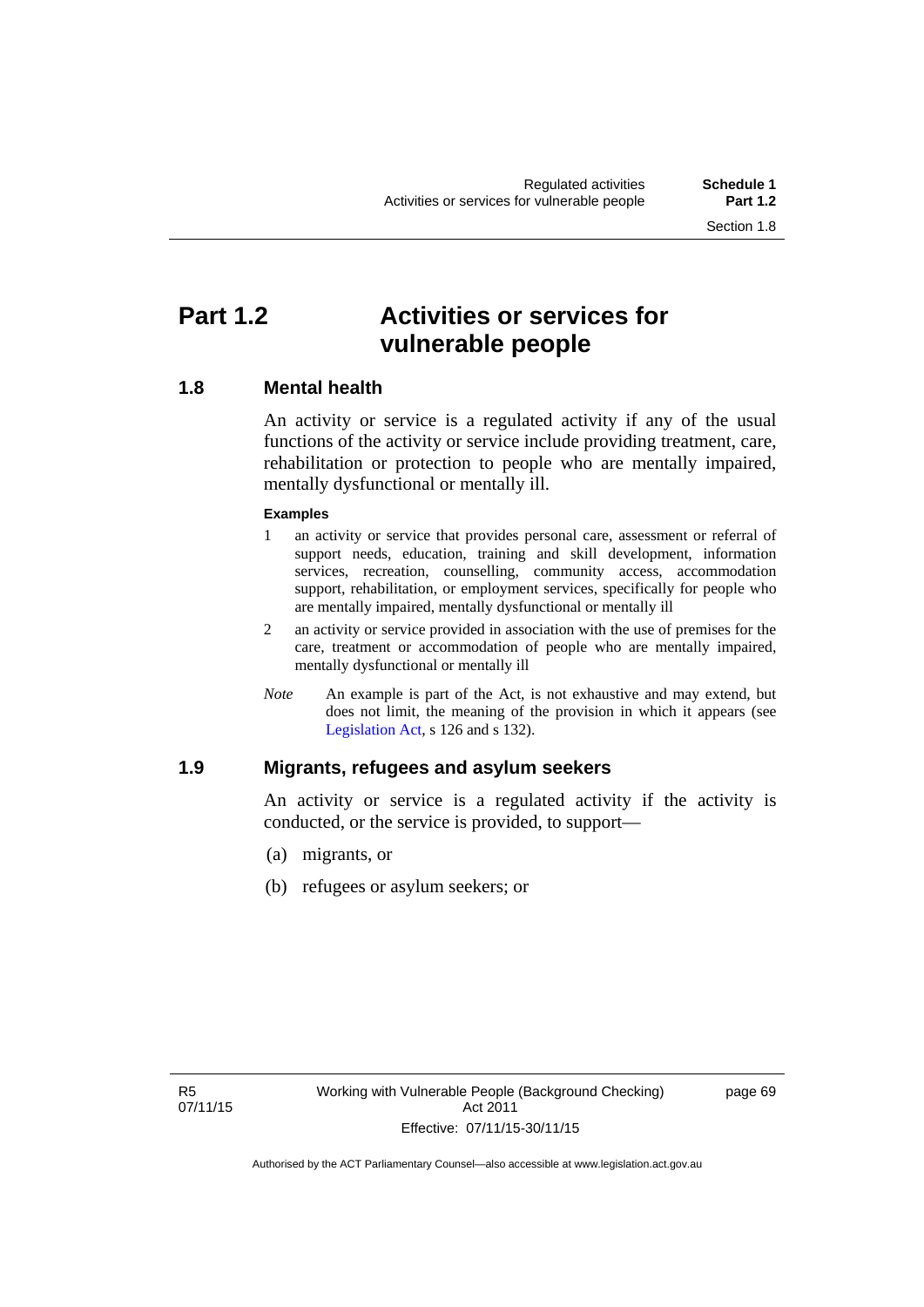(c) people who cannot communicate, or who have difficulty communicating, in English.

#### **Examples**

an activity or service that provides assistance settling in the ACT, including mentoring, employment services, transport or accommodation support, specifically for migrants, refugees, asylum seekers or people from non-English speaking backgrounds

*Note* An example is part of the Act, is not exhaustive and may extend, but does not limit, the meaning of the provision in which it appears (see [Legislation Act,](http://www.legislation.act.gov.au/a/2001-14) s 126 and s 132).

## **1.10 Homeless people**

An activity or service is a regulated activity if the activity is conducted, or the service is provided, to support people who are homeless.

#### **Examples**

- 1 an activity or service that provides food, transport, coordination or referral of support needs for people who are homeless
- 2 a drop in centre
- 3 a soup kitchen
- *Note* An example is part of the Act, is not exhaustive and may extend, but does not limit, the meaning of the provision in which it appears (see [Legislation Act,](http://www.legislation.act.gov.au/a/2001-14) s 126 and s 132).

## **1.11 Housing and accommodation**

A service or activity is a regulated activity if any of the usual functions of the service or activity include providing public or community housing or accommodation to people suffering social or financial hardship.

#### **Examples**

- 1 public housing
- 2 social housing
- 3 community housing
- 4 housing assistance

page 70 Working with Vulnerable People (Background Checking) Act 2011 Effective: 07/11/15-30/11/15

R5 07/11/15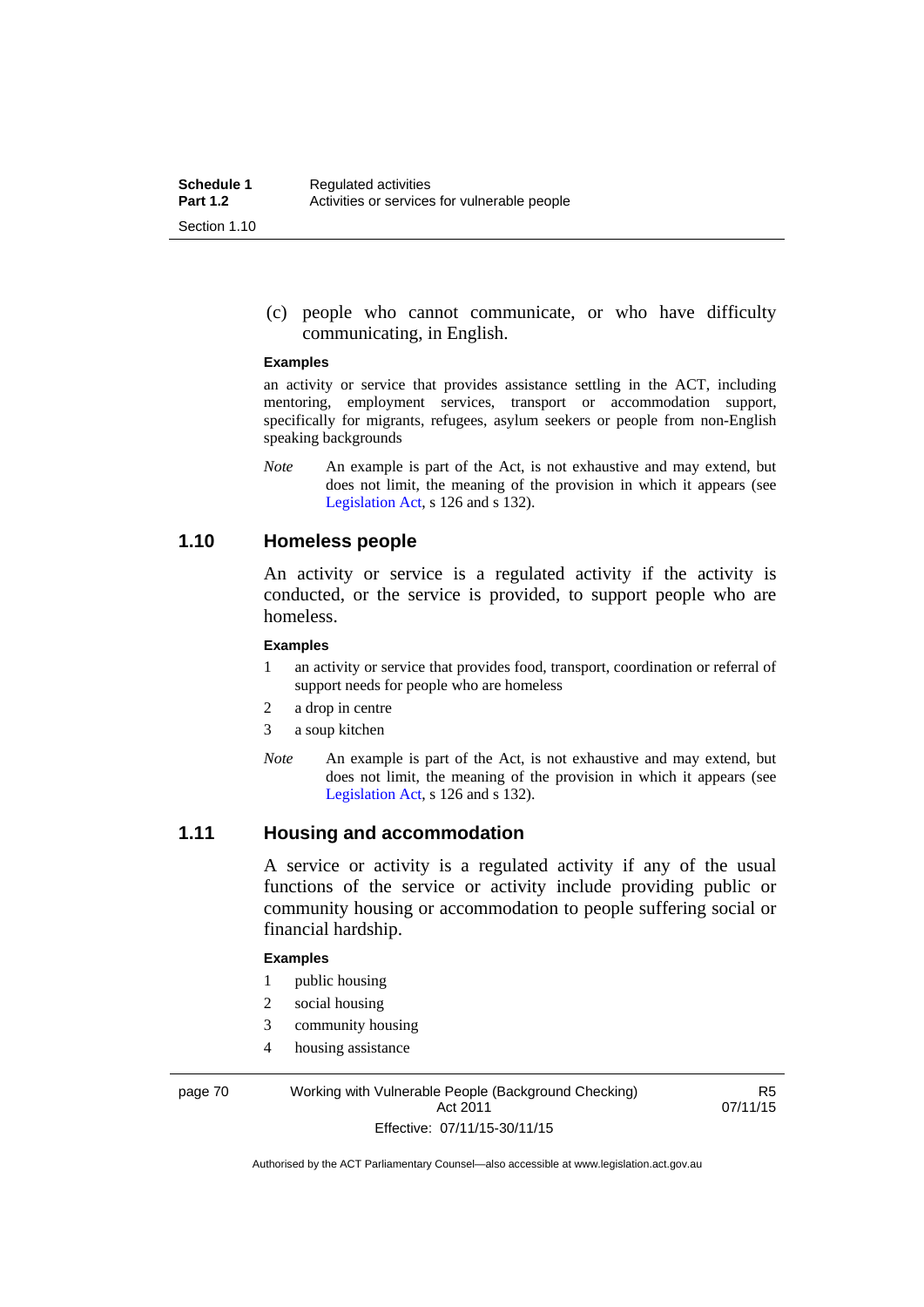- 5 social housing
- 6 crisis accommodation
- 7 refuges
- *Note* An example is part of the Act, is not exhaustive and may extend, but does not limit, the meaning of the provision in which it appears (see [Legislation Act,](http://www.legislation.act.gov.au/a/2001-14) s 126 and s 132).

## **1.12 Justice facilities**

- (1) An activity or service is a regulated activity if—
	- (a) any of the usual functions of the activity or service are carried out in relation to an adult at a justice facility; or
	- (b) the activity is conducted, or the service is provided, in relation to an adult because of a sentence, detention, probation, parole or other order, that could be made or imposed by a court.
- (2) In this section:

*justice facility* means—

- (a) a correctional centre; or
- (b) a remand centre; or
- (c) a detention place; or
- (d) a place outside a detention place if a detainee is, or has been, directed to work or take part in an activity at the place; or
- (e) any other place a person may be held in custody.

page 71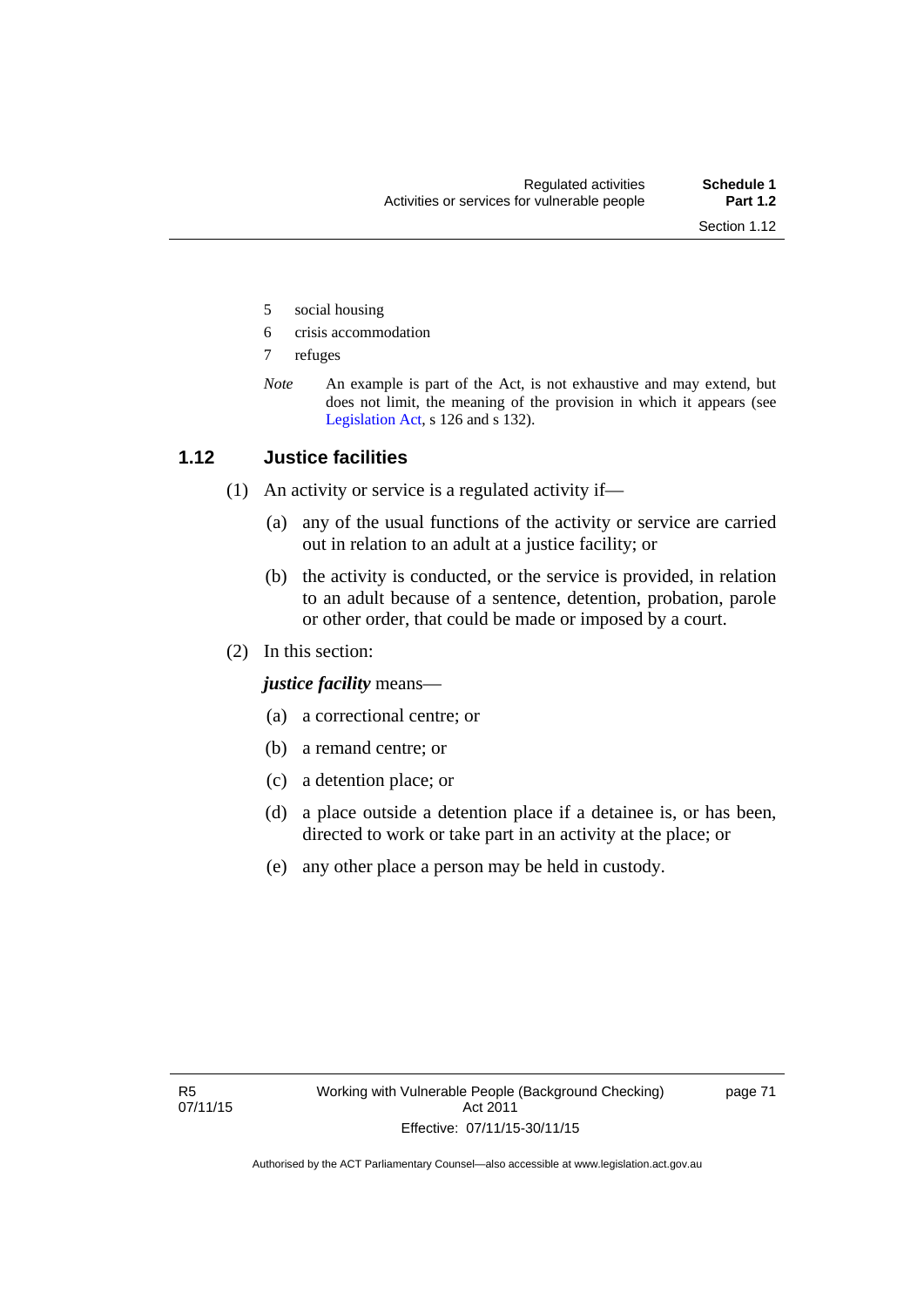## **1.13 Prevention of crime**

An activity or service is a regulated activity if the activity is conducted, or the service is provided, in relation to a person to reduce the likelihood of the person committing a criminal offence.

#### **Examples**

- 1 a program to keep police informed of the whereabouts and other personal details about a person who has committed a crime to reduce the likelihood that the person will reoffend
- 2 a mentoring program
- *Note* An example is part of the Act, is not exhaustive and may extend, but does not limit, the meaning of the provision in which it appears (see [Legislation Act,](http://www.legislation.act.gov.au/a/2001-14) s 126 and s 132).

## **1.14 Victims of crime**

An activity or service is a regulated activity if the activity is conducted, or the service is provided, to assist or support victims of crime.

#### **Example**

an activity or service that provides counselling and support, therapeutic intervention, financial assistance, information or advice for victims of crime

- *Note 1* Victims of crime are eligible for assistance under the victims services scheme (see *[Victims of Crime Act 1994](http://www.legislation.act.gov.au/a/1994-83)*, pt 4).
- *Note 2* An example is part of the Act, is not exhaustive and may extend, but does not limit, the meaning of the provision in which it appears (see [Legislation Act,](http://www.legislation.act.gov.au/a/2001-14) s 126 and s 132).

## **1.15 Services for addictions**

- (1) An activity or service is a regulated activity if any of the usual functions of the activity or service include providing treatment, care, rehabilitation or protection to people who are—
	- (a) addicted to, or misuse, a substance (whether alcohol, a medicine, a prohibited substance or another substance); or

page 72 Working with Vulnerable People (Background Checking) Act 2011 Effective: 07/11/15-30/11/15

R5 07/11/15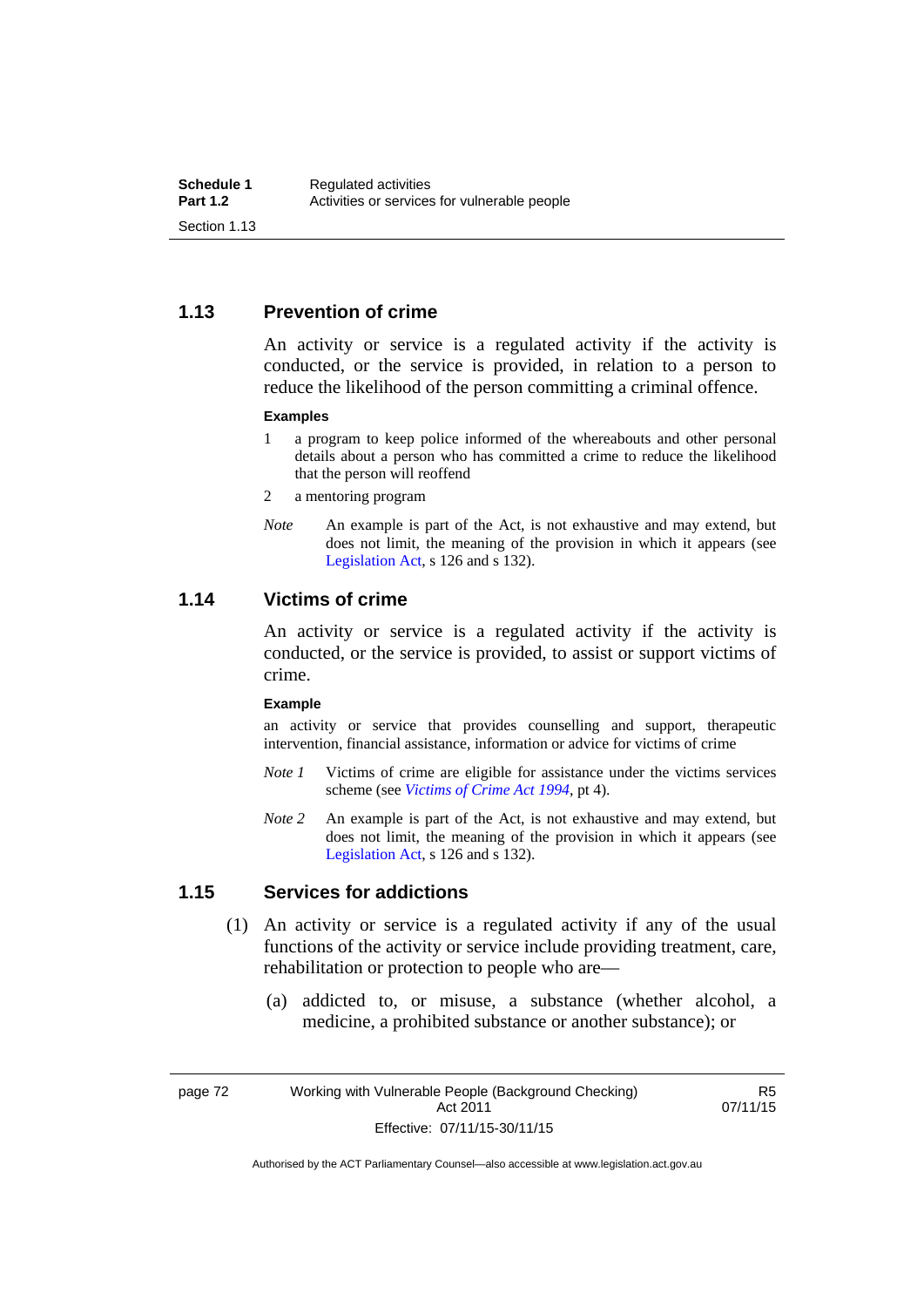(b) addicted to an activity.

#### **Examples**

- 1 an activity or service that provides health care, counselling, accommodation or financial support for people who are addicted to a substance or an activity
- 2 a needle and syringe exchange program
- 3 a methadone treatment and withdrawal program
- 4 a gambling addiction telephone help-line
- *Note* An example is part of the Act, is not exhaustive and may extend, but does not limit, the meaning of the provision in which it appears (see [Legislation Act,](http://www.legislation.act.gov.au/a/2001-14) s 126 and s 132).
- (2) In this section:

*prohibited substance*—see the *[Medicines, Poisons and Therapeutic](http://www.legislation.act.gov.au/a/2008-26)  [Goods Act 2008](http://www.legislation.act.gov.au/a/2008-26)*, section 13.

## **1.16 Community services**

An activity or service is a regulated activity if the activity is conducted, or the service is provided, to—

- (a) people and families suffering social or financial hardship; or
- (b) people who need support to live independently.

#### **Examples**

- 1 an activity or service that provides crisis intervention, emergency relief, parenting support, assessment or referral of support needs, education, training and skill development, information services, counselling, community access, or employment services, for people and families suffering social or financial hardship
- 2 an activity or service that provides home help, home maintenance or modification, allied health care, personal care, food services, assessment or referral of support needs, information services, coordination, case management, recreation, counselling, community access, rehabilitation, or employment services, to people who need support to live independently

page 73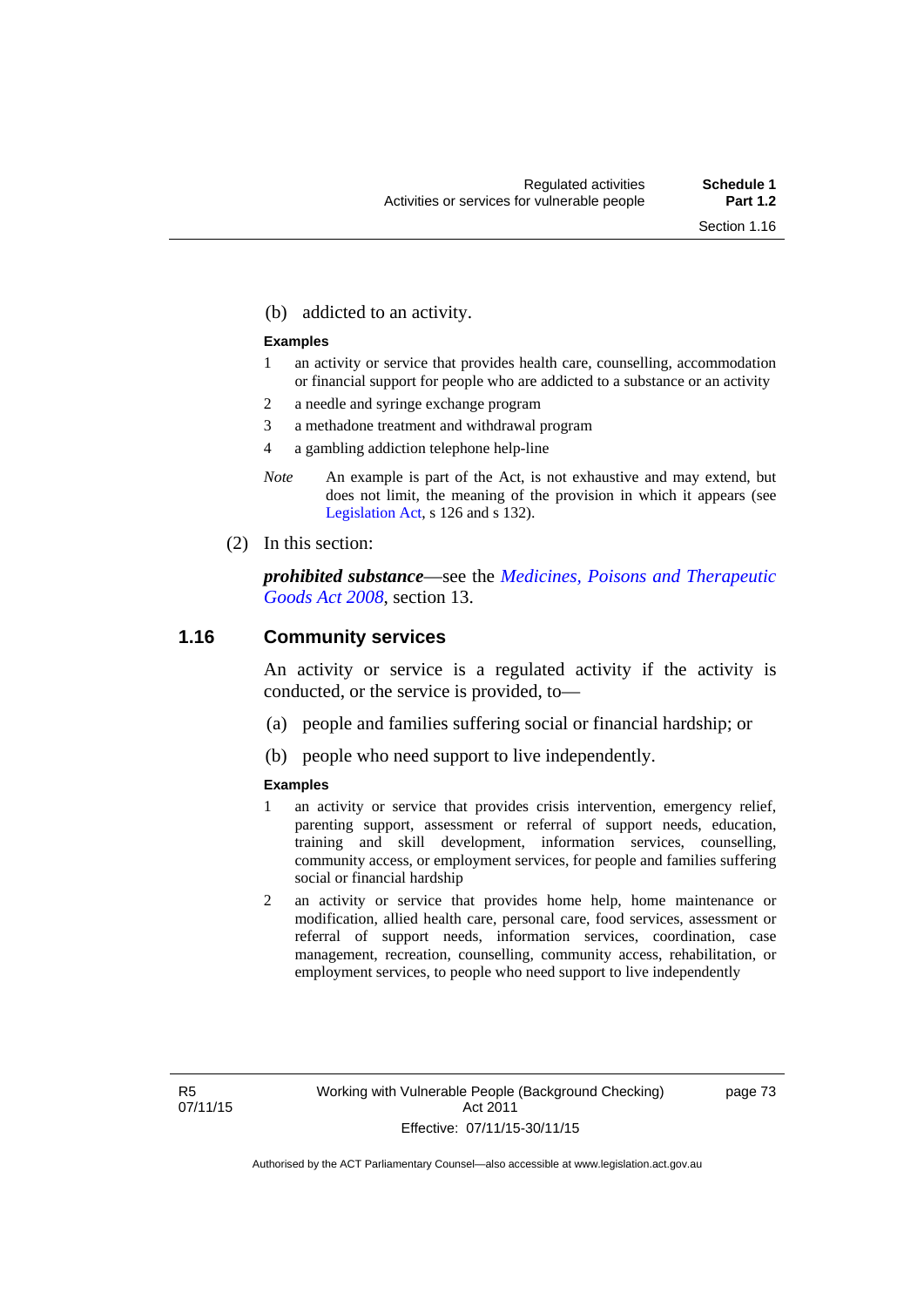- 3 an activity or service provided in association with the use of premises for the care, treatment or accommodation of people who need support to live independently
- *Note* An example is part of the Act, is not exhaustive and may extend, but does not limit, the meaning of the provision in which it appears (see [Legislation Act,](http://www.legislation.act.gov.au/a/2001-14) s 126 and s 132).

## **1.17 Disability services**

 (1) An activity or service is a regulated activity if the activity is conducted, or the service is provided, specifically for people with a disability.

#### **Examples**

- 1 an activity or service that provides home help, home maintenance or modification, personal care, food services, assessment or referral of support needs, information services, coordination, case management, recreation, counselling, community access, rehabilitation, or employment services, to people with a disability
- 2 an activity or service provided in association with the use of premises for the care, treatment or accommodation of people with a disability
- *Note* An example is part of the Act, is not exhaustive and may extend, but does not limit, the meaning of the provision in which it appears (see [Legislation Act,](http://www.legislation.act.gov.au/a/2001-14) s 126 and s 132).
- (2) In this section:

*disability*—see the *[Human Rights Commission Act 2005](http://www.legislation.act.gov.au/a/2005-40)*, section 8 (2).

- *Note* For the *[Human Rights Commission Act 2005](http://www.legislation.act.gov.au/a/2005-40)*, s 8 (2), *disability* means a disability that—
	- (a) is attributable to an intellectual, psychiatric, sensory or physical impairment, or a combination of those impairments; and
	- (b) is permanent or likely to be permanent; and
	- (c) results in—
		- (i) the person having a substantially reduced capacity for communication, learning or mobility; and

page 74 Working with Vulnerable People (Background Checking) Act 2011 Effective: 07/11/15-30/11/15

R5 07/11/15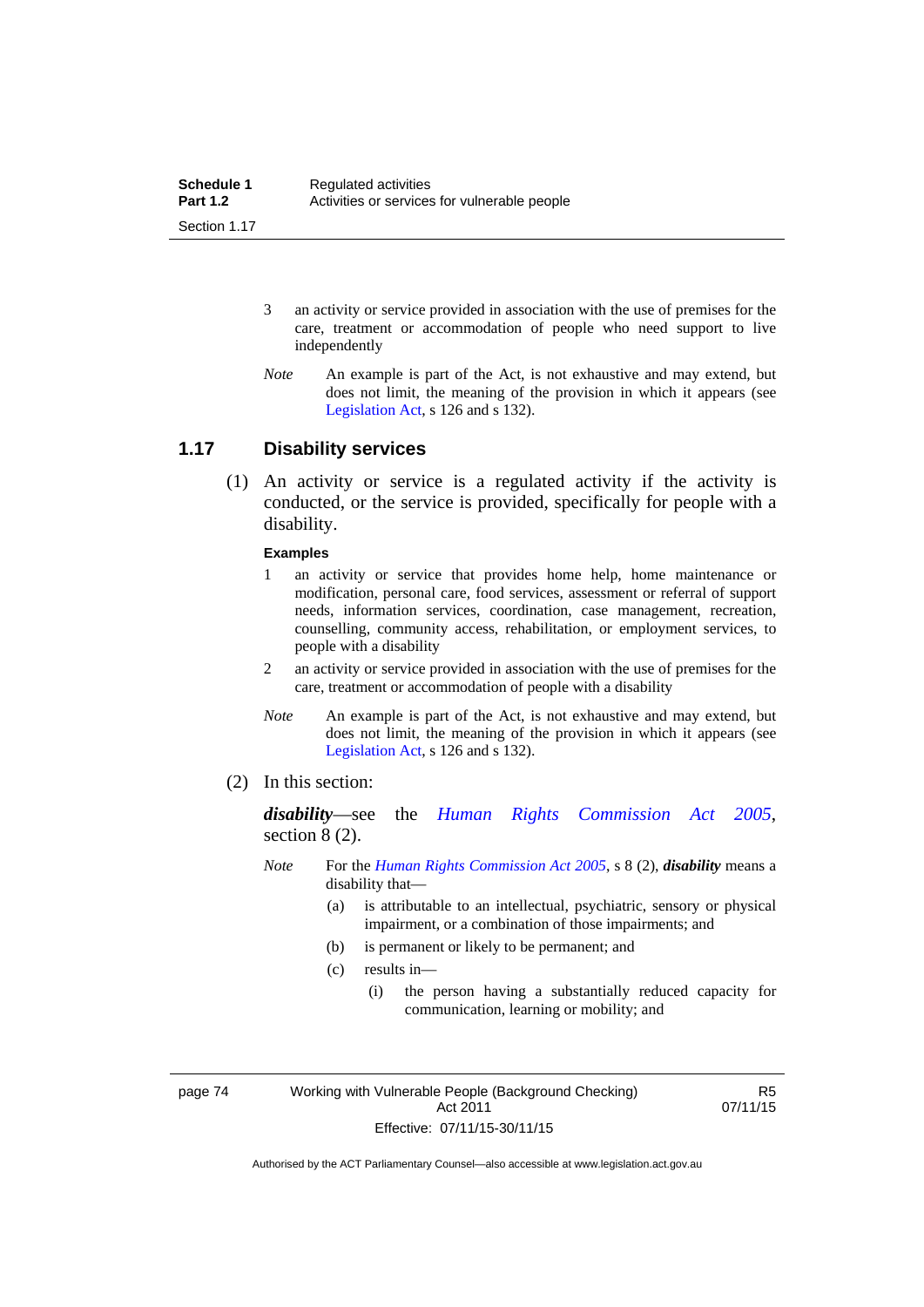(ii) the need for continuing support services for the person; and

(d) may, but need not, be of a chronic episodic nature.

### **1.18 Respite care services**

An activity or service is a regulated activity if any of the usual functions of the activity or service include providing respite care.

## **1.19 Emergency services personnel**

An activity or service is a regulated activity if the activity is conducted, or the service is provided, by—

- (a) an emergency service; or
- (b) a person acting on behalf of an emergency service.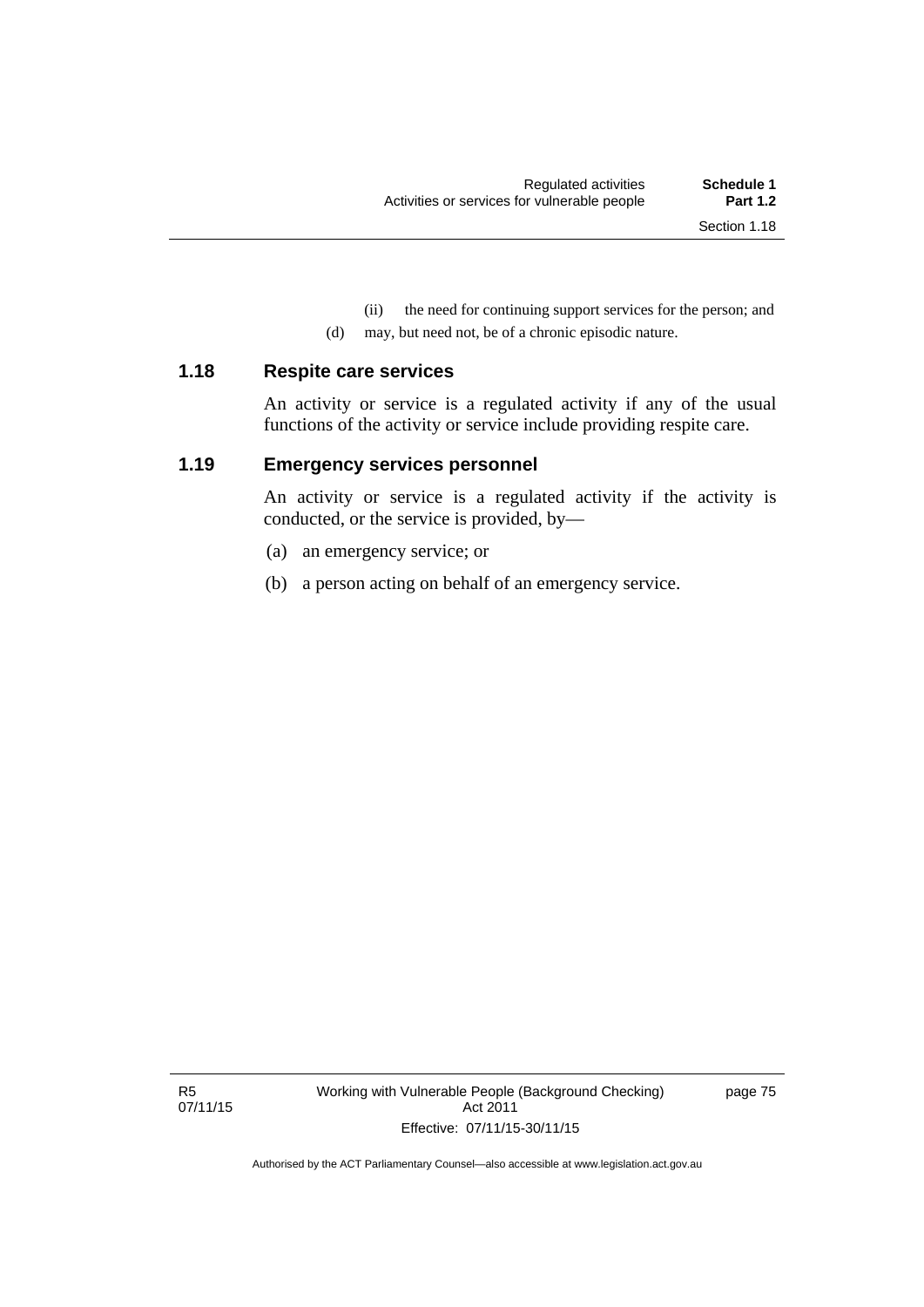# **Part 1.3 Other activities or services for vulnerable people**

## **1.20 Transport**

An activity or service is a regulated activity if any of the usual functions of the activity or service include providing public or private transport that is—

- (a) specifically for, or mainly used by, children; or
- (b) specifically for people accessing a regulated activity mentioned in part 1.2.

#### **Example—par (a)**

a school bus service

#### **Examples—par (b)**

- 1 a minibus transporting detainees to or from a remand centre
- 2 a taxi for mobility impaired people
- *Note* An example is part of the Act, is not exhaustive and may extend, but does not limit, the meaning of the provision in which it appears (see [Legislation Act,](http://www.legislation.act.gov.au/a/2001-14) s 126 and s 132).
- (2) To remove any doubt, an activity or service is a regulated activity if a person must have 1 or both of the following to conduct the activity or provide the service:
	- (a) a public vehicle licence;
	- (b) a driving instructor certificate of accreditation.
	- *Note 1 Public vehicle licence*—see the *[Road Transport \(Driver Licensing\)](http://www.legislation.act.gov.au/a/1999-78)  [Act 1999](http://www.legislation.act.gov.au/a/1999-78)*, dictionary.
	- *Note 2* For certificates of accreditation for driving instructors, see the *[Road](http://www.legislation.act.gov.au/sl/2000-14)  [Transport \(Driver Licensing\) Regulation 2000](http://www.legislation.act.gov.au/sl/2000-14)*, pt 7 (Accreditation of driving instructors).

R5 07/11/15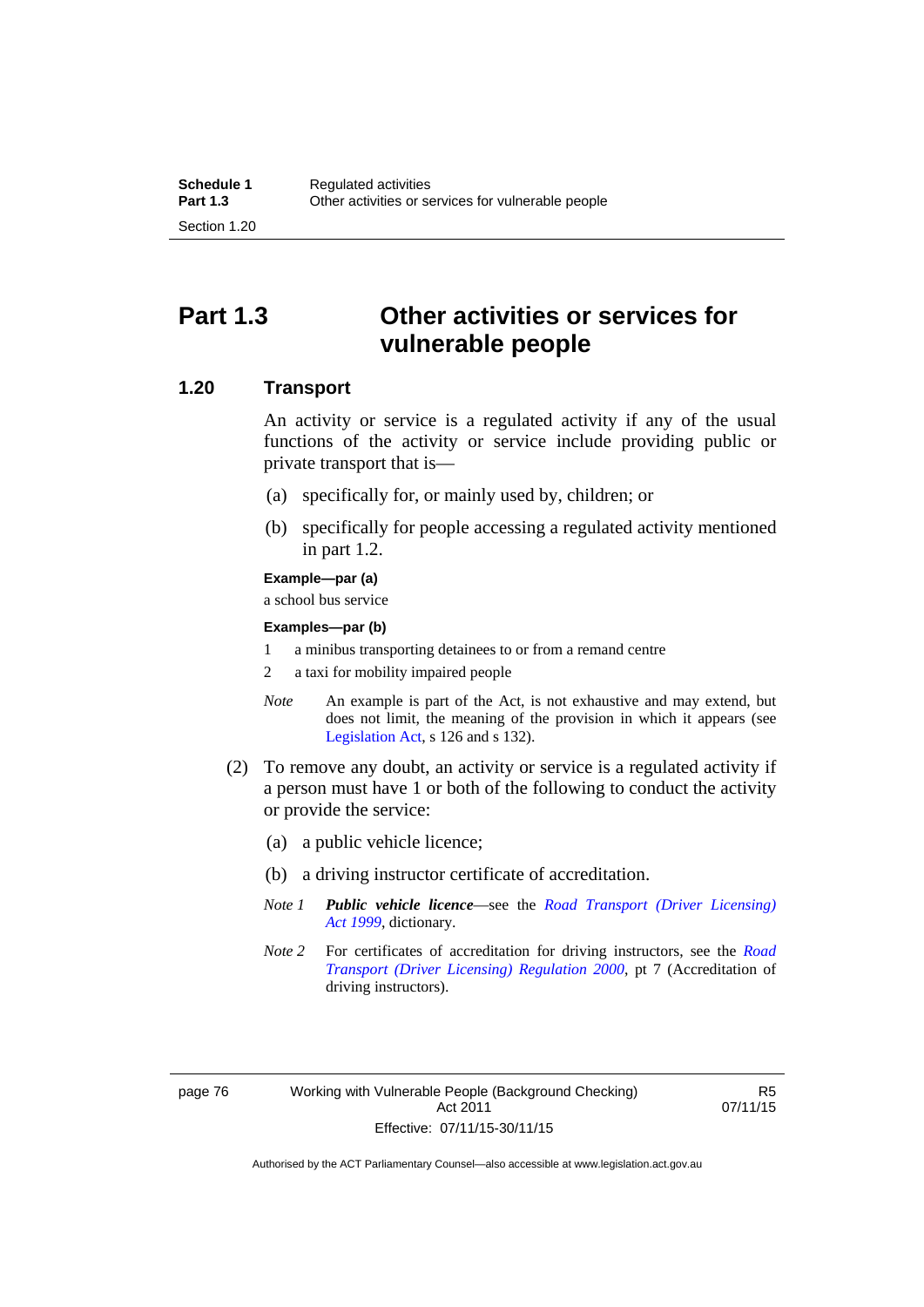## **1.21 Coaching and tuition**

An activity or service is a regulated activity if—

- (a) any of the usual functions of the activity or service include coaching or tuition specifically for—
	- (i) children; or
	- (ii) people accessing a regulated activity mentioned in part 1.2; and
- (b) the coaching or tuition is provided by a commercial entity.

## **1.22 Vocational and educational training**

An activity or service is a regulated activity if any of the usual functions of the activity or service include providing vocational education and training specifically for—

- (a) children; or
- (b) people accessing a regulated activity mentioned in part 1.2.

### **Examples**

- 1 a pathways to employment program
- 2 an adult English language, literacy and numeracy skills program
- 3 an industry training service
- *Note* An example is part of the Act, is not exhaustive and may extend, but does not limit, the meaning of the provision in which it appears (see [Legislation Act,](http://www.legislation.act.gov.au/a/2001-14) s 126 and s 132).

## **1.23 Religious organisations**

An activity or service is a regulated activity if—

- (a) the activity is conducted, or the service is provided, by—
	- (i) a religious organisation; or
	- (ii) a person acting on behalf of a religious organisation; and

R5 07/11/15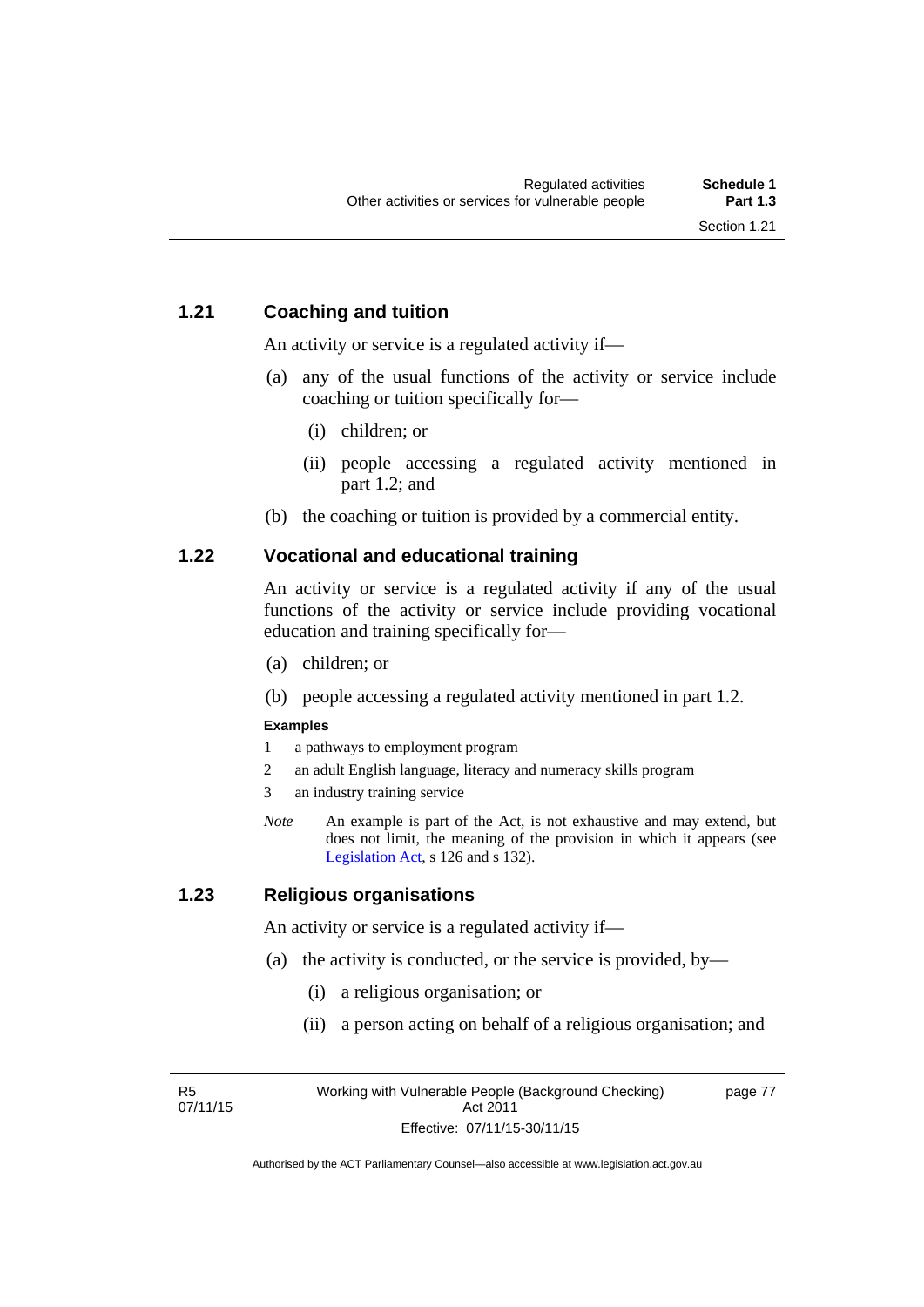- (b) the activity or service is—
	- (i) specifically for, or mainly used by children; or
	- (ii) specifically for people accessing a regulated activity mentioned in part 1.2.

#### **Example—par (a)**

Sunday school

#### **Example—par (b)**

counselling provided by a minister of religion

*Note* An example is part of the Act, is not exhaustive and may extend, but does not limit, the meaning of the provision in which it appears (see [Legislation Act,](http://www.legislation.act.gov.au/a/2001-14) s 126 and s 132).

## **1.24 Clubs, associations and movements**

An activity or service is a regulated activity if—

- (a) the activity is conducted, or the service is provided, by a club, association or movement (including of a cultural, recreational or sporting nature); and
- (b) the club association or movement has significant membership or involvement by—
	- (i) children; or
	- (ii) people accessing a regulated activity mentioned in part 1.2.

#### **Examples**

1 a children's football team

2 an art class for people who require assistance to live independently

*Note* An example is part of the Act, is not exhaustive and may extend, but does not limit, the meaning of the provision in which it appears (see [Legislation Act,](http://www.legislation.act.gov.au/a/2001-14) s 126 and s 132).

R5 07/11/15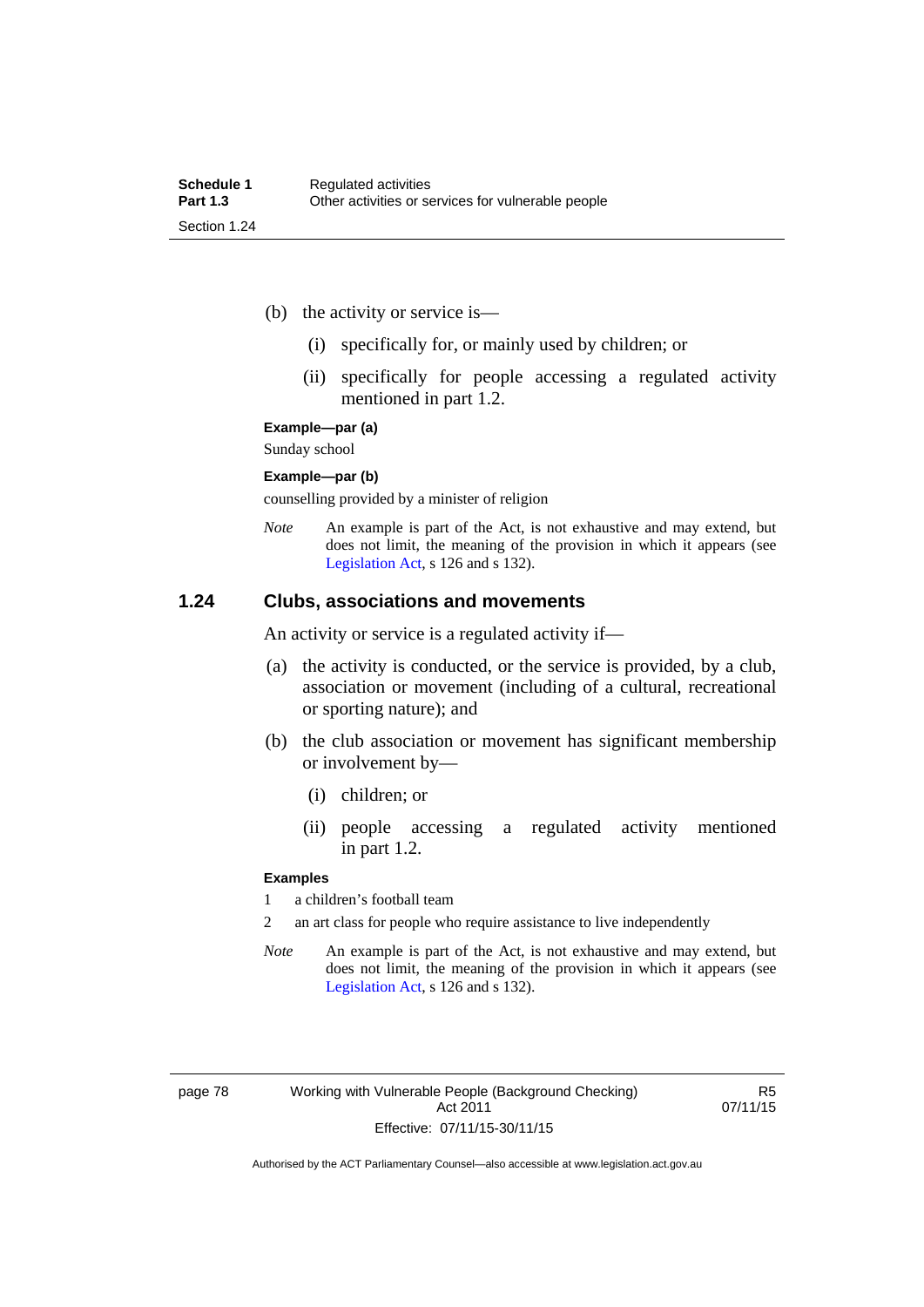# **Schedule 2 Reviewable decisions**

(see pt 7)

| column 1<br>item | column 2<br>section | column 3<br>decision                                 | column 4<br>entity |
|------------------|---------------------|------------------------------------------------------|--------------------|
| 1                | 39(1)               | extend period for stated period                      | person             |
| 2                | 39(1)               | refuse to extend period                              | person             |
| 3                | 40(1)               | refuse to register person                            | person             |
| 4                | $44(2)$ (b)         | register person subject to condition                 | person             |
| 5                | 45(1)               | extend period for stated period                      | person             |
| 6                | 45(1)               | refuse to extend period                              | person             |
| 7                | 46(1)               | register person subject to condition                 | person             |
| 8                | 47(4)(b)            | refuse to amend person's conditional<br>registration | person             |
| 9                | 51 $(4)(b)$         | refuse to replace person's registration card         | person             |
| 10               | 59(1)               | suspend or cancel person's registration              | person             |

R5 07/11/15 Working with Vulnerable People (Background Checking) Act 2011 Effective: 07/11/15-30/11/15

page 79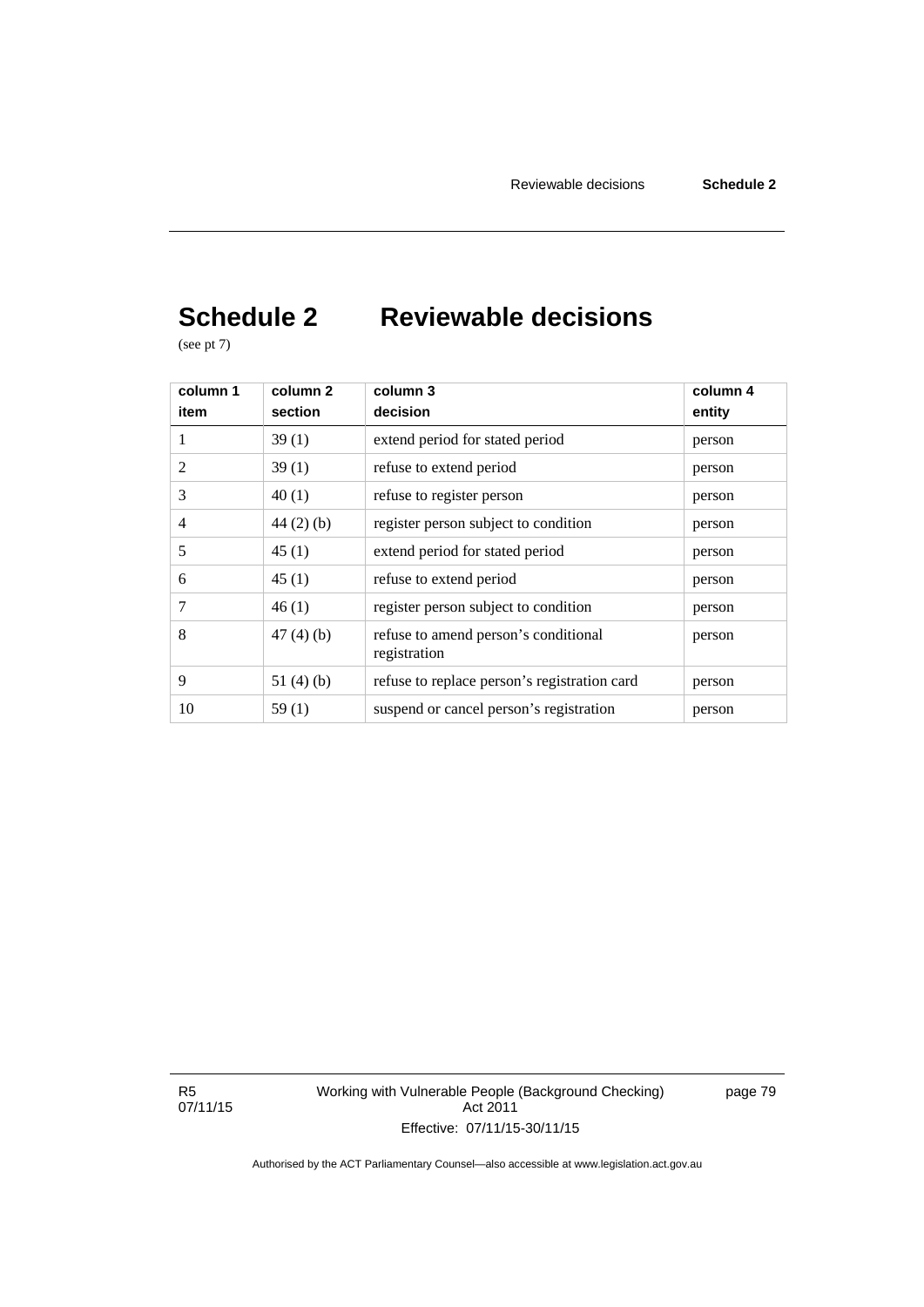**Dictionary** 

# **Dictionary**

(see  $s$  4)

*Note 1* The [Legislation Act](http://www.legislation.act.gov.au/a/2001-14) contains definitions and other provisions relevant to this Act.

*Note 2* For example, the [Legislation Act,](http://www.legislation.act.gov.au/a/2001-14) dict, pt 1, defines the following terms:

- $\bullet$  ACAT
- ACT
- adult
- Australia
- change
- chief police officer
- child
- commissioner for fair trading
- contravene
- Corporations Act
- correctional centre
- Criminal Code
- detention place
- disallowable instrument (see s 9)
- document
- domestic partner (see s 169 (1))
- emergency service
- entity
- found guilty
- function
- health practitioner
- home address
- lawyer
- Legislation Act
- notifiable instrument (see s 10)
- penalty unit (see s 133)
- $\bullet$  person (see s 160)

#### page 80 Working with Vulnerable People (Background Checking) Act 2011 Effective: 07/11/15-30/11/15

R5 07/11/15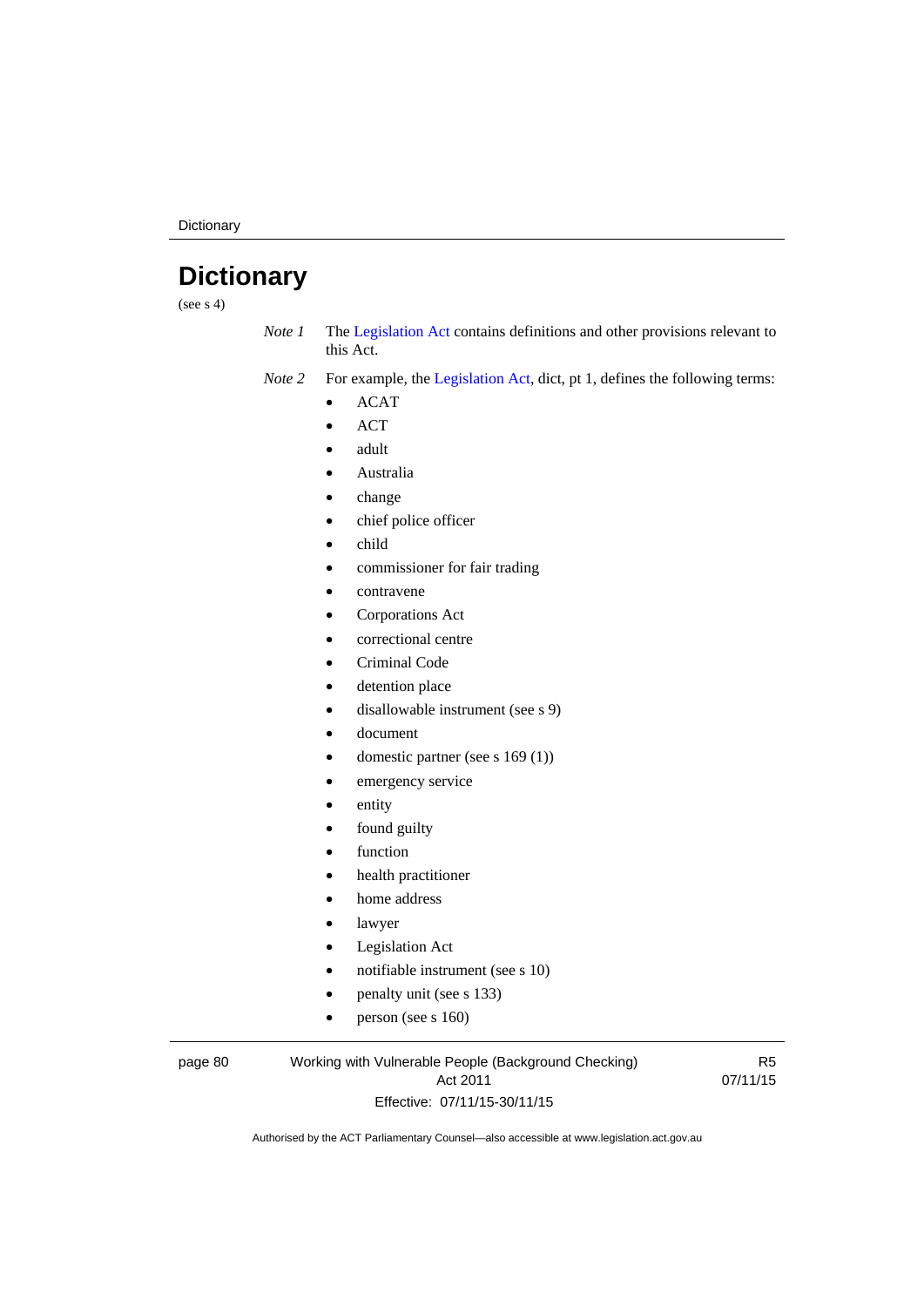- police officer
- reviewable decision notice
- territory law
- the Territory
- working day
- writing.

*additional risk assessment*—see section 54 (2) (a).

*commissioner* means the commissioner for fair trading.

*conditional registration* means a registration that is subject to conditions.

*contact*, between a person and a vulnerable person—see section 10.

*corresponding law* means—

- (a) a law of another jurisdiction corresponding, or substantially corresponding, to this Act; or
- (b) a law of another jurisdiction prescribed by regulation as a corresponding law for this Act.

*criminal history*, about a person—see section 24.

*employer*, in relation to a regulated activity—see section 11.

*engaged*, in a regulated activity—see section 9.

*independent advisor* means an independent advisor appointed under section 34.

*jurisdiction* means a State, the Commonwealth or an internal Territory, including the ACT.

*named employer*, for a regulated activity—see section 18 (1) (d) (i).

*negative notice*—see section 40 (2) (a).

*negative risk assessment*—see section 37 (1) (b).

*non-conviction information*, about a person—see section 25.

R5 07/11/15 Working with Vulnerable People (Background Checking) Act 2011 Effective: 07/11/15-30/11/15

page 81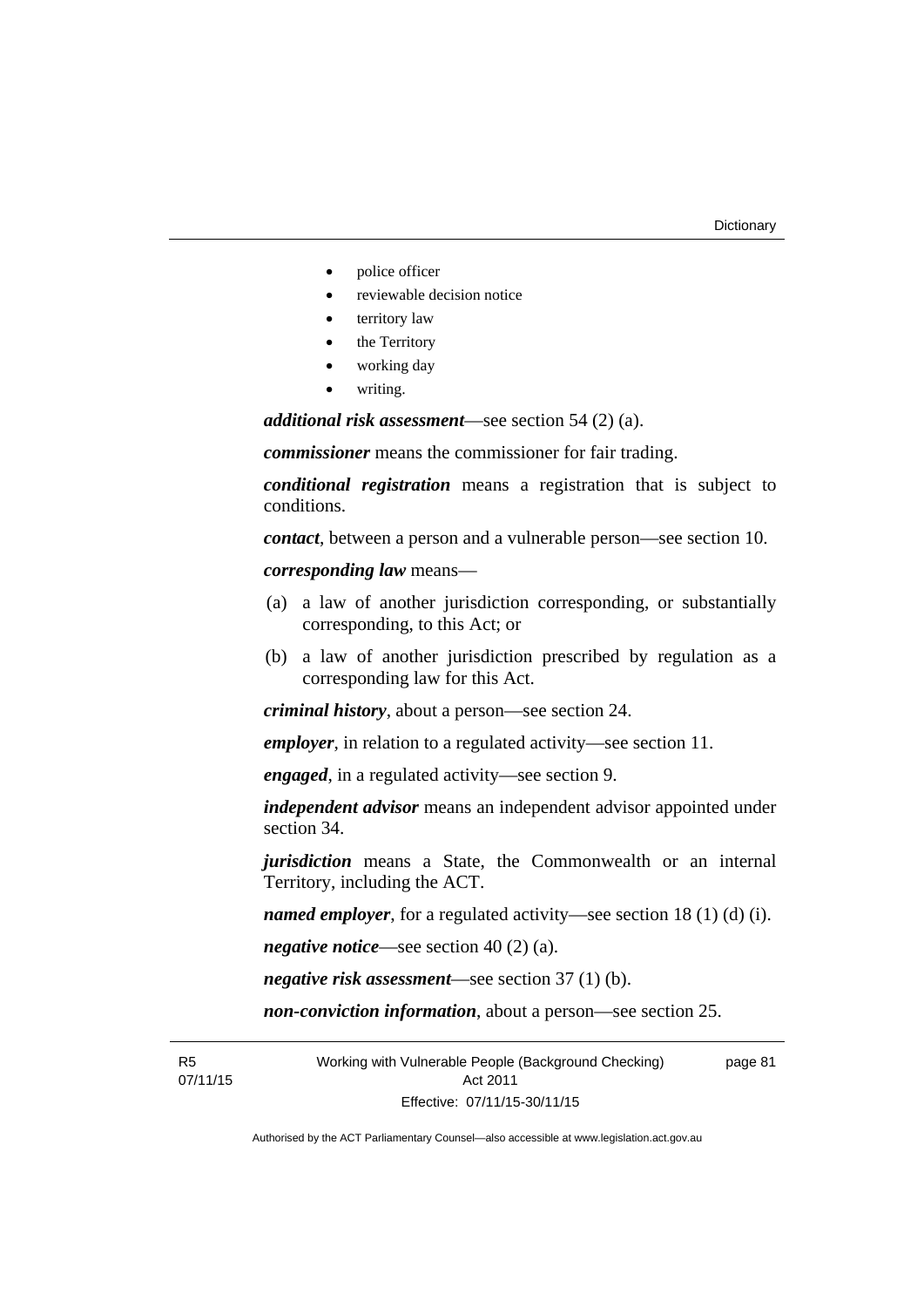*proposed conditional registration notice*—see section 43 (1). *proposed negative notice*—see section 37 (2). *registration* means a registration under this Act. *registration card*—see section 49 (1). *regulated activity*—see section 8. *relevant offence*—see section 26. *reviewable decision*, for part 7 (Notification and review of decisions)—see section 61. *revised risk assessment*—see section 38 (2). *risk assessment*, for a person—see section 23. *risk assessment guidelines*—see section 27. *role-based registration*—see section 42 (2). *spent*, for a conviction—see the *[Spent Convictions Act 2000](http://www.legislation.act.gov.au/a/2000-48)*, section 7.

*vulnerable person*—see section 7.

page 82 Working with Vulnerable People (Background Checking) Act 2011 Effective: 07/11/15-30/11/15

R5 07/11/15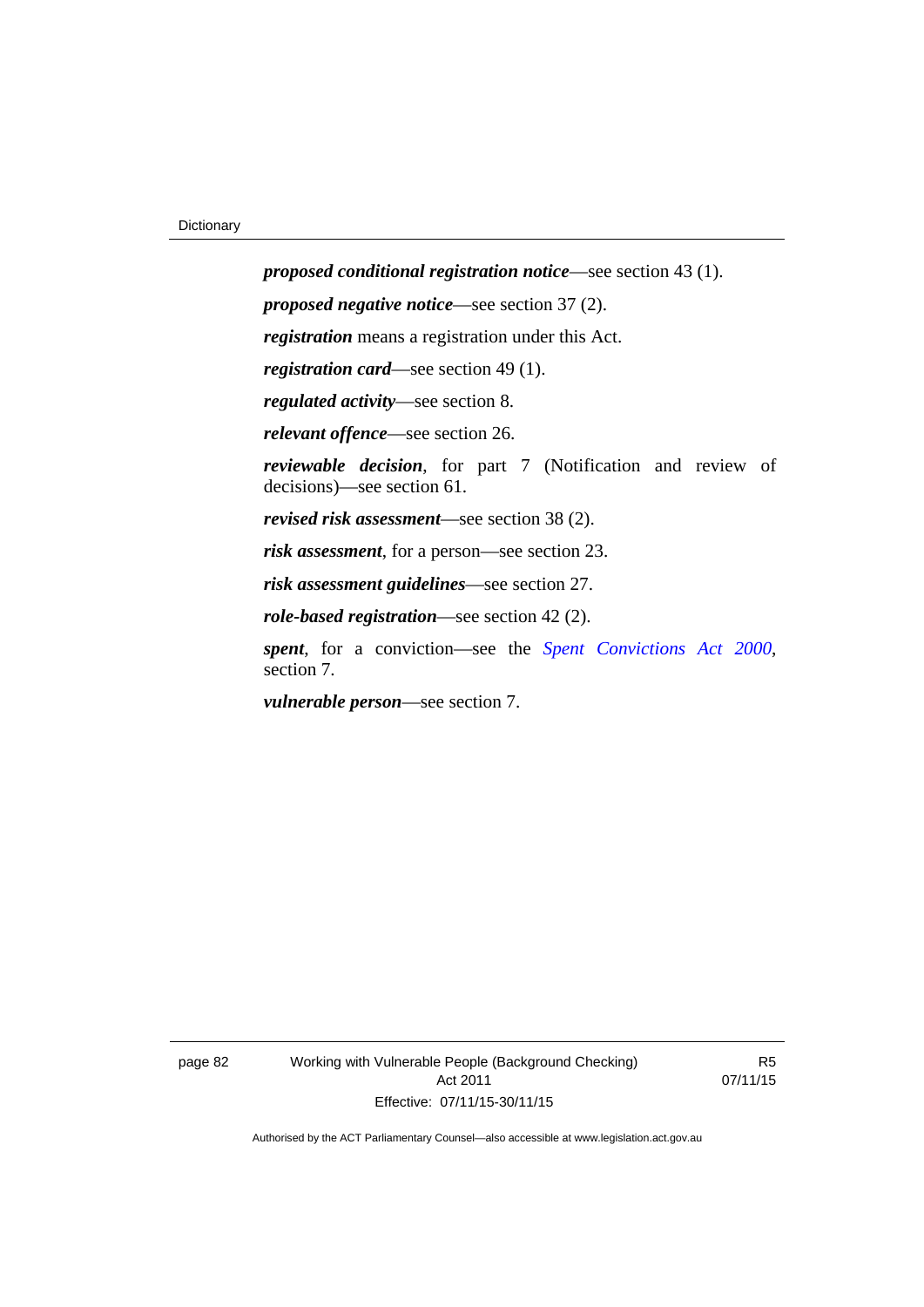## **Endnotes**

## **1 About the endnotes**

Amending and modifying laws are annotated in the legislation history and the amendment history. Current modifications are not included in the republished law but are set out in the endnotes.

Not all editorial amendments made under the *[Legislation Act 2001](http://www.legislation.act.gov.au/a/2001-14)*, part 11.3 are annotated in the amendment history. Full details of any amendments can be obtained from the Parliamentary Counsel's Office.

Uncommenced amending laws are not included in the republished law. The details of these laws are underlined in the legislation history. Uncommenced expiries are underlined in the legislation history and amendment history.

If all the provisions of the law have been renumbered, a table of renumbered provisions gives details of previous and current numbering.

The endnotes also include a table of earlier republications.

| $A = Act$<br>$AF =$ Approved form<br>$am = amended$<br>$amdt = amendment$<br>$AR = Assembly resolution$<br>$ch = chapter$<br>$CN =$ Commencement notice<br>$def = definition$<br>$DI = Disallowable instrument$<br>$dict = dictionary$<br>disallowed = disallowed by the Legislative<br>Assembly<br>$div = division$<br>$exp = expires/expired$<br>$Gaz = gazette$<br>$hdg = heading$<br>$IA = Interpretation Act 1967$<br>$ins = inserted/added$<br>$LA =$ Legislation Act 2001<br>$LR =$ legislation register | NI = Notifiable instrument<br>$o = order$<br>$om = omitted/repealed$<br>$ord = ordinance$<br>$orig = original$<br>par = paragraph/subparagraph<br>$pres = present$<br>$prev = previous$<br>$(\text{prev}) = \text{previously}$<br>$pt = part$<br>$r = rule/subrule$<br>$reloc = relocated$<br>$remum = renumbered$<br>$R[X]$ = Republication No<br>$RI = reissue$<br>$s = section/subsection$<br>$sch = schedule$<br>$sdiv = subdivision$<br>$SL = Subordinate$ law<br>$sub =$ substituted |
|-----------------------------------------------------------------------------------------------------------------------------------------------------------------------------------------------------------------------------------------------------------------------------------------------------------------------------------------------------------------------------------------------------------------------------------------------------------------------------------------------------------------|--------------------------------------------------------------------------------------------------------------------------------------------------------------------------------------------------------------------------------------------------------------------------------------------------------------------------------------------------------------------------------------------------------------------------------------------------------------------------------------------|
|                                                                                                                                                                                                                                                                                                                                                                                                                                                                                                                 |                                                                                                                                                                                                                                                                                                                                                                                                                                                                                            |
| $LRA =$ Legislation (Republication) Act 1996<br>$mod = modified/modification$                                                                                                                                                                                                                                                                                                                                                                                                                                   | $underlining = whole or part not commenced$<br>or to be expired                                                                                                                                                                                                                                                                                                                                                                                                                            |
|                                                                                                                                                                                                                                                                                                                                                                                                                                                                                                                 |                                                                                                                                                                                                                                                                                                                                                                                                                                                                                            |

## **2 Abbreviation key**

R5 07/11/15 Working with Vulnerable People (Background Checking) Act 2011 Effective: 07/11/15-30/11/15

page 83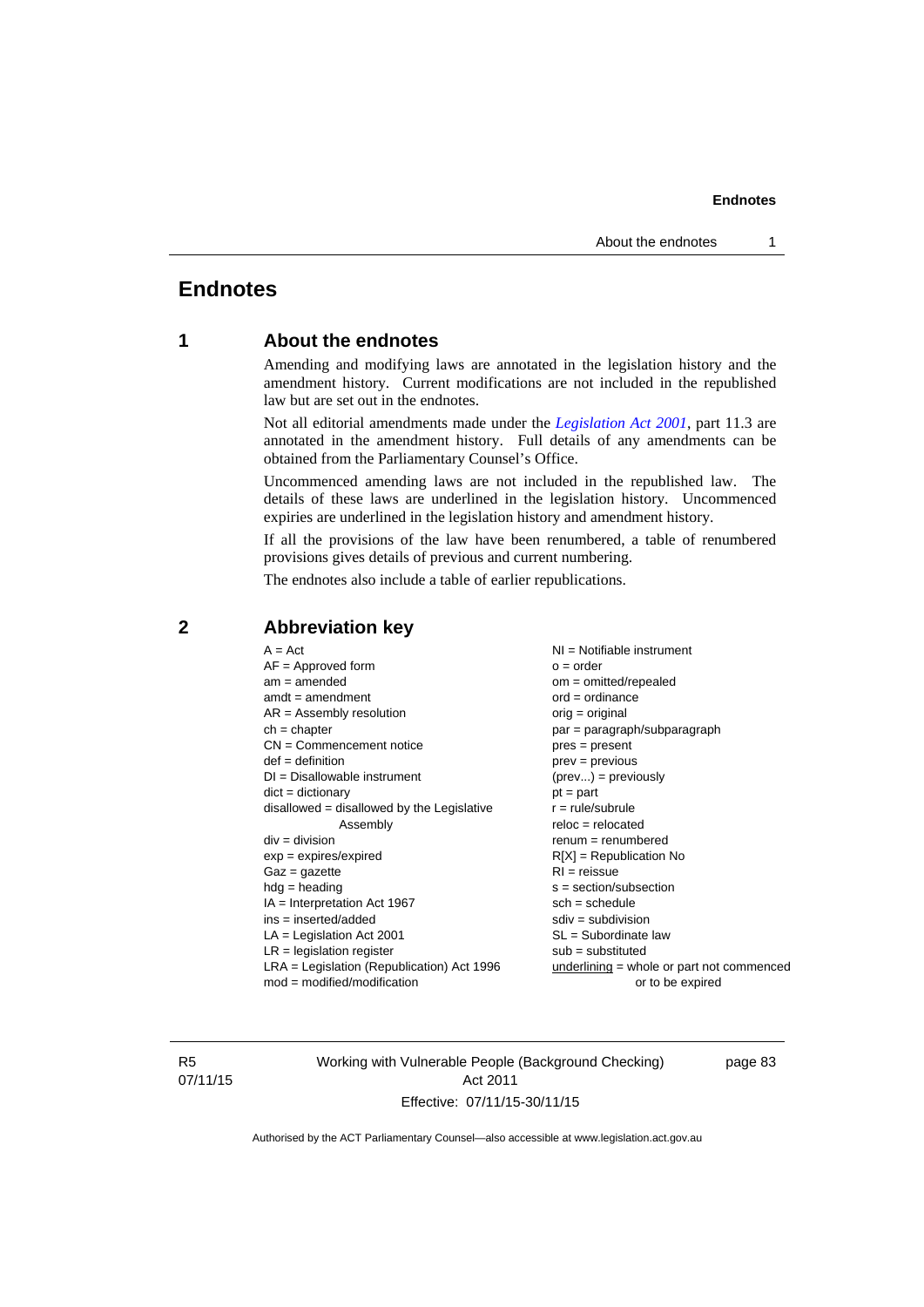3 Legislation history

## **3 Legislation history**

#### **Working with Vulnerable People (Background Checking) Act 2011 A2011-44**

notified LR 8 November 2011

s 1, s 2 commenced 8 November 2011 (LA s 75 (1)) remainder commenced 8 November 2012 (s 2 (2))

as amended by

#### **[Statute Law Amendment Act 2012](http://www.legislation.act.gov.au/a/2012-21) A2012-21 sch 1 pt 1.3**

notified LR 22 May 2012

s 1, s 2 commenced 22 May 2012 (LA s 75 (1)) sch 1 pt 1.3 commenced 8 November 2012 (s 2 (2) and see [A2011-44](http://www.legislation.act.gov.au/a/2011-44)

s 2 (2))

## **[Statute Law Amendment Act 2013](http://www.legislation.act.gov.au/a/2013-19) A2013-19 sch 3 pt 3.55**

notified LR 24 May 2013 s 1, s 2 commenced 24 May 2013 (LA s 75 (1)) sch 3 pt 3.55 commenced 14 June 2013 (s 2)

#### **[Statute Law Amendment Act 2014 \(No 2\)](http://www.legislation.act.gov.au/a/2014-44) A2014-44 sch 3 pt 3.13**

notified LR 5 November 2014

s 1, s 2 commenced 5 November 2014 (LA s 75 (1)) sch 3 pt 3.13 commenced 19 November 2014 (s 2)

#### **[Children and Young People Amendment Act 2015 \(No 2\)](http://www.legislation.act.gov.au/a/2015-22/default.asp) A2015-22 sch 1 pt 1.1**

notified LR 16 June 2015

s 1, s 2 commenced 16 June 2015 (LA s 75 (1))

sch 1 pt 1.1 commenced 1 July 2015 (s 2)

#### **[Veterinary Surgeons Act 2015](http://www.legislation.act.gov.au/a/2015-29/default.asp) A2015-29 sch 2 pt 2.13**

notified LR 20 August 2015

s 1, s 2 commenced 20 August 2015 (LA s 75 (1))

sch 2 pt 2.13 awaiting commencement (s 2 (1))

*Note* default commencement under LA s 79: 20 February 2016

page 84 Working with Vulnerable People (Background Checking) Act 2011 Effective: 07/11/15-30/11/15

R5 07/11/15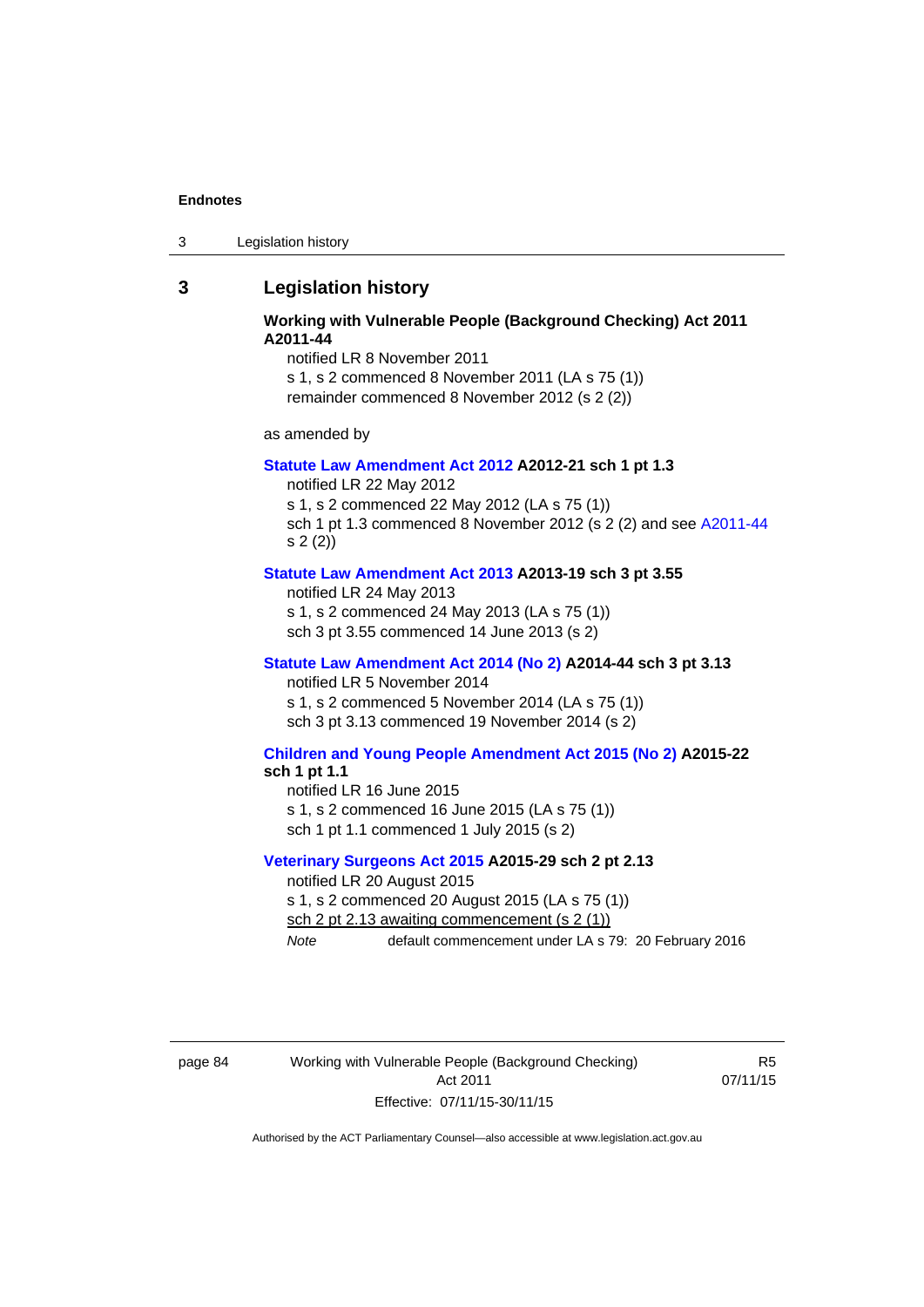| Legislation history |  |  |
|---------------------|--|--|
|---------------------|--|--|

#### **[Spent Convictions \(Historical Homosexual Convictions](http://www.legislation.act.gov.au/a/2015-45)  [Extinguishment\) Amendment Act 2015](http://www.legislation.act.gov.au/a/2015-45) A2015-45 sch 1 pt 1.9**  notified LR 6 November 2015

s 1, s 2 commenced 6 November 2015 (LA s 75 (1))

sch 1 pt 1.9 commenced 7 November 2015 (s 2)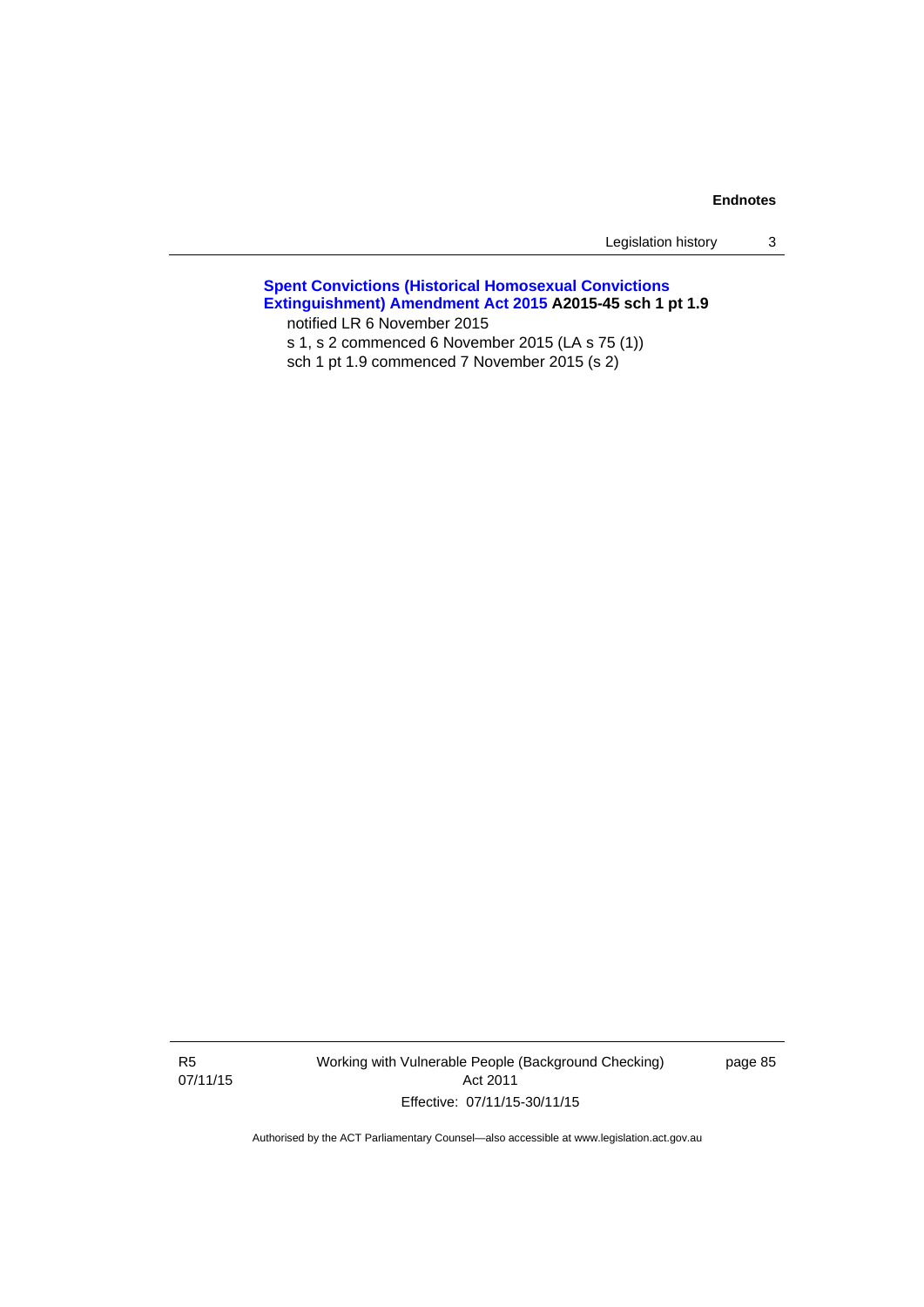4 Amendment history

#### **4 Amendment history**

```
Commencement 
s 2 om LA s 89 (4) 
When does Act apply to a regulated activity? 
s 3 table sub A2012-21 amdt 1.5 
               exp 8 November 2018 (s 3 (2))
Meaning of criminal history
s 24 am A2015-45 amdt 1.9
Risk assessment guidelines 
s 27 am A2013-19 amdt 3.517
Risk assessment guidelines—content 
s 28  A2014-44 amdt 3.86
Independent advisors—appointment 
s 34 am A2014-44 amdt 3.87, amdt 3.88 
Negative notices 
s 40 am A2014-44 amdt 3.89
Proposed conditional registration 
s 43 am A2014-44 amdt 3.90
Registration cards 
s 49 am A2014-44 amdt 3.91
Lost, stolen or damaged registration cards 
 A2013-19 amdt 3.518
Registration cards 
                A2014-44 amdt 3.92
Surrendering registration 
s 60 am A2013-19 amdt 3.519, amdt 3.520 
Review of Act 
s 70 exp 8 November 2020 (s 70 (2))
Regulation-making power 
s 71 am A2014-44 amdt 3.93
Fair Trading (Australian Consumer Law) Act 1992, dictionary, definition of 
fair trading legislation, new paragraph (g) 
s 72 om LA s 89 (3)
```
page 86 Working with Vulnerable People (Background Checking) Act 2011 Effective: 07/11/15-30/11/15

R5 07/11/15